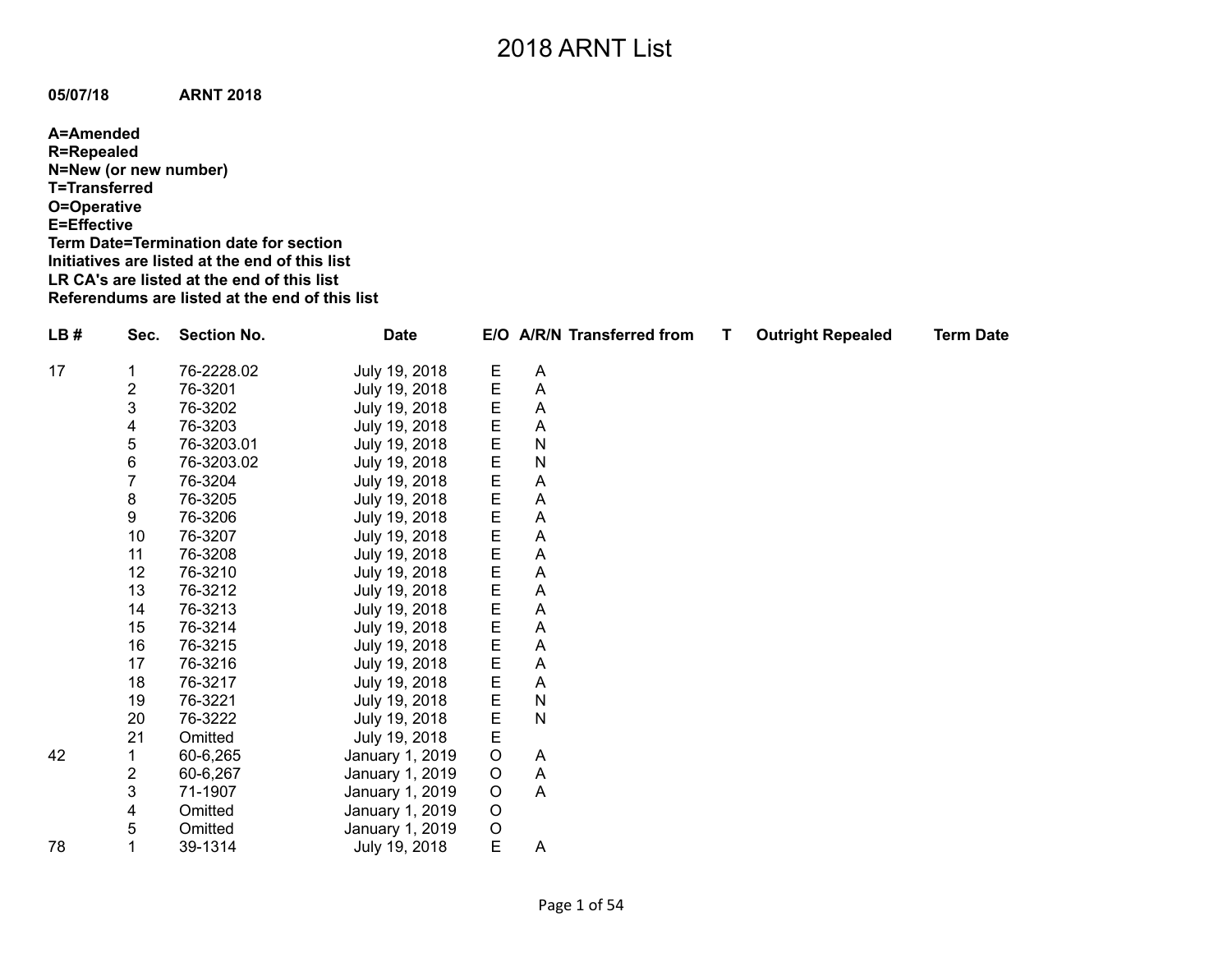| LB# | Sec.                    | <b>Section No.</b> | <b>Date</b>   | E/O                |                           | <b>A/R/N Transferred from</b> | Т | <b>Outright Repealed</b> | <b>Term Date</b> |
|-----|-------------------------|--------------------|---------------|--------------------|---------------------------|-------------------------------|---|--------------------------|------------------|
|     | 2                       | Omitted            | July 19, 2018 | E                  |                           |                               |   |                          |                  |
| 93  | $\mathbf{1}$            | 60-3201            | July 19, 2018 | $\mathsf E$        | ${\sf N}$                 |                               |   |                          |                  |
|     | 2                       | 60-3202            | July 19, 2018 | $\mathsf E$        | ${\sf N}$                 |                               |   |                          |                  |
|     | 3                       | 60-3203            | July 19, 2018 | E                  | ${\sf N}$                 |                               |   |                          |                  |
|     | 4                       | 60-3204            | July 19, 2018 | $\mathsf E$        | ${\sf N}$                 |                               |   |                          |                  |
|     | 5                       | 60-3205            | July 19, 2018 | $\mathsf E$        | N                         |                               |   |                          |                  |
|     | $\,6$                   | 60-3206            | July 19, 2018 | $\mathsf E$        | ${\sf N}$                 |                               |   |                          |                  |
|     | 7                       | 60-3207            | July 19, 2018 | $\mathsf E$        | $\mathsf{N}$              |                               |   |                          |                  |
|     | $\bf 8$                 | 60-3208            | July 19, 2018 | E                  | ${\sf N}$                 |                               |   |                          |                  |
|     | 9                       | 60-3209            | July 19, 2018 | $\mathsf E$        | ${\sf N}$                 |                               |   |                          |                  |
| 96  | $\mathbf{1}$            | 81-12,147          | July 19, 2018 |                    | Α                         |                               |   |                          |                  |
|     | 2                       | Omitted            | July 19, 2018 | EEE                |                           |                               |   |                          |                  |
| 100 | $\mathbf{1}$            | 71-963             | July 19, 2018 |                    | $\mathsf{A}$              |                               |   |                          |                  |
|     | $\overline{\mathbf{c}}$ | Omitted            | July 19, 2018 | $\mathsf E$        |                           |                               |   |                          |                  |
| 104 | $\mathbf{1}$            | 30-601             | July 19, 2018 | $\mathsf E$        | ${\sf N}$                 |                               |   |                          |                  |
|     | $\overline{\mathbf{c}}$ | 30-602             | July 19, 2018 | $\mathsf E$        | ${\sf N}$                 |                               |   |                          |                  |
|     | 3                       | 30-603             | July 19, 2018 |                    | ${\sf N}$                 |                               |   |                          |                  |
|     | 4                       | 30-604             | July 19, 2018 | E<br>E             | ${\sf N}$                 |                               |   |                          |                  |
|     | 5                       | 30-605             | July 19, 2018 | $\mathsf E$        | ${\sf N}$                 |                               |   |                          |                  |
|     | 6                       | 30-606             | July 19, 2018 | E                  | ${\sf N}$                 |                               |   |                          |                  |
|     | $\overline{7}$          | 30-607             | July 19, 2018 | $\mathsf E$        | ${\sf N}$                 |                               |   |                          |                  |
|     | 8                       | 30-608             | July 19, 2018 | $\mathsf{E}% _{T}$ | ${\sf N}$                 |                               |   |                          |                  |
|     | 9                       | 30-609             | July 19, 2018 | $\mathsf E$        | N                         |                               |   |                          |                  |
|     | 10                      | 30-610             | July 19, 2018 | $\mathsf E$        | ${\sf N}$                 |                               |   |                          |                  |
|     | 11                      | 30-611             | July 19, 2018 | $\mathsf E$        | ${\sf N}$                 |                               |   |                          |                  |
|     | 12                      | 30-612             | July 19, 2018 | $\mathsf E$        | $\mathsf{N}$              |                               |   |                          |                  |
|     | 13                      | 30-613             | July 19, 2018 | $\mathsf E$        | ${\sf N}$                 |                               |   |                          |                  |
|     | 14                      | 30-614             | July 19, 2018 | $\mathsf E$        | ${\sf N}$                 |                               |   |                          |                  |
|     | 15                      | 30-615             | July 19, 2018 | $\mathsf E$        | ${\sf N}$                 |                               |   |                          |                  |
|     | 16                      | 30-616             | July 19, 2018 | $\mathsf E$        | $\mathsf{N}$              |                               |   |                          |                  |
|     | 17                      | 30-617             | July 19, 2018 | $\mathsf E$        | ${\sf N}$                 |                               |   |                          |                  |
|     | 18                      | 30-618             | July 19, 2018 | $\mathsf E$        | ${\sf N}$                 |                               |   |                          |                  |
|     | 19                      | 30-619             | July 19, 2018 | $\mathsf E$        | $\mathsf{N}$              |                               |   |                          |                  |
|     | 20                      | 25-2728            | July 19, 2018 | E                  | A                         |                               |   |                          |                  |
|     | 21                      | 30-1601            | July 19, 2018 | $\mathsf E$        | Α                         |                               |   |                          |                  |
|     | 22                      | 71-4843            | July 19, 2018 | $\mathsf E$        | $\boldsymbol{\mathsf{A}}$ |                               |   |                          |                  |
|     | 23                      | Omitted            | July 19, 2018 | $\mathsf E$        |                           |                               |   |                          |                  |
| 105 | 1                       | 25-1552            | July 19, 2018 | $\mathsf E$        | A                         |                               |   |                          |                  |
|     | $\overline{c}$          | 25-1556            | July 19, 2018 | $\mathsf E$        | Α                         |                               |   |                          |                  |
|     | 3                       | Omitted            | July 19, 2018 | $\mathsf E$        |                           |                               |   |                          |                  |
| 117 | 1                       | 71-9601            | July 19, 2018 | E                  | ${\sf N}$                 |                               |   |                          |                  |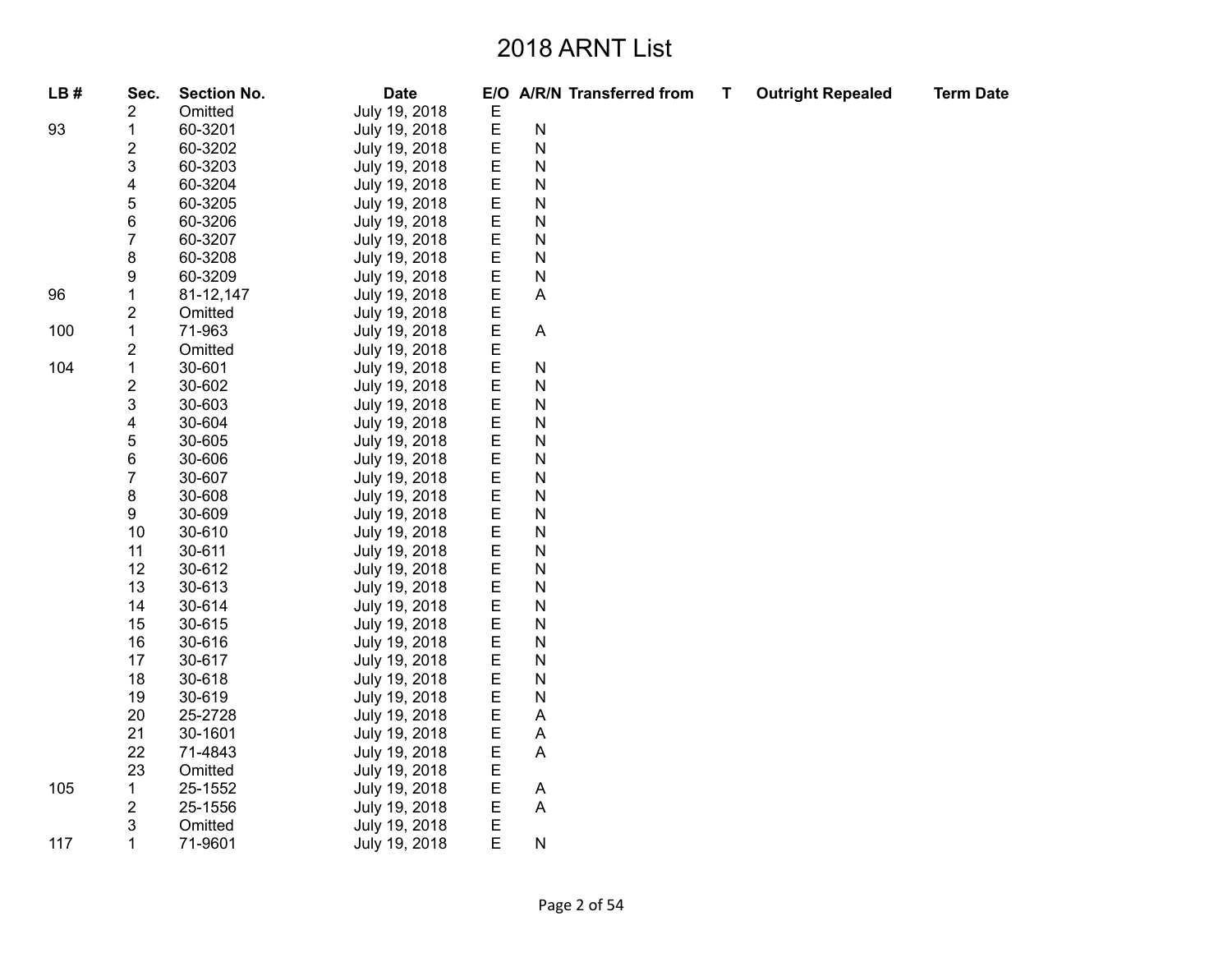| LB# | Sec.             | <b>Section No.</b> | <b>Date</b>                    |        | E/O A/R/N Transferred from | Т | <b>Outright Repealed</b> | <b>Term Date</b> |
|-----|------------------|--------------------|--------------------------------|--------|----------------------------|---|--------------------------|------------------|
|     | 2                | 71-9602            | July 19, 2018                  | E      | Ν                          |   |                          |                  |
|     | 3                | 71-9603            | July 19, 2018                  | E      | ${\sf N}$                  |   |                          |                  |
|     | 4                | 71-9604            | July 19, 2018                  | E      | N                          |   |                          |                  |
|     | 5                | 71-9605            | July 19, 2018                  | E      | N                          |   |                          |                  |
|     | 6                | 71-9606            | July 19, 2018                  | E      | ${\sf N}$                  |   |                          |                  |
|     | $\overline{7}$   | 71-9607            | July 19, 2018                  | E      | ${\sf N}$                  |   |                          |                  |
|     | 8                | 71-9608            | July 19, 2018                  | E      | ${\sf N}$                  |   |                          |                  |
|     | 9                | 71-9609            | July 19, 2018                  | E      | ${\sf N}$                  |   |                          |                  |
|     | 10               | 71-9610            | July 19, 2018                  | E      | ${\sf N}$                  |   |                          |                  |
|     | 11               | 71-9611            | July 19, 2018                  | E      | ${\sf N}$                  |   |                          |                  |
| 130 | 1                | 31-763             | July 19, 2018                  | E      | Α                          |   |                          |                  |
|     | 2                | 31-764             | July 19, 2018                  | E      | Α                          |   |                          |                  |
|     | 3                | 31-765             | July 19, 2018                  | E      | Α                          |   |                          |                  |
|     | 4                | 31-766             | July 19, 2018                  | E      | A                          |   |                          |                  |
|     | 5                | 35-537             | July 19, 2018                  | E      | N                          |   |                          |                  |
|     | 6                | 35-538             | July 19, 2018                  | E      | N                          |   |                          |                  |
|     | $\overline{7}$   | 35-539             | July 19, 2018                  | E      | N                          |   |                          |                  |
|     | 8                | 35-540             | July 19, 2018                  | E      | ${\sf N}$                  |   |                          |                  |
|     | 9                | 35-514             | July 19, 2018                  | E      | A                          |   |                          |                  |
|     | 10               | 39-1635            | July 19, 2018                  | E      | N                          |   |                          |                  |
|     | 11               | 39-1635.01         | July 19, 2018                  | E      | N                          |   |                          |                  |
|     | 12               | 39-1635.02         | July 19, 2018                  | E      | ${\sf N}$                  |   |                          |                  |
|     | 13               | 39-1635.03         | July 19, 2018                  | E      | ${\sf N}$                  |   |                          |                  |
|     | 14               | Omitted            | July 19, 2018                  | E      |                            |   |                          |                  |
| 135 | 1                | 81-2,163           | July 19, 2018                  | E      | A                          |   |                          |                  |
|     | 2                | 81-2,164.03        | July 19, 2018                  | E      | Α                          |   |                          |                  |
|     | 3                | Omitted            | July 19, 2018                  | E      |                            |   |                          |                  |
|     | 4                | Omitted            | July 19, 2018                  | E      | ${\sf R}$                  |   |                          |                  |
|     | 4                |                    | July 19, 2018                  | E      | ${\sf R}$                  |   | 81-2,164                 |                  |
|     | 4                |                    | July 19, 2018                  | E      | ${\sf R}$                  |   | 81-2,164.01              |                  |
|     | 4                |                    | July 19, 2018                  | E      | ${\sf R}$                  |   | 81-2,164.02              |                  |
| 146 | 1                | 29-2264            | July 19, 2018                  | E      | A                          |   |                          |                  |
|     | 2                | Omitted            | July 19, 2018                  | Е<br>E |                            |   |                          |                  |
| 157 | 1                | 86-316<br>86-318   | July 19, 2018                  | E      | A                          |   |                          |                  |
|     | 2                | 86-320.02          | July 19, 2018                  | E      | Α                          |   |                          |                  |
|     | 3                | 86-328             | July 19, 2018                  |        | ${\sf N}$                  |   |                          |                  |
|     | 4<br>5           | 86-902             | July 19, 2018<br>July 19, 2018 | E<br>E | Α<br>Α                     |   |                          |                  |
|     | 6                | 86-903             |                                | E      | A                          |   |                          |                  |
|     | $\boldsymbol{7}$ | 86-904             | July 19, 2018<br>July 19, 2018 | E      | Α                          |   |                          |                  |
|     | 8                | 86-905             | July 19, 2018                  | E      | Α                          |   |                          |                  |
|     |                  |                    |                                |        |                            |   |                          |                  |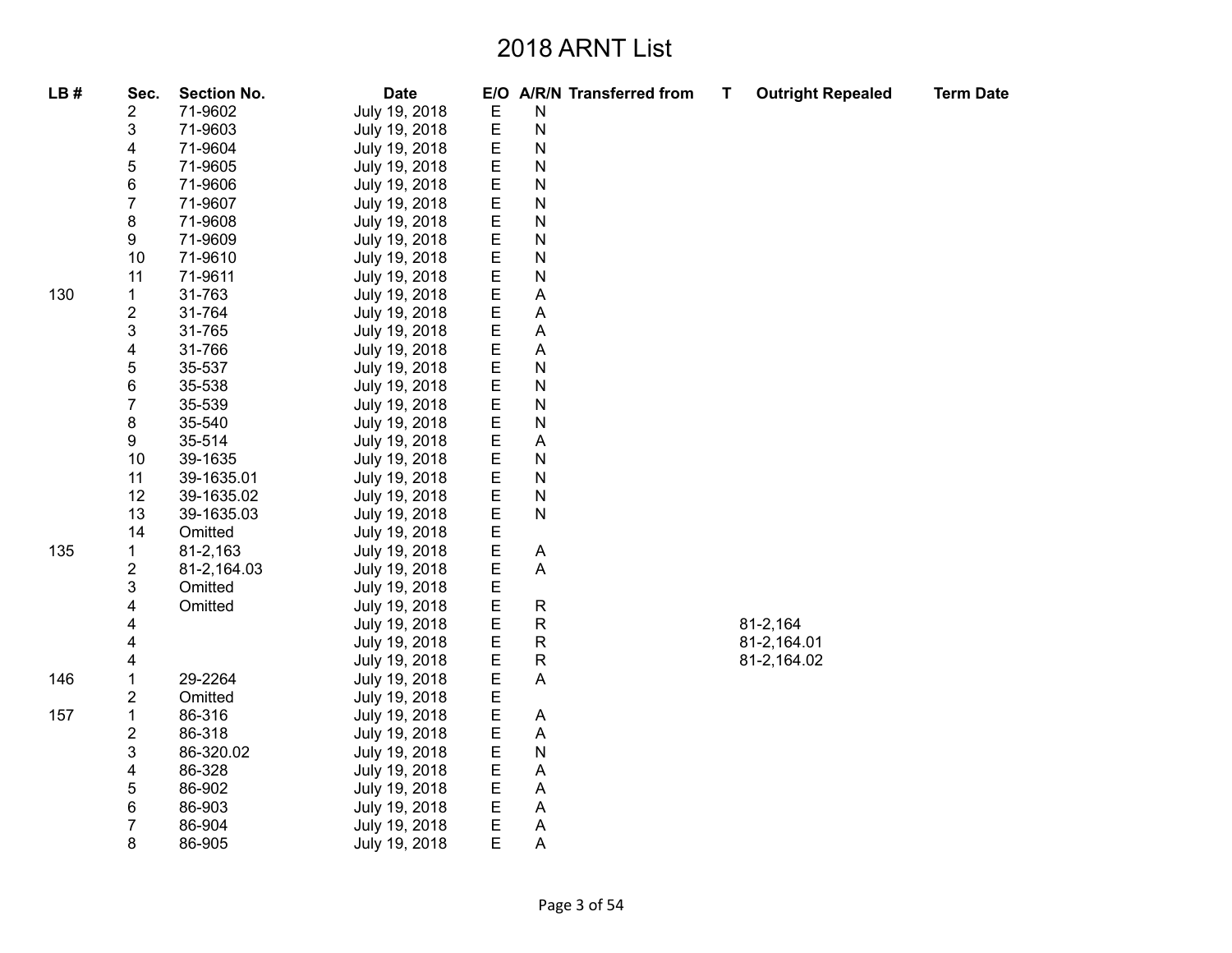| LB# | Sec.           | <b>Section No.</b> | <b>Date</b>   | E/O         |                           | A/R/N Transferred from | Τ | <b>Outright Repealed</b> | <b>Term Date</b> |
|-----|----------------|--------------------|---------------|-------------|---------------------------|------------------------|---|--------------------------|------------------|
|     | 9              | Omitted            | July 19, 2018 | Е           |                           |                        |   |                          |                  |
| 160 | 1              | 29-119             | July 19, 2018 | $\mathsf E$ | $\boldsymbol{\mathsf{A}}$ |                        |   |                          |                  |
|     | 2              | Omitted            | July 19, 2018 | E           |                           |                        |   |                          |                  |
| 177 | $\mathbf{1}$   | 60-308             | July 19, 2018 | E           | $\boldsymbol{\mathsf{A}}$ |                        |   |                          |                  |
|     | 2              | 60-3,198           | July 19, 2018 | E           | A                         |                        |   |                          |                  |
|     | 3              | 66-712             | July 19, 2018 | E           | Α                         |                        |   |                          |                  |
|     | 4              | 66-1401            | July 19, 2018 | E           | $\boldsymbol{\mathsf{A}}$ |                        |   |                          |                  |
|     | 5              | 66-1403            | July 19, 2018 | E           | $\boldsymbol{\mathsf{A}}$ |                        |   |                          |                  |
|     | 6              | 66-1420            | July 19, 2018 | E           | $\mathsf{N}$              |                        |   |                          |                  |
|     | $\overline{7}$ | 66-1421            | July 19, 2018 | E           | ${\sf N}$                 |                        |   |                          |                  |
|     | 8              | 66-1422            | July 19, 2018 | E           | ${\sf N}$                 |                        |   |                          |                  |
|     | 9              | 66-1423            | July 19, 2018 | E           | ${\sf N}$                 |                        |   |                          |                  |
|     | 10             | 66-1424            | July 19, 2018 | E           | ${\sf N}$                 |                        |   |                          |                  |
|     | 11             | 66-1425            | July 19, 2018 | E           | ${\sf N}$                 |                        |   |                          |                  |
|     | 12             | 66-1426            | July 19, 2018 | E           | ${\sf N}$                 |                        |   |                          |                  |
|     | 13             | 66-1427            | July 19, 2018 | E           | $\mathsf{N}$              |                        |   |                          |                  |
|     | 14             | 66-1411            | July 19, 2018 | E           | $\boldsymbol{\mathsf{A}}$ |                        |   |                          |                  |
|     | 15             | 75-385             | July 19, 2018 | E           | $\boldsymbol{\mathsf{A}}$ |                        |   |                          |                  |
|     | 16             | Omitted            | July 19, 2018 | E           |                           |                        |   |                          |                  |
| 193 | $\mathbf 1$    | 15-1202            | July 19, 2018 | $\mathsf O$ | $\boldsymbol{\mathsf{A}}$ |                        |   |                          |                  |
|     | 2              | 15-1203            | July 19, 2018 | $\mathsf O$ | Α                         |                        |   |                          |                  |
|     | 3              | 16-729             | July 19, 2018 | $\circ$     | $\boldsymbol{\mathsf{A}}$ |                        |   |                          |                  |
|     | 4              | 24-303             | July 19, 2018 | $\mathsf O$ | $\overline{A}$            |                        |   |                          |                  |
|     | 5              | 24-729             | July 19, 2018 | $\mathsf O$ | A                         |                        |   |                          |                  |
|     | 6              | 25-410             | July 19, 2018 | $\circ$     | A                         |                        |   |                          |                  |
|     | $\overline{7}$ | 25-412             | July 19, 2018 | $\circ$     | Α                         |                        |   |                          |                  |
|     | 8              | 25-533             | July 19, 2018 | $\mathsf O$ | $\boldsymbol{\mathsf{A}}$ |                        |   |                          |                  |
|     | 9              | 25-602             | July 19, 2018 | $\mathsf O$ | Α                         |                        |   |                          |                  |
|     | 10             | 25-901             | July 19, 2018 | $\circ$     | $\boldsymbol{\mathsf{A}}$ |                        |   |                          |                  |
|     | 11             | 25-915             | July 19, 2018 | $\mathsf O$ | $\overline{\mathsf{A}}$   |                        |   |                          |                  |
|     | 12             | 25-1031.02         | July 19, 2018 | $\mathsf O$ | $\boldsymbol{\mathsf{A}}$ |                        |   |                          |                  |
|     | 13             | 25-1121            | July 19, 2018 | $\circ$     | $\boldsymbol{\mathsf{A}}$ |                        |   |                          |                  |
|     | 14             | 25-1126            | July 19, 2018 | $\circ$     | A                         |                        |   |                          |                  |
|     | 15             | 25-1129            | July 19, 2018 | $\mathsf O$ | $\boldsymbol{\mathsf{A}}$ |                        |   |                          |                  |
|     | 16             | 25-1149            | July 19, 2018 | $\mathsf O$ | Α                         |                        |   |                          |                  |
|     | 17             | 25-1301            | July 19, 2018 | $\circ$     | $\boldsymbol{\mathsf{A}}$ |                        |   |                          |                  |
|     | 18             | 25-1301.01         | July 19, 2018 | $\circ$     | A                         |                        |   |                          |                  |
|     | 19             | 25-1303            | July 19, 2018 | $\mathsf O$ | $\boldsymbol{\mathsf{A}}$ |                        |   |                          |                  |
|     | 20             | 25-1305            | July 19, 2018 | $\mathsf O$ | Α                         |                        |   |                          |                  |
|     | 21             | 25-1318            | July 19, 2018 | $\circ$     | $\mathsf{A}$              |                        |   |                          |                  |
|     | 22             | 25-1415            | July 19, 2018 | $\circ$     | $\overline{A}$            |                        |   |                          |                  |
|     |                |                    |               |             |                           |                        |   |                          |                  |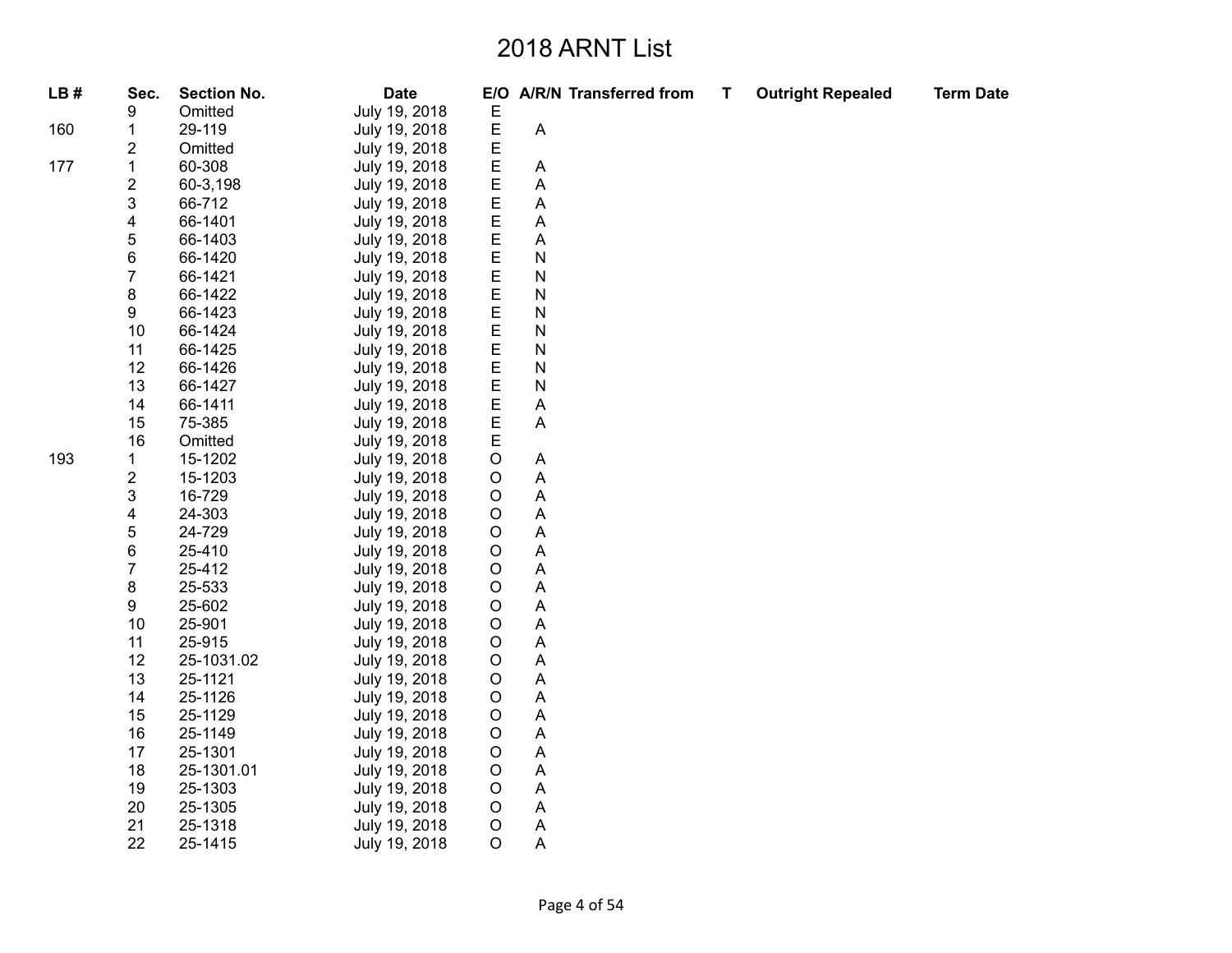| LB# | Sec. | <b>Section No.</b> | <b>Date</b>   |             |                           | E/O A/R/N Transferred from | Т | <b>Outright Repealed</b> | <b>Term Date</b> |
|-----|------|--------------------|---------------|-------------|---------------------------|----------------------------|---|--------------------------|------------------|
|     | 23   | 25-1416            | July 19, 2018 | $\circ$     | Α                         |                            |   |                          |                  |
|     | 24   | 25-1504            | July 19, 2018 | $\circ$     | Α                         |                            |   |                          |                  |
|     | 25   | 25-1510            | July 19, 2018 | O           | Α                         |                            |   |                          |                  |
|     | 26   | 25-1521            | July 19, 2018 | O           | A                         |                            |   |                          |                  |
|     | 27   | 25-1531            | July 19, 2018 | O           | Α                         |                            |   |                          |                  |
|     | 28   | 25-1578            | July 19, 2018 | $\circ$     | Α                         |                            |   |                          |                  |
|     | 29   | 25-1587.04         | July 19, 2018 | O           | Α                         |                            |   |                          |                  |
|     | 30   | 25-1587.06         | July 19, 2018 | $\circ$     | A                         |                            |   |                          |                  |
|     | 31   | 25-1635            | July 19, 2018 | $\mathsf O$ | Α                         |                            |   |                          |                  |
|     | 32   | 25-1912            | July 19, 2018 | $\circ$     | Α                         |                            |   |                          |                  |
|     | 33   | 25-21,212          | July 19, 2018 | $\circ$     | Α                         |                            |   |                          |                  |
|     | 34   | 25-21,228          | July 19, 2018 | O           | Α                         |                            |   |                          |                  |
|     | 35   | 25-21,271          | July 19, 2018 | $\mathsf O$ | Α                         |                            |   |                          |                  |
|     | 36   | 25-2205            | July 19, 2018 | $\circ$     | Α                         |                            |   |                          |                  |
|     | 37   | 25-2207            | July 19, 2018 | O           | Α                         |                            |   |                          |                  |
|     | 38   | 25-2209            | July 19, 2018 | O           | A                         |                            |   |                          |                  |
|     | 39   | 25-2211            | July 19, 2018 | $\mathsf O$ | A                         |                            |   |                          |                  |
|     | 40   | 25-2213            | July 19, 2018 | $\circ$     | Α                         |                            |   |                          |                  |
|     | 41   | 25-2234            | July 19, 2018 | O           | Α                         |                            |   |                          |                  |
|     | 42   | 25-2704            | July 19, 2018 | $\mathsf O$ | A                         |                            |   |                          |                  |
|     | 43   | 25-2706            | July 19, 2018 | O           | Α                         |                            |   |                          |                  |
|     | 44   | 25-2707            | July 19, 2018 | $\mathsf O$ | Α                         |                            |   |                          |                  |
|     | 45   | 25-2721            | July 19, 2018 | $\circ$     | Α                         |                            |   |                          |                  |
|     | 46   | 25-2729            | July 19, 2018 | O           | A                         |                            |   |                          |                  |
|     | 47   | 25-2731            | July 19, 2018 | $\mathsf O$ | Α                         |                            |   |                          |                  |
|     | 48   | 25-3401            | July 19, 2018 | $\mathsf O$ | Α                         |                            |   |                          |                  |
|     | 49   | 28-814             | July 19, 2018 | $\circ$     | Α                         |                            |   |                          |                  |
|     | 50   | 29-1302            | July 19, 2018 | O           | A                         |                            |   |                          |                  |
|     | 51   | 29-1407.01         | July 19, 2018 | $\mathsf O$ | Α                         |                            |   |                          |                  |
|     | 52   | 29-1414            | July 19, 2018 | $\mathsf O$ | Α                         |                            |   |                          |                  |
|     | 53   | 29-1418            | July 19, 2018 | $\circ$     | A                         |                            |   |                          |                  |
|     | 54   | 29-1705            | July 19, 2018 | O           | A                         |                            |   |                          |                  |
|     | 55   | 29-1802            | July 19, 2018 | $\mathsf O$ | Α                         |                            |   |                          |                  |
|     | 56   | 29-1816.01         | July 19, 2018 | $\circ$     | Α                         |                            |   |                          |                  |
|     | 57   | 29-2001            | July 19, 2018 | $\circ$     | Α                         |                            |   |                          |                  |
|     | 58   | 29-2023            | July 19, 2018 | O           | $\mathsf A$               |                            |   |                          |                  |
|     | 59   | 29-2315.01         | July 19, 2018 | $\mathsf O$ | $\boldsymbol{\mathsf{A}}$ |                            |   |                          |                  |
|     | 60   | 29-2407            | July 19, 2018 | $\circ$     | Α                         |                            |   |                          |                  |
|     | 61   | 29-2413            | July 19, 2018 | $\circ$     | A                         |                            |   |                          |                  |
|     | 62   | 29-3903            | July 19, 2018 | $\circ$     | A                         |                            |   |                          |                  |
|     | 63   | 29-4007            | July 19, 2018 | O           | A                         |                            |   |                          |                  |
|     |      |                    |               |             |                           |                            |   |                          |                  |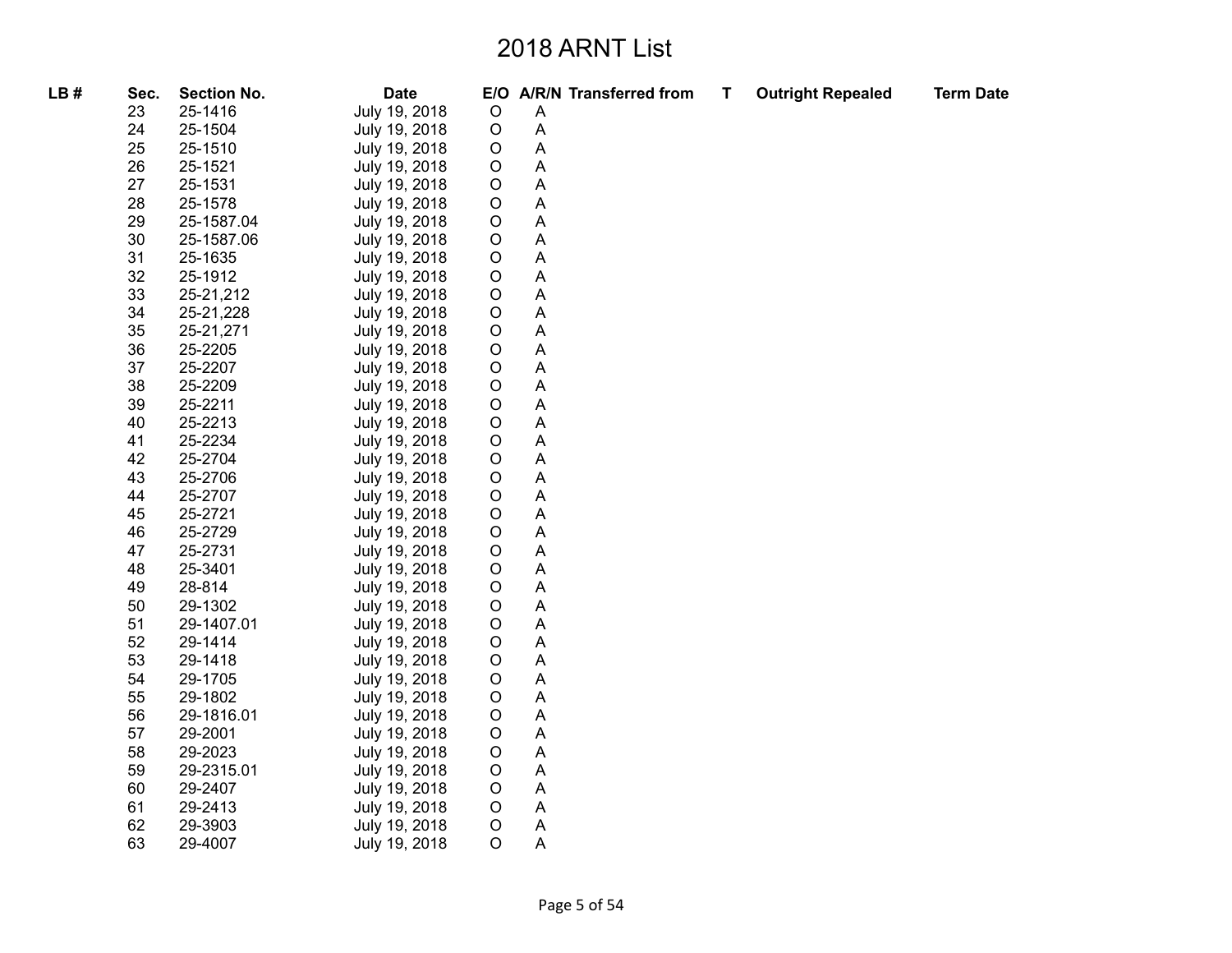| LB# | Sec. | <b>Section No.</b> | <b>Date</b>     |             |                           | E/O A/R/N Transferred from | Т | <b>Outright Repealed</b> | <b>Term Date</b> |
|-----|------|--------------------|-----------------|-------------|---------------------------|----------------------------|---|--------------------------|------------------|
|     | 64   | 30-2429.01         | July 19, 2018   | $\circ$     | A                         |                            |   |                          |                  |
|     | 65   | 30-2488            | July 19, 2018   | $\circ$     | $\boldsymbol{\mathsf{A}}$ |                            |   |                          |                  |
|     | 66   | 30-2608            | July 19, 2018   | $\circ$     | $\mathsf{A}$              |                            |   |                          |                  |
|     | 67   | 31-320             | July 19, 2018   | $\circ$     | $\mathsf{A}$              |                            |   |                          |                  |
|     | 68   | 31-329             | July 19, 2018   | $\circ$     | Α                         |                            |   |                          |                  |
|     | 69   | 32-1412            | July 19, 2018   | O           | A                         |                            |   |                          |                  |
|     | 70   | 33-106             | July 19, 2018   | $\mathsf O$ | Α                         |                            |   |                          |                  |
|     | 71   | 33-106.01          | July 19, 2018   | O           | A                         |                            |   |                          |                  |
|     | 72   | 33-131             | July 19, 2018   | $\circ$     | Α                         |                            |   |                          |                  |
|     | 73   | 33-140.03          | July 19, 2018   | O           | $\boldsymbol{\mathsf{A}}$ |                            |   |                          |                  |
|     | 74   | 35-102             | July 19, 2018   | $\circ$     | A                         |                            |   |                          |                  |
|     | 75   | 37-1283            | January 1, 2019 | $\mathsf O$ | $\boldsymbol{\mathsf{A}}$ |                            |   |                          |                  |
|     | 76   | 42-364             | July 19, 2018   | $\mathsf O$ | A                         |                            |   |                          |                  |
|     | 77   | 42-372.02          | July 19, 2018   | $\mathsf O$ | Α                         |                            |   |                          |                  |
|     | 78   | 43-102             | July 19, 2018   | $\circ$     | Α                         |                            |   |                          |                  |
|     | 79   | 43-2,108           | July 19, 2018   | $\circ$     | A                         |                            |   |                          |                  |
|     | 80   | 43-2,112           | July 19, 2018   | $\circ$     | $\boldsymbol{\mathsf{A}}$ |                            |   |                          |                  |
|     | 81   | 43-2,113           | July 19, 2018   | $\mathsf O$ | A                         |                            |   |                          |                  |
|     | 82   | 44-2006            | July 19, 2018   | $\mathsf O$ | $\boldsymbol{\mathsf{A}}$ |                            |   |                          |                  |
|     | 83   | 44-4828            | July 19, 2018   | $\circ$     | Α                         |                            |   |                          |                  |
|     | 84   | 48-1119            | July 19, 2018   | $\mathsf O$ | $\overline{A}$            |                            |   |                          |                  |
|     | 85   | 48-3511            | July 19, 2018   | $\mathsf O$ | $\mathsf{A}$              |                            |   |                          |                  |
|     | 86   | 50-406             | July 19, 2018   | $\mathsf O$ | $\boldsymbol{\mathsf{A}}$ |                            |   |                          |                  |
|     | 87   | 60-166             | January 1, 2019 | O           | A                         |                            |   |                          |                  |
|     | 88   | 71-6903            | July 19, 2018   | $\mathsf O$ | Α                         |                            |   |                          |                  |
|     | 89   | 76-717             | July 19, 2018   | $\mathsf O$ | A                         |                            |   |                          |                  |
|     | 90   | 76-723             | July 19, 2018   | $\mathsf O$ | Α                         |                            |   |                          |                  |
|     | 91   | 81-8,211           | July 19, 2018   | $\mathsf O$ | $\boldsymbol{\mathsf{A}}$ |                            |   |                          |                  |
|     | 92   | 81-1848.03         | July 19, 2018   | $\circ$     | A<br>A                    |                            |   |                          |                  |
|     | 93   | 84-712.03          | July 19, 2018   | $\mathsf O$ |                           |                            |   |                          |                  |
|     | 94   | Omitted            | July 19, 2018   | $\mathsf O$ |                           |                            |   |                          |                  |
|     | 95   | Omitted            | January 1, 2019 | $\circ$     |                           |                            |   |                          |                  |
|     | 96   | Omitted            | July 19, 2018   | $\circ$     |                           |                            |   |                          |                  |
|     | 97   | Omitted            | July 19, 2018   | $\circ$     | $\mathsf{R}$              |                            |   |                          |                  |
|     | 97   |                    | July 19, 2018   | $\mathsf O$ | $\mathsf R$               |                            |   | 24-337                   |                  |
|     | 97   |                    | July 19, 2018   | $\mathsf O$ | $\mathsf R$               |                            |   | 24-348                   |                  |
|     | 97   |                    | July 19, 2018   | O           | $\mathsf R$               |                            |   | 25-1319                  |                  |
|     | 97   |                    | July 19, 2018   | $\mathsf O$ | $\mathsf{R}$              |                            |   | 25-1320                  |                  |
|     | 97   |                    | July 19, 2018   | $\mathsf O$ | $\mathsf R$               |                            |   | 25-1321                  |                  |
|     | 97   |                    | July 19, 2018   | $\circ$     | $\mathsf R$               |                            |   | 25-1322                  |                  |
|     | 97   |                    | July 19, 2018   | $\circ$     | R                         |                            |   | 25-2210                  |                  |
|     |      |                    |                 |             |                           |                            |   |                          |                  |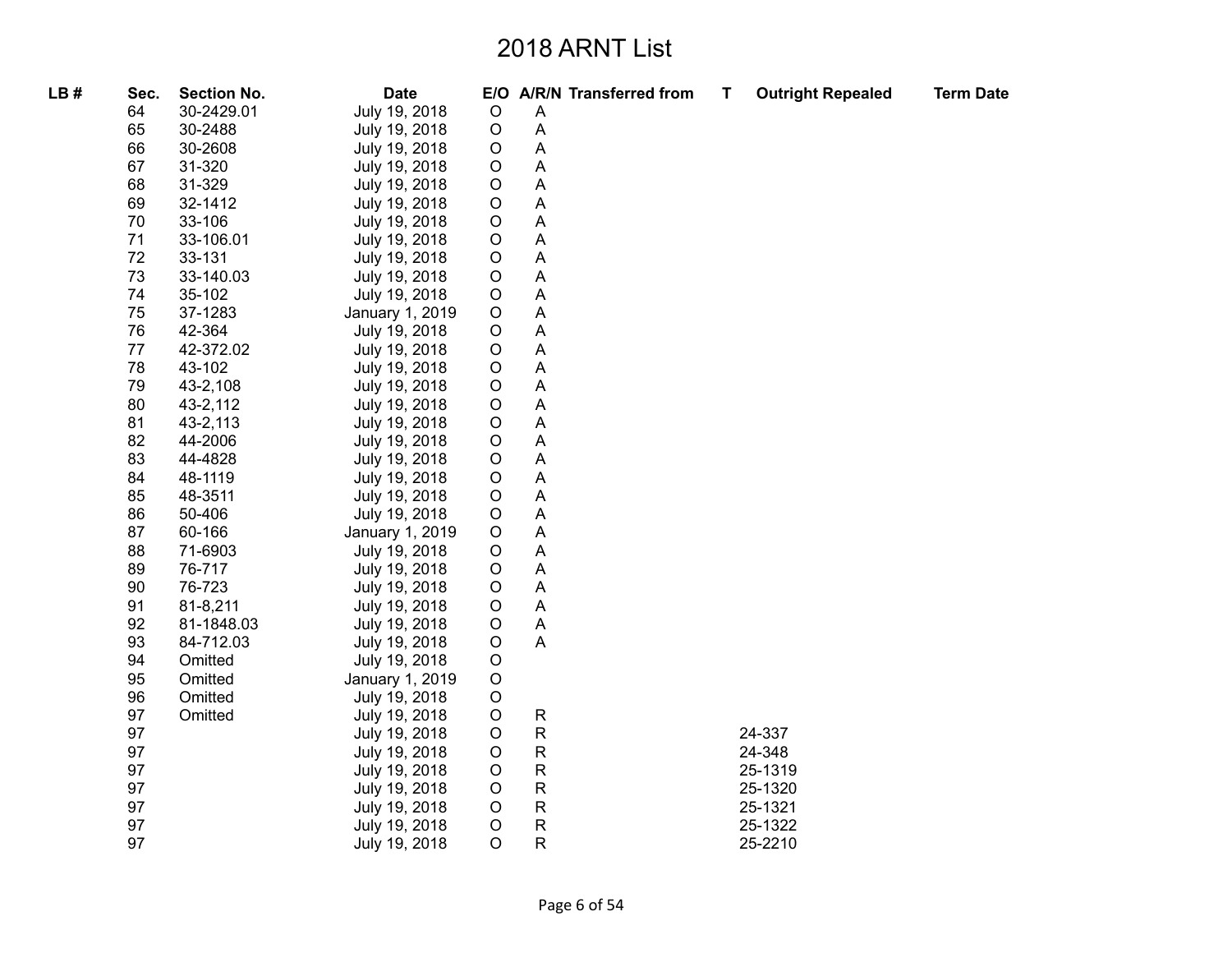| LB# | Sec.                    | <b>Section No.</b> | <b>Date</b>     |             | E/O A/R/N Transferred from | Τ | <b>Outright Repealed</b> | <b>Term Date</b> |
|-----|-------------------------|--------------------|-----------------|-------------|----------------------------|---|--------------------------|------------------|
|     | 97                      |                    | July 19, 2018   | $\circ$     | $\mathsf{R}$               |   | 25-2211.01               |                  |
|     | 97                      |                    | July 19, 2018   | $\circ$     | $\mathsf{R}$               |   | 25-2211.02               |                  |
|     | 97                      |                    | July 19, 2018   | $\mathsf O$ | ${\sf R}$                  |   | 25-2616                  |                  |
| 194 | $\mathbf{1}$            | 45-804             | January 1, 2019 | $\mathsf O$ | A                          |   |                          |                  |
|     | 2                       | 45-901             | January 1, 2019 | $\mathsf O$ | $\boldsymbol{\mathsf{A}}$  |   |                          |                  |
|     | 3                       | 45-902             | January 1, 2019 | $\mathsf O$ | $\boldsymbol{\mathsf{A}}$  |   |                          |                  |
|     | 4                       | 45-904             | January 1, 2019 | $\mathsf O$ | $\boldsymbol{\mathsf{A}}$  |   |                          |                  |
|     | 5                       | 45-907             | January 1, 2019 | $\circ$     | $\mathsf{A}$               |   |                          |                  |
|     | 6                       | 45-911             | January 1, 2019 | $\circ$     | $\boldsymbol{\mathsf{A}}$  |   |                          |                  |
|     | $\overline{7}$          | 45-915.01          | January 1, 2019 | $\mathsf O$ | $\overline{\mathsf{A}}$    |   |                          |                  |
|     | 8                       | 45-917             | January 1, 2019 | $\mathsf O$ | $\boldsymbol{\mathsf{A}}$  |   |                          |                  |
|     | 9                       | 45-918             | January 1, 2019 | $\mathsf O$ | $\overline{A}$             |   |                          |                  |
|     | 10                      | 45-918.01          | January 1, 2019 | $\circ$     | $\mathsf{N}$               |   |                          |                  |
|     | 11                      | 45-918.02          | January 1, 2019 | $\mathsf O$ | $\mathsf{N}$               |   |                          |                  |
|     | 12                      | 45-918.03          | January 1, 2019 | $\mathsf O$ | $\mathsf{N}$               |   |                          |                  |
|     | 13                      | 45-918.04          | January 1, 2019 | $\mathsf O$ | $\mathsf{N}$               |   |                          |                  |
|     | 14                      | 45-919             | January 1, 2019 | $\circ$     | $\overline{A}$             |   |                          |                  |
|     | 15                      | 45-919.01          | January 1, 2019 | $\mathsf O$ | $\mathsf{N}$               |   |                          |                  |
|     | 16                      | 45-921             | January 1, 2019 | $\circ$     | $\boldsymbol{\mathsf{A}}$  |   |                          |                  |
|     | 17                      | 45-922             | January 1, 2019 | $\mathsf O$ | $\boldsymbol{\mathsf{A}}$  |   |                          |                  |
|     | 18                      | 45-923             | January 1, 2019 | $\mathsf O$ | $\mathsf{A}$               |   |                          |                  |
|     | 19                      | 45-931             | July 19, 2018   | $\mathsf O$ | $\mathsf{N}$               |   |                          |                  |
|     | 20                      | 45-1001            | January 1, 2019 | $\mathsf O$ | $\overline{A}$             |   |                          |                  |
|     | 21                      | 45-1070            | January 1, 2019 | $\mathsf O$ | $\mathsf{N}$               |   |                          |                  |
|     | 22                      | Omitted            | July 19, 2018   | $\mathsf O$ |                            |   |                          |                  |
|     | 23                      | Omitted            | January 1, 2019 | $\mathsf O$ |                            |   |                          |                  |
| 198 | 1                       | 81-1429.01         | July 19, 2018   | E           | $\overline{A}$             |   |                          |                  |
|     | 2                       | Omitted            | July 19, 2018   | E           |                            |   |                          |                  |
| 256 | $\mathbf{1}$            | 19-5401            | July 19, 2018   | E<br>E      | $\mathsf{N}$               |   |                          |                  |
|     | $\overline{\mathbf{c}}$ | 19-5402            | July 19, 2018   |             | $\mathsf{N}$               |   |                          |                  |
|     | 3                       | 19-5403            | July 19, 2018   | E           | $\mathsf{N}$               |   |                          |                  |
|     | 4                       | 19-5404            | July 19, 2018   | E           | $\mathsf{N}$               |   |                          |                  |
|     | 5                       | 19-5405            | July 19, 2018   | E           | $\mathsf{N}$               |   |                          |                  |
|     | 6                       | 19-5406            | July 19, 2018   | E           | $\mathsf{N}$               |   |                          |                  |
|     | 7                       | 19-5407            | July 19, 2018   | E           | $\mathsf{N}$               |   |                          |                  |
|     | 8                       | 19-5408            | July 19, 2018   | E           | $\mathsf{N}$               |   |                          |                  |
|     | 9                       | Omitted            | July 19, 2018   | E           |                            |   |                          |                  |
| 258 | 1                       | 83-903             | July 1, 2020    | $\mathsf O$ | $\overline{A}$             |   |                          |                  |
|     | 2                       | Omitted            | July 1, 2020    | $\mathsf O$ |                            |   |                          |                  |
|     | 3                       | Omitted            | July 1, 2020    | $\circ$     |                            |   |                          |                  |
| 275 | $\mathbf{1}$            | 60-149             | July 19, 2018   | $\circ$     | A                          |   |                          |                  |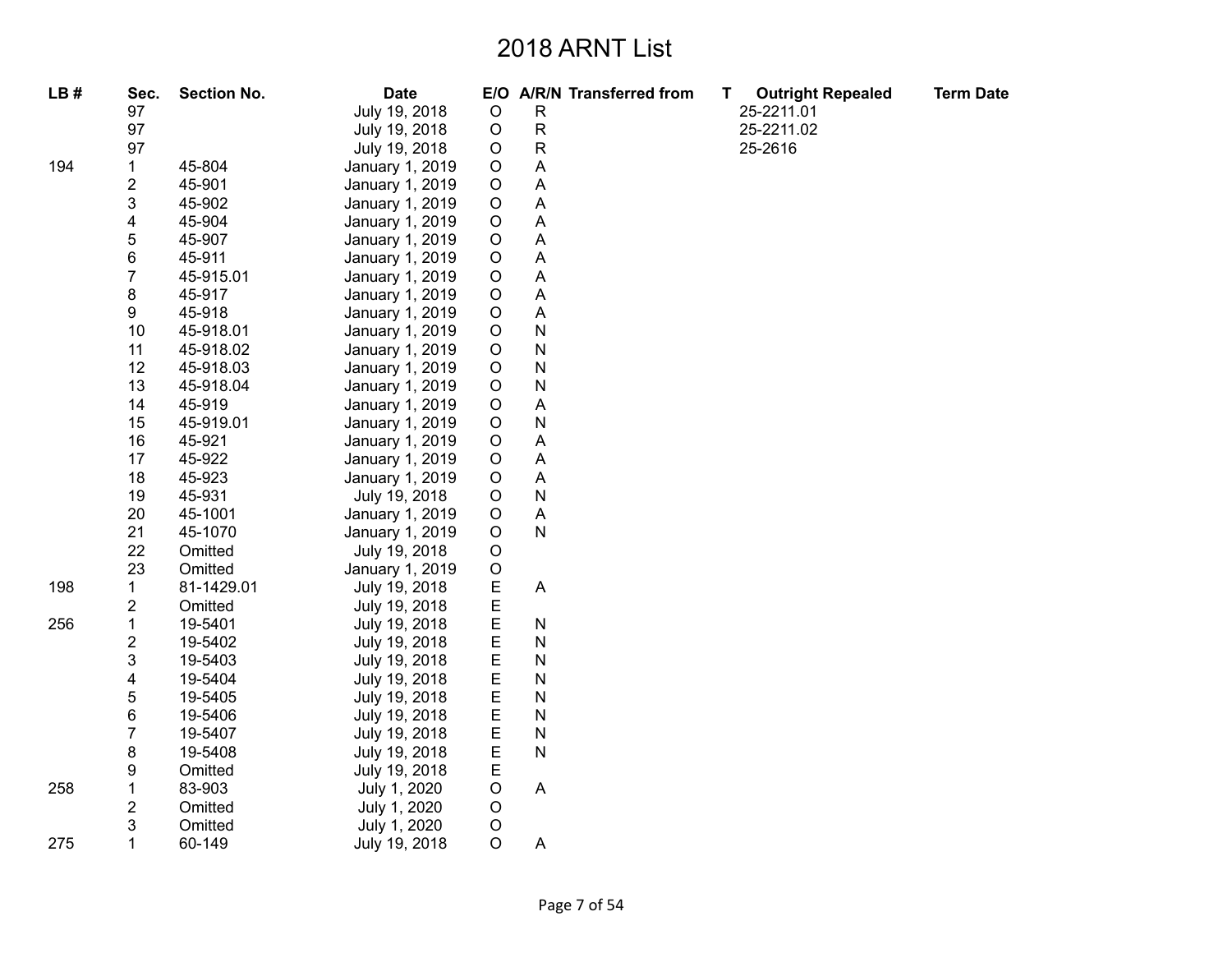| LB# | Sec.           | <b>Section No.</b> | <b>Date</b>     |             |                           | E/O A/R/N Transferred from | $\mathbf T$ | <b>Outright Repealed</b> | <b>Term Date</b> |
|-----|----------------|--------------------|-----------------|-------------|---------------------------|----------------------------|-------------|--------------------------|------------------|
|     | 2              | 60-166             | January 1, 2019 | $\circ$     | $\mathsf A$               |                            |             |                          |                  |
|     | 3              | 60-1903.02         | July 19, 2018   | $\mathsf O$ | ${\sf N}$                 |                            |             |                          |                  |
|     | 4              | 60-1906            | July 19, 2018   | $\mathsf O$ | A                         |                            |             |                          |                  |
|     | 5              | 60-1910            | July 19, 2018   | $\mathsf O$ | Α                         |                            |             |                          |                  |
|     | 6              | 60-1911            | July 19, 2018   | $\mathsf O$ | $\boldsymbol{\mathsf{A}}$ |                            |             |                          |                  |
|     | 7              | Omitted            | July 19, 2018   | $\mathsf O$ |                           |                            |             |                          |                  |
|     | 8              | Omitted            | January 1, 2019 | $\mathsf O$ |                           |                            |             |                          |                  |
|     | 9              | Omitted            | July 19, 2018   | $\mathsf O$ |                           |                            |             |                          |                  |
| 285 | 1              | 71-502.03          | July 19, 2018   | E           | A                         |                            |             |                          |                  |
|     | $\overline{c}$ | 71-531             | July 19, 2018   | $\mathsf E$ | A                         |                            |             |                          |                  |
|     | 3              | Omitted            | July 19, 2018   | E           |                           |                            |             |                          |                  |
| 299 | 1              | 84-933             | July 1, 2019    | $\mathsf O$ | N                         |                            |             |                          |                  |
|     | 2              | 84-934             | July 1, 2019    | $\mathsf O$ | N                         |                            |             |                          |                  |
|     | 3              | 84-935             | July 1, 2019    | $\mathsf O$ | N                         |                            |             |                          |                  |
|     | 4              | 84-936             | July 1, 2019    | $\mathsf O$ | N                         |                            |             |                          |                  |
|     | 5              | 84-937             | July 1, 2019    | $\mathsf O$ | N                         |                            |             |                          |                  |
|     | 6              | 84-938             | July 1, 2019    | $\mathsf O$ | N                         |                            |             |                          |                  |
|     | $\overline{7}$ | 84-939             | July 1, 2019    | $\mathsf O$ | N                         |                            |             |                          |                  |
|     | 8              | 84-940             | July 1, 2019    | $\mathsf O$ | N                         |                            |             |                          |                  |
|     | 9              | 84-941             | July 1, 2019    | $\hbox{O}$  | N                         |                            |             |                          |                  |
|     | 10             | 84-942             | July 1, 2019    | $\mathsf O$ | N                         |                            |             |                          |                  |
|     | 11             | 84-943             | July 1, 2019    | $\mathsf O$ | N                         |                            |             |                          |                  |
|     | 12             | 84-944             | July 1, 2019    | $\mathsf O$ | N                         |                            |             |                          |                  |
|     | 13             | 84-945             | July 1, 2019    | $\mathsf O$ | N                         |                            |             |                          |                  |
|     | 14             | 84-946             | July 1, 2019    | $\circ$     | N                         |                            |             |                          |                  |
|     | 15             | 84-947             | July 1, 2019    | $\mathsf O$ | N                         |                            |             |                          |                  |
|     | 16             | 84-948             | July 1, 2019    | $\mathsf O$ | N                         |                            |             |                          |                  |
|     | 17             | 84-901.02          | July 1, 2019    | $\mathsf O$ | A                         |                            |             |                          |                  |
|     | 18             | 84-907.06          | July 1, 2019    | $\mathsf O$ | Α                         |                            |             |                          |                  |
|     | 19             | 84-910             | July 1, 2019    | $\mathsf O$ | $\boldsymbol{\mathsf{A}}$ |                            |             |                          |                  |
|     | 20             | 84-920             | July 1, 2019    | $\mathsf O$ | $\mathsf A$               |                            |             |                          |                  |
|     | 21             | Omitted            | July 1, 2019    | $\mathsf O$ |                           |                            |             |                          |                  |
|     | 22             | Omitted            | July 1, 2019    | $\mathsf O$ |                           |                            |             |                          |                  |
| 304 | 1              | 71-15,102          | July 19, 2018   | E<br>E      | Α                         |                            |             |                          |                  |
|     | 2              | 71-15,140          | July 19, 2018   |             | A                         |                            |             |                          |                  |
|     | 3              | 71-15,141          | July 19, 2018   | E           | A                         |                            |             |                          |                  |
|     | 4              | 71-15,142          | July 19, 2018   | E           | A                         |                            |             |                          |                  |
|     | 5              | 71-15,157          | July 19, 2018   | E           | Α                         |                            |             |                          |                  |
|     | 6              | 71-15,158          | July 19, 2018   | $\mathsf E$ | A                         |                            |             |                          |                  |
|     | 7              | Omitted            | July 19, 2018   | E           |                           |                            |             |                          |                  |
| 310 | 1              | 39-1411            | July 19, 2018   | Е           | A                         |                            |             |                          |                  |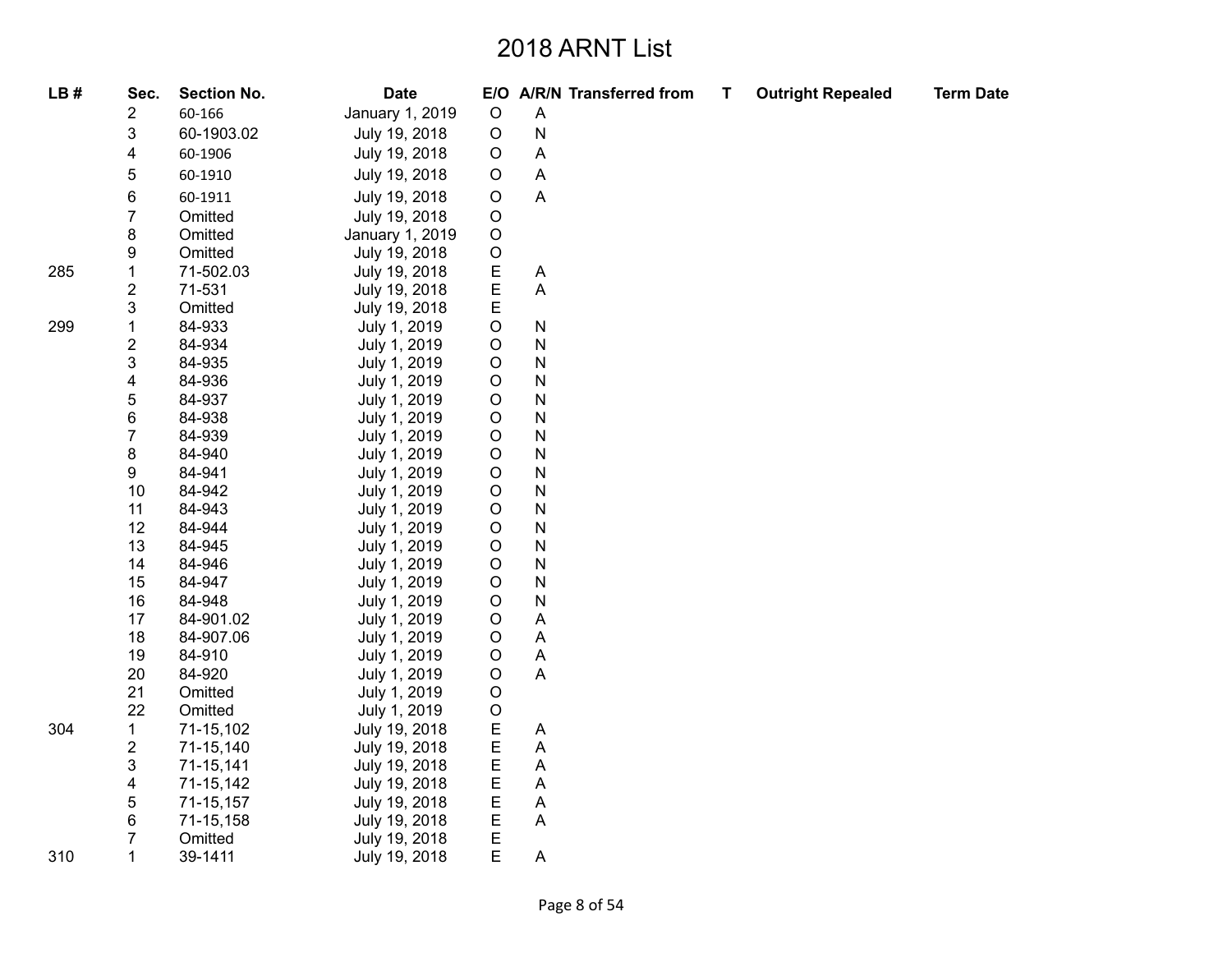| LB# | Sec.                    | <b>Section No.</b> | <b>Date</b>     |             |                           | E/O A/R/N Transferred from | Τ | <b>Outright Repealed</b> | <b>Term Date</b> |
|-----|-------------------------|--------------------|-----------------|-------------|---------------------------|----------------------------|---|--------------------------|------------------|
|     | 2                       | 39-1412            | July 19, 2018   | Е           | Α                         |                            |   |                          |                  |
|     | 3                       | 60-6,383           | July 19, 2018   | E           | A                         |                            |   |                          |                  |
|     | 4                       | Omitted            | July 19, 2018   | Е           |                           |                            |   |                          |                  |
| 321 | 1                       | 28-1204.04         | July 19, 2018   | E           | $\boldsymbol{\mathsf{A}}$ |                            |   |                          |                  |
|     | 2                       | Omitted            | July 19, 2018   | E           |                           |                            |   |                          |                  |
| 345 | 1                       | 76-542             | July 19, 2018   | E           | A                         |                            |   |                          |                  |
|     | 2                       | 76-546             | July 19, 2018   | E           | Α                         |                            |   |                          |                  |
|     | 3                       | Omitted            | July 19, 2018   | E           |                           |                            |   |                          |                  |
| 347 | 1                       | 60-4,115           | January 1, 2019 | $\hbox{O}$  | A                         |                            |   |                          |                  |
|     | $\overline{\mathbf{c}}$ | 79-608             | January 1, 2019 | $\mathsf O$ | A                         |                            |   |                          |                  |
|     | 3                       | Omitted            | January 1, 2019 | O           |                           |                            |   |                          |                  |
|     | 4                       | Omitted            | January 1, 2019 | $\mathsf O$ |                           |                            |   |                          |                  |
| 377 | $\mathbf{1}$            | 13-508             | January 1, 2019 | O           | A                         |                            |   |                          |                  |
|     | $\overline{\mathbf{c}}$ | 32-570             | January 1, 2019 | $\mathsf O$ | A                         |                            |   |                          |                  |
|     | 3                       | 32-606             | January 1, 2019 | $\mathsf O$ | A                         |                            |   |                          |                  |
|     | 4                       | 32-1007            | January 1, 2019 | O           | Α                         |                            |   |                          |                  |
|     | 5                       | 32-1303            | January 1, 2019 | $\mathsf O$ | A                         |                            |   |                          |                  |
|     | 6                       | 48-303             | January 1, 2019 | $\mathsf O$ | A                         |                            |   |                          |                  |
|     | 7                       | 72-2304            | January 1, 2019 | $\mathsf O$ | A                         |                            |   |                          |                  |
|     | 8                       | 77-3444            | January 1, 2019 | O           | A                         |                            |   |                          |                  |
|     | 9                       | 79-101             | January 1, 2019 | O           | Α                         |                            |   |                          |                  |
|     | 10                      | 79-102             | January 1, 2019 | $\mathsf O$ | A                         |                            |   |                          |                  |
|     | 11                      | 79-104             | January 1, 2019 | $\mathsf O$ | Α                         |                            |   |                          |                  |
|     | 12                      | 79-203             | January 1, 2019 | $\mathsf O$ | A                         |                            |   |                          |                  |
|     | 13                      | 79-234             | January 1, 2019 | O           | Α                         |                            |   |                          |                  |
|     | 14                      | 79-407             | January 1, 2019 | O           | A                         |                            |   |                          |                  |
|     | 15                      | 79-413             | January 1, 2019 | $\mathsf O$ | A                         |                            |   |                          |                  |
|     | 16                      | 79-415             | January 1, 2019 | $\mathsf O$ | A                         |                            |   |                          |                  |
|     | 17                      | 79-418             | January 1, 2019 | O           | Α                         |                            |   |                          |                  |
|     | 18                      | 79-419             | January 1, 2019 | $\mathsf O$ | A                         |                            |   |                          |                  |
|     | 19                      | 79-434             | January 1, 2019 | $\mathsf O$ | A                         |                            |   |                          |                  |
|     | 20                      | 79-443             | January 1, 2019 | $\mathsf O$ | A                         |                            |   |                          |                  |
|     | 21                      | 79-447             | January 1, 2019 | O           | Α                         |                            |   |                          |                  |
|     | 22                      | 79-451             | January 1, 2019 | $\mathsf O$ | A                         |                            |   |                          |                  |
|     | 23                      | 79-458             | January 1, 2019 | $\mathsf O$ | A                         |                            |   |                          |                  |
|     | 24                      | 79-470             | January 1, 2019 | $\mathsf O$ | A                         |                            |   |                          |                  |
|     | 25                      | 79-473             | January 1, 2019 | O           | A                         |                            |   |                          |                  |
|     | 26                      | 79-479             | January 1, 2019 | O           | A                         |                            |   |                          |                  |
|     | 27                      | 79-499             | January 1, 2019 | $\circ$     | A                         |                            |   |                          |                  |
|     | 28                      | 79-4,108           | January 1, 2019 | $\mathsf O$ | Α                         |                            |   |                          |                  |
|     | 29                      | 79-4,123           | January 1, 2019 | $\circ$     | Α                         |                            |   |                          |                  |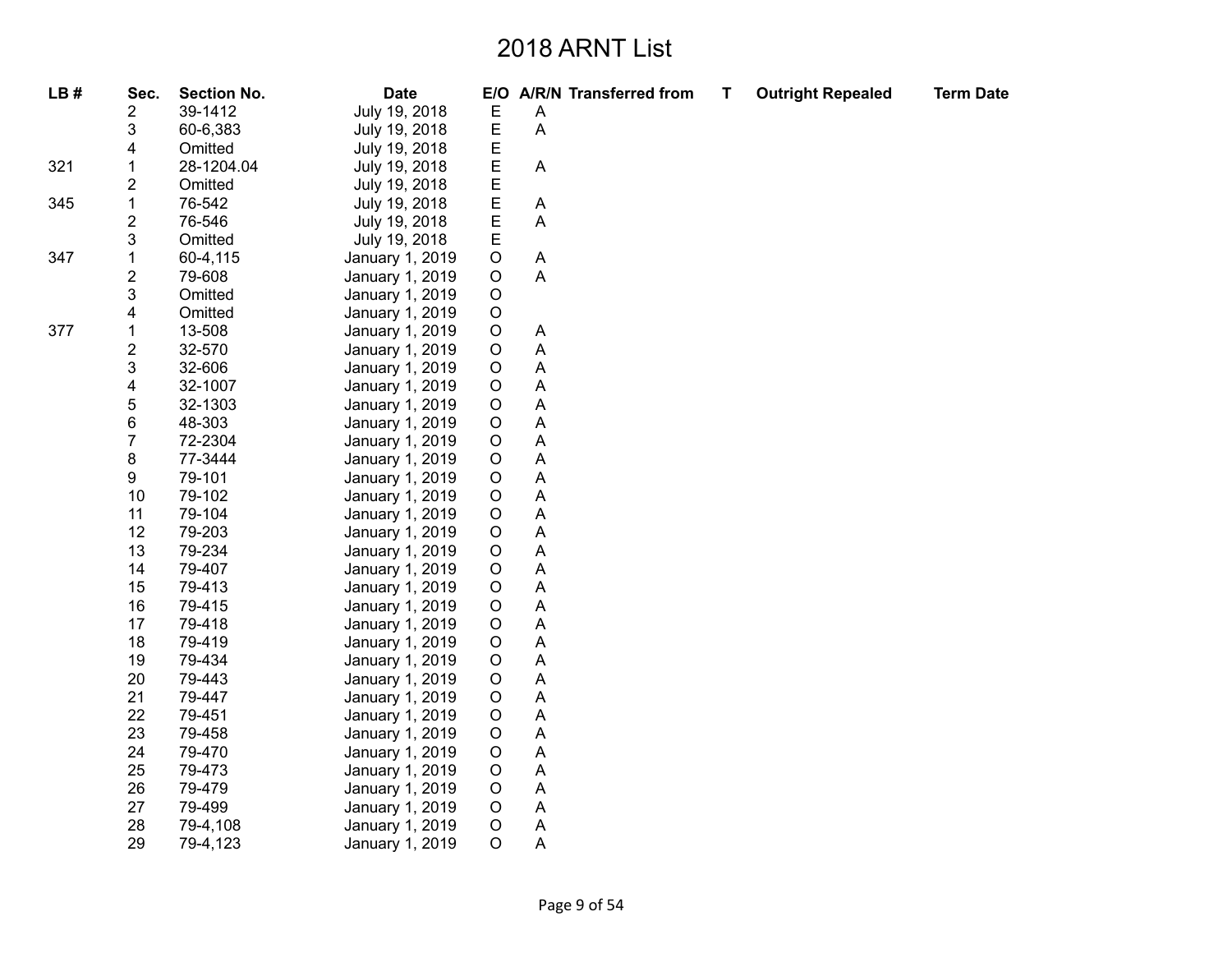| LB# | Sec. | <b>Section No.</b> | <b>Date</b>     |             |             | E/O A/R/N Transferred from | T | <b>Outright Repealed</b> | <b>Term Date</b> |
|-----|------|--------------------|-----------------|-------------|-------------|----------------------------|---|--------------------------|------------------|
|     | 30   | 79-4,129           | January 1, 2019 | $\mathsf O$ | Α           |                            |   |                          |                  |
|     | 31   | 79-501             | January 1, 2019 | $\circ$     | A           |                            |   |                          |                  |
|     | 32   | 79-506             | January 1, 2019 | $\circ$     | A           |                            |   |                          |                  |
|     | 33   | 79-524             | January 1, 2019 | $\circ$     | A           |                            |   |                          |                  |
|     | 34   | 79-525             | January 1, 2019 | $\circ$     | A           |                            |   |                          |                  |
|     | 35   | 79-526             | January 1, 2019 | $\circ$     | A           |                            |   |                          |                  |
|     | 36   | 79-528             | January 1, 2019 | $\circ$     | A           |                            |   |                          |                  |
|     | 37   | 79-547             | January 1, 2019 | $\circ$     | A           |                            |   |                          |                  |
|     | 38   | 79-550             | January 1, 2019 | $\mathsf O$ | A           |                            |   |                          |                  |
|     | 39   | 79-554             | January 1, 2019 | $\circ$     | Α           |                            |   |                          |                  |
|     | 40   | 79-559             | January 1, 2019 | $\circ$     | A           |                            |   |                          |                  |
|     | 41   | 79-564             | January 1, 2019 | $\circ$     | A           |                            |   |                          |                  |
|     | 42   | 79-569             | January 1, 2019 | $\mathsf O$ | A           |                            |   |                          |                  |
|     | 43   | 79-570             | January 1, 2019 | $\circ$     | Α           |                            |   |                          |                  |
|     | 44   | 79-572             | January 1, 2019 | $\circ$     | Α           |                            |   |                          |                  |
|     | 45   | 79-576             | January 1, 2019 | $\circ$     | A           |                            |   |                          |                  |
|     | 46   | 79-577             | January 1, 2019 | $\mathsf O$ | A           |                            |   |                          |                  |
|     | 47   | 79-578             | January 1, 2019 | $\mathsf O$ | A           |                            |   |                          |                  |
|     | 48   | 79-579             | January 1, 2019 | $\circ$     | Α           |                            |   |                          |                  |
|     | 49   | 79-580             | January 1, 2019 | $\circ$     | A           |                            |   |                          |                  |
|     | 50   | 79-581             | January 1, 2019 | $\mathsf O$ | A           |                            |   |                          |                  |
|     | 51   | 79-586             | January 1, 2019 | $\circ$     | A           |                            |   |                          |                  |
|     | 52   | 79-587             | January 1, 2019 | $\circ$     | Α           |                            |   |                          |                  |
|     | 53   | 79-588             | January 1, 2019 | $\circ$     | A           |                            |   |                          |                  |
|     | 54   | 79-594             | January 1, 2019 | $\mathsf O$ | A           |                            |   |                          |                  |
|     | 55   | 79-598             | January 1, 2019 | $\mathsf O$ | A           |                            |   |                          |                  |
|     | 56   | 79-5,104           | January 1, 2019 | $\circ$     | Α           |                            |   |                          |                  |
|     | 57   | 79-605             | January 1, 2019 | $\circ$     | A           |                            |   |                          |                  |
|     | 58   | 79-611             | January 1, 2019 | $\circ$     | A           |                            |   |                          |                  |
|     | 59   | 79-728             | January 1, 2019 | $\mathsf O$ | A           |                            |   |                          |                  |
|     | 60   | 79-828             | January 1, 2019 | $\circ$     | Α           |                            |   |                          |                  |
|     | 61   | 79-850             | January 1, 2019 | $\circ$     | A           |                            |   |                          |                  |
|     | 62   | 79-1003            | January 1, 2019 | $\mathsf O$ | A           |                            |   |                          |                  |
|     | 63   | 79-1029            | January 1, 2019 | $\mathsf O$ | A           |                            |   |                          |                  |
|     | 64   | 79-1030            | January 1, 2019 | $\circ$     | A           |                            |   |                          |                  |
|     | 65   | 79-1036            | January 1, 2019 | $\circ$     | Α           |                            |   |                          |                  |
|     | 66   | 79-1045            | January 1, 2019 | $\circ$     | A           |                            |   |                          |                  |
|     | 67   | 79-1065.02         | January 1, 2019 | $\circ$     | Α           |                            |   |                          |                  |
|     | 68   | 79-1072            | January 1, 2019 | $\circ$     | $\mathsf A$ |                            |   |                          |                  |
|     | 69   | 79-1075            | January 1, 2019 | $\circ$     | A<br>A      |                            |   |                          |                  |
|     | 70   | 79-1089            | January 1, 2019 | $\circ$     |             |                            |   |                          |                  |
|     |      |                    |                 |             |             |                            |   |                          |                  |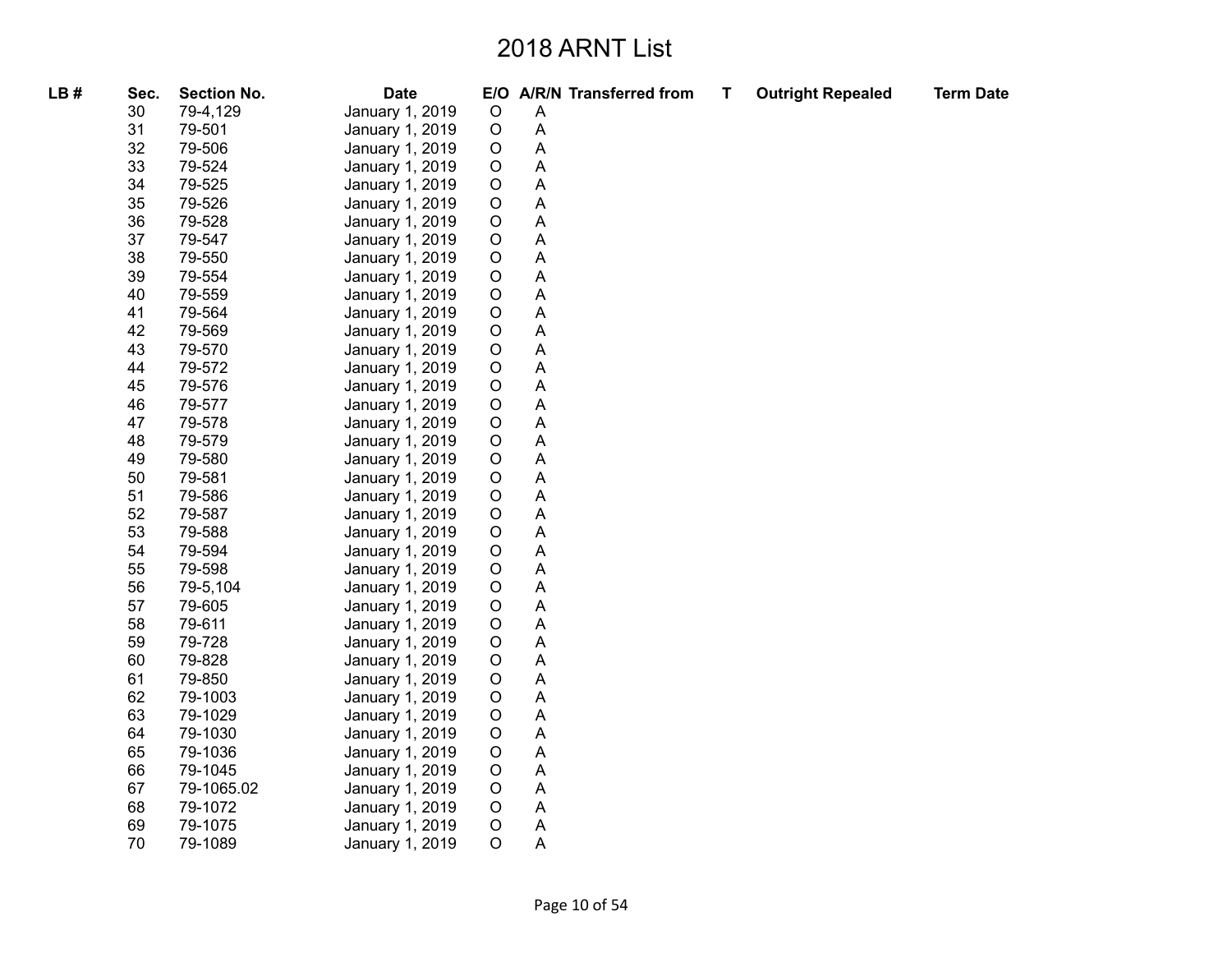| LB# | Sec. | <b>Section No.</b> | <b>Date</b>     |             | E/O A/R/N Transferred from | T | <b>Outright Repealed</b> | <b>Term Date</b> |
|-----|------|--------------------|-----------------|-------------|----------------------------|---|--------------------------|------------------|
|     | 71   | 79-1090            | January 1, 2019 | $\circ$     | $\overline{A}$             |   |                          |                  |
|     | 72   | 79-1098            | January 1, 2019 | $\circ$     | $\overline{A}$             |   |                          |                  |
|     | 73   | 79-10,100          | January 1, 2019 | $\circ$     | A                          |   |                          |                  |
|     | 74   | 79-10,101          | January 1, 2019 | $\circ$     | A                          |   |                          |                  |
|     | 75   | 79-10,103          | January 1, 2019 | $\mathsf O$ | A                          |   |                          |                  |
|     | 76   | 79-10,110          | January 1, 2019 | $\circ$     | A                          |   |                          |                  |
|     | 77   | 79-10,110.02       | January 1, 2019 | $\circ$     | A                          |   |                          |                  |
|     | 78   | 79-10,114          | January 1, 2019 | $\circ$     | $\boldsymbol{\mathsf{A}}$  |   |                          |                  |
|     | 79   | 79-10,117          | January 1, 2019 | $\circ$     | A                          |   |                          |                  |
|     | 80   | 79-10,118          | January 1, 2019 | $\circ$     | $\boldsymbol{\mathsf{A}}$  |   |                          |                  |
|     | 81   | 79-10,120          | January 1, 2019 | $\circ$     | $\boldsymbol{\mathsf{A}}$  |   |                          |                  |
|     | 82   | 79-1108.02         | January 1, 2019 | $\circ$     | $\boldsymbol{\mathsf{A}}$  |   |                          |                  |
|     | 83   | 79-1217            | January 1, 2019 | $\mathsf O$ | $\boldsymbol{\mathsf{A}}$  |   |                          |                  |
|     | 84   | 79-1504            | January 1, 2019 | $\mathsf O$ | A                          |   |                          |                  |
|     | 85   | Omitted            | January 1, 2019 | $\mathsf O$ |                            |   |                          |                  |
|     | 86   | Omitted            | January 1, 2019 | $\mathsf O$ |                            |   |                          |                  |
|     | 87   | Omitted            | January 1, 2019 | $\bigcirc$  | ${\sf R}$                  |   |                          |                  |
|     | 87   |                    | January 1, 2019 | $\mathsf O$ | $\mathsf{R}$               |   | 10-704                   |                  |
|     | 87   |                    | January 1, 2019 | $\circ$     | $\mathsf{R}$               |   | 10-716.01                |                  |
|     | 87   |                    | January 1, 2019 | $\circ$     | $\mathsf{R}$               |   | 23-3302                  |                  |
|     | 87   |                    | January 1, 2019 | $\circ$     | $\mathsf{R}$               |   | 32-541                   |                  |
|     | 87   |                    | January 1, 2019 | $\circ$     | $\mathsf{R}$               |   | 32-542                   |                  |
|     | 87   |                    | January 1, 2019 | $\circ$     | $\mathsf{R}$               |   | 32-546                   |                  |
|     | 87   |                    | January 1, 2019 | $\circ$     | $\mathsf{R}$               |   | 79-401                   |                  |
|     | 87   |                    | January 1, 2019 | $\circ$     | ${\sf R}$                  |   | 79-402                   |                  |
|     | 87   |                    | January 1, 2019 | $\circ$     | $\mathsf{R}$               |   | 79-403                   |                  |
|     | 87   |                    | January 1, 2019 | $\circ$     | $\mathsf{R}$               |   | 79-404                   |                  |
|     | 87   |                    | January 1, 2019 | $\mathsf O$ | $\mathsf{R}$               |   | 79-406                   |                  |
|     | 87   |                    | January 1, 2019 | $\mathsf O$ | $\mathsf{R}$               |   | 79-410                   |                  |
|     | 87   |                    | January 1, 2019 | $\mathsf O$ | $\mathsf{R}$               |   | 79-411                   |                  |
|     | 87   |                    | January 1, 2019 | $\mathsf O$ | $\mathsf{R}$               |   | 79-416                   |                  |
|     | 87   |                    | January 1, 2019 | $\bigcirc$  | $\mathsf{R}$               |   | 79-417                   |                  |
|     | 87   |                    | January 1, 2019 | $\circ$     | $\mathsf{R}$               |   | 79-423                   |                  |
|     | 87   |                    | January 1, 2019 | $\circ$     | $\mathsf{R}$               |   | 79-424                   |                  |
|     | 87   |                    | January 1, 2019 | $\circ$     | $\mathsf{R}$               |   | 79-425                   |                  |
|     | 87   |                    | January 1, 2019 | $\circ$     | ${\sf R}$                  |   | 79-426                   |                  |
|     | 87   |                    | January 1, 2019 | $\circ$     | $\mathsf{R}$               |   | 79-427                   |                  |
|     | 87   |                    | January 1, 2019 | $\circ$     | ${\sf R}$                  |   | 79-431                   |                  |
|     | 87   |                    | January 1, 2019 | $\circ$     | ${\sf R}$                  |   | 79-452                   |                  |
|     | 87   |                    | January 1, 2019 | $\circ$     | $\mathsf{R}$               |   | 79-453                   |                  |
|     | 87   |                    | January 1, 2019 | $\circ$     | $\mathsf{R}$               |   | 79-454                   |                  |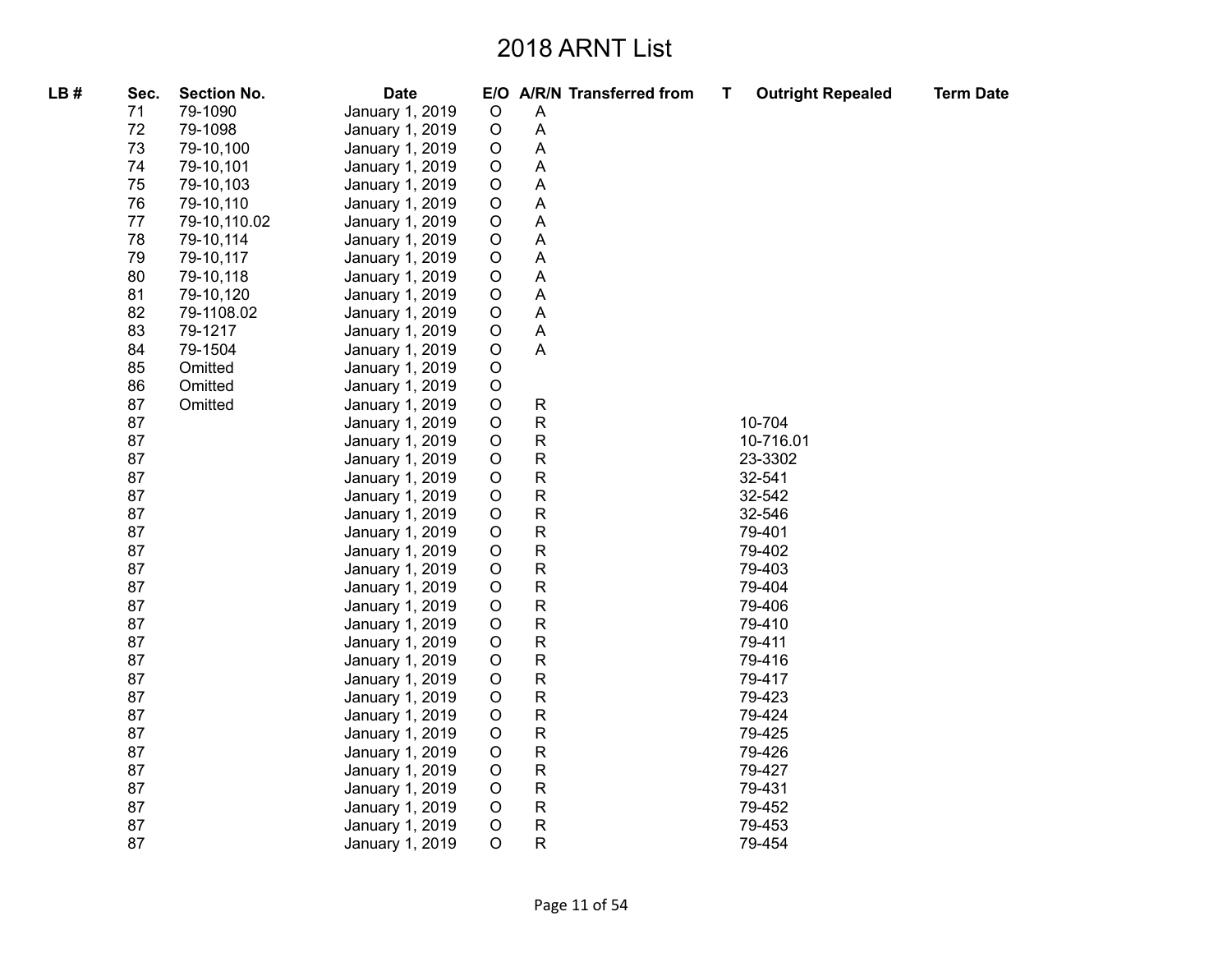| LB# | Sec. | <b>Section No.</b> | <b>Date</b>     |             | E/O A/R/N Transferred from | <b>Outright Repealed</b><br>T. | <b>Term Date</b> |
|-----|------|--------------------|-----------------|-------------|----------------------------|--------------------------------|------------------|
|     | 87   |                    | January 1, 2019 | O           | R                          | 79-455                         |                  |
|     | 87   |                    | January 1, 2019 | $\mathsf O$ | ${\sf R}$                  | 79-472                         |                  |
|     | 87   |                    | January 1, 2019 | O           | ${\sf R}$                  | 79-477                         |                  |
|     | 87   |                    | January 1, 2019 | O           | ${\sf R}$                  | 79-478                         |                  |
|     | 87   |                    | January 1, 2019 | O           | $\mathsf{R}$               | 79-492                         |                  |
|     | 87   |                    | January 1, 2019 | $\circ$     | ${\sf R}$                  | 79-493                         |                  |
|     | 87   |                    | January 1, 2019 | $\circ$     | ${\sf R}$                  | 79-494                         |                  |
|     | 87   |                    | January 1, 2019 | $\circ$     | ${\sf R}$                  | 79-495                         |                  |
|     | 87   |                    | January 1, 2019 | $\mathsf O$ | ${\sf R}$                  | 79-4,100                       |                  |
|     | 87   |                    | January 1, 2019 | $\mathsf O$ | ${\sf R}$                  | 79-4,101                       |                  |
|     | 87   |                    | January 1, 2019 | $\circ$     | $\mathsf{R}$               | 79-4,102                       |                  |
|     | 87   |                    | January 1, 2019 | $\circ$     | ${\sf R}$                  | 79-4,103                       |                  |
|     | 87   |                    | January 1, 2019 | $\circ$     | R                          | 79-4,104                       |                  |
|     | 87   |                    | January 1, 2019 | $\mathsf O$ | $\mathsf{R}$               | 79-4,109                       |                  |
|     | 87   |                    | January 1, 2019 | $\circ$     | ${\sf R}$                  | 79-4,110                       |                  |
|     | 87   |                    | January 1, 2019 | $\circ$     | ${\sf R}$                  | 79-4,111                       |                  |
|     | 87   |                    | January 1, 2019 | $\circ$     | $\mathsf{R}$               | 79-519                         |                  |
|     | 87   |                    | January 1, 2019 | $\circ$     | $\mathsf{R}$               | 79-523                         |                  |
|     | 87   |                    | January 1, 2019 | $\circ$     | ${\sf R}$                  | 79-540                         |                  |
|     | 87   |                    | January 1, 2019 | $\mathsf O$ | ${\sf R}$                  | 79-541                         |                  |
|     | 87   |                    | January 1, 2019 | $\mathsf O$ | ${\sf R}$                  | 79-542                         |                  |
|     | 87   |                    | January 1, 2019 | $\mathsf O$ | ${\sf R}$                  | 79-548                         |                  |
|     | 87   |                    | January 1, 2019 | $\mathsf O$ | ${\sf R}$                  | 79-553                         |                  |
|     | 87   |                    | January 1, 2019 | $\mathsf O$ | ${\sf R}$                  | 79-556                         |                  |
|     | 87   |                    | January 1, 2019 | O           | ${\sf R}$                  | 79-557                         |                  |
|     | 87   |                    | January 1, 2019 | O           | ${\sf R}$                  | 79-558                         |                  |
|     | 87   |                    | January 1, 2019 | $\mathsf O$ | ${\sf R}$                  | 79-563                         |                  |
|     | 87   |                    | January 1, 2019 | O           | ${\sf R}$                  | 79-565                         |                  |
|     | 87   |                    | January 1, 2019 | O           | ${\sf R}$                  | 79-568                         |                  |
|     | 87   |                    | January 1, 2019 | O           | ${\sf R}$                  | 79-585                         |                  |
|     | 87   |                    | January 1, 2019 | $\mathsf O$ | ${\sf R}$                  | 79-5,107                       |                  |
|     | 87   |                    | January 1, 2019 | $\circ$     | $\mathsf R$                | 79-5,108                       |                  |
|     | 87   |                    | January 1, 2019 | $\circ$     | ${\sf R}$                  | 79-716                         |                  |
|     | 87   |                    | January 1, 2019 | $\circ$     | ${\sf R}$                  | 79-717                         |                  |
|     | 87   |                    | January 1, 2019 | $\mathsf O$ | ${\sf R}$                  | 79-8,110                       |                  |
|     | 87   |                    | January 1, 2019 | $\mathsf O$ | $\mathsf R$                | 79-1027.01                     |                  |
|     | 87   |                    | January 1, 2019 | $\circ$     | ${\sf R}$                  | 79-1077                        |                  |
|     | 87   |                    | January 1, 2019 | $\circ$     | ${\sf R}$                  | 79-1078                        |                  |
|     | 87   |                    | January 1, 2019 | $\circ$     | $\mathsf{R}$               | 79-1083.02                     |                  |
|     | 87   |                    | January 1, 2019 | $\mathsf O$ | $\mathsf R$                | 79-1099                        |                  |
|     | 87   |                    | January 1, 2019 | $\circ$     | $\mathsf R$                | 79-10,111                      |                  |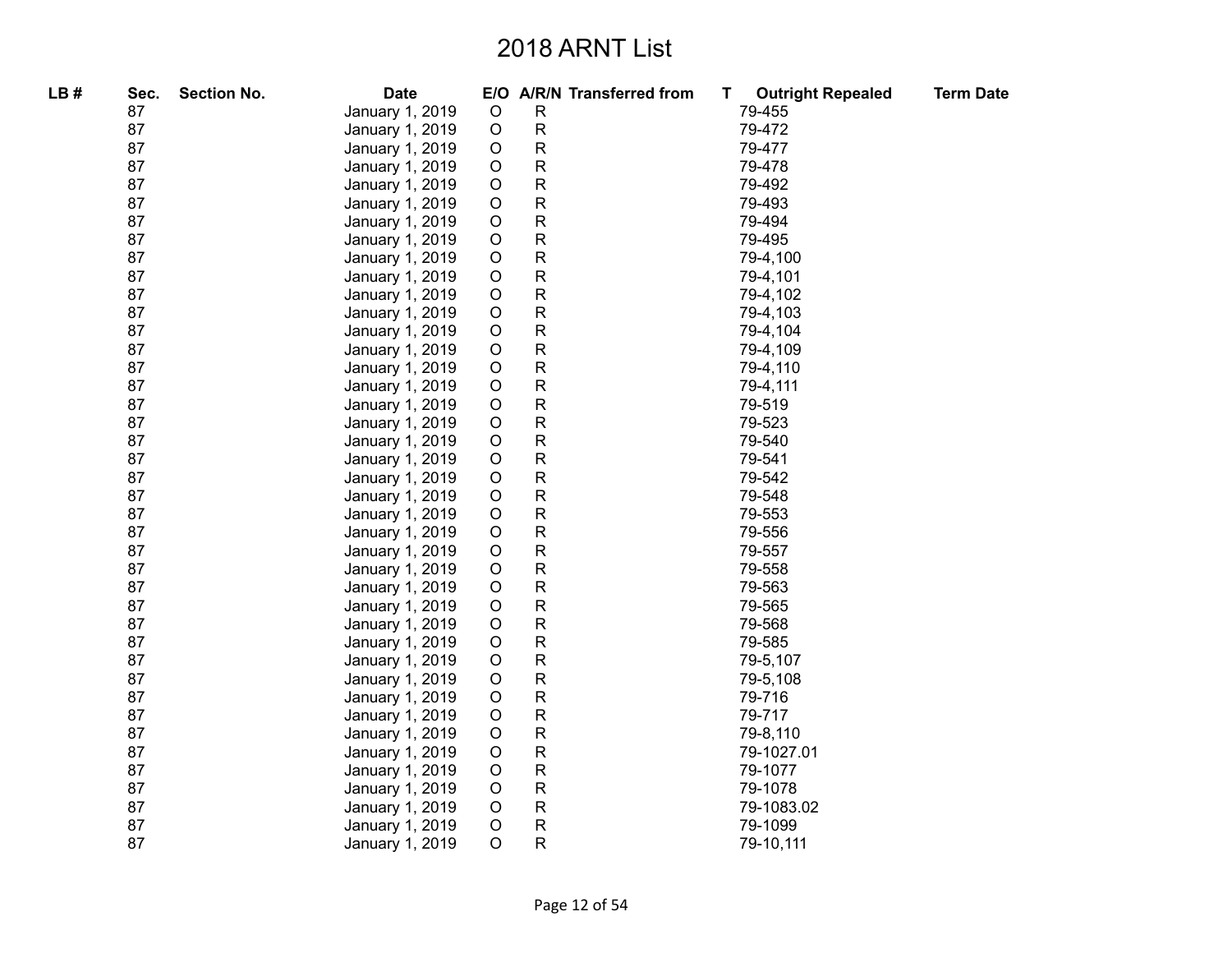| LB#  | Sec.                | <b>Section No.</b> | <b>Date</b>     |                  | E/O A/R/N Transferred from | <b>Outright Repealed</b><br>T. | <b>Term Date</b> |
|------|---------------------|--------------------|-----------------|------------------|----------------------------|--------------------------------|------------------|
|      | 87                  |                    | January 1, 2019 | $\circ$          | $\mathsf{R}$               | 79-10,113                      |                  |
|      | 87                  |                    | January 1, 2019 | $\circ$          | ${\sf R}$                  | 79-10,121                      |                  |
|      | 87                  |                    | January 1, 2019 | $\mathsf O$      | ${\sf R}$                  | 79-10,122                      |                  |
|      | 87                  |                    | January 1, 2019 | $\circ$          | ${\sf R}$                  | 79-10,123                      |                  |
|      | 87                  |                    | January 1, 2019 | $\mathsf O$      | ${\sf R}$                  | 79-10,124                      |                  |
|      | 87                  |                    | January 1, 2019 | $\mathsf O$      | ${\sf R}$                  | 79-10,125                      |                  |
| 379  | $\mathbf 1$         | 82-137             | April 5, 2018   | E                | $\mathsf{N}$               |                                |                  |
|      | $\overline{c}$      | 82-138             | April 5, 2018   | E                | $\mathsf{N}$               |                                |                  |
|      | 3                   | 13-2704.01         | April 5, 2018   | E                | Α                          |                                |                  |
|      | 4                   | 82-129             | April 5, 2018   | $\mathsf E$      | Α                          |                                |                  |
|      | 5                   | 82-130             | April 5, 2018   | E                | A                          |                                |                  |
|      | 6                   | Omitted            | April 5, 2018   | E                |                            |                                |                  |
|      | 7                   | Omitted            | April 5, 2018   | E                |                            |                                |                  |
| 399  | 1                   | 71-1594            | July 19, 2018   | E                | A                          |                                |                  |
|      | $\overline{2}$      | 71-1598            | July 19, 2018   | E                | Α                          |                                |                  |
|      | 3                   | 71-15,101          | July 19, 2018   | E                | A                          |                                |                  |
|      | 4                   | 71-15,102          | July 19, 2018   | E                | A                          |                                |                  |
|      | 5                   | 71-15,103          | July 19, 2018   | E                | A                          |                                |                  |
|      | 6                   | 71-15,104          | July 19, 2018   | E                | A                          |                                |                  |
|      | 7                   | Omitted            | July 19, 2018   | Е                |                            |                                |                  |
| 439  | 1                   | 71-406             | July 19, 2018   | E                | Α                          |                                |                  |
|      | $\overline{c}$      | 71-5803.05         | July 19, 2018   | E                | A                          |                                |                  |
|      | 3                   | 71-5902            | July 19, 2018   | E                | Α                          |                                |                  |
|      | 4                   | 71-5903            | July 19, 2018   | E                | A                          |                                |                  |
|      | 5                   | 71-5904            | July 19, 2018   | E                | Α                          |                                |                  |
|      | 6                   | 71-5905            | July 19, 2018   | E                | A                          |                                |                  |
|      | 7                   | 71-5906            | July 19, 2018   | E                | Α                          |                                |                  |
|      | 8                   | 71-6725            | July 19, 2018   | E                | Α                          |                                |                  |
|      | 9                   | 71-7611            | July 19, 2018   | E                | A                          |                                |                  |
|      | 10                  | 71-9402            | July 19, 2018   | E                | A                          |                                |                  |
|      | 11                  | Omitted            | July 19, 2018   | E                |                            |                                |                  |
| 439A |                     | Omitted            | July 19, 2018   | E                |                            |                                |                  |
| 472  | 1                   | 39-220             | July 19, 2018   | E                | A                          |                                |                  |
|      | 2                   | Omitted            | July 19, 2018   | E                |                            |                                |                  |
| 480  | 1                   | 44-713             | July 19, 2018   | E                | ${\sf N}$                  |                                |                  |
|      | $\overline{c}$      | 47-701             | July 19, 2018   | E                | A                          |                                |                  |
|      | 3                   | Omitted            | July 19, 2018   | E                |                            |                                |                  |
|      | 4                   | Omitted            | July 19, 2018   | E                |                            |                                |                  |
| 486  | 1                   | 44-3902            | July 19, 2018   | E                | Α                          |                                |                  |
|      | $\overline{c}$<br>3 | 44-3904            | July 19, 2018   | $\mathsf E$<br>E | A                          |                                |                  |
|      |                     | 44-3905            | July 19, 2018   |                  | Α                          |                                |                  |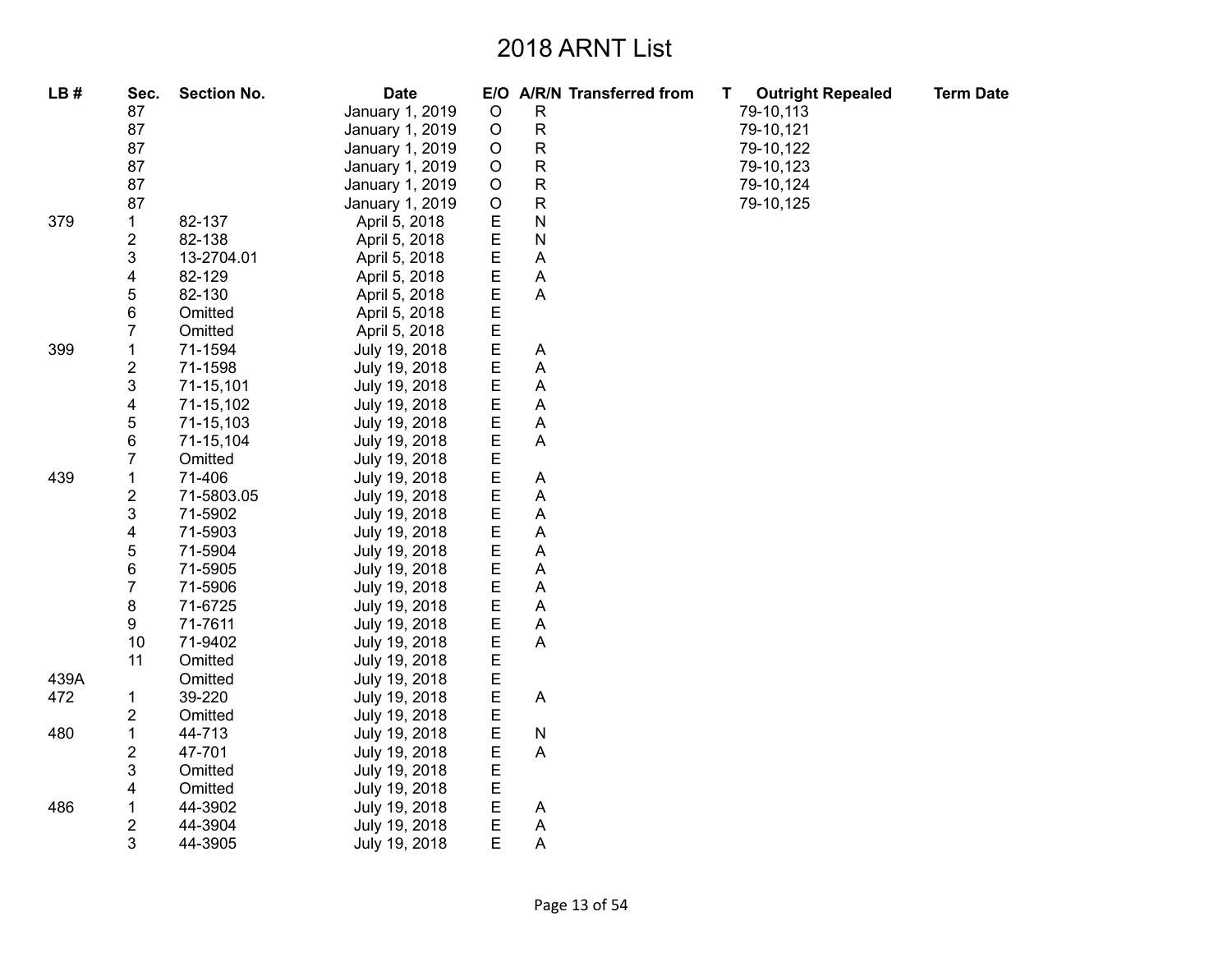| LB# | Sec.                    | <b>Section No.</b> | <b>Date</b>    |             |                           | E/O A/R/N Transferred from | T. | <b>Outright Repealed</b> | <b>Term Date</b> |
|-----|-------------------------|--------------------|----------------|-------------|---------------------------|----------------------------|----|--------------------------|------------------|
|     | 4                       | Omitted            | July 19, 2018  | E           |                           |                            |    |                          |                  |
| 496 | 1                       | 18-2101            | July 19, 2018  | Е           | A                         |                            |    |                          |                  |
|     | 2                       | 18-2103            | July 19, 2018  | Ε           | Α                         |                            |    |                          |                  |
|     | 3                       | 18-2142.05         | July 19, 2018  | E           | ${\sf N}$                 |                            |    |                          |                  |
|     | 4                       | Omitted            | July 19, 2018  | E           |                           |                            |    |                          |                  |
| 497 | 1                       | 48-227             | July 19, 2018  | E           | A                         |                            |    |                          |                  |
|     | $\overline{\mathbf{c}}$ | 48-238             | July 19, 2018  | Е           | A                         |                            |    |                          |                  |
|     | 3                       | 71-1382.01         | July 19, 2018  | E           | A                         |                            |    |                          |                  |
|     | 4                       | Omitted            | July 19, 2018  | E           |                           |                            |    |                          |                  |
| 596 | 1                       | 38-3301            | July 19, 2018  | E           | $\boldsymbol{\mathsf{A}}$ |                            |    |                          |                  |
|     | $\boldsymbol{2}$        | 38-3302            | July 19, 2018  | E           | Α                         |                            |    |                          |                  |
|     | 3                       | 38-3307.02         | July 19, 2018  | E           | N                         |                            |    |                          |                  |
|     | 4                       | 38-3314            | July 19, 2018  | E           | Α                         |                            |    |                          |                  |
|     | 5                       | 38-3321            | July 19, 2018  | E           | A                         |                            |    |                          |                  |
|     | 6                       | Omitted            | July 19, 2018  | E           |                           |                            |    |                          |                  |
| 614 |                         | 18-2717            | July 19, 2018  | E           | A                         |                            |    |                          |                  |
|     | 2                       | Omitted            | July 19, 2018  | E           |                           |                            |    |                          |                  |
| 618 | 1                       | 75-331             | July 19, 2018  | E           | A                         |                            |    |                          |                  |
|     | 2                       | Omitted            | July 19, 2018  | E           |                           |                            |    |                          |                  |
| 629 | 1                       | 60-462             | July 19, 2018  | E           | A                         |                            |    |                          |                  |
|     | $\overline{\mathbf{c}}$ | 60-4,131           | July 19, 2018  | Ε           | A                         |                            |    |                          |                  |
|     | 3                       | 60-4,131.01        | July 19, 2018  | E           | $\boldsymbol{\mathsf{A}}$ |                            |    |                          |                  |
|     | 4                       | 60-4,132           | July 19, 2018  | E           | A                         |                            |    |                          |                  |
|     | 5                       | 60-4,133           | July 19, 2018  | E           | ${\sf N}$                 |                            |    |                          |                  |
|     | 6                       | Omitted            | July 19, 2018  | E           |                           |                            |    |                          |                  |
| 668 | 1                       | 79-237             | July 19, 2018  | E           | A                         |                            |    |                          |                  |
|     | 2                       | Omitted            | July 19, 2018  | E           |                           |                            |    |                          |                  |
| 669 | 1                       | Omitted            | July 19, 2018  | E           | ${\sf R}$                 |                            |    |                          |                  |
|     |                         |                    | July 19, 2018  | Ε           | $\mathsf{R}$              |                            |    | 79-1189                  |                  |
|     |                         |                    | July 19, 2018  | E           | $\mathsf{R}$              |                            |    | 79-1190                  |                  |
|     |                         |                    | July 19, 2018  | E           | ${\sf R}$                 |                            |    | 79-1191                  |                  |
|     |                         |                    | July 19, 2018  | E           | ${\sf R}$                 |                            |    | 79-1192                  |                  |
|     |                         |                    | July 19, 2018  | E           | ${\sf R}$                 |                            |    | 79-1193                  |                  |
|     |                         |                    | July 19, 2018  | E           | ${\sf R}$                 |                            |    | 79-1194                  |                  |
|     |                         |                    | July 19, 2018  | E           | ${\sf R}$                 |                            |    | 79-1195                  |                  |
|     |                         |                    | July 19, 2018  | E           | ${\sf R}$                 |                            |    | 79-1196                  |                  |
| 670 | 1                       | 43-248             | July 19, 2018  | $\mathsf O$ | $\boldsymbol{\mathsf{A}}$ |                            |    |                          |                  |
|     | $\boldsymbol{2}$        | 43-250             | July 19, 2018  | $\circ$     | A                         |                            |    |                          |                  |
|     | 3                       | 43-251.01          | April 24, 2018 | O           | A                         |                            |    |                          |                  |
|     | 4                       | 43-251.02          | July 19, 2018  | $\circ$     | Α                         |                            |    |                          |                  |
|     | 5                       | 43-253             | April 24, 2018 | O           | A                         |                            |    |                          |                  |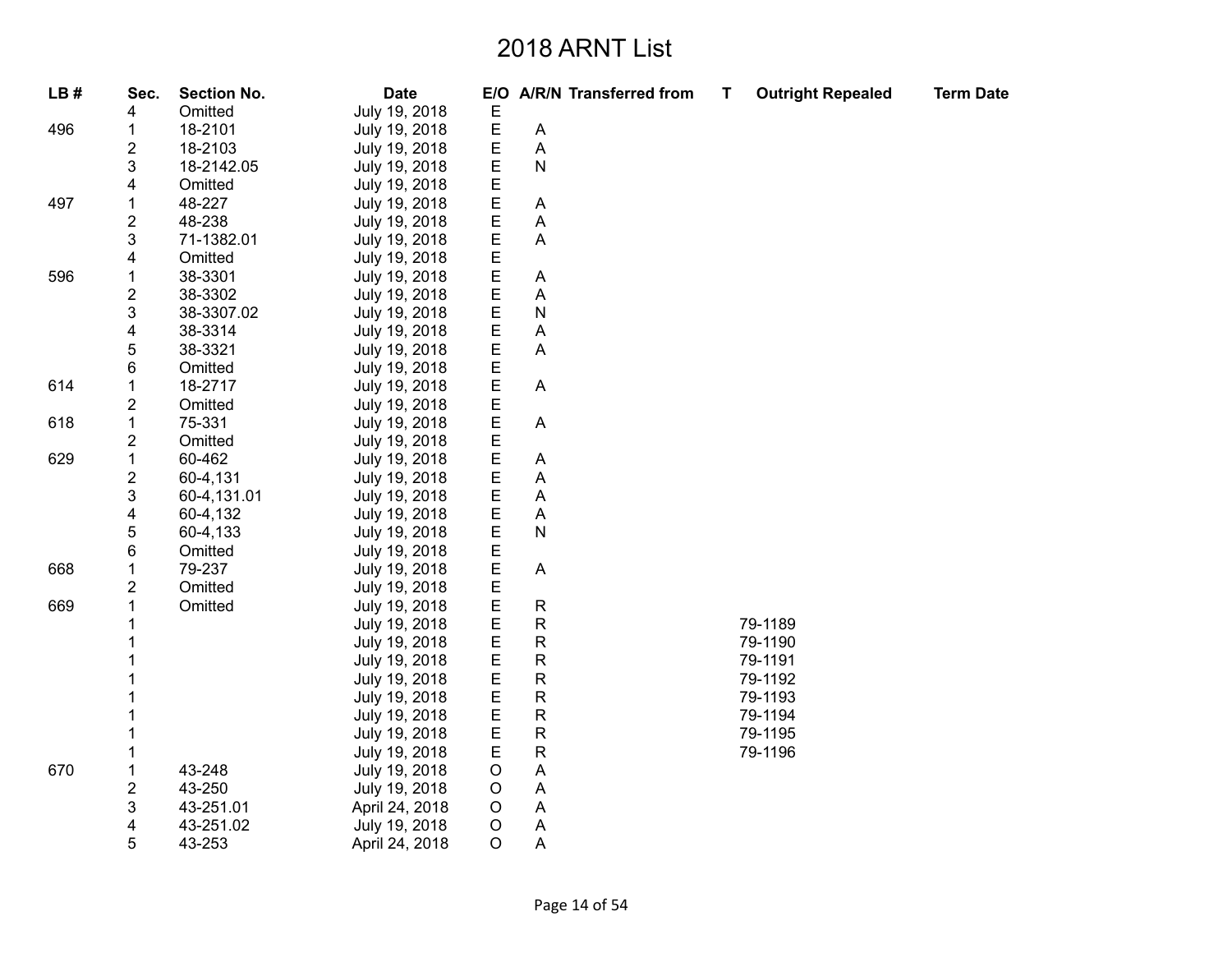| LB# | Sec.                    | <b>Section No.</b> | <b>Date</b>    |             | E/O A/R/N Transferred from | T | <b>Outright Repealed</b> | <b>Term Date</b> |
|-----|-------------------------|--------------------|----------------|-------------|----------------------------|---|--------------------------|------------------|
|     | 6                       | 43-260.01          | April 24, 2018 | $\circ$     | A                          |   |                          |                  |
|     | $\overline{7}$          | 43-286             | July 19, 2018  | $\mathsf O$ | A                          |   |                          |                  |
|     | 8                       | 43-1238            | July 19, 2018  | O           | A                          |   |                          |                  |
|     | 9                       | 43-2401            | April 24, 2018 | O           | Α                          |   |                          |                  |
|     | 10                      | 43-2404.01         | April 24, 2018 | O           | $\mathsf A$                |   |                          |                  |
|     | 11                      | 43-2404.02         | April 24, 2018 | $\mathsf O$ | A                          |   |                          |                  |
|     | 12                      | 43-2409            | April 24, 2018 | O           | A                          |   |                          |                  |
|     | 13                      | 43-2411            | April 24, 2018 | O           | $\boldsymbol{\mathsf{A}}$  |   |                          |                  |
|     | 14                      | 43-2412            | April 24, 2018 | $\mathsf O$ | $\overline{A}$             |   |                          |                  |
|     | 15                      | 71-1940            | July 19, 2018  | O           | Α                          |   |                          |                  |
|     | 16                      | 83-4,125           | July 19, 2018  | O           | A                          |   |                          |                  |
|     | 17                      | 83-4,134.01        | July 19, 2018  | $\circ$     | A                          |   |                          |                  |
|     | 18                      | Omitted            | April 24, 2018 | $\mathsf O$ |                            |   |                          |                  |
|     | 19                      | Omitted            | April 24, 2018 | $\mathsf O$ |                            |   |                          |                  |
|     | 20                      | Omitted            | July 19, 2018  | $\circ$     |                            |   |                          |                  |
|     | 21                      | Omitted            | April 24, 2018 | O           | $\mathsf{R}$               |   |                          |                  |
|     | 21                      |                    | April 24, 2018 | $\circ$     | $\mathsf{R}$               |   | 43-2413                  |                  |
|     | 22                      | Omitted            | April 24, 2018 | $\mathsf O$ |                            |   |                          |                  |
| 682 | 1                       | 55-701             | July 19, 2018  | E           | ${\sf N}$                  |   |                          |                  |
|     | 2                       | 55-702             | July 19, 2018  | E           | ${\sf N}$                  |   |                          |                  |
|     | 3                       | 55-703             | July 19, 2018  | Е           | ${\sf N}$                  |   |                          |                  |
|     | 4                       | 55-704             | July 19, 2018  | E           | ${\sf N}$                  |   |                          |                  |
| 685 | $\mathbf{1}$            | 83-1216            | July 19, 2018  | E           | A                          |   |                          |                  |
|     | $\overline{\mathbf{c}}$ | Omitted            | July 19, 2018  | Е           |                            |   |                          |                  |
| 697 | 1                       | 24-301.02          | July 19, 2018  | E           | A                          |   |                          |                  |
|     | 2                       | Omitted            | July 19, 2018  | E           |                            |   |                          |                  |
| 701 | 1                       | 38-101             | July 19, 2018  | Е           | A                          |   |                          |                  |
|     | $\overline{\mathbf{c}}$ | 38-105             | July 19, 2018  | E           | A                          |   |                          |                  |
|     | 3                       | 38-120.01          | July 19, 2018  | E           | ${\sf N}$                  |   |                          |                  |
|     | 4                       | 38-120.02          | July 19, 2018  | E           | ${\sf N}$                  |   |                          |                  |
|     | 5                       | 38-2001            | July 19, 2018  | $\mathsf E$ | A                          |   |                          |                  |
|     | 6                       | 38-2063            | July 19, 2018  | E           | $\mathsf{N}$               |   |                          |                  |
|     | $\overline{7}$          | Omitted            | July 19, 2018  | E           |                            |   |                          |                  |
| 702 | 1                       | 42-369             | July 19, 2018  | E           | A                          |   |                          |                  |
|     | $\overline{\mathbf{c}}$ | 43-512.12          | July 19, 2018  | E           | A                          |   |                          |                  |
|     | 3                       | 43-512.15          | July 19, 2018  | E           | A                          |   |                          |                  |
|     | 4                       | 44-3,144           | July 19, 2018  | E           | A                          |   |                          |                  |
|     | 5                       | Omitted            | July 19, 2018  | E           |                            |   |                          |                  |
| 708 | $\mathbf{1}$            | 43-246.02          | July 19, 2018  | $\mathsf E$ | Α                          |   |                          |                  |
|     | 2                       | Omitted            | July 19, 2018  |             |                            |   |                          |                  |
| 710 | 1                       | 25-1801            | July 19, 2018  | Е           | Α                          |   |                          |                  |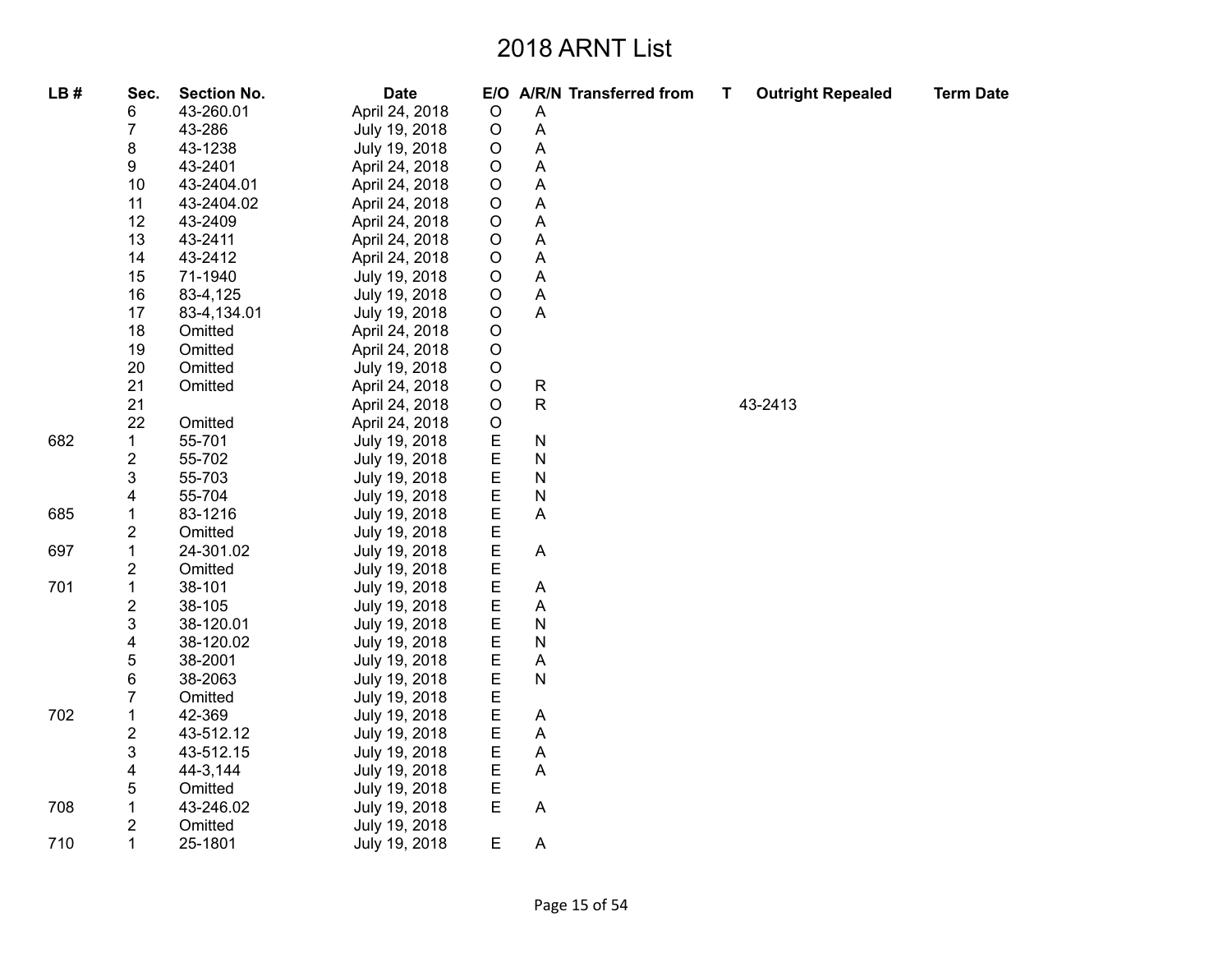| LB# | Sec.                    | <b>Section No.</b> | <b>Date</b>   |             | E/O A/R/N Transferred from | Т | <b>Outright Repealed</b> | <b>Term Date</b> |
|-----|-------------------------|--------------------|---------------|-------------|----------------------------|---|--------------------------|------------------|
|     | 2                       | Omitted            | July 19, 2018 | E           |                            |   |                          |                  |
| 714 | $\mathbf{1}$            | 43-4801            | July 19, 2018 | $\mathsf E$ | ${\sf N}$                  |   |                          |                  |
|     | 2                       | 43-4802            | July 19, 2018 | E           | $\mathsf{N}$               |   |                          |                  |
|     | 3                       | 43-4803            | July 19, 2018 | E           | ${\sf N}$                  |   |                          |                  |
|     | 4                       | 43-4804            | July 19, 2018 | E           | $\mathsf{N}$               |   |                          |                  |
|     | 5                       | 43-4805            | July 19, 2018 | E           | ${\sf N}$                  |   |                          |                  |
|     | 6                       | 43-4806            | July 19, 2018 | E           | ${\sf N}$                  |   |                          |                  |
|     | 7                       | 43-4807            | July 19, 2018 | $\mathsf E$ | $\mathsf{N}$               |   |                          |                  |
|     | 8                       | 43-4808            | July 19, 2018 | E           | $\mathsf{N}$               |   |                          |                  |
|     | 9                       | 43-4809            | July 19, 2018 | E           | ${\sf N}$                  |   |                          |                  |
|     | 10                      | 43-4810            | July 19, 2018 | E           | $\mathsf{N}$               |   |                          |                  |
|     | 11                      | 43-4811            | July 19, 2018 | E           | $\mathsf{N}$               |   |                          |                  |
|     | 12                      | 43-4812            | July 19, 2018 | E           | $\mathsf{N}$               |   |                          |                  |
|     | 13                      | 25-307             | July 19, 2018 | E           | $\boldsymbol{\mathsf{A}}$  |   |                          |                  |
|     | 14                      | Omitted            | July 19, 2018 | Е           |                            |   |                          |                  |
| 717 | 1                       | 43-2606            | July 19, 2018 | E           | $\boldsymbol{\mathsf{A}}$  |   |                          |                  |
|     | 2                       | Omitted            | July 19, 2018 | E           |                            |   |                          |                  |
| 724 | $\mathbf{1}$            | 9-650              | July 19, 2018 | E           | $\boldsymbol{\mathsf{A}}$  |   |                          |                  |
|     | 2                       | Omitted            | July 19, 2018 | E           |                            |   |                          |                  |
| 729 | $\mathbf{1}$            | 81-8,219           | July 19, 2018 | E           | $\mathsf A$                |   |                          |                  |
|     | 2                       | Omitted            | July 19, 2018 | E           |                            |   |                          |                  |
| 731 | $\mathbf 1$             | 38-131             | July 19, 2018 | $\mathsf O$ | $\mathsf{A}$               |   |                          |                  |
|     | $\overline{\mathbf{c}}$ | 38-145             | July 19, 2018 | $\mathsf O$ | A                          |   |                          |                  |
|     | 3                       | 38-1001            | July 19, 2018 | $\mathsf O$ | A                          |   |                          |                  |
|     | 4                       | 38-1004            | July 19, 2018 | $\mathsf O$ | $\boldsymbol{\mathsf{A}}$  |   |                          |                  |
|     | 5                       | 38-1005            | July 19, 2018 | $\mathsf O$ | $\boldsymbol{\mathsf{A}}$  |   |                          |                  |
|     | 6                       | 38-1017            | July 19, 2018 | $\mathsf O$ | $\boldsymbol{\mathsf{A}}$  |   |                          |                  |
|     | $\overline{7}$          | 38-1018            | July 19, 2018 | $\mathsf O$ | A                          |   |                          |                  |
|     | 8                       | 38-1028            | July 19, 2018 | $\mathsf O$ | $\boldsymbol{\mathsf{A}}$  |   |                          |                  |
|     | 9                       | 38-1033.01         | July 19, 2018 | $\mathsf O$ | ${\sf N}$                  |   |                          |                  |
|     | 10                      | 38-1033.02         | July 19, 2018 | $\mathsf O$ | $\mathsf{N}$               |   |                          |                  |
|     | 11                      | 38-1036            | July 19, 2018 | $\mathsf O$ | A                          |   |                          |                  |
|     | 12                      | 38-1038            | July 19, 2018 | O           | $\boldsymbol{\mathsf{A}}$  |   |                          |                  |
|     | 13                      | 38-1043            | July 19, 2018 | $\mathsf O$ | A                          |   |                          |                  |
|     | 14                      | 38-1058            | July 19, 2018 | $\mathsf O$ | A                          |   |                          |                  |
|     | 15                      | 38-1061            | July 19, 2018 | $\mathsf O$ | A                          |   |                          |                  |
|     | 16                      | 38-1062            | July 19, 2018 | $\mathsf O$ | A                          |   |                          |                  |
|     | 17                      | 38-1063            | July 19, 2018 | $\mathsf O$ | $\boldsymbol{\mathsf{A}}$  |   |                          |                  |
|     | 18                      | 38-1065            | July 19, 2018 | $\mathsf O$ | A                          |   |                          |                  |
|     | 19                      | 38-1066            | July 19, 2018 | $\mathsf O$ | $\mathsf{A}$               |   |                          |                  |
|     | 20                      | 38-1069            | July 19, 2018 | $\circ$     | A                          |   |                          |                  |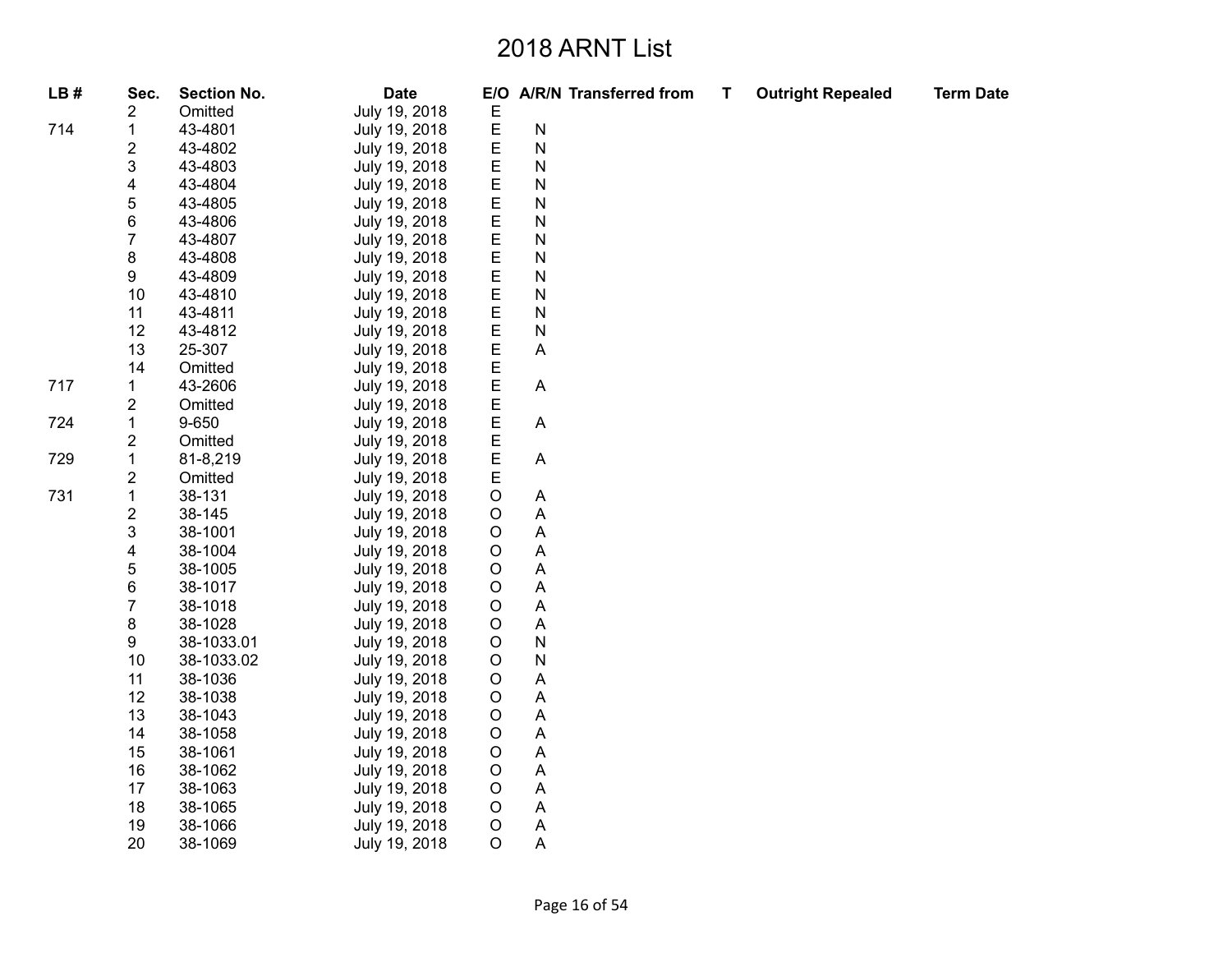| LB# | Sec. | <b>Section No.</b> | <b>Date</b>     |             |   | E/O A/R/N Transferred from | T | <b>Outright Repealed</b> | <b>Term Date</b> |
|-----|------|--------------------|-----------------|-------------|---|----------------------------|---|--------------------------|------------------|
|     | 21   | 38-1070            | July 19, 2018   | $\circ$     | Α |                            |   |                          |                  |
|     | 22   | 38-1073            | July 19, 2018   | $\mathsf O$ | Α |                            |   |                          |                  |
|     | 23   | 38-1074            | July 19, 2018   | $\circ$     | A |                            |   |                          |                  |
|     | 24   | 38-1075            | July 19, 2018   | $\mathsf O$ | A |                            |   |                          |                  |
|     | 25   | 38-1086            | July 19, 2018   | $\mathsf O$ | A |                            |   |                          |                  |
|     | 26   | 38-1097            | July 19, 2018   | $\circ$     | A |                            |   |                          |                  |
|     | 27   | 38-1099            | July 19, 2018   | $\circ$     | A |                            |   |                          |                  |
|     | 28   | 38-10,100          | July 19, 2018   | $\mathsf O$ | A |                            |   |                          |                  |
|     | 29   | 38-10,102          | July 19, 2018   | $\mathsf O$ | A |                            |   |                          |                  |
|     | 30   | 38-10,103          | July 19, 2018   | $\circ$     | A |                            |   |                          |                  |
|     | 31   | 38-10,104          | July 19, 2018   | $\mathsf O$ | A |                            |   |                          |                  |
|     | 32   | 38-10,105          | July 19, 2018   | $\mathsf O$ | A |                            |   |                          |                  |
|     | 33   | 38-10,107          | July 19, 2018   | $\mathsf O$ | A |                            |   |                          |                  |
|     | 34   | 38-10,108          | July 19, 2018   | $\mathsf O$ | A |                            |   |                          |                  |
|     | 35   | 38-10,112          | July 19, 2018   | $\mathsf O$ | A |                            |   |                          |                  |
|     | 36   | 38-10,120          | July 19, 2018   | $\mathsf O$ | A |                            |   |                          |                  |
|     | 37   | 38-10,125.01       | January 1, 2019 | $\mathsf O$ | N |                            |   |                          |                  |
|     | 38   | 38-10, 125.02      | January 1, 2019 | $\circ$     | N |                            |   |                          |                  |
|     | 39   | 38-10,125.03       | January 1, 2019 | $\mathsf O$ | N |                            |   |                          |                  |
|     | 40   | 38-10,125.04       | January 1, 2019 | $\circ$     | N |                            |   |                          |                  |
|     | 41   | 38-10,125.05       | January 1, 2019 | $\circ$     | N |                            |   |                          |                  |
|     | 42   | 38-10,125.06       | January 1, 2019 | $\mathsf O$ | N |                            |   |                          |                  |
|     | 43   | 38-10, 125.07      | January 1, 2019 | $\circ$     | N |                            |   |                          |                  |
|     | 44   | 38-10,125.08       | January 1, 2019 | $\circ$     | N |                            |   |                          |                  |
|     | 45   | 38-10,128          | July 19, 2018   | $\mathsf O$ | A |                            |   |                          |                  |
|     | 46   | 38-10,129          | July 19, 2018   | $\mathsf O$ | Α |                            |   |                          |                  |
|     | 47   | 38-10,131          | July 19, 2018   | $\circ$     | A |                            |   |                          |                  |
|     | 48   | 38-10,132          | July 19, 2018   | $\mathsf O$ | A |                            |   |                          |                  |
|     | 49   | 38-10,133          | July 19, 2018   | $\mathsf O$ | A |                            |   |                          |                  |
|     | 50   | 38-10,135          | July 19, 2018   | $\mathsf O$ | Α |                            |   |                          |                  |
|     | 51   | 38-10,142          | July 19, 2018   | $\mathsf O$ | Α |                            |   |                          |                  |
|     | 52   | 38-10,147          | July 19, 2018   | $\mathsf O$ | A |                            |   |                          |                  |
|     | 53   | 38-10,150          | July 19, 2018   | $\mathsf O$ | A |                            |   |                          |                  |
|     | 54   | 38-10,152          | July 19, 2018   | $\mathsf O$ | A |                            |   |                          |                  |
|     | 55   | 38-10,153          | July 19, 2018   | $\circ$     | Α |                            |   |                          |                  |
|     | 56   | 38-10,154          | July 19, 2018   | $\mathsf O$ | A |                            |   |                          |                  |
|     | 57   | 38-10,156          | July 19, 2018   | $\mathsf O$ | A |                            |   |                          |                  |
|     | 58   | 38-10,158.01       | January 1, 2019 | $\mathsf O$ | N |                            |   |                          |                  |
|     | 59   | 38-10,158.02       | January 1, 2019 | $\mathsf O$ | N |                            |   |                          |                  |
|     | 60   | 38-10,158.03       | January 1, 2019 | $\mathsf O$ | N |                            |   |                          |                  |
|     | 61   | 38-10, 158.04      | January 1, 2019 | $\circ$     | N |                            |   |                          |                  |
|     |      |                    |                 |             |   |                            |   |                          |                  |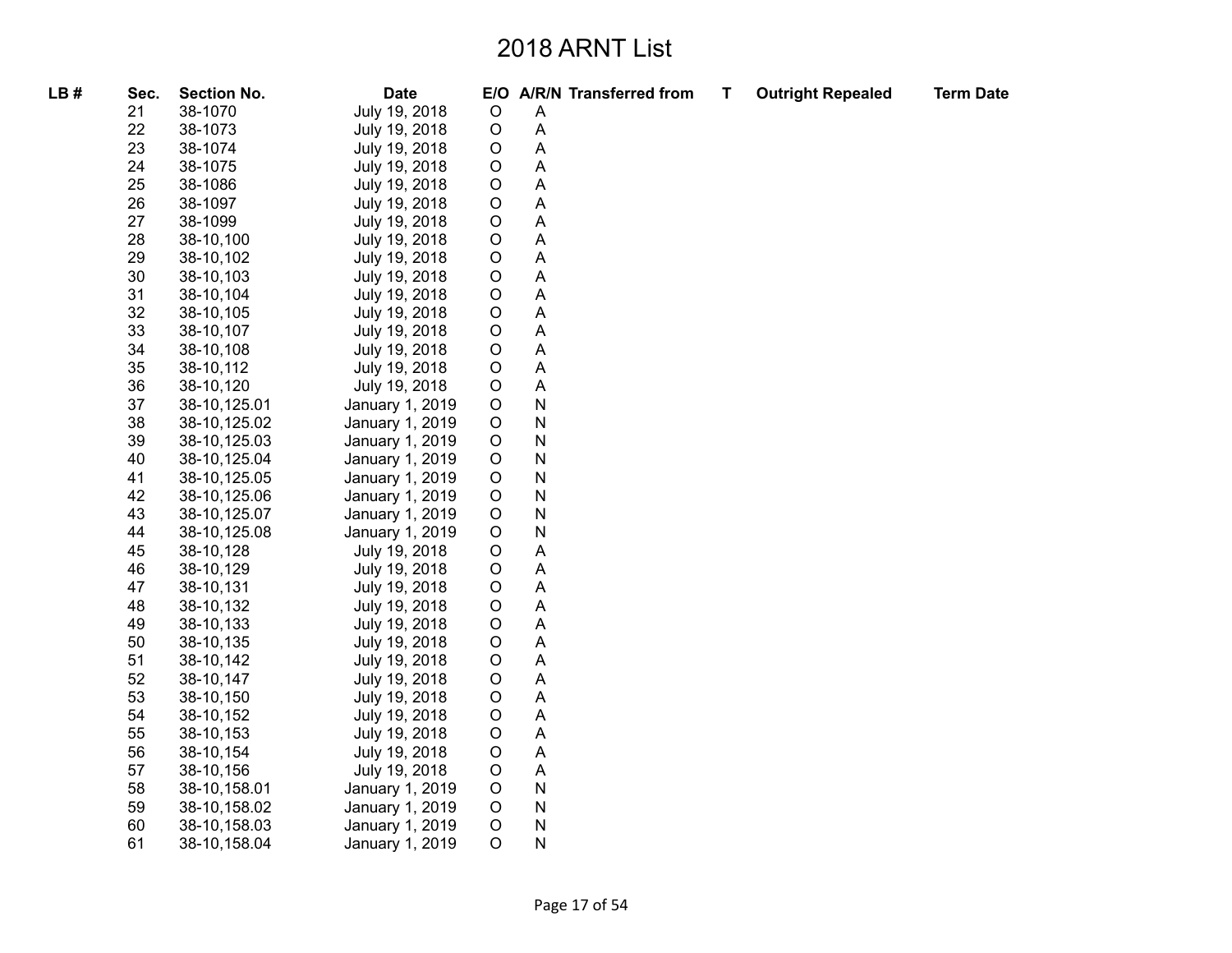| LB# | Sec. | <b>Section No.</b> | <b>Date</b>     |             |   | E/O A/R/N Transferred from | т | <b>Outright Repealed</b> | <b>Term Date</b> |
|-----|------|--------------------|-----------------|-------------|---|----------------------------|---|--------------------------|------------------|
|     | 62   | 38-10,158.05       | January 1, 2019 | $\mathsf O$ | N |                            |   |                          |                  |
|     | 63   | 38-10, 158.06      | January 1, 2019 | $\circ$     | N |                            |   |                          |                  |
|     | 64   | 38-10, 158.07      | January 1, 2019 | $\circ$     | N |                            |   |                          |                  |
|     | 65   | 38-10,158.08       | January 1, 2019 | $\circ$     | N |                            |   |                          |                  |
|     | 66   | 38-10,171          | July 19, 2018   | $\circ$     | A |                            |   |                          |                  |
|     | 67   | 38-2801            | July 19, 2018   | $\circ$     | Α |                            |   |                          |                  |
|     | 68   | 38-2802            | July 19, 2018   | $\circ$     | Α |                            |   |                          |                  |
|     | 69   | 38-2833            | July 19, 2018   | $\circ$     | A |                            |   |                          |                  |
|     | 70   | 38-2843.02         | July 19, 2018   | $\circ$     | N |                            |   |                          |                  |
|     | 71   | 38-2843.03         | July 19, 2018   | $\circ$     | N |                            |   |                          |                  |
|     | 72   | 38-2843.04         | July 19, 2018   | $\circ$     | N |                            |   |                          |                  |
|     | 73   | 38-2847            | July 19, 2018   | $\circ$     | A |                            |   |                          |                  |
|     | 74   | 38-2870            | July 19, 2018   | $\mathsf O$ | Α |                            |   |                          |                  |
|     | 75   | 38-2891            | July 19, 2018   | $\circ$     | Α |                            |   |                          |                  |
|     | 76   | 38-2892            | July 19, 2018   | O           | A |                            |   |                          |                  |
|     | 77   | 38-28,106          | July 19, 2018   | O           | A |                            |   |                          |                  |
|     | 78   | 38-3208            | July 19, 2018   | $\circ$     | A |                            |   |                          |                  |
|     | 79   | 71-202.01          | January 1, 2019 | $\circ$     | Α |                            |   |                          |                  |
|     | 80   | 71-203             | July 19, 2018   | $\circ$     | A |                            |   |                          |                  |
|     | 81   | 71-204             | July 19, 2018   | $\circ$     | A |                            |   |                          |                  |
|     | 82   | 71-208             | July 19, 2018   | $\circ$     | A |                            |   |                          |                  |
|     | 83   | 71-208.08          | July 19, 2018   | $\circ$     | Α |                            |   |                          |                  |
|     | 84   | 71-249             | January 1, 2019 | $\circ$     | N |                            |   |                          |                  |
|     | 85   | 71-250             | January 1, 2019 | $\mathsf O$ | N |                            |   |                          |                  |
|     | 86   | 71-251             | January 1, 2019 | $\circ$     | N |                            |   |                          |                  |
|     | 87   | 71-252             | January 1, 2019 | $\circ$     | N |                            |   |                          |                  |
|     | 88   | 71-253             | January 1, 2019 | $\circ$     | N |                            |   |                          |                  |
|     | 89   | 71-254             | January 1, 2019 | $\circ$     | N |                            |   |                          |                  |
|     | 90   | 71-255             | January 1, 2019 | $\circ$     | N |                            |   |                          |                  |
|     | 91   | 71-224             | January 1, 2019 | $\circ$     | Α |                            |   |                          |                  |
|     | 92   | 71-401             | July 19, 2018   | O           | Α |                            |   |                          |                  |
|     | 93   | 71-403             | July 19, 2018   | $\circ$     | A |                            |   |                          |                  |
|     | 94   | 71-425             | July 19, 2018   | $\circ$     | Α |                            |   |                          |                  |
|     | 95   | 71-427.02          | July 19, 2018   | $\mathsf O$ | N |                            |   |                          |                  |
|     | 96   | 71-427.03          | July 19, 2018   | $\circ$     | N |                            |   |                          |                  |
|     | 97   | 71-427.04          | July 19, 2018   | $\circ$     | N |                            |   |                          |                  |
|     | 98   | 71-436.02          | July 19, 2018   | $\circ$     | N |                            |   |                          |                  |
|     | 99   | 71-2448            | July 19, 2018   | $\circ$     | Α |                            |   |                          |                  |
|     | 100  | 71-2483            | July 19, 2018   | $\circ$     | Α |                            |   |                          |                  |
|     | 101  | 38-4001            | July 19, 2018   | $\mathsf O$ | N |                            |   |                          |                  |
|     | 102  | Omitted            | July 19, 2018   | $\circ$     |   |                            |   |                          |                  |
|     |      |                    |                 |             |   |                            |   |                          |                  |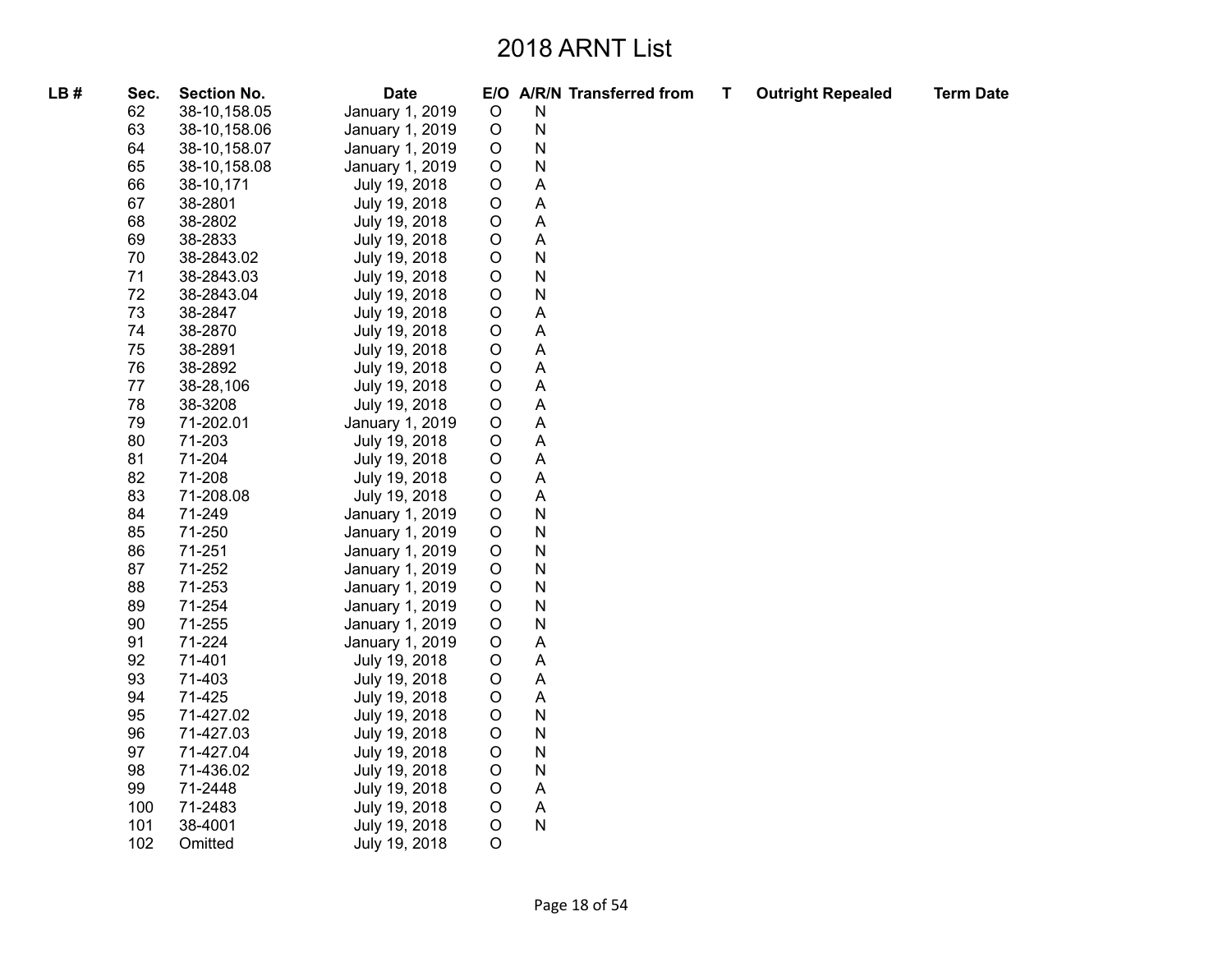| LB#  | Sec.           | <b>Section No.</b> | <b>Date</b>     |             |                | E/O A/R/N Transferred from | T           | <b>Outright Repealed</b> | <b>Term Date</b> |
|------|----------------|--------------------|-----------------|-------------|----------------|----------------------------|-------------|--------------------------|------------------|
|      | 103            | Omitted            | July 19, 2018   | O           |                |                            |             |                          |                  |
|      | 104            | Omitted            | July 19, 2018   | $\circ$     |                |                            |             |                          |                  |
|      | 105            | Omitted            | January 1, 2019 | O           |                |                            |             |                          |                  |
|      | 106            | Omitted            | July 19, 2018   | $\circ$     | R              |                            |             |                          |                  |
|      | 106            |                    | July 19, 2018   | O           | R              |                            |             | 38-1013                  |                  |
|      | 106            |                    | July 19, 2018   | O           | ${\sf R}$      |                            |             | 38-1014                  |                  |
|      | 106            |                    | July 19, 2018   | $\circ$     | R              |                            |             | 38-1022                  |                  |
|      | 106            |                    | July 19, 2018   | O           | ${\sf R}$      |                            |             | 38-1029                  |                  |
|      | 106            |                    | July 19, 2018   | $\circ$     | ${\sf R}$      |                            |             | 38-1030                  |                  |
|      | 106            |                    | July 19, 2018   | O           | ${\sf R}$      |                            |             | 38-1071                  |                  |
|      | 106            |                    | July 19, 2018   | $\bigcirc$  | ${\sf R}$      |                            |             | 38-1072                  |                  |
|      | 106            |                    | July 19, 2018   | O           | ${\sf R}$      |                            |             | 38-1091                  |                  |
|      | 106            |                    | July 19, 2018   | O           | R              |                            |             | 38-1092                  |                  |
|      | 106            |                    | July 19, 2018   | O           | ${\sf R}$      |                            |             | 38-1093                  |                  |
|      | 106            |                    | July 19, 2018   | $\circ$     | R              |                            |             | 38-1094                  |                  |
|      | 106            |                    | July 19, 2018   | O           | R              |                            |             | 38-1095                  |                  |
|      | 106            |                    | July 19, 2018   | $\circ$     | ${\sf R}$      |                            |             | 38-1096                  |                  |
|      | 106            |                    | July 19, 2018   | $\circ$     | R              |                            |             | 38-10,106                |                  |
|      | 106            |                    | July 19, 2018   | $\circ$     | $\mathsf{R}$   |                            |             | 38-10,155                |                  |
| 731A |                | Omitted            | July 19, 2018   | $\mathsf E$ |                |                            |             |                          |                  |
| 732  | 1              | 43-4203            | July 19, 2018   | $\mathsf E$ | A              |                            |             |                          |                  |
|      | 2              | 43-4207            | July 19, 2018   | E           | A              |                            |             |                          |                  |
|      | 3              | 43-4218            | July 19, 2018   | E           | A              |                            |             |                          |                  |
|      | 4              | 43-4513            | July 19, 2018   | $\mathsf E$ | A              |                            |             |                          |                  |
|      | 5              | Omitted            | July 19, 2018   | Е           |                |                            |             |                          |                  |
| 733  | 1              | 39-2308            | October 1, 2018 | $\circ$     | A              |                            |             |                          |                  |
|      | 2              | 39-2308.01         | October 1, 2018 | O           | A              |                            |             |                          |                  |
|      | 3              | 39-2308.03         | October 1, 2018 | O           | $\overline{A}$ |                            |             |                          |                  |
|      | 4              | Omitted            | October 1, 2018 | $\circ$     |                |                            |             |                          |                  |
|      | 5              | Omitted            | October 1, 2018 | $\circ$     |                |                            |             |                          |                  |
| 738  | 1              | 77-2716            | July 19, 2018   | E           | A              |                            |             |                          |                  |
|      | $\overline{2}$ | Omitted            | July 19, 2018   | $\mathsf E$ |                |                            |             |                          |                  |
| 738A |                | Omitted            | July 19, 2018   | $\mathsf E$ |                |                            |             |                          |                  |
| 741  | 1              | 76-2201            | April 12, 2018  | $\mathsf E$ | A              |                            |             |                          |                  |
|      | 2              | 76-2202            | April 12, 2018  | Е           | Α              |                            |             |                          |                  |
|      | 3              | 76-2203            | April 12, 2018  | E           | A              |                            |             |                          |                  |
|      | 4              | 76-2205.02         | April 12, 2018  | E           | A              |                            |             |                          |                  |
|      | 5              | 76-2207.01         | April 12, 2018  | $\mathsf E$ | Α              |                            |             |                          |                  |
|      | 6              | 76-2207.17         | April 12, 2018  | $\mathsf E$ | N              |                            |             |                          |                  |
|      | 7              | 76-2207.18         | April 12, 2018  | E           | ${\sf N}$      | 76-2207.02                 | Τ           |                          |                  |
|      | 8              | 76-2207.19         | April 12, 2018  | E           | ${\sf N}$      | 76-2207.03                 | $\mathsf T$ |                          |                  |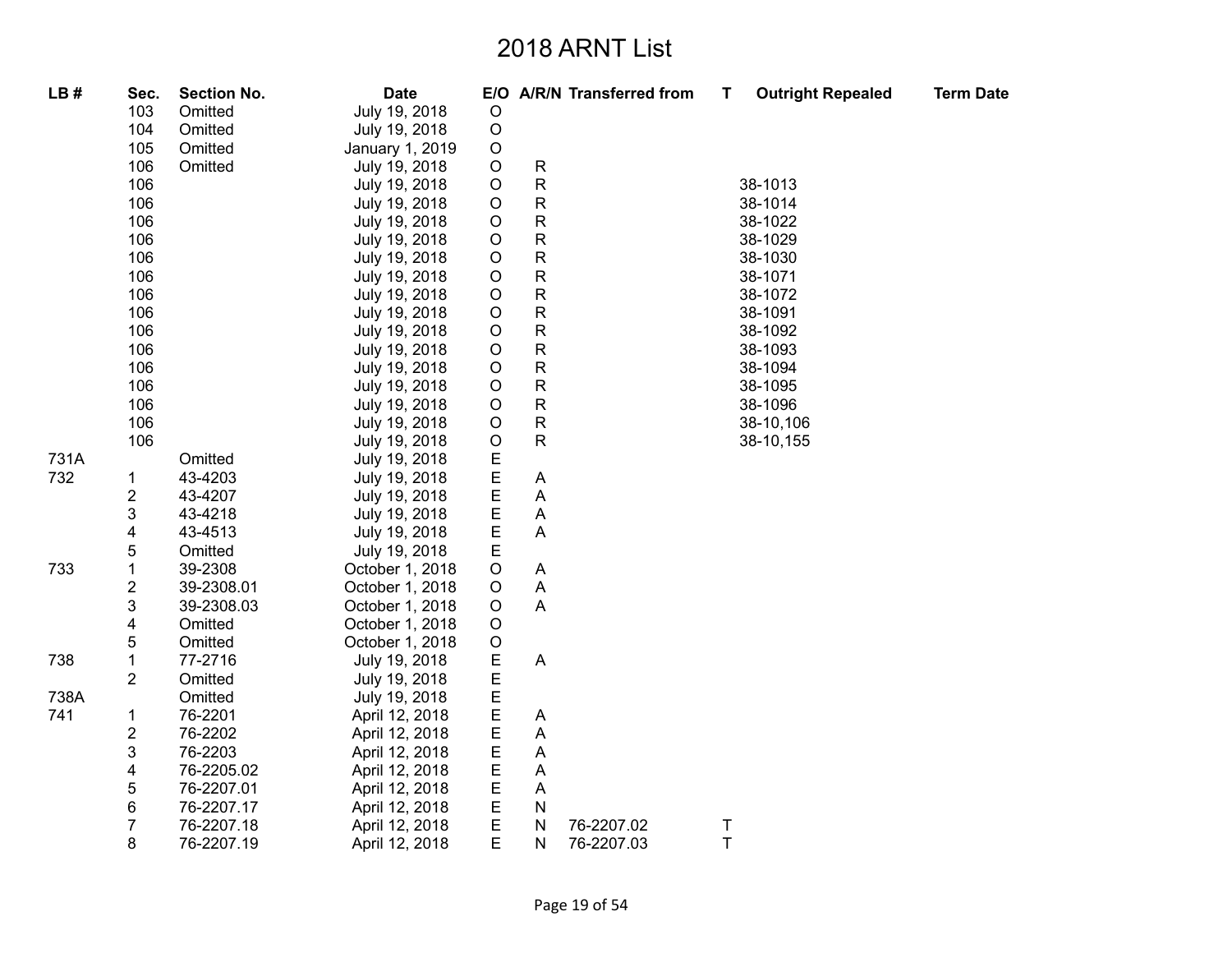| LB# | Sec. | <b>Section No.</b> | <b>Date</b>    |             |              | E/O A/R/N Transferred from | Т       | <b>Outright Repealed</b> | <b>Term Date</b> |
|-----|------|--------------------|----------------|-------------|--------------|----------------------------|---------|--------------------------|------------------|
|     | 9    | 76-2207.20         | April 12, 2018 | Е           | N            | 76-2207.04                 | Τ       |                          |                  |
|     | 10   | 76-2207.21         | April 12, 2018 | $\mathsf E$ | ${\sf N}$    | 76-2207.05                 | T       |                          |                  |
|     | 11   | 76-2207.22         | April 12, 2018 | $\mathsf E$ | ${\sf N}$    | 76-2207.06                 | T       |                          |                  |
|     | 12   | 76-2207.23         | April 12, 2018 | $\mathsf E$ | N            | 76-2207.07                 | T       |                          |                  |
|     | 13   | 76-2207.24         | April 12, 2018 | E           | N            | 76-2207.08                 | T       |                          |                  |
|     | 14   | 76-2207.25         | April 12, 2018 | $\mathsf E$ | ${\sf N}$    | 76-2207.09                 | T       |                          |                  |
|     | 15   | 76-2207.26         | April 12, 2018 | $\mathsf E$ | N            | 76-2207.10                 | T       |                          |                  |
|     | 16   | 76-2207.27         | April 12, 2018 | $\mathsf E$ | $\mathsf{N}$ | 76-2207.11                 | $\sf T$ |                          |                  |
|     | 17   | 76-2207.28         | April 12, 2018 | $\mathsf E$ | N            | 76-2207.12                 | T       |                          |                  |
|     | 18   | 76-2207.29         | April 12, 2018 | E           | N            | 76-2207.13                 | T       |                          |                  |
|     | 19   | 76-2207.30         | April 12, 2018 | $\mathsf E$ | ${\sf N}$    | 76-2207.14                 | $\top$  |                          |                  |
|     | 20   | 76-2207.31         | April 12, 2018 | E           | N            | 76-2207.15                 | $\top$  |                          |                  |
|     | 21   | 76-2207.32         | April 12, 2018 | E           | N            | 76-2207.16                 | $\top$  |                          |                  |
|     | 22   | 76-2215            | April 12, 2018 | $\mathsf E$ | Α            |                            |         |                          |                  |
|     | 23   | 76-2216.02         | April 12, 2018 | E           | Α            |                            |         |                          |                  |
|     | 24   | 76-2218.02         | April 12, 2018 | E           | A            |                            |         |                          |                  |
|     | 25   | 76-2219.01         | April 12, 2018 | E           | A            |                            |         |                          |                  |
|     | 26   | 76-2220            | April 12, 2018 | E           | A            |                            |         |                          |                  |
|     | 27   | 76-2221            | April 12, 2018 | Е           | Α            |                            |         |                          |                  |
|     | 28   | 76-2222            | April 12, 2018 | Е           | Α            |                            |         |                          |                  |
|     | 29   | 76-2227            | April 12, 2018 | E           | Α            |                            |         |                          |                  |
|     | 30   | 76-2233            | April 12, 2018 | $\mathsf E$ | A            |                            |         |                          |                  |
|     | 31   | 76-2233.03         | April 12, 2018 | E           | A            |                            |         |                          |                  |
|     | 32   | 76-2236            | April 12, 2018 | Е           | A            |                            |         |                          |                  |
|     | 33   | 76-2236.01         | April 12, 2018 | Е           | Α            |                            |         |                          |                  |
|     | 34   | 76-2238            | April 12, 2018 | Е           | A            |                            |         |                          |                  |
|     | 35   | 76-2245            | April 12, 2018 | $\mathsf E$ | Α            |                            |         |                          |                  |
|     | 36   | 76-2246            | April 12, 2018 | Е           | Α            |                            |         |                          |                  |
|     | 37   | 76-2247.01         | April 12, 2018 | E           | A            |                            |         |                          |                  |
|     | 38   | Omitted            | April 12, 2018 | E           |              |                            |         |                          |                  |
|     | 39   | Omitted            | April 12, 2018 | $\mathsf E$ | $\mathsf{R}$ |                            |         |                          |                  |
|     | 39   |                    | April 12, 2018 | E           | R            |                            |         | 76-2216.01               |                  |
|     | 39   |                    | April 12, 2018 | Е           | $\mathsf R$  |                            |         | 76-2227.01               |                  |
|     | 40   | Omitted            | April 12, 2018 | Е           |              |                            |         |                          |                  |
| 742 | 1    | 87-404             | April 12, 2018 | E           | A            |                            |         |                          |                  |
|     | 2    | Omitted            | April 12, 2018 | $\mathsf E$ |              |                            |         |                          |                  |
|     | 3    | Omitted            | April 12, 2018 | E           |              |                            |         |                          |                  |
| 743 | 1    | 44-9201            | July 19, 2018  | E           | Ν            |                            |         |                          |                  |
|     | 2    | 44-9202            | July 19, 2018  | E           | ${\sf N}$    |                            |         |                          |                  |
|     | 3    | 44-9203            | July 19, 2018  | E           | N            |                            |         |                          |                  |
|     | 4    | 44-9204            | July 19, 2018  | E           | Ν            |                            |         |                          |                  |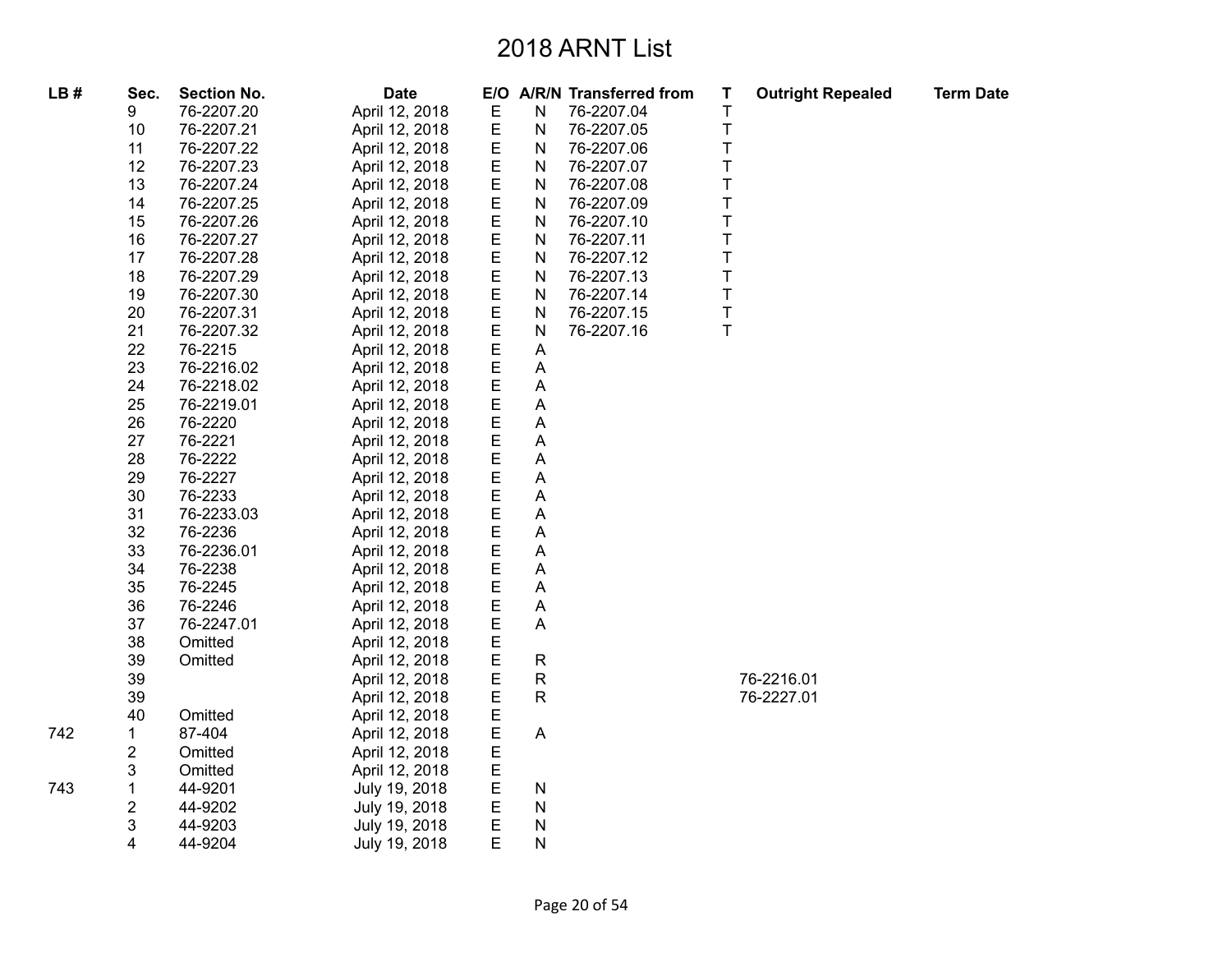| LB# | Sec.             | <b>Section No.</b> | <b>Date</b>   |   | E/O A/R/N Transferred from | T. | <b>Outright Repealed</b> | <b>Term Date</b> |
|-----|------------------|--------------------|---------------|---|----------------------------|----|--------------------------|------------------|
|     | 5                | 44-9205            | July 19, 2018 | E | N                          |    |                          |                  |
|     | 6                | 44-9206            | July 19, 2018 | E | N                          |    |                          |                  |
|     | 7                | 44-9207            | July 19, 2018 | E | N                          |    |                          |                  |
|     | 8                | 44-9208            | July 19, 2018 | E | N                          |    |                          |                  |
|     | 9                | 44-9209            | July 19, 2018 | E | N                          |    |                          |                  |
|     | 10               | 44-9210            | July 19, 2018 | E | N                          |    |                          |                  |
|     | 11               | 44-9211            | July 19, 2018 | E | N                          |    |                          |                  |
|     | 12               | 44-9212            | July 19, 2018 | E | N                          |    |                          |                  |
|     | 13               | 44-9213            | July 19, 2018 | E | N                          |    |                          |                  |
|     | 14               | 44-9214            | July 19, 2018 | E | N                          |    |                          |                  |
|     | 15               | 44-9215            | July 19, 2018 | E | N                          |    |                          |                  |
|     | 16               | 44-9216            | July 19, 2018 | E | N                          |    |                          |                  |
|     | 17               | 44-9217            | July 19, 2018 | E | N                          |    |                          |                  |
|     | 18               | 44-9218            | July 19, 2018 | E | N                          |    |                          |                  |
|     | 19               | 44-9219            | July 19, 2018 | E | N                          |    |                          |                  |
|     | 20               | 44-2607            | July 19, 2018 | Ε | Α                          |    |                          |                  |
|     | 21               | 44-2614            | July 19, 2018 | E | Α                          |    |                          |                  |
|     | 22               | 44-3905            | July 19, 2018 | E | A                          |    |                          |                  |
|     | 23               | 44-3908            | July 19, 2018 | E | Α                          |    |                          |                  |
|     | 24               | 44-4053            | July 19, 2018 | E | Α                          |    |                          |                  |
|     | 25               | 44-4056            | July 19, 2018 | E | Α                          |    |                          |                  |
|     | 26               | 44-4068            | July 19, 2018 | E | Α                          |    |                          |                  |
|     | 27               | 44-4521            | July 19, 2018 | E | A                          |    |                          |                  |
|     | 28               | 44-8105            | July 19, 2018 | E | Α                          |    |                          |                  |
|     | 29               | 44-8108            | July 19, 2018 | E | A                          |    |                          |                  |
|     | 30               | 44-8601            | July 19, 2018 | E | Α                          |    |                          |                  |
|     | 31               | 44-8602            | July 19, 2018 | E | Α                          |    |                          |                  |
|     | 32               | 44-8605            | July 19, 2018 | E | N                          |    |                          |                  |
|     | 33               | 44-8606            | July 19, 2018 | E | N                          |    |                          |                  |
|     | 34               | 44-8607            | July 19, 2018 | E | N                          |    |                          |                  |
|     | 35               | 44-8608            | July 19, 2018 | E | N                          |    |                          |                  |
|     | 36               | Omitted            | July 19, 2018 | E |                            |    |                          |                  |
|     | 37               | Omitted            | July 19, 2018 | E | $\mathsf R$                |    |                          |                  |
|     | 37               |                    | July 19, 2018 | E | R                          |    | 44-3909                  |                  |
|     | 37               |                    | July 19, 2018 | E | ${\sf R}$                  |    | 44-3910                  |                  |
|     | 37               |                    | July 19, 2018 | E | R                          |    | 44-3911                  |                  |
|     | 37               |                    | July 19, 2018 | E | R                          |    | 44-3912                  |                  |
|     | 37               |                    | July 19, 2018 | E | R                          |    | 44-3913                  |                  |
| 744 | $\mathbf 1$      | 32-1101            | July 19, 2018 | E | Α                          |    |                          |                  |
|     | $\boldsymbol{2}$ | 32-1105            | July 19, 2018 | E | Α                          |    |                          |                  |
|     | 3                | 32-1111            | July 19, 2018 | E | A                          |    |                          |                  |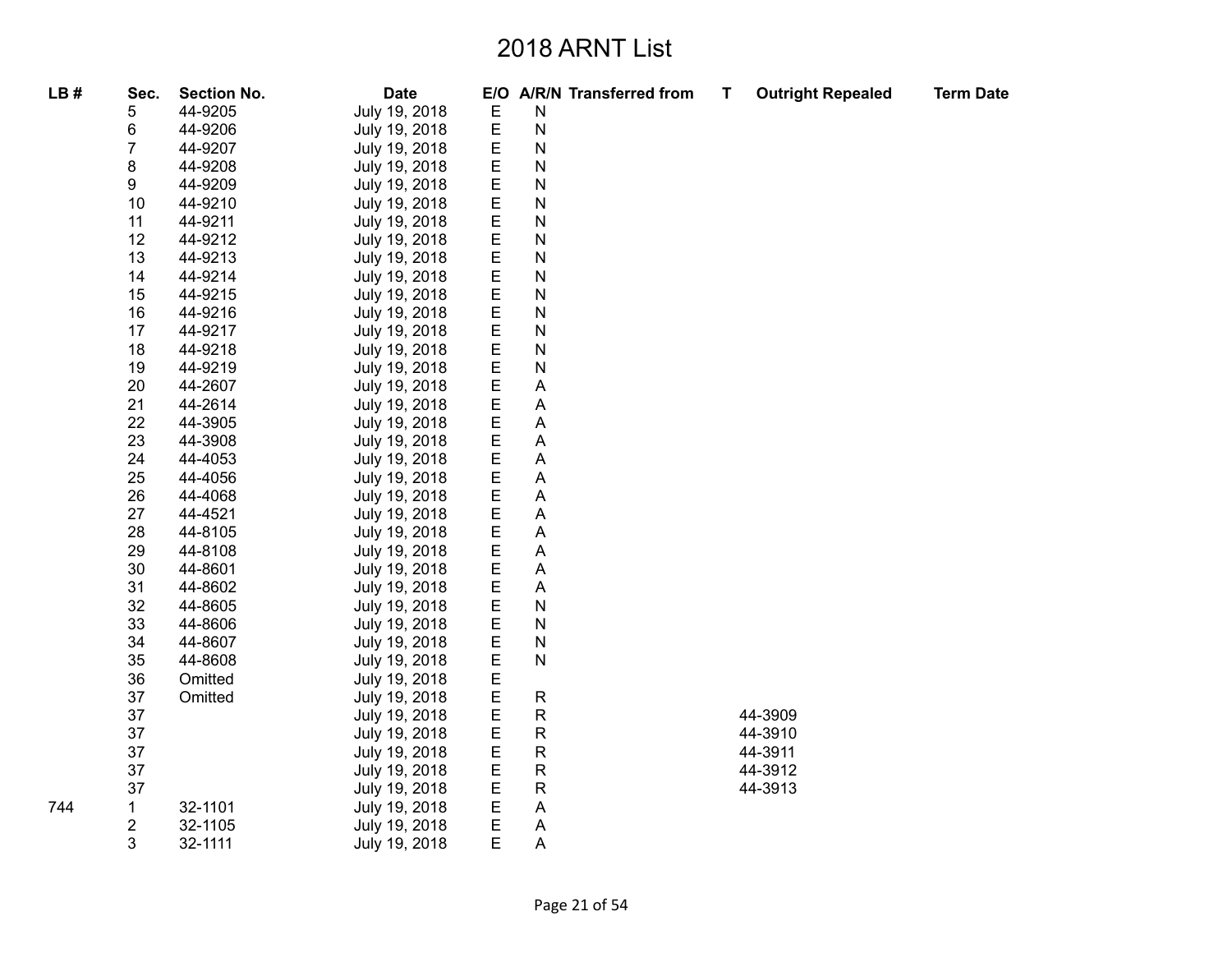| LB# | Sec. | <b>Section No.</b> | <b>Date</b>   |   | E/O A/R/N Transferred from | T | <b>Outright Repealed</b> | <b>Term Date</b> |
|-----|------|--------------------|---------------|---|----------------------------|---|--------------------------|------------------|
|     | 4    | 32-1112            | July 19, 2018 | Е | A                          |   |                          |                  |
|     | 5    | 32-1114            | July 19, 2018 | E | Α                          |   |                          |                  |
|     | 6    | 32-1115            | July 19, 2018 | Е | Α                          |   |                          |                  |
|     | 7    | 32-1116            | July 19, 2018 | E | Α                          |   |                          |                  |
|     | 8    | 50-1501            | July 19, 2018 | E | N                          |   |                          |                  |
|     | 9    | 50-1502            | July 19, 2018 | E | N                          |   |                          |                  |
|     | 10   | 50-1503            | July 19, 2018 | Е | N                          |   |                          |                  |
|     | 11   | 50-1504            | July 19, 2018 | E | N                          |   |                          |                  |
|     | 12   | 50-1505            | July 19, 2018 | E | N                          |   |                          |                  |
|     | 13   | 50-1506            | July 19, 2018 | E | N                          |   |                          |                  |
|     | 14   | 50-1507            | July 19, 2018 | E | N                          |   |                          |                  |
|     | 15   | 50-1508            | July 19, 2018 | E | N                          |   |                          |                  |
|     | 16   | 50-1509            | July 19, 2018 | E | N                          |   |                          |                  |
|     | 17   | 50-1510            | July 19, 2018 | E | N                          |   |                          |                  |
|     | 18   | 50-1511            | July 19, 2018 | E | N                          |   |                          |                  |
|     | 19   | 50-1512            | July 19, 2018 | Е | N                          |   |                          |                  |
|     | 20   | 50-1513            | July 19, 2018 | E | N                          |   |                          |                  |
|     | 21   | 50-1514            | July 19, 2018 | E | N                          |   |                          |                  |
|     | 22   | 50-1515            | July 19, 2018 | E | N                          |   |                          |                  |
|     | 23   | 50-1516            | July 19, 2018 | E | N                          |   |                          |                  |
|     | 24   | 50-1517            | July 19, 2018 | E | N                          |   |                          |                  |
|     | 25   | 50-1518            | July 19, 2018 | E | N                          |   |                          |                  |
|     | 26   | 50-1519            | July 19, 2018 | E | N                          |   |                          |                  |
|     | 27   | 50-1520            | July 19, 2018 | E | N                          |   |                          |                  |
|     | 28   | Omitted            | July 19, 2018 | E |                            |   |                          |                  |
|     | 29   | Omitted            | July 19, 2018 | E |                            |   |                          |                  |
|     | 30   | Omitted            | July 19, 2018 | E | ${\sf R}$                  |   |                          |                  |
|     | 30   |                    | July 19, 2018 | E | ${\sf R}$                  |   | 32-1106                  |                  |
|     | 30   |                    | July 19, 2018 | E | ${\sf R}$                  |   | 32-1107                  |                  |
| 745 | 1    | 77-2708            | July 19, 2018 | E | A                          |   |                          |                  |
|     | 2    | Omitted            | July 19, 2018 | E |                            |   |                          |                  |
| 749 | 1    | 21-1905            | July 19, 2018 | E | A                          |   |                          |                  |
|     | 2    | 33-101             | July 19, 2018 | E | A                          |   |                          |                  |
|     | 3    | Omitted            | July 19, 2018 | E |                            |   |                          |                  |
| 750 | 1    | 45-737             | July 19, 2018 | E | Α                          |   |                          |                  |
|     | 2    | 76-238             | July 19, 2018 | E | Α                          |   |                          |                  |
|     | 3    | 76-252             | July 19, 2018 | E | Α                          |   |                          |                  |
|     | 4    | 76-1014.01         | July 19, 2018 | E | A                          |   |                          |                  |
|     | 5    | 76-2803            | July 19, 2018 | E | Α                          |   |                          |                  |
|     | 6    | Omitted            | July 19, 2018 | E |                            |   |                          |                  |
| 751 | 1    | 84-901.01          | July 19, 2018 | E | Α                          |   |                          |                  |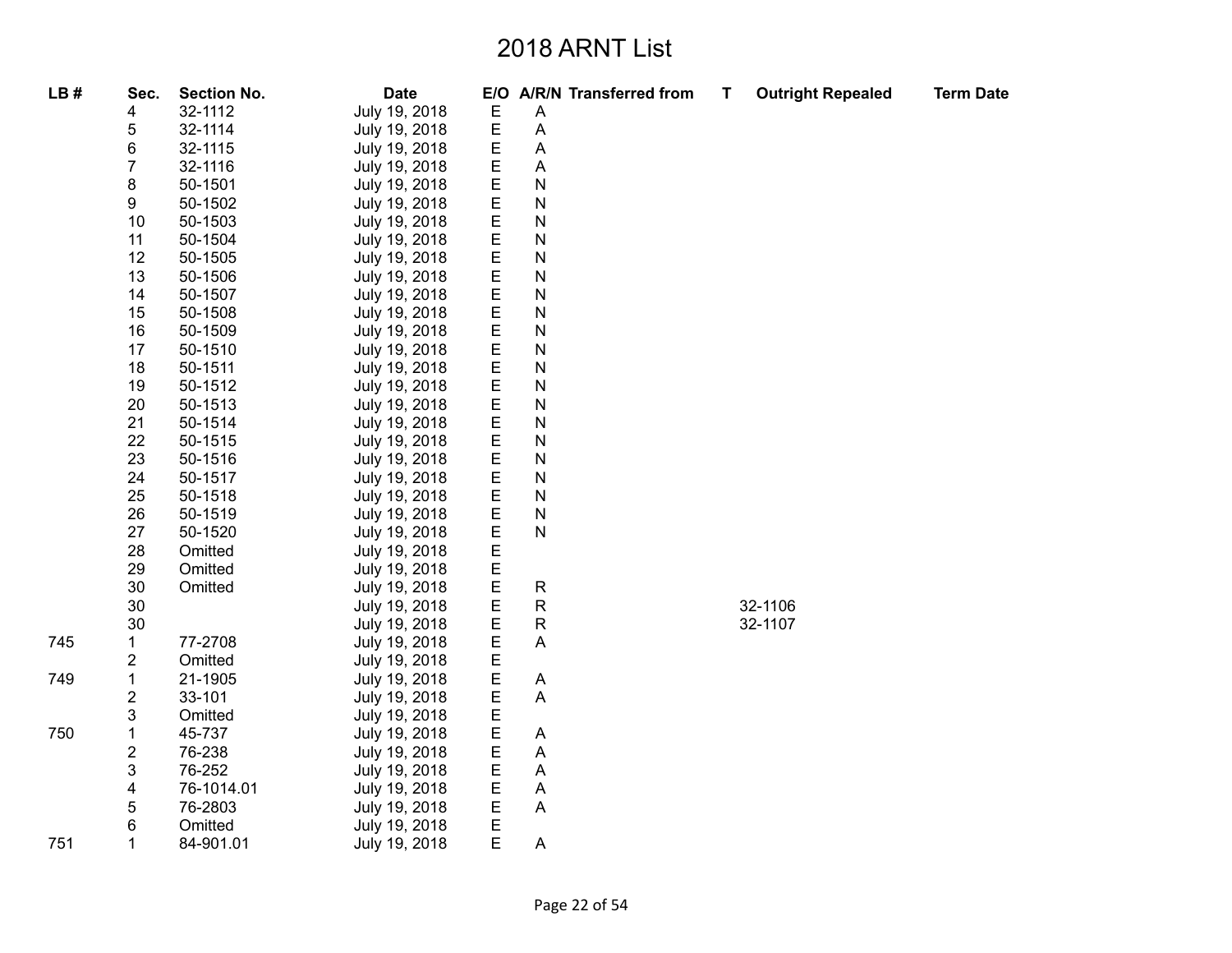| LB# | Sec.                    | <b>Section No.</b> | <b>Date</b>    | E/O |   | A/R/N Transferred from | Т | <b>Outright Repealed</b> | <b>Term Date</b> |
|-----|-------------------------|--------------------|----------------|-----|---|------------------------|---|--------------------------|------------------|
|     | 2                       | 84-910             | July 19, 2018  | E   | A |                        |   |                          |                  |
|     | 3                       | Omitted            | July 19, 2018  | E   |   |                        |   |                          |                  |
| 757 | 1                       | 8-2602             | July 19, 2018  | E   | A |                        |   |                          |                  |
|     | $\overline{\mathbf{c}}$ | 8-2603.01          | July 19, 2018  | E   | Α |                        |   |                          |                  |
|     | 3                       | 8-2608.02          | July 19, 2018  | E   | Α |                        |   |                          |                  |
|     | 4                       | 8-2609             | July 19, 2018  | E   | A |                        |   |                          |                  |
|     | 5                       | 8-2609.01          | July 19, 2018  | Ε   | Α |                        |   |                          |                  |
|     | 6                       | 87-801             | July 19, 2018  | Ε   | Α |                        |   |                          |                  |
|     | $\overline{7}$          | 87-808             | July 19, 2018  | E   | N |                        |   |                          |                  |
|     | 8                       | 87-806             | July 19, 2018  | E   | Α |                        |   |                          |                  |
|     | 9                       | Omitted            | July 19, 2018  | E   |   |                        |   |                          |                  |
| 758 | 1                       | 46-1701            | March 1, 2018  | E   | N |                        |   |                          |                  |
|     | 2                       | Omitted            | March 1, 2018  | E   |   |                        |   |                          |                  |
| 760 | $\mathbf 1$             | 77-3101            | April 12, 2018 | E   | Α |                        |   |                          |                  |
|     | $\overline{\mathbf{c}}$ | 77-3102            | April 12, 2018 | E   | Α |                        |   |                          |                  |
|     | 3                       | 77-3103            | April 12, 2018 | E   | Α |                        |   |                          |                  |
|     | 4                       | 77-3104            | April 12, 2018 | E   | A |                        |   |                          |                  |
|     | 5                       | 77-3105            | April 12, 2018 | E   | A |                        |   |                          |                  |
|     | 6                       | 77-3106            | April 12, 2018 | E   | N |                        |   |                          |                  |
|     | $\overline{7}$          | Omitted            | April 12, 2018 | E   |   |                        |   |                          |                  |
|     | 8                       | Omitted            | April 12, 2018 | E   |   |                        |   |                          |                  |
| 766 | $\mathbf 1$             | 34-112.02          | July 19, 2018  | E   | A |                        |   |                          |                  |
|     | 2                       | Omitted            | July 19, 2018  | E   |   |                        |   |                          |                  |
| 773 | $\mathbf 1$             | 28-632             | July 19, 2018  | E   | A |                        |   |                          |                  |
|     | $\overline{\mathbf{c}}$ | 28-634             | July 19, 2018  | E   | A |                        |   |                          |                  |
|     | 3                       | 28-1310            | July 19, 2018  | E   | A |                        |   |                          |                  |
|     | 4                       | Omitted            | July 19, 2018  | E   |   |                        |   |                          |                  |
| 775 | $\mathbf 1$             | 37-201             | July 19, 2018  | E   | A |                        |   |                          |                  |
|     | 2                       | 37-1701            | July 19, 2018  | E   | N |                        |   |                          |                  |
|     | 3                       | 37-1702            | July 19, 2018  | E   | N |                        |   |                          |                  |
|     | 4                       | 37-1703            | July 19, 2018  | E   | N |                        |   |                          |                  |
|     | 5                       | 37-1704            | July 19, 2018  | E   | N |                        |   |                          |                  |
|     | 6                       | 37-1705            | July 19, 2018  | E   | N |                        |   |                          |                  |
|     | $\overline{7}$          | 37-1706            | July 19, 2018  | E   | N |                        |   |                          |                  |
|     | 8                       | 37-1707            | July 19, 2018  | E   | N |                        |   |                          |                  |
|     | 9                       | 37-1708            | July 19, 2018  | E   | N |                        |   |                          |                  |
|     | 10                      | 37-1709            | July 19, 2018  | E   | N |                        |   |                          |                  |
|     | 11                      | 37-1710            | July 19, 2018  | E   | N |                        |   |                          |                  |
|     | 12                      | 37-1711            | July 19, 2018  | E   | N |                        |   |                          |                  |
|     | 13                      | 37-1712            | July 19, 2018  | E   | N |                        |   |                          |                  |
|     | 14                      | 37-1713            | July 19, 2018  | E   | N |                        |   |                          |                  |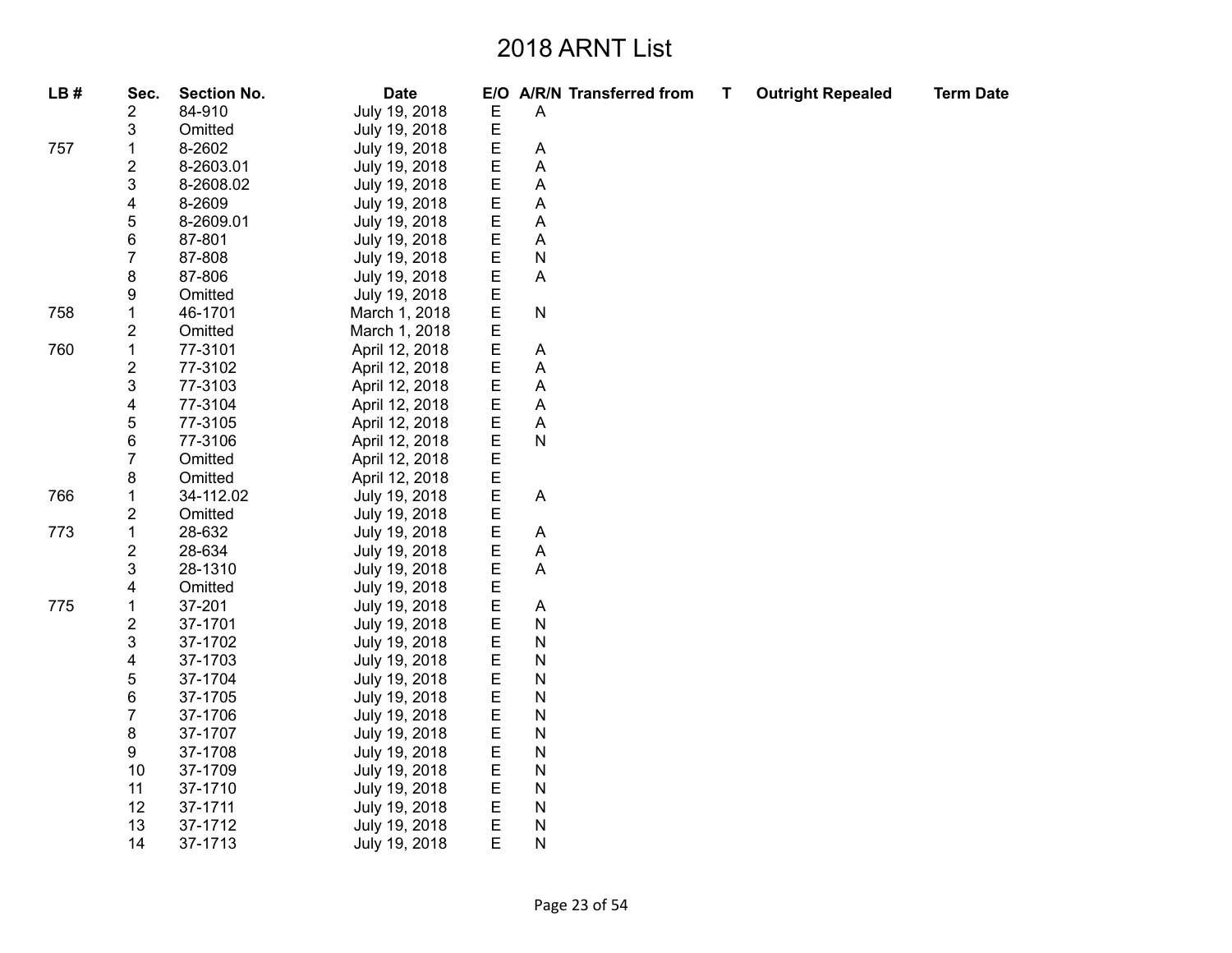| LB# | Sec.                    | <b>Section No.</b> | <b>Date</b>   |   |                           | E/O A/R/N Transferred from | Τ | <b>Outright Repealed</b> | <b>Term Date</b> |
|-----|-------------------------|--------------------|---------------|---|---------------------------|----------------------------|---|--------------------------|------------------|
|     | 15                      | 37-1714            | July 19, 2018 | Е | $\mathsf{N}$              |                            |   |                          |                  |
|     | 16                      | 37-1715            | July 19, 2018 | E | $\mathsf{N}$              |                            |   |                          |                  |
|     | 17                      | 37-1716            | July 19, 2018 | E | N                         |                            |   |                          |                  |
|     | 18                      | 37-1717            | July 19, 2018 | E | $\mathsf{N}$              |                            |   |                          |                  |
|     | 19                      | 37-1718            | July 19, 2018 | E | $\mathsf{N}$              |                            |   |                          |                  |
|     | 20                      | 37-1719            | July 19, 2018 | E | $\mathsf{N}$              |                            |   |                          |                  |
|     | 21                      | 37-1720            | July 19, 2018 | E | $\mathsf{N}$              |                            |   |                          |                  |
|     | 22                      | 37-1721            | July 19, 2018 | Е | $\mathsf{N}$              |                            |   |                          |                  |
|     | 23                      | 37-1722            | July 19, 2018 | E | $\mathsf{N}$              |                            |   |                          |                  |
|     | 24                      | 37-1723            | July 19, 2018 | E | ${\sf N}$                 |                            |   |                          |                  |
|     | 25                      | 37-1724            | July 19, 2018 | E | $\mathsf{N}$              |                            |   |                          |                  |
|     | 26                      | 37-1725            | July 19, 2018 | E | ${\sf N}$                 |                            |   |                          |                  |
|     | 27                      | 37-1726            | July 19, 2018 | E | $\mathsf{N}$              |                            |   |                          |                  |
|     | 28                      | 37-1727            | July 19, 2018 | E | $\mathsf{N}$              |                            |   |                          |                  |
|     | 29                      | 37-1728            | July 19, 2018 | E | ${\sf N}$                 |                            |   |                          |                  |
|     | 30                      | 37-1729            | July 19, 2018 | E | $\mathsf{N}$              |                            |   |                          |                  |
|     | 31                      | 37-1730            | July 19, 2018 | E | $\mathsf{N}$              |                            |   |                          |                  |
|     | 32                      | 37-1731            | July 19, 2018 | E | $\mathsf{N}$              |                            |   |                          |                  |
|     | 33                      | 37-1732            | July 19, 2018 | E | ${\sf N}$                 |                            |   |                          |                  |
|     | 34                      | 73-101             | July 19, 2018 | E | $\mathsf{A}$              |                            |   |                          |                  |
|     | 35                      | 73-307             | July 19, 2018 | E | $\mathsf{A}$              |                            |   |                          |                  |
|     | 36                      | 81-1701            | July 19, 2018 | E | $\boldsymbol{\mathsf{A}}$ |                            |   |                          |                  |
|     | 37                      | Omitted            | July 19, 2018 | E |                           |                            |   |                          |                  |
| 776 | $\mathbf 1$             | 47-101             | July 19, 2018 | E | $\boldsymbol{\mathsf{A}}$ |                            |   |                          |                  |
|     | $\overline{\mathbf{c}}$ | 47-101.01          | July 19, 2018 | E | ${\sf N}$                 |                            |   |                          |                  |
|     | 3                       | 47-101.02          | July 19, 2018 | E | ${\sf N}$                 |                            |   |                          |                  |
|     | 4                       | 47-108             | July 19, 2018 | Е | $\boldsymbol{\mathsf{A}}$ |                            |   |                          |                  |
|     | 5                       | 47-109             | July 19, 2018 | E | A                         |                            |   |                          |                  |
|     | 6                       | 47-116             | July 19, 2018 | E | $\boldsymbol{\mathsf{A}}$ |                            |   |                          |                  |
|     | $\overline{7}$          | 47-201             | July 19, 2018 | E | A                         |                            |   |                          |                  |
|     | 8                       | 47-201.01          | July 19, 2018 | E | $\mathsf{N}$              |                            |   |                          |                  |
|     | 9                       | 47-201.02          | July 19, 2018 | E | ${\sf N}$                 |                            |   |                          |                  |
|     | 10                      | 47-206             | July 19, 2018 | E | $\mathsf{A}$              |                            |   |                          |                  |
|     | 11                      | Omitted            | July 19, 2018 | E |                           |                            |   |                          |                  |
| 786 | $\mathbf{1}$            | 23-1304            | July 19, 2018 | E | A                         |                            |   |                          |                  |
|     | $\overline{\mathbf{c}}$ | 23-1311            | July 19, 2018 | E | $\mathsf{A}$              |                            |   |                          |                  |
|     | 3                       | 23-1402            | July 19, 2018 | E | A                         |                            |   |                          |                  |
|     | 4                       | 23-1403            | July 19, 2018 | E | $\boldsymbol{\mathsf{A}}$ |                            |   |                          |                  |
|     | 5                       | 23-1602            | July 19, 2018 | E | $\boldsymbol{\mathsf{A}}$ |                            |   |                          |                  |
|     | 6                       | 23-1603            | July 19, 2018 | Е | A                         |                            |   |                          |                  |
|     | $\overline{7}$          | 23-1605            | July 19, 2018 | E | $\mathsf{A}$              |                            |   |                          |                  |
|     |                         |                    |               |   |                           |                            |   |                          |                  |

786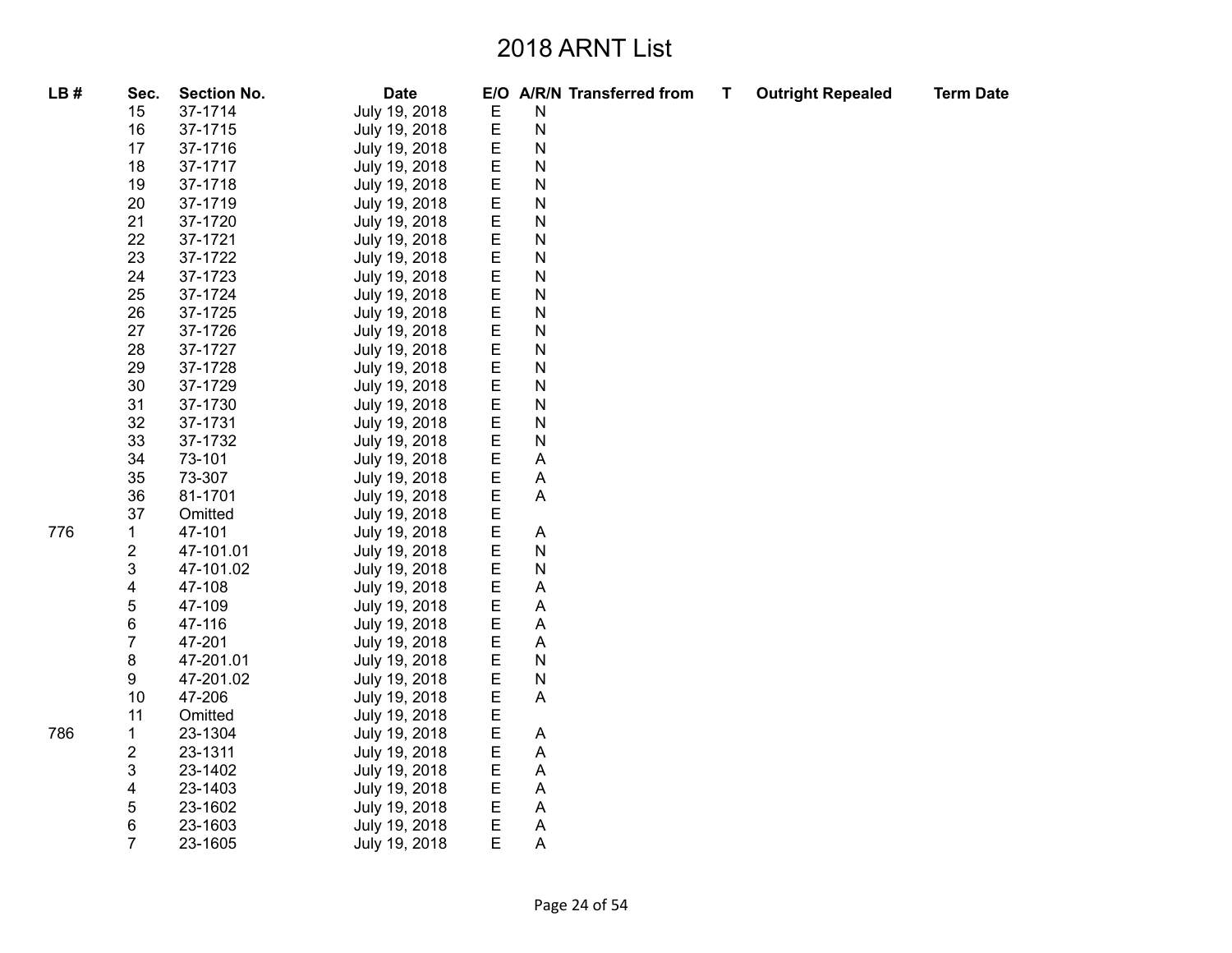| LB# | Sec.                    | <b>Section No.</b> | <b>Date</b>    |             |                | E/O A/R/N Transferred from | Τ | <b>Outright Repealed</b> | <b>Term Date</b> |
|-----|-------------------------|--------------------|----------------|-------------|----------------|----------------------------|---|--------------------------|------------------|
|     | 8                       | 23-1612            | July 19, 2018  | Е           | Α              |                            |   |                          |                  |
|     | 9                       | 23-2504            | July 19, 2018  | E           | A              |                            |   |                          |                  |
|     | 10                      | 23-2506            | July 19, 2018  | E           | A              |                            |   |                          |                  |
|     | 11                      | 23-2507            | July 19, 2018  | Ε           | Α              |                            |   |                          |                  |
|     | 12                      | 23-2510            | July 19, 2018  | E           | A              |                            |   |                          |                  |
|     | 13                      | 23-2514            | July 19, 2018  | E           | A              |                            |   |                          |                  |
|     | 14                      | 23-2528            | July 19, 2018  | $\mathsf E$ | A              |                            |   |                          |                  |
|     | 15                      | Omitted            | July 19, 2018  | Е           |                |                            |   |                          |                  |
| 791 | 1                       | 81-1456            | April 24, 2018 | E           | N              |                            |   |                          |                  |
|     | $\overline{\mathbf{c}}$ | 81-1457            | April 24, 2018 | E           | N              |                            |   |                          |                  |
|     | 3                       | 81-1377            | April 24, 2018 | E           | Α              |                            |   |                          |                  |
|     | 4                       | 81-1425            | April 24, 2018 | E           | A              |                            |   |                          |                  |
|     | 5                       | 81-1395            | April 24, 2018 | E           | N              |                            |   |                          |                  |
|     | 6                       | Omitted            | April 24, 2018 | $\mathsf E$ |                |                            |   |                          |                  |
|     | 7                       | Omitted            | April 24, 2018 | $\mathsf E$ |                |                            |   |                          |                  |
|     | 8                       | Omitted            | April 24, 2018 | $\mathsf E$ |                |                            |   |                          |                  |
| 793 | 1                       | 68-1111            | April 24, 2018 | $\mathsf O$ | A              |                            |   |                          |                  |
|     | 2                       | 68-1113            | April 24, 2018 | $\circ$     | Α              |                            |   |                          |                  |
|     | 3                       | 68-1114            | April 24, 2018 | $\mathsf O$ | A              |                            |   |                          |                  |
|     | 4                       | 68-1115            | April 24, 2018 | $\circ$     | Α              |                            |   |                          |                  |
|     | 5                       | 68-1116            | April 24, 2018 | $\circ$     | Α              |                            |   |                          |                  |
|     | 6                       | 68-1117            | April 24, 2018 | $\circ$     | Α              |                            |   |                          |                  |
|     | $\overline{7}$          | 68-1118            | April 24, 2018 | $\circ$     | A              |                            |   |                          |                  |
|     | 8                       | 68-1119            | April 24, 2018 | $\mathsf O$ | A              |                            |   |                          |                  |
|     | 9                       | 68-1120            | April 24, 2018 | $\circ$     | ${\sf N}$      |                            |   |                          |                  |
|     | 10                      | 71-7611            | April 24, 2018 | $\circ$     | Α              |                            |   |                          |                  |
|     | 11                      | 83-1201            | July 19, 2018  | $\circ$     | A              |                            |   |                          |                  |
|     | 12                      | 83-1216            | July 19, 2018  | $\mathsf O$ | $\overline{A}$ |                            |   |                          |                  |
|     | 13                      | 83-1216.02         | July 19, 2018  | $\circ$     | $\mathsf{N}$   |                            |   |                          |                  |
|     | 14                      | Omitted            | April 24, 2018 | $\circ$     |                |                            |   |                          |                  |
|     | 15                      | Omitted            | April 24, 2018 | $\mathsf O$ |                |                            |   |                          |                  |
|     | 16                      | Omitted            | April 24, 2018 | $\mathsf O$ |                |                            |   |                          |                  |
|     | 17                      | Omitted            | July 19, 2018  | $\mathsf O$ |                |                            |   |                          |                  |
|     | 18                      | Omitted            | April 24, 2018 | $\mathsf O$ |                |                            |   |                          |                  |
|     | 19                      | Omitted            | April 24, 2018 | $\mathsf O$ |                |                            |   |                          |                  |
| 799 | 1                       | 44-5511            | July 19, 2018  | E           | A              |                            |   |                          |                  |
|     | 2                       | 44-5512            | July 19, 2018  | E           | A              |                            |   |                          |                  |
|     | 3                       | Omitted            | July 19, 2018  | Е           |                |                            |   |                          |                  |
| 803 | $\mathbf 1$             | 79-1104            | July 19, 2018  | E           | Α              |                            |   |                          |                  |
|     | 2                       | Omitted            | July 19, 2018  | E           |                |                            |   |                          |                  |
| 807 | $\mathbf{1}$            | 82-701             | April 24, 2018 | E           | ${\sf N}$      |                            |   |                          |                  |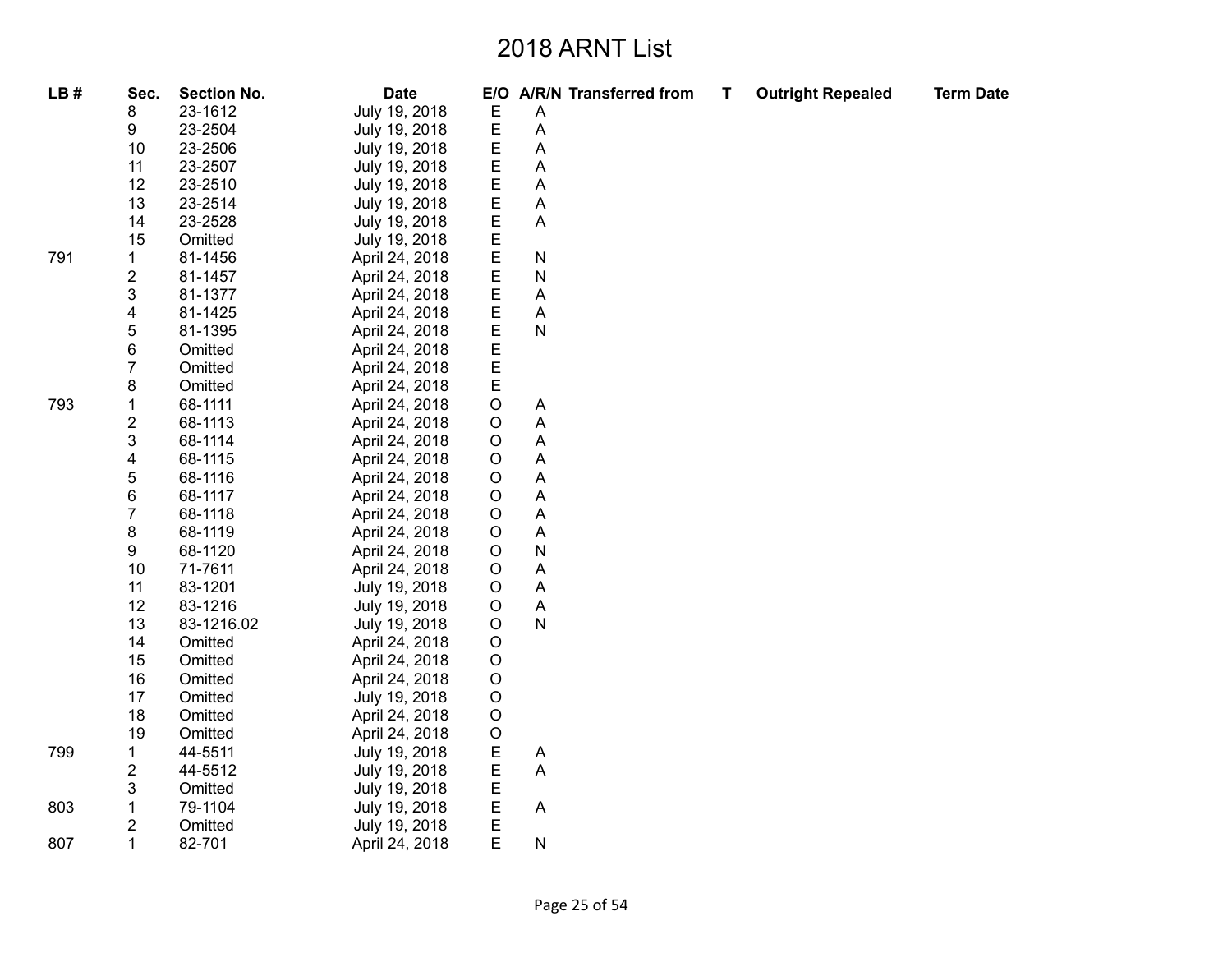| LB#  | Sec.                    | <b>Section No.</b> | <b>Date</b>    |        | E/O A/R/N Transferred from | Τ | <b>Outright Repealed</b> | <b>Term Date</b> |
|------|-------------------------|--------------------|----------------|--------|----------------------------|---|--------------------------|------------------|
|      | 2                       | 82-702             | April 24, 2018 | Е      | N                          |   |                          |                  |
|      | 3                       | 82-703             | April 24, 2018 | E      | N                          |   |                          |                  |
|      | 4                       | 82-704             | April 24, 2018 | E      | N                          |   |                          |                  |
|      | 5                       | 82-705             | April 24, 2018 | E      | N                          |   |                          |                  |
|      | 6                       | 82-706             | April 24, 2018 | E      | N                          |   |                          |                  |
|      | 7                       | 82-707             | April 24, 2018 | E      | N                          |   |                          |                  |
|      | 8                       | Omitted            | April 24, 2018 | E      |                            |   |                          |                  |
| 807A |                         | Omitted            | April 24, 2018 | E      |                            |   |                          |                  |
| 812  | 1                       | $8 - 135$          | April 12, 2018 | E      | A                          |   |                          |                  |
|      | 2                       | 8-143.01           | April 12, 2018 | E      | Α                          |   |                          |                  |
|      | 3                       | 8-157.01           | April 12, 2018 | E      | A                          |   |                          |                  |
|      | 4                       | 8-167.01           | April 12, 2018 | E      | Α                          |   |                          |                  |
|      | 5                       | 8-183.04           | April 12, 2018 | E      | A                          |   |                          |                  |
|      | 6                       | $8 - 1,140$        | April 12, 2018 | E      | A                          |   |                          |                  |
|      | $\overline{7}$          | 8-318              | April 12, 2018 | E      | Α                          |   |                          |                  |
|      | 8                       | 8-355              | April 12, 2018 | E      | A                          |   |                          |                  |
|      | 9                       | 21-17,115          | April 12, 2018 | E      | A                          |   |                          |                  |
|      | 10                      | Omitted            | April 12, 2018 | E      |                            |   |                          |                  |
|      | 11                      | Omitted            | April 12, 2018 | E      |                            |   |                          |                  |
| 815  | 1                       | 44-416.06          | July 19, 2018  | E      | A                          |   |                          |                  |
|      | 2                       | 44-416.07          | July 19, 2018  | E      | A                          |   |                          |                  |
|      | 3                       | 44-416.09          | July 19, 2018  | E      | A                          |   |                          |                  |
|      | 4                       | Omitted            | July 19, 2018  | E      |                            |   |                          |                  |
| 827  | 1                       | 80-301.01          | July 19, 2018  | Е      | A                          |   |                          |                  |
|      | 2                       | 80-337             | July 19, 2018  | E<br>E | N                          |   |                          |                  |
|      | 3                       | 81-1316            | July 19, 2018  |        | A                          |   |                          |                  |
|      | 4                       | 83-153             | July 19, 2018  | E      | A                          |   |                          |                  |
|      | 5                       | 83-154             | July 19, 2018  | E      | Α                          |   |                          |                  |
|      | 6                       | 83-155             | July 19, 2018  | E      | Α                          |   |                          |                  |
|      | 7                       | 83-156             | July 19, 2018  | E      | A                          |   |                          |                  |
|      | 8                       | Omitted            | July 19, 2018  | E      |                            |   |                          |                  |
| 840  | 1                       | 43-1303            | July 19, 2018  | E      | Α                          |   |                          |                  |
|      | 2                       | Omitted            | July 19, 2018  | E      |                            |   |                          |                  |
| 841  | 1                       | 28-322             | July 19, 2018  | E      | A                          |   |                          |                  |
|      | $\overline{\mathbf{c}}$ | 29-2252            | July 19, 2018  | E      | A                          |   |                          |                  |
|      | 3                       | 29-2261            | July 19, 2018  | E      | Α                          |   |                          |                  |
|      | 4                       | 29-2935            | July 19, 2018  | E      | $\boldsymbol{\mathsf{A}}$  |   |                          |                  |
|      | 5                       | 29-4019            | July 19, 2018  | E      | Α                          |   |                          |                  |
|      | 6                       | 47-624             | July 19, 2018  | E      | A                          |   |                          |                  |
|      | 7                       | 47-624.01          | July 19, 2018  | Е      | A                          |   |                          |                  |
|      | 8                       | 47-627             | July 19, 2018  | E      | Α                          |   |                          |                  |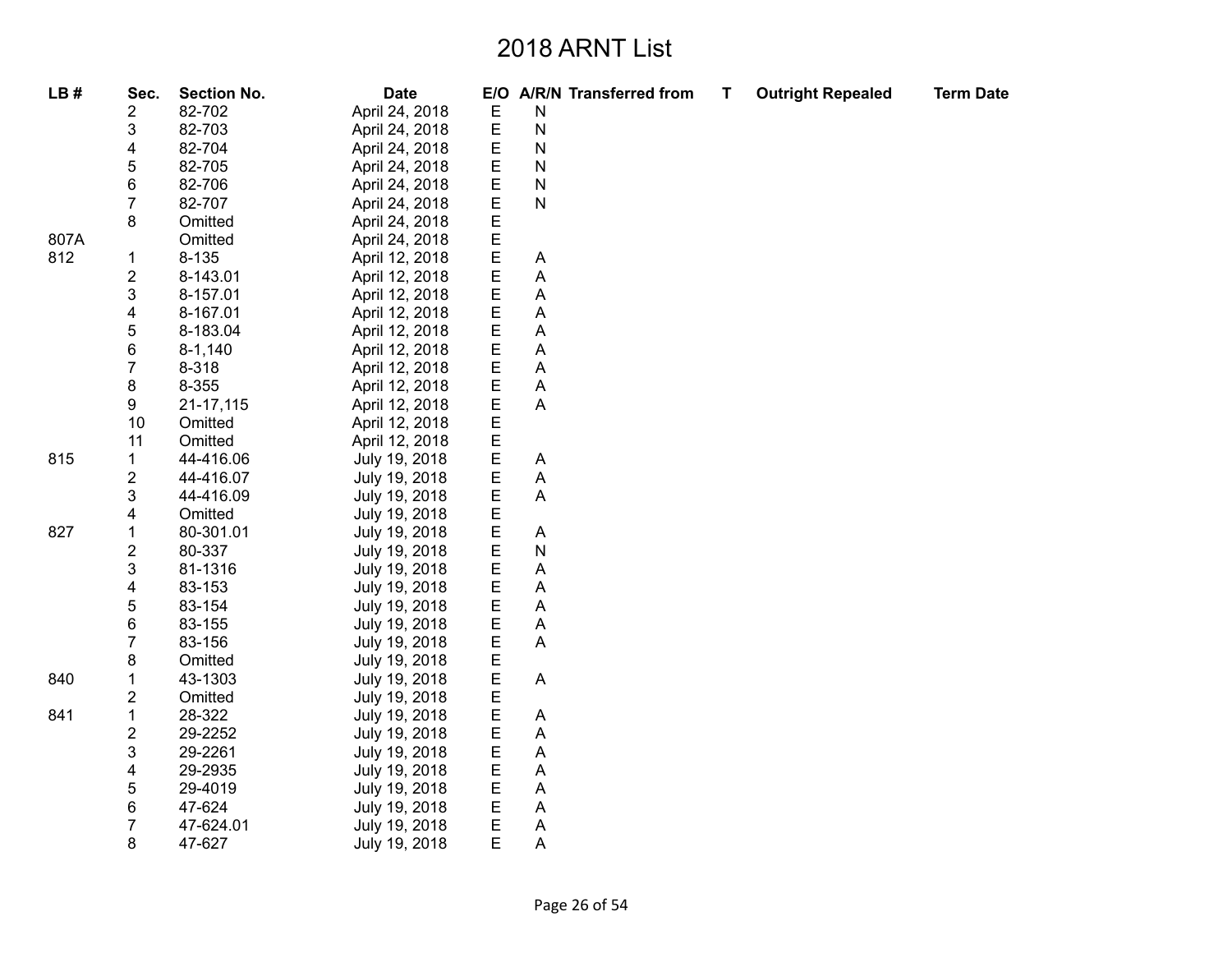| LB# | Sec. | <b>Section No.</b> | <b>Date</b>   |   |   | E/O A/R/N Transferred from | Т | <b>Outright Repealed</b> | <b>Term Date</b> |
|-----|------|--------------------|---------------|---|---|----------------------------|---|--------------------------|------------------|
|     | 9    | 47-629             | July 19, 2018 | E | A |                            |   |                          |                  |
|     | 10   | 47-903             | July 19, 2018 | E | Α |                            |   |                          |                  |
|     | 11   | 47-908             | July 19, 2018 | E | A |                            |   |                          |                  |
|     | 12   | 47-919             | July 19, 2018 | E | A |                            |   |                          |                  |
|     | 13   | 71-961             | July 19, 2018 | E | A |                            |   |                          |                  |
|     | 14   | 81-1401            | July 19, 2018 | Е | A |                            |   |                          |                  |
|     | 15   | 83-170             | July 19, 2018 | E | A |                            |   |                          |                  |
|     | 16   | 83-171             | July 19, 2018 | E | A |                            |   |                          |                  |
|     | 17   | 83-174.03          | July 19, 2018 | E | A |                            |   |                          |                  |
|     | 18   | 83-174.04          | July 19, 2018 | E | Α |                            |   |                          |                  |
|     | 19   | 83-174.05          | July 19, 2018 | E | A |                            |   |                          |                  |
|     | 20   | 83-184             | July 19, 2018 | E | A |                            |   |                          |                  |
|     | 21   | 83-191             | July 19, 2018 | E | A |                            |   |                          |                  |
|     | 22   | 83-192             | July 19, 2018 | E | A |                            |   |                          |                  |
|     | 23   | 83-192.01          | July 19, 2018 | E | N |                            |   |                          |                  |
|     | 24   | 83-198             | July 19, 2018 | E | A |                            |   |                          |                  |
|     | 25   | 83-1,100           | July 19, 2018 | E | A |                            |   |                          |                  |
|     | 26   | 83-1,100.02        | July 19, 2018 | E | A |                            |   |                          |                  |
|     | 27   | 83-1,101           | July 19, 2018 | E | Α |                            |   |                          |                  |
|     | 28   | 83-1,102           | July 19, 2018 | E | Α |                            |   |                          |                  |
|     | 29   | 83-1,103           | July 19, 2018 | E | A |                            |   |                          |                  |
|     | 30   | 83-1,103.01        | July 19, 2018 | E | Α |                            |   |                          |                  |
|     | 31   | 83-1,103.02        | July 19, 2018 | E | Α |                            |   |                          |                  |
|     | 32   | 83-1,103.03        | July 19, 2018 | E | Α |                            |   |                          |                  |
|     | 33   | 83-1,103.04        | July 19, 2018 | E | A |                            |   |                          |                  |
|     | 34   | 83-1,104           | July 19, 2018 | E | Α |                            |   |                          |                  |
|     | 35   | 83-1,107           | July 19, 2018 | E | A |                            |   |                          |                  |
|     | 36   | 83-1,107.01        | July 19, 2018 | E | A |                            |   |                          |                  |
|     | 37   | 83-1,107.02        | July 19, 2018 | E | A |                            |   |                          |                  |
|     | 38   | 83-1,109           | July 19, 2018 | E | Α |                            |   |                          |                  |
|     | 39   | 83-1,110.02        | July 19, 2018 | E | A |                            |   |                          |                  |
|     | 40   | 83-1,111           | July 19, 2018 | E | A |                            |   |                          |                  |
|     | 41   | 83-1,112           | July 19, 2018 | E | A |                            |   |                          |                  |
|     | 42   | 83-1,112.01        | July 19, 2018 | E | A |                            |   |                          |                  |
|     | 43   | 83-1,114           | July 19, 2018 | E | A |                            |   |                          |                  |
|     | 44   | 83-1,118           | July 19, 2018 | E | Α |                            |   |                          |                  |
|     | 45   | 83-1,119           | July 19, 2018 | E | Α |                            |   |                          |                  |
|     | 46   | 83-1,120           | July 19, 2018 | E | A |                            |   |                          |                  |
|     | 47   | 83-1,121           | July 19, 2018 | E | Α |                            |   |                          |                  |
|     | 48   | 83-1,122.01        | July 19, 2018 | Ε | A |                            |   |                          |                  |
|     | 49   | 83-1,125           | July 19, 2018 | E | Α |                            |   |                          |                  |
|     |      |                    |               |   |   |                            |   |                          |                  |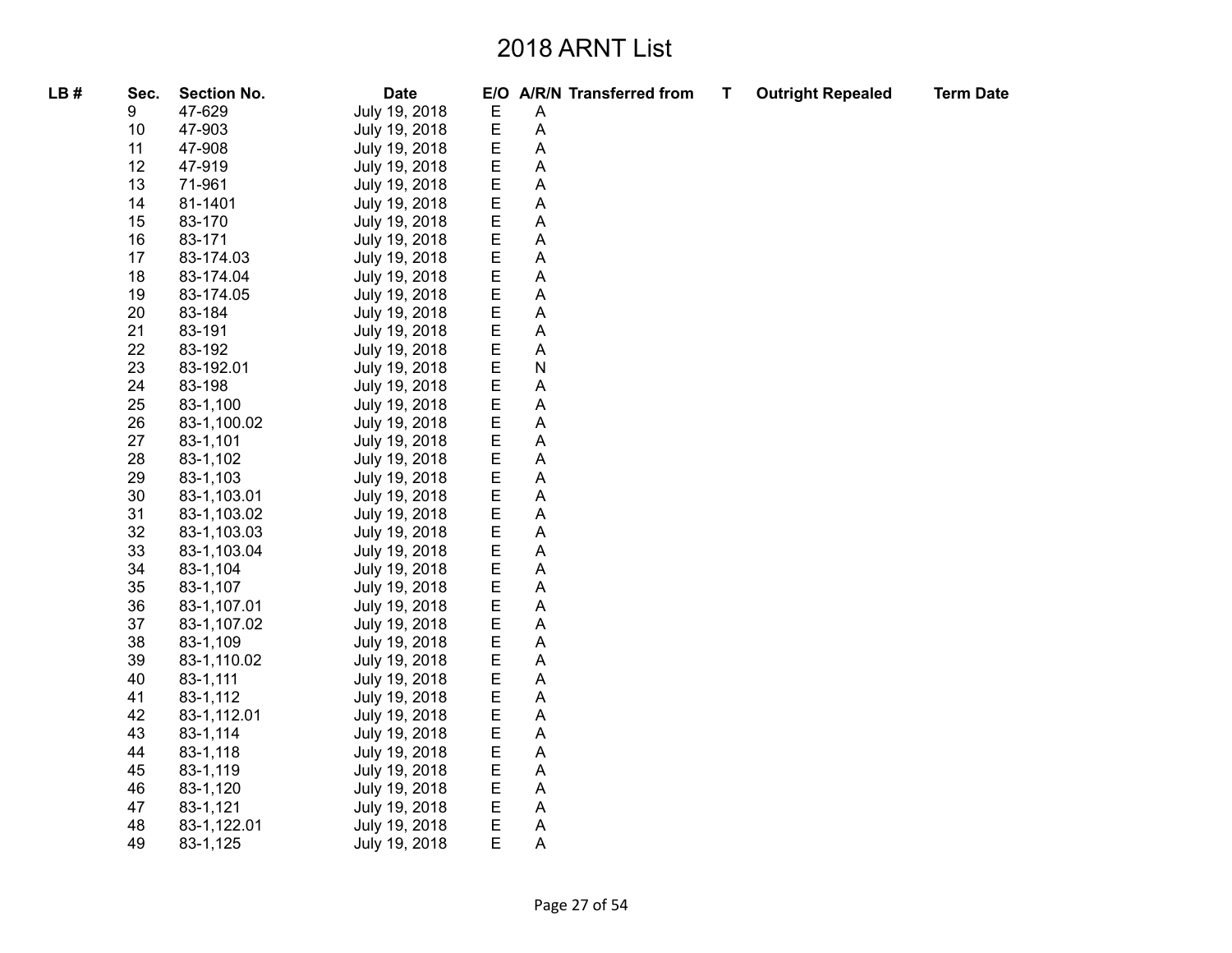| LB# | Sec.                    | <b>Section No.</b> | <b>Date</b>   |             |                           | E/O A/R/N Transferred from | Т      | <b>Outright Repealed</b> | <b>Term Date</b> |
|-----|-------------------------|--------------------|---------------|-------------|---------------------------|----------------------------|--------|--------------------------|------------------|
|     | 50                      | 83-1,125.01        | July 19, 2018 | Ε           | $\mathsf{N}$              |                            |        |                          |                  |
|     | 51                      | 83-1,135           | July 19, 2018 | $\mathsf E$ | A                         |                            |        |                          |                  |
|     | 52                      | 83-1,135.02        | July 19, 2018 | E           | A                         |                            |        |                          |                  |
|     | 53                      | 83-4,157           | July 19, 2018 | E           | A                         |                            |        |                          |                  |
|     | 54                      | 83-933             | July 19, 2018 | E           | A                         |                            |        |                          |                  |
|     | 55                      | 83-906             | July 19, 2018 | $\mathsf E$ | $\overline{\mathsf{N}}$   |                            |        |                          |                  |
|     | 56                      | 83-907             | July 19, 2018 | E           | $\mathsf{N}$              |                            |        |                          |                  |
|     | 57                      | Omitted            | July 19, 2018 | E           |                           |                            |        |                          |                  |
|     | 58                      | Omitted            | July 19, 2018 | $\mathsf E$ | $\mathsf{R}$              |                            |        |                          |                  |
|     | 58                      |                    | July 19, 2018 | $\mathsf E$ | $\mathsf{R}$              |                            |        | 83-1,124                 |                  |
| 845 | $\mathbf{1}$            | 30-701             | July 19, 2018 | $\mathsf E$ | N                         | 42-1301                    | Τ      |                          |                  |
|     | $\overline{c}$          | 30-702             | July 19, 2018 | E           | $\mathsf{N}$              | 42-1302                    | Τ      |                          |                  |
|     | 3                       | 30-703             | July 19, 2018 | E           | N                         |                            |        |                          |                  |
|     | 4                       | 30-704             | July 19, 2018 | $\mathsf E$ | $\mathsf{N}$              | 42-1303                    | T      |                          |                  |
|     | 5                       | 30-705             | July 19, 2018 | E           | N                         | 42-1304                    | $\top$ |                          |                  |
|     | 6                       | 30-706             | July 19, 2018 | E           | $\mathsf{N}$              |                            |        |                          |                  |
|     | 7                       | 30-707             | July 19, 2018 | E           | $\mathsf{N}$              |                            |        |                          |                  |
|     | 8                       | 30-708             | July 19, 2018 | E           | $\mathsf{N}$              |                            |        |                          |                  |
|     | 9                       | 30-709             | July 19, 2018 | $\mathsf E$ | $\mathsf{N}$              |                            |        |                          |                  |
|     | 10                      | 30-710             | July 19, 2018 | $\mathsf E$ | $\mathsf{N}$              |                            |        |                          |                  |
|     | 11                      | 30-711             | July 19, 2018 | E           | $\mathsf{N}$              |                            |        |                          |                  |
|     | 12                      | 30-712             | July 19, 2018 | E           | $\mathsf{N}$              |                            |        |                          |                  |
|     | 13                      | 30-713             | July 19, 2018 | E           | $\mathsf{N}$              |                            |        |                          |                  |
|     | 14                      | 30-1601            | July 19, 2018 | E           | A                         |                            |        |                          |                  |
|     | 15                      | 30-2201            | July 19, 2018 | E           | A                         |                            |        |                          |                  |
|     | 16                      | 42-364.18          | July 19, 2018 | E           | $\mathsf{N}$              |                            |        |                          |                  |
|     | 17                      | 42-364             | July 19, 2018 | $\mathsf E$ | A                         |                            |        |                          |                  |
|     | 18                      | Omitted            | July 19, 2018 | $\mathsf E$ |                           |                            |        |                          |                  |
| 847 | $\mathbf{1}$            | 30-2316            | July 19, 2018 | E           | A                         |                            |        |                          |                  |
|     | $\overline{\mathbf{c}}$ | Omitted            | July 19, 2018 | E           |                           |                            |        |                          |                  |
| 848 | $\mathbf 1$             | 28-1206            | July 19, 2018 | E           | $\boldsymbol{\mathsf{A}}$ |                            |        |                          |                  |
|     | $\overline{\mathbf{c}}$ | Omitted            | July 19, 2018 | E           |                           |                            |        |                          |                  |
| 859 | $\mathbf 1$             | 84-712.05          | July 19, 2018 | E           | A                         |                            |        |                          |                  |
|     | 2                       | Omitted            | July 19, 2018 | E           |                           |                            |        |                          |                  |
| 861 | $\mathbf{1}$            | 81-8,236           | July 19, 2018 | E           | $\mathsf{N}$              |                            |        |                          |                  |
| 865 | $\mathbf{1}$            | 14-137             | July 19, 2018 | E           | A                         |                            |        |                          |                  |
|     | 2                       | 15-404             | July 19, 2018 | E           | A                         |                            |        |                          |                  |
|     | 3                       | 16-404             | July 19, 2018 | E           | A                         |                            |        |                          |                  |
|     | 4                       | 17-614             | July 19, 2018 | E           | A                         |                            |        |                          |                  |
|     | 5                       | Omitted            | July 19, 2018 | $\mathsf E$ |                           |                            |        |                          |                  |
| 874 | 1                       | 13-2610            | July 19, 2018 | E           | A                         |                            |        |                          |                  |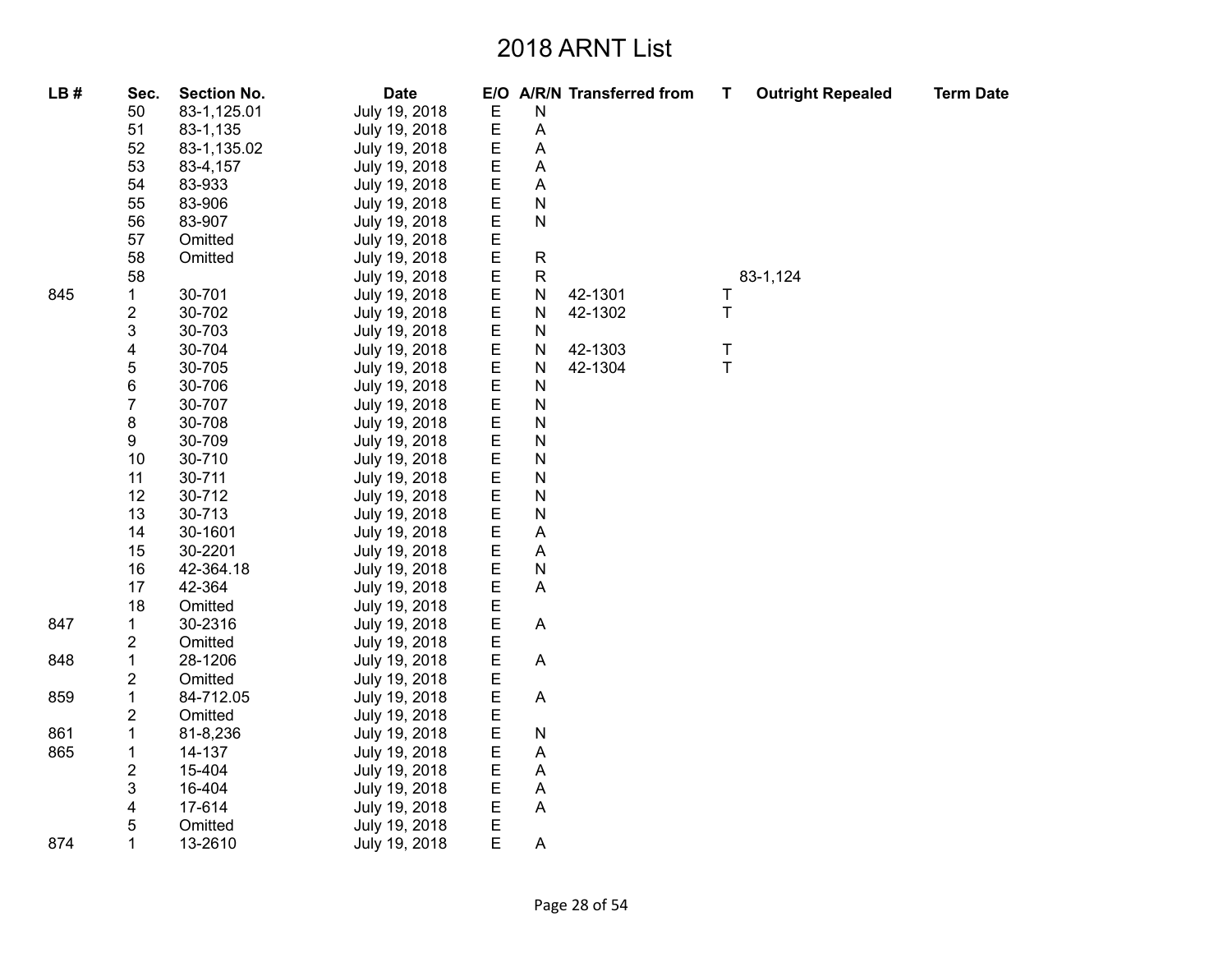| LB# | Sec.           | <b>Section No.</b> | <b>Date</b>     |             |              | E/O A/R/N Transferred from | Т | <b>Outright Repealed</b> | <b>Term Date</b> |
|-----|----------------|--------------------|-----------------|-------------|--------------|----------------------------|---|--------------------------|------------------|
|     | 2              | 15-1301            | July 19, 2018   | $\mathsf E$ | A            |                            |   |                          |                  |
|     | 3              | 17-405.01          | July 19, 2018   | $\mathsf E$ | $\mathsf{A}$ |                            |   |                          |                  |
|     | 4              | 18-2101            | July 19, 2018   | E           | Α            |                            |   |                          |                  |
|     | 5              | 18-2101.01         | July 19, 2018   | $\mathsf E$ | Α            |                            |   |                          |                  |
|     | 6              | 18-2102.01         | July 19, 2018   | E           | A            |                            |   |                          |                  |
|     | $\overline{7}$ | 18-2103            | July 19, 2018   | $\mathsf E$ | Α            |                            |   |                          |                  |
|     | 8              | 18-2104            | July 19, 2018   | E           | Α            |                            |   |                          |                  |
|     | 9              | 18-2107            | July 19, 2018   | E           | Α            |                            |   |                          |                  |
|     | 10             | 18-2109            | July 19, 2018   | E           | A            |                            |   |                          |                  |
|     | 11             | 18-2113            | July 19, 2018   | $\mathsf E$ | A            |                            |   |                          |                  |
|     | 12             | 18-2115            | July 19, 2018   | E           | A            |                            |   |                          |                  |
|     | 13             | 18-2115.01         | July 19, 2018   | $\mathsf E$ | ${\sf N}$    |                            |   |                          |                  |
|     | 14             | 18-2116            | July 19, 2018   | E           | A            |                            |   |                          |                  |
|     | 15             | 18-2117.01         | July 19, 2018   | E           | Α            |                            |   |                          |                  |
|     | 16             | 18-2117.02         | July 19, 2018   | E           | ${\sf N}$    |                            |   |                          |                  |
|     | 17             | 18-2117.03         | July 19, 2018   | $\mathsf E$ | ${\sf N}$    |                            |   |                          |                  |
|     | 18             | 18-2117.04         | July 19, 2018   | $\mathsf E$ | ${\sf N}$    |                            |   |                          |                  |
|     | 19             | 18-2119            | July 19, 2018   | $\mathsf E$ | A            |                            |   |                          |                  |
|     | 20             | 18-2122            | July 19, 2018   | E           | Α            |                            |   |                          |                  |
|     | 21             | 18-2125            | July 19, 2018   | $\mathsf E$ | Α            |                            |   |                          |                  |
|     | 22             | 18-2127            | July 19, 2018   | E           | A            |                            |   |                          |                  |
|     | 23             | 18-2129            | July 19, 2018   | E           | Α            |                            |   |                          |                  |
|     | 24             | 18-2133            | July 19, 2018   | E           | Α            |                            |   |                          |                  |
|     | 25             | 18-2134            | July 19, 2018   | $\mathsf E$ | Α            |                            |   |                          |                  |
|     | 26             | 18-2137            | July 19, 2018   | $\mathsf E$ | A            |                            |   |                          |                  |
|     | 27             | 18-2138            | July 19, 2018   | $\mathsf E$ | Α            |                            |   |                          |                  |
|     | 28             | 18-2140            | July 19, 2018   | $\mathsf E$ | Α            |                            |   |                          |                  |
|     | 29             | 18-2141            | July 19, 2018   | $\mathsf E$ | Α            |                            |   |                          |                  |
|     | 30             | 18-2142.01         | July 19, 2018   | $\mathsf E$ | A            |                            |   |                          |                  |
|     | 31             | 18-2143            | July 19, 2018   | $\mathsf E$ | Α            |                            |   |                          |                  |
|     | 32             | 18-2144            | July 19, 2018   | E           | Α            |                            |   |                          |                  |
|     | 33             | 18-2145            | July 19, 2018   | $\mathsf E$ | Α            |                            |   |                          |                  |
|     | 34             | 18-2147            | July 19, 2018   | $\mathsf E$ | A            |                            |   |                          |                  |
|     | 35             | 18-2153            | July 19, 2018   | $\mathsf E$ | Α            |                            |   |                          |                  |
|     | 36             | 77-1704.01         | July 19, 2018   | E           | Α            |                            |   |                          |                  |
|     | 37             | Omitted            | July 19, 2018   | E           |              |                            |   |                          |                  |
| 885 | 1              | 77-1502            | January 1, 2019 | $\circ$     | $\mathsf{A}$ |                            |   |                          |                  |
|     | 2              | Omitted            | January 1, 2019 | $\circ$     |              |                            |   |                          |                  |
|     | 3              | Omitted            | January 1, 2019 | $\circ$     |              |                            |   |                          |                  |
| 889 | $\mathbf 1$    | 81-502             | July 19, 2018   | E           |              |                            |   |                          |                  |
|     | $\overline{2}$ | 81-502.04          | July 19, 2018   | E           | A<br>A       |                            |   |                          |                  |
|     |                |                    |                 |             |              |                            |   |                          |                  |

889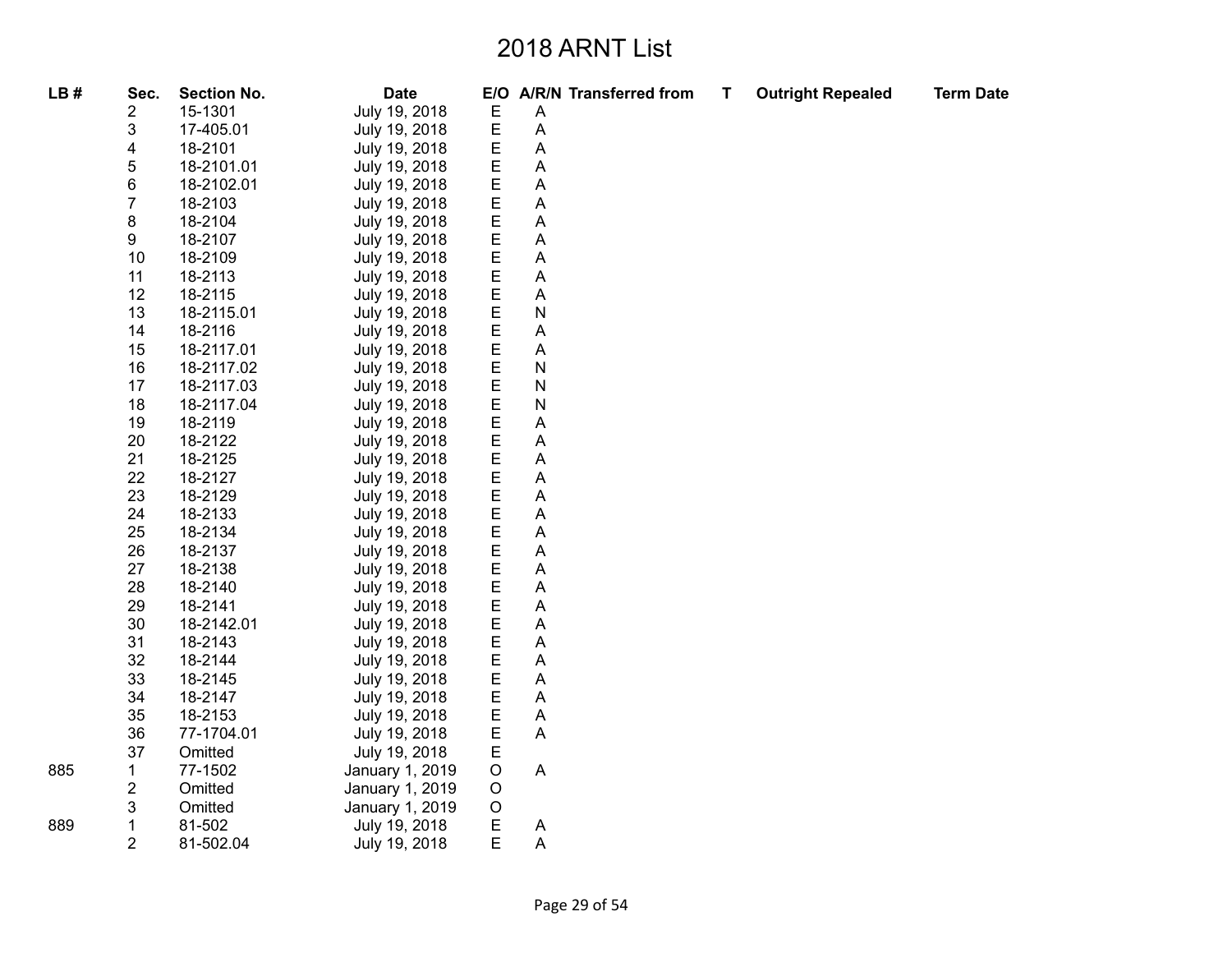| LB# | Sec.                      | <b>Section No.</b> | <b>Date</b>    |             |              | E/O A/R/N Transferred from | т | <b>Outright Repealed</b> | <b>Term Date</b> |
|-----|---------------------------|--------------------|----------------|-------------|--------------|----------------------------|---|--------------------------|------------------|
|     | 3                         | 81-503.01          | July 19, 2018  | Ε           | ${\sf N}$    |                            |   |                          |                  |
|     | 4                         | Omitted            | July 19, 2018  | E           |              |                            |   |                          |                  |
|     | 5                         | Omitted            | July 19, 2018  | E           | ${\sf R}$    |                            |   |                          |                  |
|     | 5                         |                    | July 19, 2018  | E           | ${\sf R}$    |                            |   | 81-541.01                |                  |
| 901 | 1                         | $3 - 402$          | July 19, 2018  | E           | A            |                            |   |                          |                  |
|     | $\overline{c}$            | $3 - 404$          | July 19, 2018  | E           | A            |                            |   |                          |                  |
|     | 3                         | Omitted            | July 19, 2018  | Е           |              |                            |   |                          |                  |
| 902 | 1                         | 84-712.05          | July 19, 2018  | E           | A            |                            |   |                          |                  |
|     | $\boldsymbol{2}$          | Omitted            | July 19, 2018  | E           |              |                            |   |                          |                  |
| 903 | $\mathbf{1}$              | 81-2225            | April 12, 2018 | E           | Α            |                            |   |                          |                  |
|     | $\mathbf 2$               | 81-2237            | April 12, 2018 | E           | Α            |                            |   |                          |                  |
|     | $\ensuremath{\mathsf{3}}$ | 81-2238            | April 12, 2018 | E           | Α            |                            |   |                          |                  |
|     | 4                         | 81-2239            | April 12, 2018 | E           | Α            |                            |   |                          |                  |
|     | 5                         | 81-2242            | April 12, 2018 | E           | Α            |                            |   |                          |                  |
|     | 6                         | 81-2243            | April 12, 2018 | E           | Α            |                            |   |                          |                  |
|     | $\overline{7}$            | 81-2244            | April 12, 2018 | Е           | Α            |                            |   |                          |                  |
|     | 8                         | 81-2245            | April 12, 2018 | E           | Α            |                            |   |                          |                  |
|     | 9                         | 81-2247            | April 12, 2018 | E           | A            |                            |   |                          |                  |
|     | 10                        | 81-2247.01         | April 12, 2018 | $\mathsf E$ | ${\sf N}$    |                            |   |                          |                  |
|     | 11                        | 81-2247.02         | April 12, 2018 | E           | $\mathsf{N}$ | 81-2246                    | T |                          |                  |
|     | 12                        | 81-2247.03         | April 12, 2018 | E           | $\mathsf{N}$ |                            |   |                          |                  |
|     | 13                        | 81-2248            | April 12, 2018 | E           | Α            |                            |   |                          |                  |
|     | 14                        | 81-2250            | April 12, 2018 | E           | A            |                            |   |                          |                  |
|     | 15                        | 81-2251            | April 12, 2018 | E           | Α            |                            |   |                          |                  |
|     | 16                        | 81-2252            | April 12, 2018 | E           | Α            |                            |   |                          |                  |
|     | 17                        | 81-2253            | April 12, 2018 | E           | Α            |                            |   |                          |                  |
|     | 18                        | 81-2254            | April 12, 2018 | E           | A            |                            |   |                          |                  |
|     | 19                        | 81-2255            | April 12, 2018 | $\mathsf E$ | A            |                            |   |                          |                  |
|     | 20                        | 81-2258            | April 12, 2018 | E           | Α            |                            |   |                          |                  |
|     | 21                        | 81-2259            | April 12, 2018 | E           | Α            |                            |   |                          |                  |
|     | 22                        | 81-2260            | April 12, 2018 | E           | Α            |                            |   |                          |                  |
|     | 23                        | 81-2261            | April 12, 2018 | E           | Α            |                            |   |                          |                  |
|     | 24                        | 81-2262            | April 12, 2018 | Е           | A            |                            |   |                          |                  |
|     | 25                        | 81-2264            | April 12, 2018 | E           | A            |                            |   |                          |                  |
|     | 26                        | Omitted            | April 12, 2018 | E           |              |                            |   |                          |                  |
|     | 27                        | Omitted            | April 12, 2018 | E           |              |                            |   |                          |                  |
| 906 | $\mathbf{1}$              | 28-405             | July 19, 2018  | E           | A            |                            |   |                          |                  |
|     | $\overline{\mathbf{c}}$   | Omitted            | July 19, 2018  | E           |              |                            |   |                          |                  |
| 909 | $\mathbf{1}$              | 28-1204.04         | April 12, 2018 | E           | A            |                            |   |                          |                  |
|     | $\overline{\mathbf{c}}$   | 37-1280            | April 12, 2018 | E           | A            |                            |   |                          |                  |
|     | 3                         | 37-1283            | April 12, 2018 | E           | Α            |                            |   |                          |                  |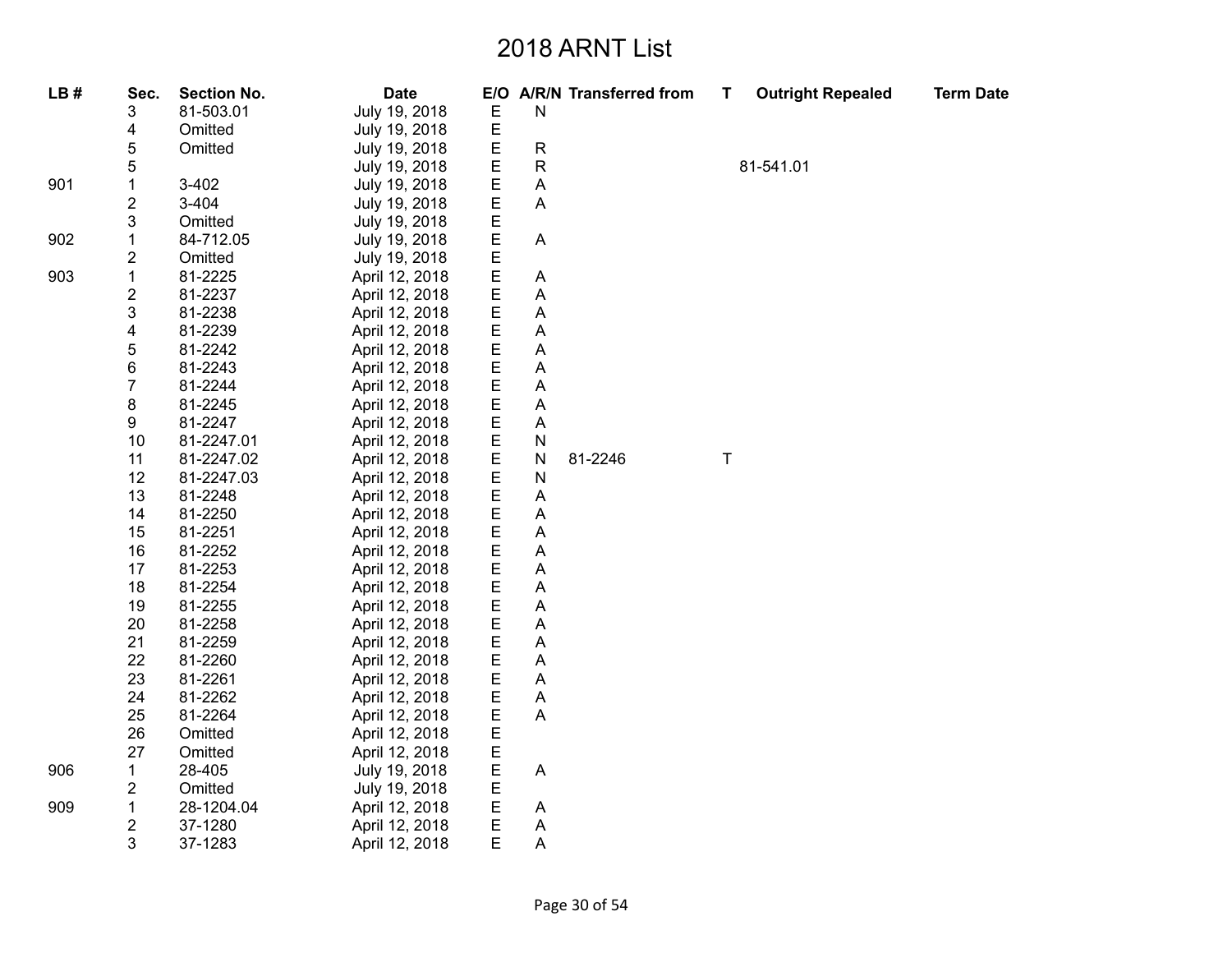| LB# | Sec.           | <b>Section No.</b> | <b>Date</b>    |             |              | E/O A/R/N Transferred from | T. | <b>Outright Repealed</b> | <b>Term Date</b> |
|-----|----------------|--------------------|----------------|-------------|--------------|----------------------------|----|--------------------------|------------------|
|     | 4              | 37-1285            | April 12, 2018 | E           | Α            |                            |    |                          |                  |
|     | 5              | 37-1285.01         | April 12, 2018 | E           | A            |                            |    |                          |                  |
|     | 6              | 37-1293            | April 12, 2018 | E           | A            |                            |    |                          |                  |
|     | $\overline{7}$ | 60-101             | April 12, 2018 | E           | A            |                            |    |                          |                  |
|     | 8              | 60-102             | April 12, 2018 | E           | Α            |                            |    |                          |                  |
|     | 9              | 60-104             | April 12, 2018 | E           | Α            |                            |    |                          |                  |
|     | 10             | 60-104.01          | April 12, 2018 | E           | Α            |                            |    |                          |                  |
|     | 11             | 60-104.02          | April 12, 2018 | E           | N            |                            |    |                          |                  |
|     | 12             | 60-107.01          | April 12, 2018 | E           | N            |                            |    |                          |                  |
|     | 13             | 60-119             | April 12, 2018 | E           | A            |                            |    |                          |                  |
|     | 14             | 60-119.01          | April 12, 2018 | E           | A            |                            |    |                          |                  |
|     | 15             | 60-124             | April 12, 2018 | E           | A            |                            |    |                          |                  |
|     | 16             | 60-128.01          | April 12, 2018 | E           | N            |                            |    |                          |                  |
|     | 17             | 60-128.02          | April 12, 2018 | E           | N            |                            |    |                          |                  |
|     | 18             | 60-129             | April 12, 2018 | E           | Α            |                            |    |                          |                  |
|     | 19             | 60-133             | April 12, 2018 | E           | A            |                            |    |                          |                  |
|     | 20             | 60-142.04          | April 12, 2018 | E           | A            |                            |    |                          |                  |
|     | 21             | 60-142.05          | April 12, 2018 | E           | A            |                            |    |                          |                  |
|     | 22             | 60-142.06          | April 12, 2018 | E           | Α            |                            |    |                          |                  |
|     | 23             | 60-142.11          | April 12, 2018 | E           | $\mathsf{N}$ |                            |    |                          |                  |
|     | 24             | 60-146             | April 12, 2018 | E           | A            |                            |    |                          |                  |
|     | 25             | 60-148             | April 12, 2018 | E           | Α            |                            |    |                          |                  |
|     | 26             | 60-149             | April 12, 2018 | Ε           | Α            |                            |    |                          |                  |
|     | 27             | 60-164             | April 12, 2018 | E           | A            |                            |    |                          |                  |
|     | 28             | 60-164.01          | April 12, 2018 | $\mathsf E$ | A            |                            |    |                          |                  |
|     | 29             | 60-166             | April 12, 2018 | $\mathsf E$ | Α            |                            |    |                          |                  |
|     | 30             | 60-168.01          | April 12, 2018 | Ε           | Α            |                            |    |                          |                  |
|     | 31             | 60-169             | April 12, 2018 | E           | A            |                            |    |                          |                  |
|     | 32             | 60-171             | April 12, 2018 | E           | A            |                            |    |                          |                  |
|     | 33             | 60-173             | April 12, 2018 | E           | A            |                            |    |                          |                  |
|     | 34             | 60-174             | April 12, 2018 | E           | A            |                            |    |                          |                  |
|     | 35             | 60-175             | April 12, 2018 | E           | A            |                            |    |                          |                  |
|     | 36             | 60-191             | April 12, 2018 | E           | A            |                            |    |                          |                  |
|     | 37             | 60-192             | April 12, 2018 | E           | A            |                            |    |                          |                  |
|     | 38             | 60-301             | April 12, 2018 | E           | Α            |                            |    |                          |                  |
|     | 39             | 60-302             | April 12, 2018 | E           | Α            |                            |    |                          |                  |
|     | 40             | 60-310.01          | April 12, 2018 | E           | N            |                            |    |                          |                  |
|     | 41             | 60-314.01          | April 12, 2018 | E           | N            |                            |    |                          |                  |
|     | 42             | 60-309             | April 12, 2018 | Ε           | A            |                            |    |                          |                  |
|     | 43             | 60-309.01          | April 12, 2018 | Ε           | A            |                            |    |                          |                  |
|     | 44             | 60-316             | April 12, 2018 | E           | A            |                            |    |                          |                  |
|     |                |                    |                |             |              |                            |    |                          |                  |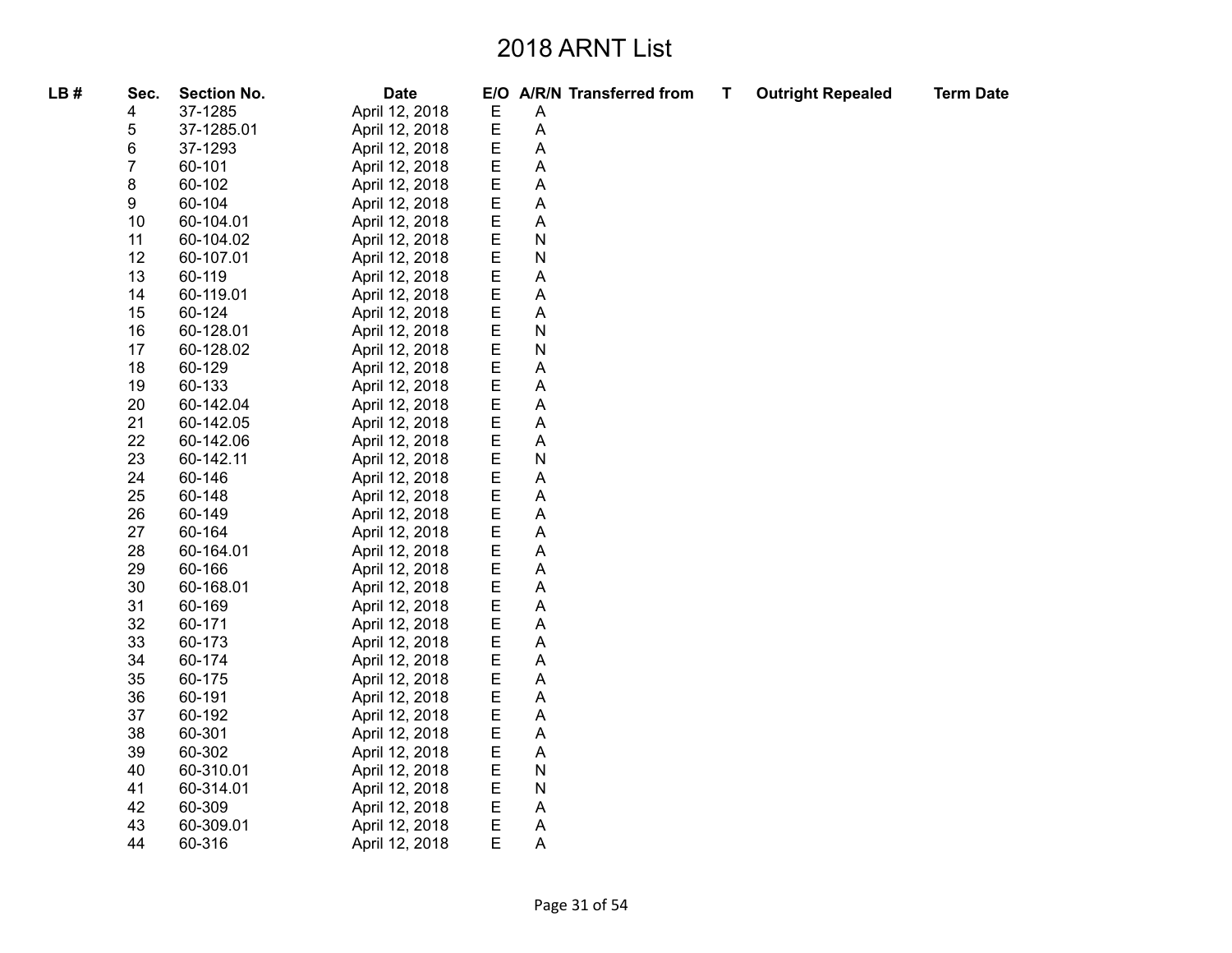| LB# | Sec. | <b>Section No.</b> | <b>Date</b>    |        |   | E/O A/R/N Transferred from | T, | <b>Outright Repealed</b> | <b>Term Date</b> |
|-----|------|--------------------|----------------|--------|---|----------------------------|----|--------------------------|------------------|
|     | 45   | 60-335             | April 12, 2018 | E      | Α |                            |    |                          |                  |
|     | 46   | 60-336.01          | April 12, 2018 | E      | Α |                            |    |                          |                  |
|     | 47   | 60-336.02          | April 12, 2018 | E      | N |                            |    |                          |                  |
|     | 48   | 60-340             | April 12, 2018 | E      | Α |                            |    |                          |                  |
|     | 49   | 60-346.02          | April 12, 2018 | E      | N |                            |    |                          |                  |
|     | 50   | 60-346.03          | April 12, 2018 | E      | N |                            |    |                          |                  |
|     | 51   | 60-348             | April 12, 2018 | E      | Α |                            |    |                          |                  |
|     | 52   | 60-354             | April 12, 2018 | E      | Α |                            |    |                          |                  |
|     | 53   | 60-363             | April 12, 2018 | E      | Α |                            |    |                          |                  |
|     | 54   | 60-378             | April 12, 2018 | E      | Α |                            |    |                          |                  |
|     | 55   | 60-386             | April 12, 2018 | E      | A |                            |    |                          |                  |
|     | 56   | 60-389             | April 12, 2018 |        | Α |                            |    |                          |                  |
|     | 57   | 60-395             | April 12, 2018 | E<br>E | Α |                            |    |                          |                  |
|     | 58   | 60-3,100           | April 12, 2018 | E<br>E | Α |                            |    |                          |                  |
|     | 59   | 60-3,104           | April 12, 2018 |        | Α |                            |    |                          |                  |
|     | 60   | 60-3,113.02        | April 12, 2018 | E      | Α |                            |    |                          |                  |
|     | 61   | 60-3,113.03        | April 12, 2018 | E      | Α |                            |    |                          |                  |
|     | 62   | 60-3,113.04        | April 12, 2018 | E      | Α |                            |    |                          |                  |
|     | 63   | 60-3,143           | April 12, 2018 | E      | Α |                            |    |                          |                  |
|     | 64   | 60-3,147           | April 12, 2018 | E      | Α |                            |    |                          |                  |
|     | 65   | 60-3,148           | April 12, 2018 | E      | Α |                            |    |                          |                  |
|     | 66   | 60-3,185           | April 12, 2018 | E      | Α |                            |    |                          |                  |
|     | 67   | 60-3,187           | April 12, 2018 | Е      | Α |                            |    |                          |                  |
|     | 68   | 60-3,190           | April 12, 2018 | E      | Α |                            |    |                          |                  |
|     | 69   | 60-3,193.01        | April 12, 2018 | E      | A |                            |    |                          |                  |
|     | 70   | 60-3,221           | April 12, 2018 | E      | Α |                            |    |                          |                  |
|     | 71   | 60-3,228           | April 12, 2018 | E      | Α |                            |    |                          |                  |
|     | 72   | 60-3,229           | April 12, 2018 | E      | Α |                            |    |                          |                  |
|     | 73   | 60-462             | April 12, 2018 | E      | Α |                            |    |                          |                  |
|     | 74   | 60-462.01          | April 12, 2018 | E      | Α |                            |    |                          |                  |
|     | 75   | 60-463.02          | April 12, 2018 | E      | Α |                            |    |                          |                  |
|     | 76   | 60-479.01          | April 12, 2018 | E      | Α |                            |    |                          |                  |
|     | 77   | 60-480             | April 12, 2018 | E      | Α |                            |    |                          |                  |
|     | 78   | 60-484             | April 12, 2018 | E      | Α |                            |    |                          |                  |
|     | 79   | 60-4,122           | April 12, 2018 | E      | Α |                            |    |                          |                  |
|     | 80   | 60-4,123           | April 12, 2018 | E      | Α |                            |    |                          |                  |
|     | 81   | 60-4,123.01        | April 12, 2018 | E      | Α |                            |    |                          |                  |
|     | 82   | 60-4,124           | April 12, 2018 | E      | Α |                            |    |                          |                  |
|     | 83   | 60-4,127           | April 12, 2018 | Е      | Α |                            |    |                          |                  |
|     | 84   | 60-4,128           | April 12, 2018 | Е      | A |                            |    |                          |                  |
|     | 85   | 60-4,130.04        | April 12, 2018 | E      | A |                            |    |                          |                  |
|     |      |                    |                |        |   |                            |    |                          |                  |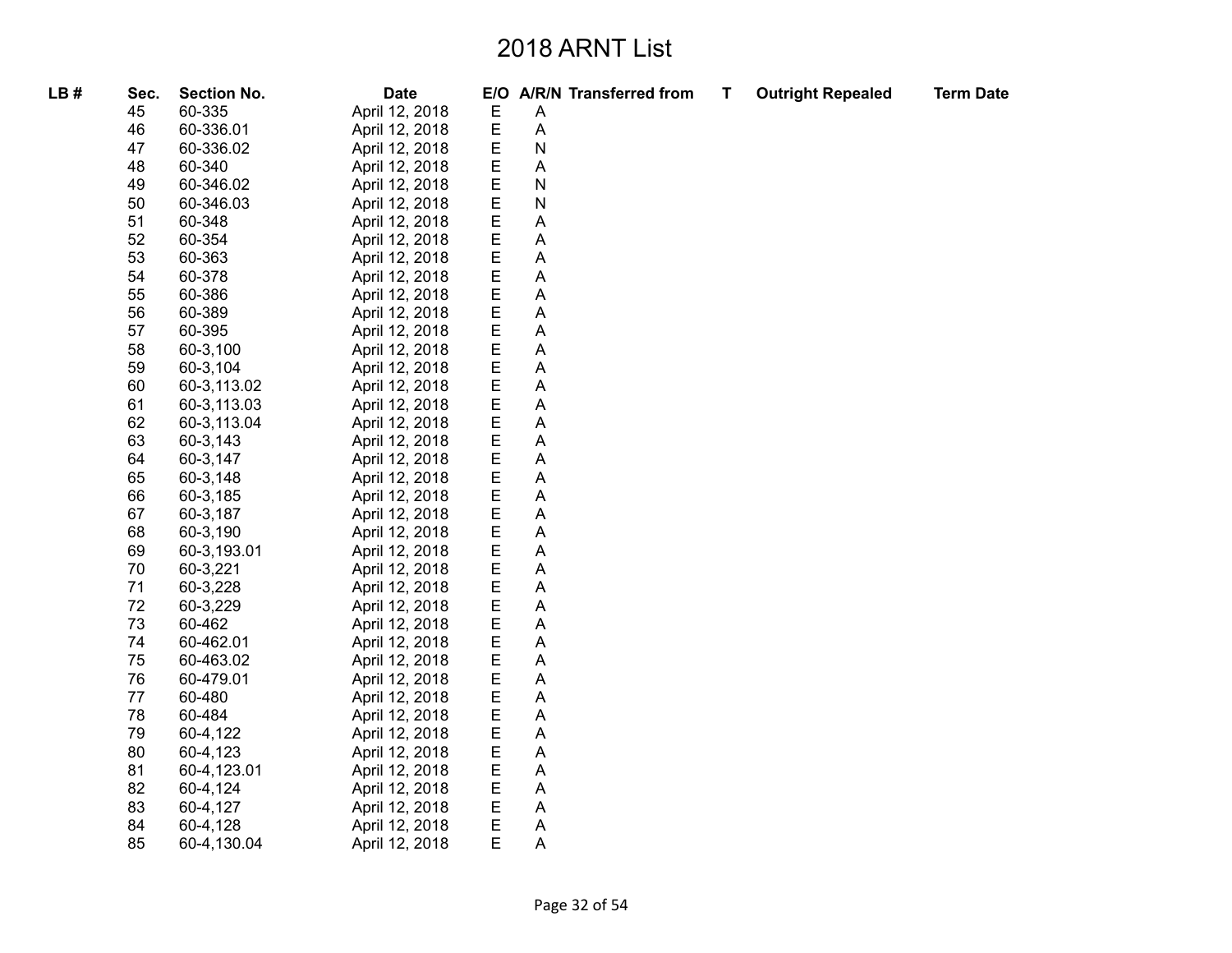| LB# | Sec. | <b>Section No.</b> | <b>Date</b>    |   |   | E/O A/R/N Transferred from | т | <b>Outright Repealed</b> | <b>Term Date</b> |
|-----|------|--------------------|----------------|---|---|----------------------------|---|--------------------------|------------------|
|     | 86   | 60-4,131           | April 12, 2018 | E | A |                            |   |                          |                  |
|     | 87   | 60-4,131.01        | April 12, 2018 | E | Α |                            |   |                          |                  |
|     | 88   | 60-4,132           | April 12, 2018 | E | A |                            |   |                          |                  |
|     | 89   | 60-4,147.02        | April 12, 2018 | E | Α |                            |   |                          |                  |
|     | 90   | 60-4,134           | April 12, 2018 | E | N |                            |   |                          |                  |
|     | 91   | 60-4,182           | April 12, 2018 | Ε | Α |                            |   |                          |                  |
|     | 92   | 60-501             | April 12, 2018 | E | Α |                            |   |                          |                  |
|     | 93   | 60-601             | April 12, 2018 | E | Α |                            |   |                          |                  |
|     | 94   | 60-610.01          | April 12, 2018 | E | A |                            |   |                          |                  |
|     | 95   | 60-628.01          | April 12, 2018 | E | Α |                            |   |                          |                  |
|     | 96   | 60-639             | April 12, 2018 | E | A |                            |   |                          |                  |
|     | 97   | 60-640             | April 12, 2018 | E | Α |                            |   |                          |                  |
|     | 98   | 60-6,378.01        | April 12, 2018 | E | N |                            |   |                          |                  |
|     | 99   | 60-6,226           | April 12, 2018 | E | A |                            |   |                          |                  |
|     | 100  | 60-6,244           | April 12, 2018 | E | Α |                            |   |                          |                  |
|     | 101  | 60-6,254           | April 12, 2018 | E | A |                            |   |                          |                  |
|     | 102  | 60-6,255           | April 12, 2018 | E | A |                            |   |                          |                  |
|     | 103  | 60-6,263           | April 12, 2018 | E | A |                            |   |                          |                  |
|     | 104  | 60-6,267           | April 12, 2018 | E | Α |                            |   |                          |                  |
|     | 105  | 60-6,279           | April 12, 2018 | E | A |                            |   |                          |                  |
|     | 106  | 60-6,294           | April 12, 2018 | E | A |                            |   |                          |                  |
|     | 107  | 60-6,298           | April 12, 2018 | E | Α |                            |   |                          |                  |
|     | 108  | 60-6,306           | April 12, 2018 | E | Α |                            |   |                          |                  |
|     | 109  | 60-6,307           | April 12, 2018 | Е | A |                            |   |                          |                  |
|     | 110  | 60-6,308           | April 12, 2018 | E | A |                            |   |                          |                  |
|     | 111  | 60-6,313           | April 12, 2018 | E | Α |                            |   |                          |                  |
|     | 112  | 60-1401            | April 12, 2018 | E | Α |                            |   |                          |                  |
|     | 113  | 60-1401.02         | April 12, 2018 | E | A |                            |   |                          |                  |
|     | 114  | 60-1401.43         | April 12, 2018 | E | N |                            |   |                          |                  |
|     | 115  | 60-1441            | April 12, 2018 | E | N |                            |   |                          |                  |
|     | 116  | 60-1401.28         | April 12, 2018 | E | Α |                            |   |                          |                  |
|     | 117  | 60-1401.42         | April 12, 2018 | E | Α |                            |   |                          |                  |
|     | 118  | 60-1508            | April 12, 2018 | E | N |                            |   |                          |                  |
|     | 119  | 60-1507            | April 12, 2018 | E | Α |                            |   |                          |                  |
|     | 120  | 69-2441            | April 12, 2018 | E | Α |                            |   |                          |                  |
|     | 121  | 75-363             | April 12, 2018 | E | A |                            |   |                          |                  |
|     | 122  | 75-364             | April 12, 2018 | E | Α |                            |   |                          |                  |
|     | 123  | 75-366             | April 12, 2018 | E | A |                            |   |                          |                  |
|     | 124  | 75-369.03          | April 12, 2018 | E | A |                            |   |                          |                  |
|     | 125  | 75-392             | April 12, 2018 | E | A |                            |   |                          |                  |
|     | 126  | 75-393             | April 12, 2018 | E | A |                            |   |                          |                  |
|     |      |                    |                |   |   |                            |   |                          |                  |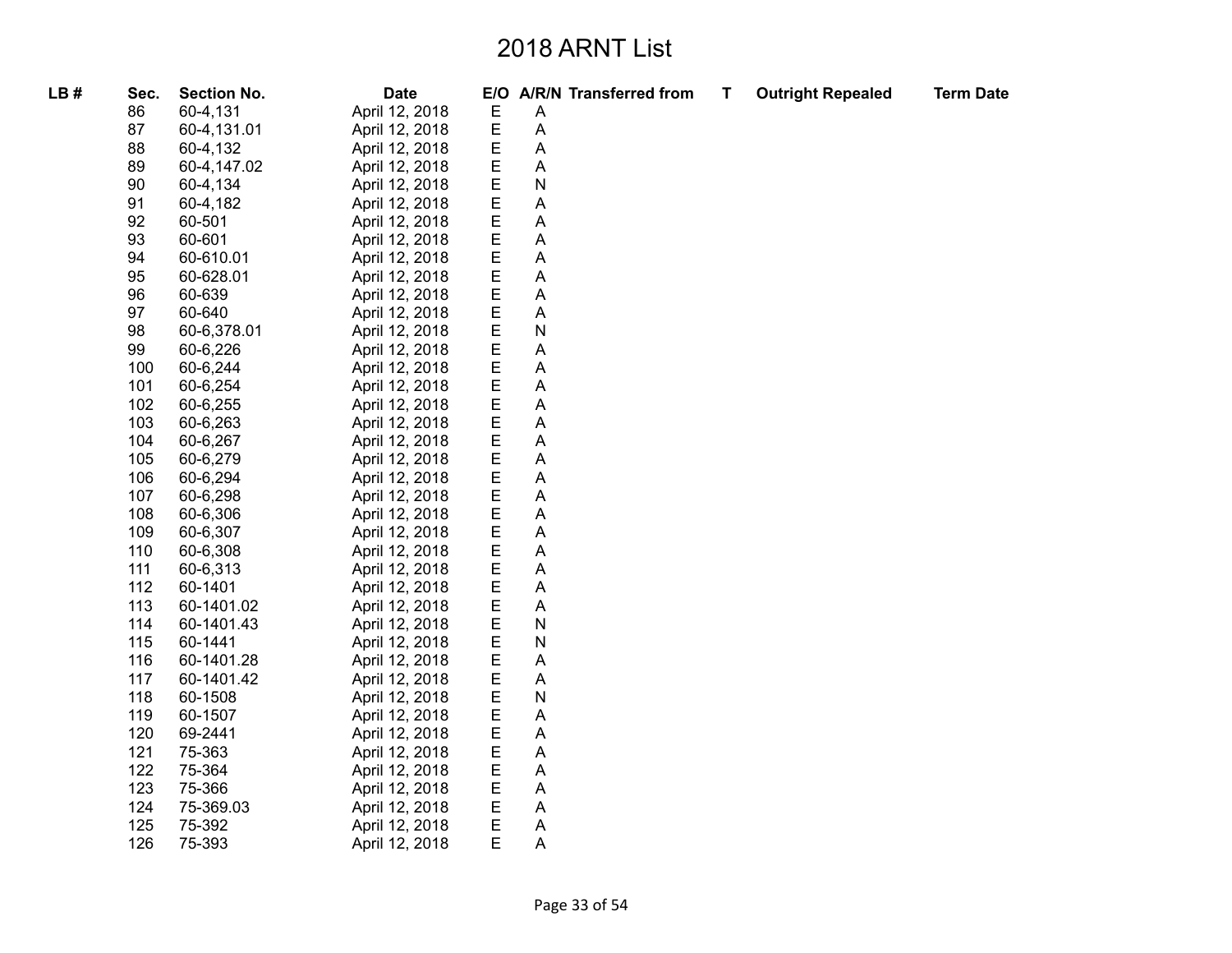| LB#  | Sec.                    | <b>Section No.</b>         | <b>Date</b>    |             |             | E/O A/R/N Transferred from | Т | <b>Outright Repealed</b> | <b>Term Date</b> |
|------|-------------------------|----------------------------|----------------|-------------|-------------|----------------------------|---|--------------------------|------------------|
|      | 127                     | Omitted                    | April 12, 2018 | Е           |             |                            |   |                          |                  |
|      | 128                     | Omitted                    | April 12, 2018 | $\mathsf E$ |             |                            |   |                          |                  |
|      | 129                     | Omitted                    | April 12, 2018 | E           |             |                            |   |                          |                  |
| 913  | 1                       | 28-929.02                  | July 19, 2018  | $\mathsf E$ | A           |                            |   |                          |                  |
|      | $\overline{c}$          | 28-934                     | July 19, 2018  | E           | A           |                            |   |                          |                  |
|      | 3                       | Omitted                    | July 19, 2018  | E           |             |                            |   |                          |                  |
| 923  | $\mathbf{1}$            | 28-470                     | July 19, 2018  | E           | A           |                            |   |                          |                  |
|      | $\overline{\mathbf{c}}$ | 53-180.05                  | July 19, 2018  | E           | Α           |                            |   |                          |                  |
|      | 3                       | 53-181                     | July 19, 2018  | E<br>E      | A           |                            |   |                          |                  |
|      | 4                       | Omitted                    | July 19, 2018  |             |             |                            |   |                          |                  |
| 931  | 1                       | 28-101                     | July 19, 2018  | E<br>E      | A           |                            |   |                          |                  |
|      | $\overline{\mathbf{c}}$ | 28-401.01                  | July 19, 2018  |             | A           |                            |   |                          |                  |
|      | 3                       | 28-473                     | July 19, 2018  | E<br>E      | N           |                            |   |                          |                  |
|      | 4                       | 28-474                     | July 19, 2018  |             | N           |                            |   |                          |                  |
|      | 5                       | 28-475                     | July 19, 2018  | E           | N           |                            |   |                          |                  |
|      | 6                       | Omitted                    | July 19, 2018  | Е           |             |                            |   |                          |                  |
| 936  | 1                       | 50-1209                    | July 19, 2018  | E<br>E      | $\mathsf A$ |                            |   |                          |                  |
|      | $\overline{\mathbf{c}}$ | Omitted                    | July 19, 2018  |             |             |                            |   |                          |                  |
| 940  | $\mathbf 1$             | 13-2703                    | April 12, 2018 | E           | A           |                            |   |                          |                  |
|      | $\overline{\mathbf{c}}$ | 13-2704.01                 | April 12, 2018 | E           | Α           |                            |   |                          |                  |
|      | 3                       | 13-2705                    | April 12, 2018 | E           | Α           |                            |   |                          |                  |
|      | 4                       | 13-2707                    | April 12, 2018 | E           | $\mathsf A$ |                            |   |                          |                  |
|      | 5                       | Omitted                    | April 12, 2018 | E           |             |                            |   |                          |                  |
|      | 6                       | Omitted                    | April 12, 2018 | E           |             |                            |   |                          |                  |
| 940A |                         | Omitted                    | April 12, 2018 |             |             |                            |   |                          |                  |
| 944  | 1                       | Omitted                    | April 5, 2018  | EEE         |             |                            |   |                          |                  |
|      | $\overline{\mathbf{c}}$ | Omitted                    | April 5, 2018  |             |             |                            |   |                          |                  |
|      | 3                       | Omitted                    | April 5, 2018  |             |             |                            |   |                          |                  |
|      | 4                       | Omitted                    | April 5, 2018  | EEEE        |             |                            |   |                          |                  |
|      | 5                       | Omitted                    | April 5, 2018  |             |             |                            |   |                          |                  |
|      | 6                       | Omitted                    | April 5, 2018  |             |             |                            |   |                          |                  |
|      | $\overline{7}$          | Omitted                    | April 5, 2018  | E           |             |                            |   |                          |                  |
|      | 8                       | Omitted                    | April 5, 2018  | E           |             |                            |   |                          |                  |
|      | 9                       | Omitted                    | April 5, 2018  | E           |             |                            |   |                          |                  |
|      | 10                      | Omitted                    | April 5, 2018  | E           |             |                            |   |                          |                  |
|      | 11                      | Omitted                    | April 5, 2018  |             |             |                            |   |                          |                  |
|      | 12                      | Omitted                    | April 5, 2018  | E<br>E      |             |                            |   |                          |                  |
|      | 13                      | Omitted                    | April 5, 2018  | E           |             |                            |   |                          |                  |
|      | 14                      | Laws 2017,<br>LB268A, s. 3 | April 5, 2018  | $\mathsf E$ | A           |                            |   |                          |                  |
|      | 15                      | Laws 2017,                 | April 5, 2018  | E           | A           |                            |   |                          |                  |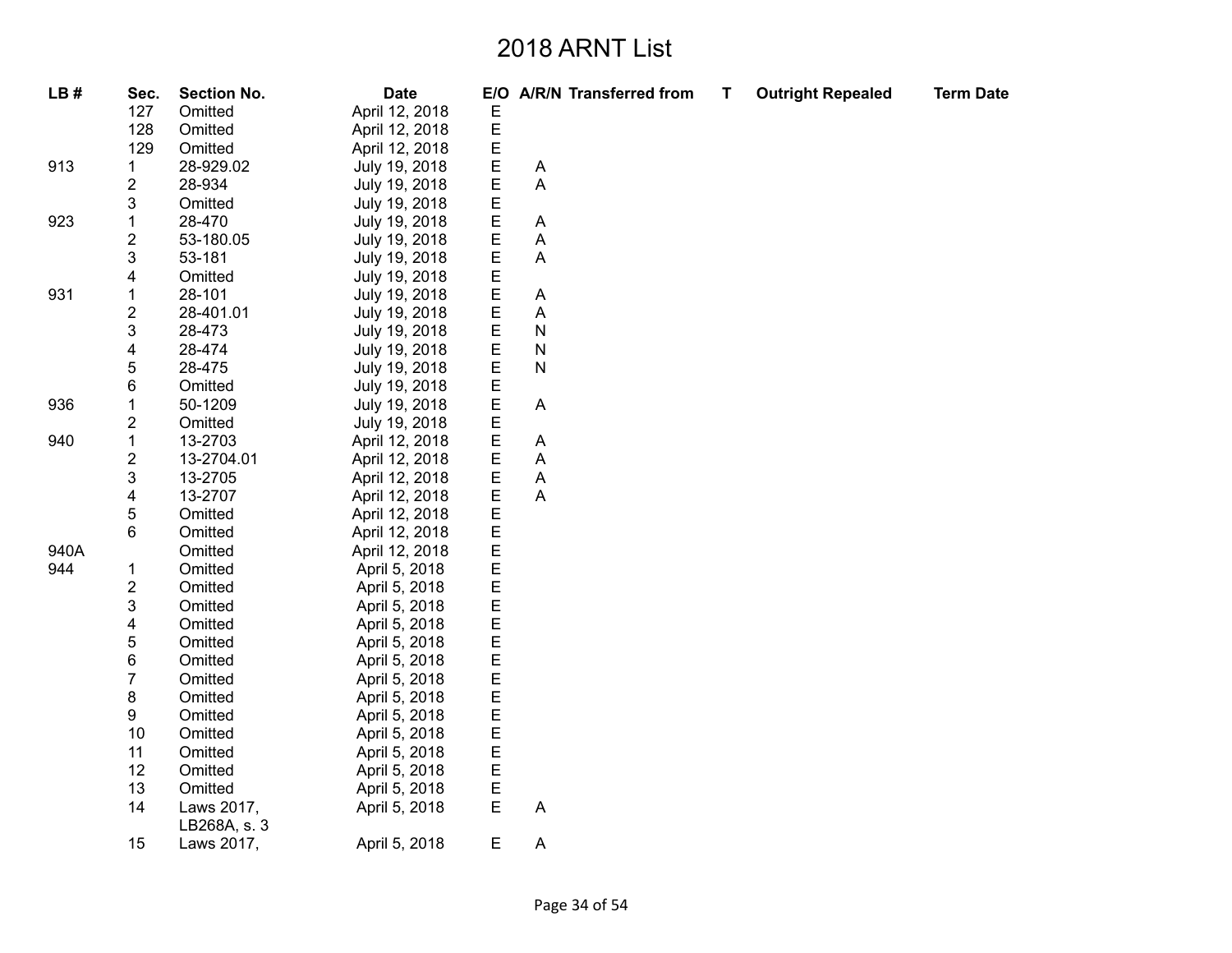| LB# | Sec. | <b>Section No.</b><br>LB327, s. 10 | <b>Date</b>   |             | E/O A/R/N Transferred from | T | <b>Outright Repealed</b> | <b>Term Date</b> |
|-----|------|------------------------------------|---------------|-------------|----------------------------|---|--------------------------|------------------|
|     | 16   | Laws 2017,<br>LB327, s. 11         | April 5, 2018 | Е           | $\boldsymbol{\mathsf{A}}$  |   |                          |                  |
|     | 17   | Laws 2017,<br>LB327, s. 12         | April 5, 2018 | E           | $\boldsymbol{\mathsf{A}}$  |   |                          |                  |
|     | 18   | Laws 2017,<br>LB327, s. 13         | April 5, 2018 | E           | A                          |   |                          |                  |
|     | 19   | Laws 2017,<br>LB327, s. 14         | April 5, 2018 | E           | A                          |   |                          |                  |
|     | 20   | Laws 2017,<br>LB327, s. 15         | April 5, 2018 | Ε           | A                          |   |                          |                  |
|     | 21   | Laws 2017,<br>LB327, s. 16         | April 5, 2018 | E           | A                          |   |                          |                  |
|     | 22   | Laws 2017,<br>LB327, s. 17         | April 5, 2018 | E           | A                          |   |                          |                  |
|     | 23   | Laws 2017,<br>LB327, s. 18         | April 5, 2018 | E           | A                          |   |                          |                  |
|     | 24   | Laws 2017,<br>LB327, s. 19         | April 5, 2018 | E           | $\boldsymbol{\mathsf{A}}$  |   |                          |                  |
|     | 25   | Laws 2017,<br>LB327, s. 21         | April 5, 2018 | Ε           | A                          |   |                          |                  |
|     | 26   | Laws 2017,<br>LB327, s. 22         | April 5, 2018 | $\mathsf E$ | A                          |   |                          |                  |
|     | 27   | Laws 2017,<br>LB327, s. 23         | April 5, 2018 | E           | A                          |   |                          |                  |
|     | 28   | Laws 2017,<br>LB327, s. 25         | April 5, 2018 | E           | A                          |   |                          |                  |
|     | 29   | Laws 2017,<br>LB327, s. 26         | April 5, 2018 | E           | $\boldsymbol{\mathsf{A}}$  |   |                          |                  |
|     | 30   | Laws 2017,<br>LB327, s. 27         | April 5, 2018 | E           | A                          |   |                          |                  |
|     | 31   | Laws 2017,<br>LB327, s. 28         | April 5, 2018 | E           | $\boldsymbol{\mathsf{A}}$  |   |                          |                  |
|     | 32   | Laws 2017,<br>LB327, s. 29         | April 5, 2018 | Ε           | A                          |   |                          |                  |
|     | 33   | Laws 2017,<br>LB327, s. 30         | April 5, 2018 | E           | A                          |   |                          |                  |
|     | 34   | Laws 2017,<br>LB327, s. 32         | April 5, 2018 | E           | A                          |   |                          |                  |
|     | 35   | Laws 2017,<br>LB327, s. 33         | April 5, 2018 | E           | A                          |   |                          |                  |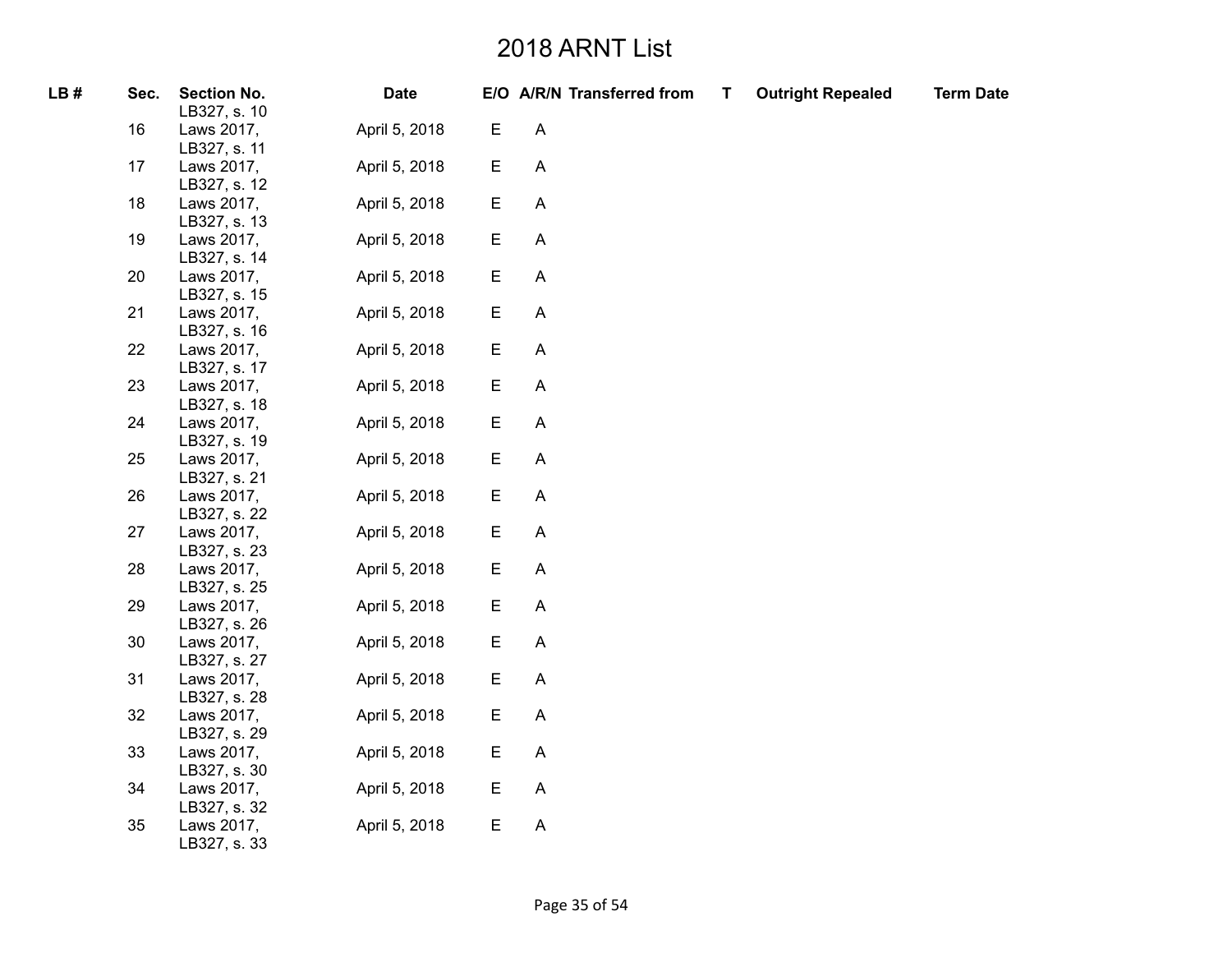| LB# | Sec. | <b>Section No.</b>         | <b>Date</b>   |             |                           | E/O A/R/N Transferred from | T | <b>Outright Repealed</b> | <b>Term Date</b> |
|-----|------|----------------------------|---------------|-------------|---------------------------|----------------------------|---|--------------------------|------------------|
|     | 36   | Laws 2017,<br>LB327, s. 34 | April 5, 2018 | Е           | A                         |                            |   |                          |                  |
|     | 37   | Laws 2017,<br>LB327, s. 35 | April 5, 2018 | E           | $\boldsymbol{\mathsf{A}}$ |                            |   |                          |                  |
|     | 38   | Laws 2017,<br>LB327, s. 37 | April 5, 2018 | E           | $\boldsymbol{\mathsf{A}}$ |                            |   |                          |                  |
|     | 39   | Laws 2017,<br>LB327, s. 39 | April 5, 2018 | E           | $\boldsymbol{\mathsf{A}}$ |                            |   |                          |                  |
|     | 40   | Laws 2017,<br>LB327, s. 40 | April 5, 2018 | E           | $\boldsymbol{\mathsf{A}}$ |                            |   |                          |                  |
|     | 41   | Laws 2017,<br>LB327, s. 45 | April 5, 2018 | E           | $\mathsf A$               |                            |   |                          |                  |
|     | 42   | 90-561                     | April 5, 2018 | E           | ${\sf N}$                 |                            |   |                          |                  |
|     | 43   | Laws 2017,<br>LB327, s. 50 | April 5, 2018 | $\mathsf E$ | $\boldsymbol{\mathsf{A}}$ |                            |   |                          |                  |
|     | 44   | Laws 2017,<br>LB327, s. 51 | April 5, 2018 | E           | A                         |                            |   |                          |                  |
|     | 45   | Laws 2017,<br>LB327, s. 52 | April 5, 2018 | E           | $\boldsymbol{\mathsf{A}}$ |                            |   |                          |                  |
|     | 46   | Laws 2017,<br>LB327, s. 54 | April 5, 2018 | E           | $\mathsf A$               |                            |   |                          |                  |
|     | 47   | Laws 2017,<br>LB327, s. 55 | April 5, 2018 | E           | $\mathsf A$               |                            |   |                          |                  |
|     | 48   | Laws 2017,<br>LB327, s. 57 | April 5, 2018 | E           | $\boldsymbol{\mathsf{A}}$ |                            |   |                          |                  |
|     | 49   | Laws 2017,<br>LB327, s. 59 | April 5, 2018 | E           | $\boldsymbol{\mathsf{A}}$ |                            |   |                          |                  |
|     | 50   | Laws 2017,<br>LB327, s. 62 | April 5, 2018 | E           | $\mathsf A$               |                            |   |                          |                  |
|     | 51   | Laws 2017,<br>LB327, s. 68 | April 5, 2018 | E           | $\mathsf A$               |                            |   |                          |                  |
|     | 52   | Laws 2017,<br>LB327, s. 69 | April 5, 2018 | E           | $\mathsf A$               |                            |   |                          |                  |
|     | 53   | Laws 2017,<br>LB327, s. 70 | April 5, 2018 | E           | A                         |                            |   |                          |                  |
|     | 54   | Laws 2017,<br>LB327, s. 71 | April 5, 2018 | E           | $\boldsymbol{\mathsf{A}}$ |                            |   |                          |                  |
|     | 55   | Laws 2017,<br>LB327, s. 73 | April 5, 2018 | Е           | A                         |                            |   |                          |                  |
|     | 56   | Laws 2017,<br>LB327, s. 82 | April 5, 2018 | E           | $\mathsf A$               |                            |   |                          |                  |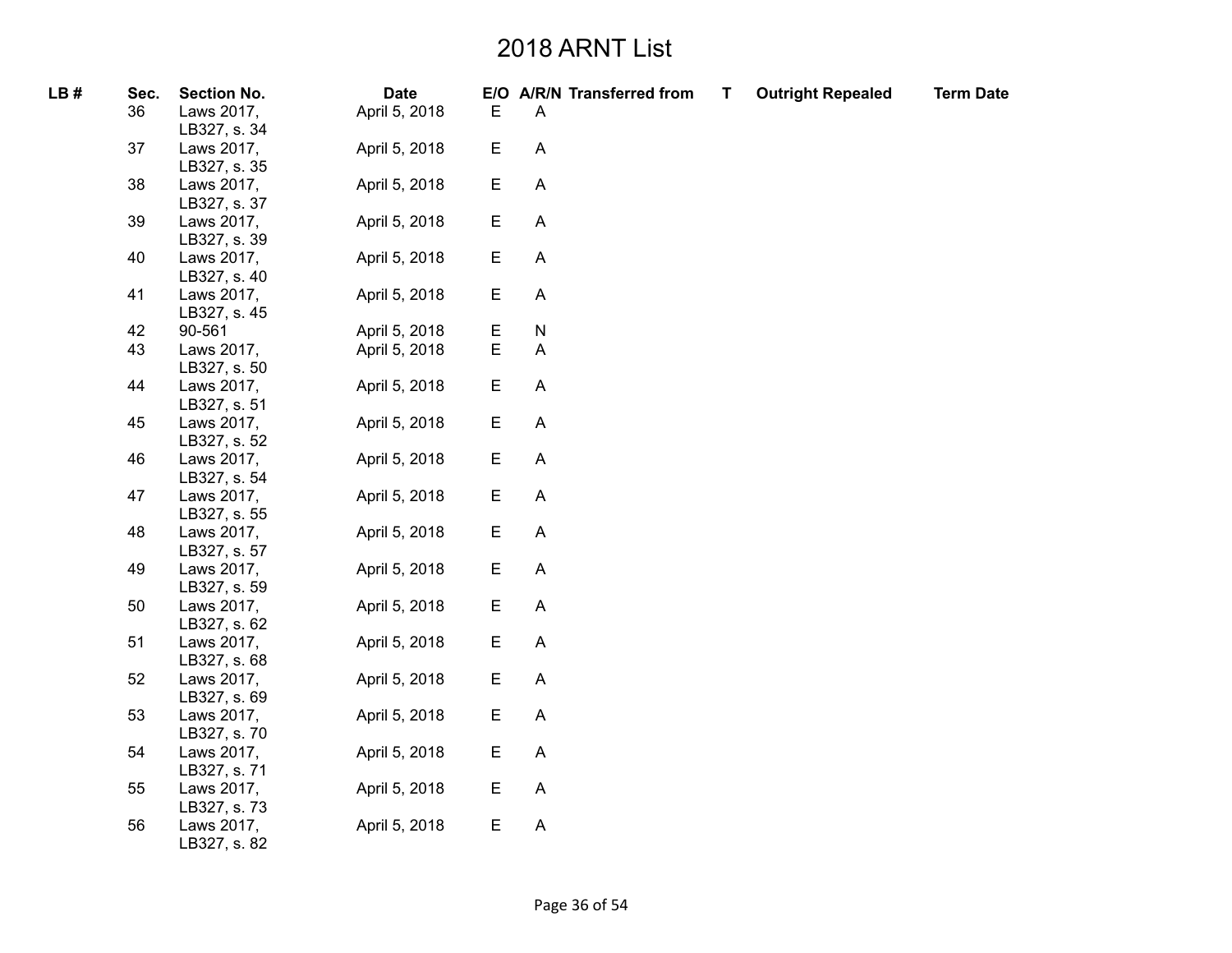| LB# | Sec. | <b>Section No.</b> | <b>Date</b>   |             | E/O A/R/N Transferred from | T | <b>Outright Repealed</b> | <b>Term Date</b> |
|-----|------|--------------------|---------------|-------------|----------------------------|---|--------------------------|------------------|
|     | 57   | Laws 2017,         | April 5, 2018 | $\mathsf E$ | A                          |   |                          |                  |
|     |      | LB327, s. 85       |               |             |                            |   |                          |                  |
|     | 58   | Laws 2017,         | April 5, 2018 | E           | $\boldsymbol{\mathsf{A}}$  |   |                          |                  |
|     |      | LB327, s. 86       |               |             |                            |   |                          |                  |
|     | 59   | Laws 2017,         | April 5, 2018 | E           | $\boldsymbol{\mathsf{A}}$  |   |                          |                  |
|     |      | LB327, s. 87       |               |             |                            |   |                          |                  |
|     | 60   | Laws 2017,         | April 5, 2018 | E           | $\boldsymbol{\mathsf{A}}$  |   |                          |                  |
|     |      | LB327, s. 92       |               |             |                            |   |                          |                  |
|     | 61   | Laws 2017,         | April 5, 2018 | E           | $\boldsymbol{\mathsf{A}}$  |   |                          |                  |
|     |      | LB327, s. 95       |               |             |                            |   |                          |                  |
|     | 62   | Laws 2017,         | April 5, 2018 | $\mathsf E$ | $\boldsymbol{\mathsf{A}}$  |   |                          |                  |
|     |      | LB327, s. 96       |               |             |                            |   |                          |                  |
|     | 63   | Laws 2017,         | April 5, 2018 | E           | $\boldsymbol{\mathsf{A}}$  |   |                          |                  |
|     |      | LB327, s. 97       |               |             |                            |   |                          |                  |
|     | 64   | Laws 2017,         | April 5, 2018 | E           | $\boldsymbol{\mathsf{A}}$  |   |                          |                  |
|     |      | LB327, s. 98       |               |             |                            |   |                          |                  |
|     | 65   | Laws 2017,         | April 5, 2018 | E           | $\mathsf{A}$               |   |                          |                  |
|     |      | LB327, s. 100      |               |             |                            |   |                          |                  |
|     | 66   | Laws 2017,         | April 5, 2018 | E           | $\boldsymbol{\mathsf{A}}$  |   |                          |                  |
|     |      | LB327, s. 101      |               |             |                            |   |                          |                  |
|     | 67   | Laws 2017,         | April 5, 2018 | E           | A                          |   |                          |                  |
|     |      | LB327, s. 102      |               |             |                            |   |                          |                  |
|     | 68   | Laws 2017,         | April 5, 2018 | E           | $\mathsf A$                |   |                          |                  |
|     |      | LB327, s. 103      |               |             |                            |   |                          |                  |
|     | 69   | Laws 2017,         | April 5, 2018 | E           | $\boldsymbol{\mathsf{A}}$  |   |                          |                  |
|     |      | LB327, s. 104      |               |             |                            |   |                          |                  |
|     | 70   | Laws 2017,         | April 5, 2018 | E           | A                          |   |                          |                  |
|     |      | LB327, s. 106      |               |             |                            |   |                          |                  |
|     | 71   | Laws 2017,         | April 5, 2018 | E           | $\mathsf{A}$               |   |                          |                  |
|     |      | LB327, s. 107      |               |             |                            |   |                          |                  |
|     | 72   | Laws 2017,         | April 5, 2018 | E           | $\boldsymbol{\mathsf{A}}$  |   |                          |                  |
|     |      | LB327, s. 108      |               |             |                            |   |                          |                  |
|     | 73   | Laws 2017,         | April 5, 2018 | E           | $\boldsymbol{\mathsf{A}}$  |   |                          |                  |
|     |      | LB327, s. 109      |               |             |                            |   |                          |                  |
|     | 74   | Laws 2017,         | April 5, 2018 | E           | $\mathsf{A}$               |   |                          |                  |
|     |      | LB327, s. 110      |               |             |                            |   |                          |                  |
|     | 75   | Laws 2017,         | April 5, 2018 | E           | $\boldsymbol{\mathsf{A}}$  |   |                          |                  |
|     |      | LB327, s. 111      |               |             |                            |   |                          |                  |
|     | 76   | Laws 2017,         | April 5, 2018 | E           | A                          |   |                          |                  |
|     |      | LB327, s. 112      |               |             |                            |   |                          |                  |
|     | 77   | Laws 2017,         | April 5, 2018 | E           | $\mathsf A$                |   |                          |                  |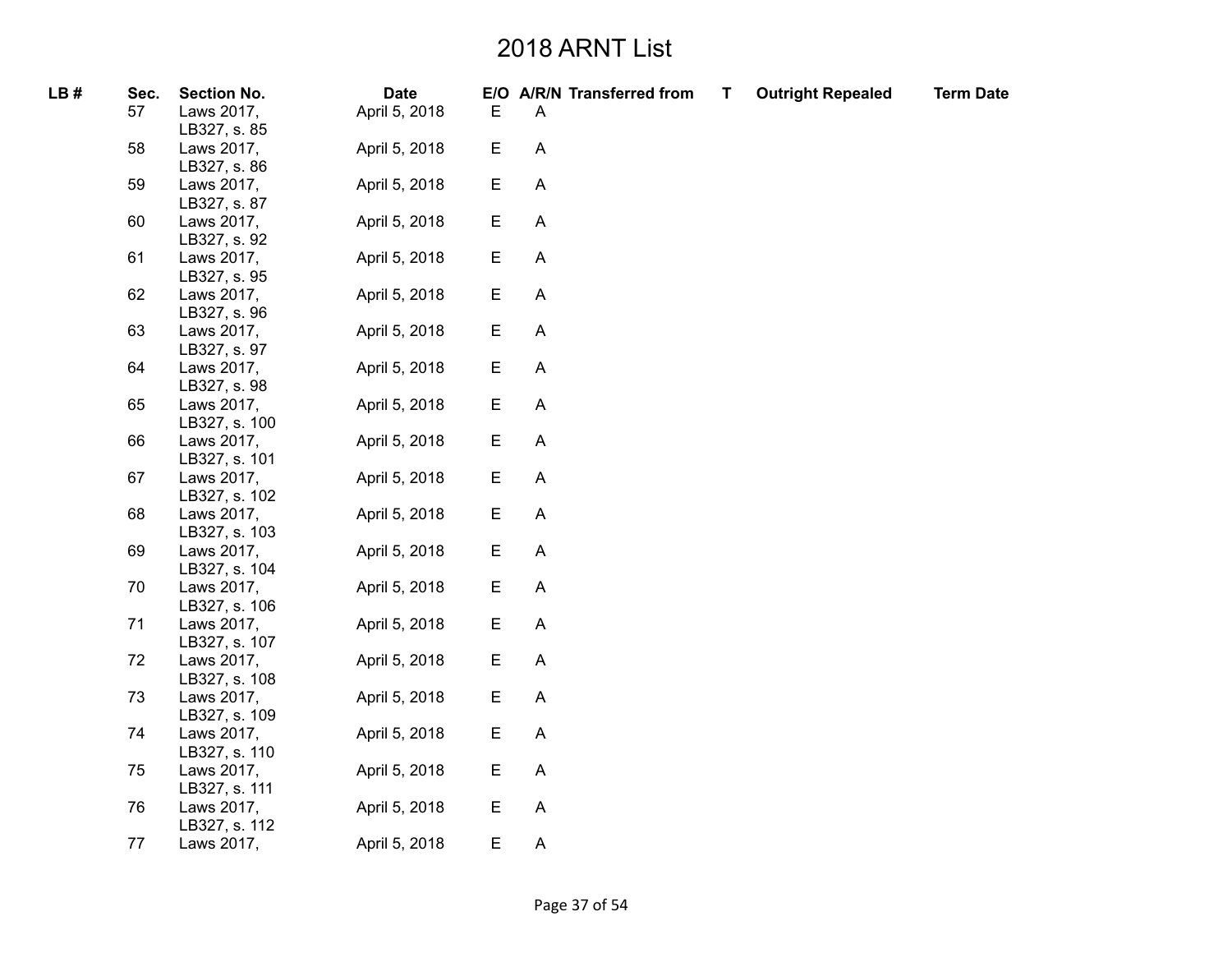| LB# | Sec. | <b>Section No.</b><br>LB327, s. 115 | <b>Date</b>   |             | E/O A/R/N Transferred from | T | <b>Outright Repealed</b> | <b>Term Date</b> |
|-----|------|-------------------------------------|---------------|-------------|----------------------------|---|--------------------------|------------------|
|     | 78   | Laws 2017,<br>LB327, s. 116         | April 5, 2018 | E           | $\boldsymbol{\mathsf{A}}$  |   |                          |                  |
|     | 79   | Laws 2017,<br>LB327, s. 125         | April 5, 2018 | E           | $\mathsf A$                |   |                          |                  |
|     | 80   | Laws 2017,<br>LB327, s. 126         | April 5, 2018 | E           | $\boldsymbol{\mathsf{A}}$  |   |                          |                  |
|     | 81   | Laws 2017,<br>LB327, s. 128         | April 5, 2018 | E           | A                          |   |                          |                  |
|     | 82   | Laws 2017,<br>LB327, s. 130         | April 5, 2018 | E           | $\mathsf A$                |   |                          |                  |
|     | 83   | Laws 2017,<br>LB327, s. 132         | April 5, 2018 | E           | $\boldsymbol{\mathsf{A}}$  |   |                          |                  |
|     | 84   | Laws 2017,<br>LB327, s. 134         | April 5, 2018 | E           | $\boldsymbol{\mathsf{A}}$  |   |                          |                  |
|     | 85   | Laws 2017,<br>LB327, s. 136         | April 5, 2018 | E           | $\mathsf A$                |   |                          |                  |
|     | 86   | Laws 2017,<br>LB327, s. 137         | April 5, 2018 | E           | $\boldsymbol{\mathsf{A}}$  |   |                          |                  |
|     | 87   | Laws 2017,<br>LB327, s. 138         | April 5, 2018 | E           | $\boldsymbol{\mathsf{A}}$  |   |                          |                  |
|     | 88   | Laws 2017,<br>LB327, s. 139         | April 5, 2018 | E           | $\mathsf A$                |   |                          |                  |
|     | 89   | Laws 2017,<br>LB327, s. 150         | April 5, 2018 | $\mathsf E$ | $\boldsymbol{\mathsf{A}}$  |   |                          |                  |
|     | 90   | Laws 2017,<br>LB327, s. 153         | April 5, 2018 | E           | $\mathsf{A}$               |   |                          |                  |
|     | 91   | Laws 2017,<br>LB327, s. 154         | April 5, 2018 | E           | $\boldsymbol{\mathsf{A}}$  |   |                          |                  |
|     | 92   | Laws 2017,<br>LB327, s. 155         | April 5, 2018 | E           | A                          |   |                          |                  |
|     | 93   | Laws 2017,<br>LB327, s. 160         | April 5, 2018 | E           | $\mathsf A$                |   |                          |                  |
|     | 94   | Laws 2017,<br>LB327, s. 162         | April 5, 2018 | E           | A                          |   |                          |                  |
|     | 95   | Laws 2017,<br>LB327, s. 163         | April 5, 2018 | E           | $\boldsymbol{\mathsf{A}}$  |   |                          |                  |
|     | 96   | Laws 2017,<br>LB327, s. 165         | April 5, 2018 | E           | $\boldsymbol{\mathsf{A}}$  |   |                          |                  |
|     | 97   | Laws 2017,<br>LB327, s. 166         | April 5, 2018 | E           | $\mathsf A$                |   |                          |                  |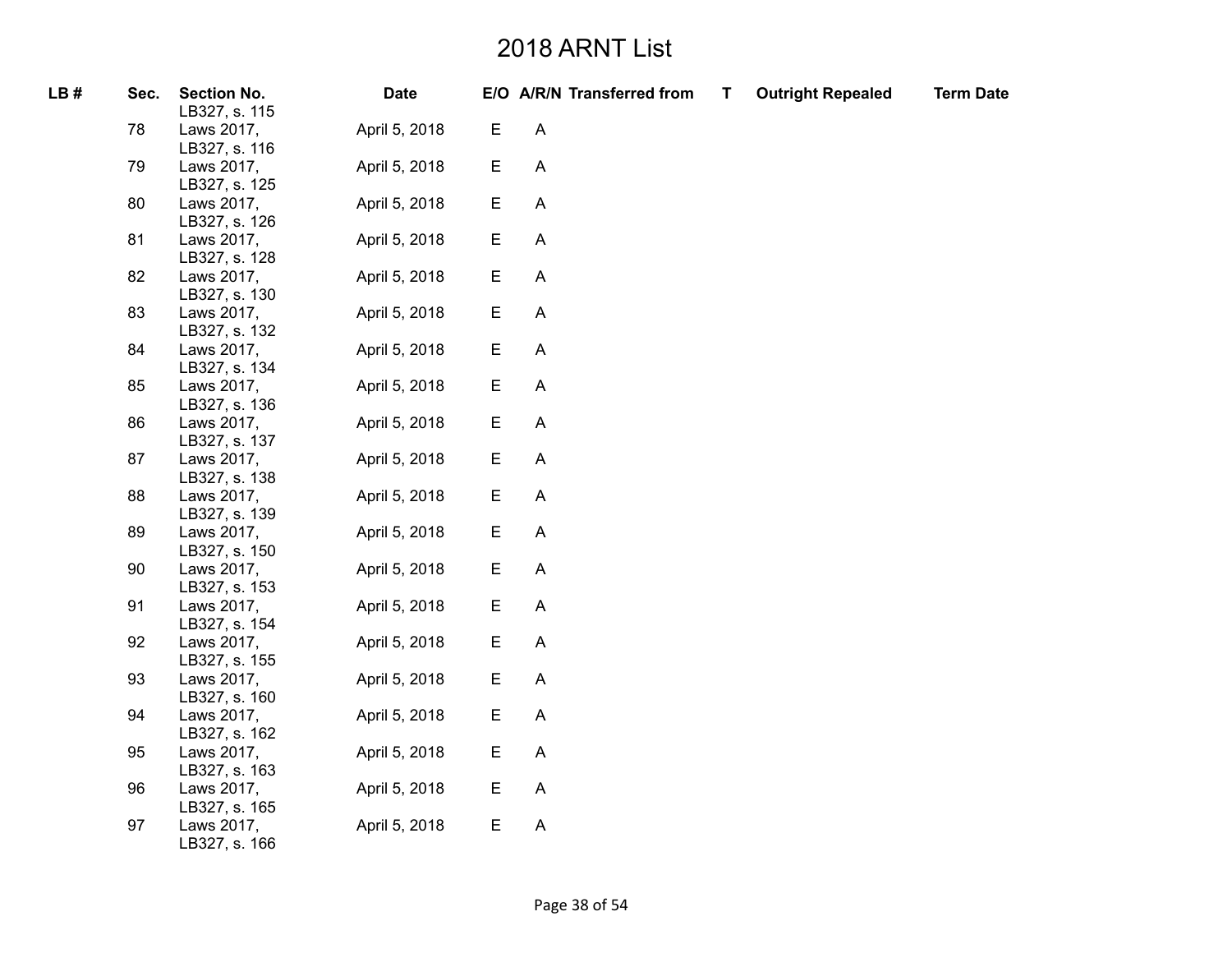| LB# | Sec. | <b>Section No.</b>          | <b>Date</b>   |   |                           | E/O A/R/N Transferred from | T | <b>Outright Repealed</b> | <b>Term Date</b> |
|-----|------|-----------------------------|---------------|---|---------------------------|----------------------------|---|--------------------------|------------------|
|     | 98   | Laws 2017,<br>LB327, s. 168 | April 5, 2018 | Ε | A                         |                            |   |                          |                  |
|     | 99   | Laws 2017,<br>LB327, s. 169 | April 5, 2018 | E | $\mathsf{A}$              |                            |   |                          |                  |
|     | 100  | Laws 2017,<br>LB327, s. 170 | April 5, 2018 | Е | $\boldsymbol{\mathsf{A}}$ |                            |   |                          |                  |
|     | 101  | Laws 2017,<br>LB327, s. 172 | April 5, 2018 | E | $\mathsf A$               |                            |   |                          |                  |
|     | 102  | Laws 2017,<br>LB327, s. 173 | April 5, 2018 | E | $\mathsf{A}$              |                            |   |                          |                  |
|     | 103  | Laws 2017,<br>LB327, s. 176 | April 5, 2018 | Е | A                         |                            |   |                          |                  |
|     | 104  | Laws 2017,<br>LB327, s. 177 | April 5, 2018 | Е | A                         |                            |   |                          |                  |
|     | 105  | Laws 2017,<br>LB327, s. 182 | April 5, 2018 | E | $\boldsymbol{\mathsf{A}}$ |                            |   |                          |                  |
|     | 106  | Laws 2017,<br>LB327, s. 186 | April 5, 2018 | Е | $\boldsymbol{\mathsf{A}}$ |                            |   |                          |                  |
|     | 107  | Laws 2017,<br>LB327, s. 189 | April 5, 2018 | E | $\boldsymbol{\mathsf{A}}$ |                            |   |                          |                  |
|     | 108  | Laws 2017,<br>LB327, s. 190 | April 5, 2018 | Е | A                         |                            |   |                          |                  |
|     | 109  | Laws 2017,<br>LB327, s. 192 | April 5, 2018 | Е | $\boldsymbol{\mathsf{A}}$ |                            |   |                          |                  |
|     | 110  | Laws 2017,<br>LB327, s. 195 | April 5, 2018 | E | A                         |                            |   |                          |                  |
|     | 111  | Laws 2017,<br>LB327, s. 196 | April 5, 2018 | E | $\boldsymbol{\mathsf{A}}$ |                            |   |                          |                  |
|     | 112  | Laws 2017,<br>LB327, s. 199 | April 5, 2018 | E | $\boldsymbol{\mathsf{A}}$ |                            |   |                          |                  |
|     | 113  | Laws 2017,<br>LB327, s. 201 | April 5, 2018 | Е | A                         |                            |   |                          |                  |
|     | 114  | Laws 2017,<br>LB327, s. 204 | April 5, 2018 | E | A                         |                            |   |                          |                  |
|     | 115  | Laws 2017,<br>LB327, s. 208 | April 5, 2018 | Е | A                         |                            |   |                          |                  |
|     | 116  | Laws 2017,<br>LB327, s. 210 | April 5, 2018 | E | $\boldsymbol{\mathsf{A}}$ |                            |   |                          |                  |
|     | 117  | Laws 2017,<br>LB327, s. 211 | April 5, 2018 | Е | $\boldsymbol{\mathsf{A}}$ |                            |   |                          |                  |
|     | 118  | Laws 2017,                  | April 5, 2018 | E | $\boldsymbol{\mathsf{A}}$ |                            |   |                          |                  |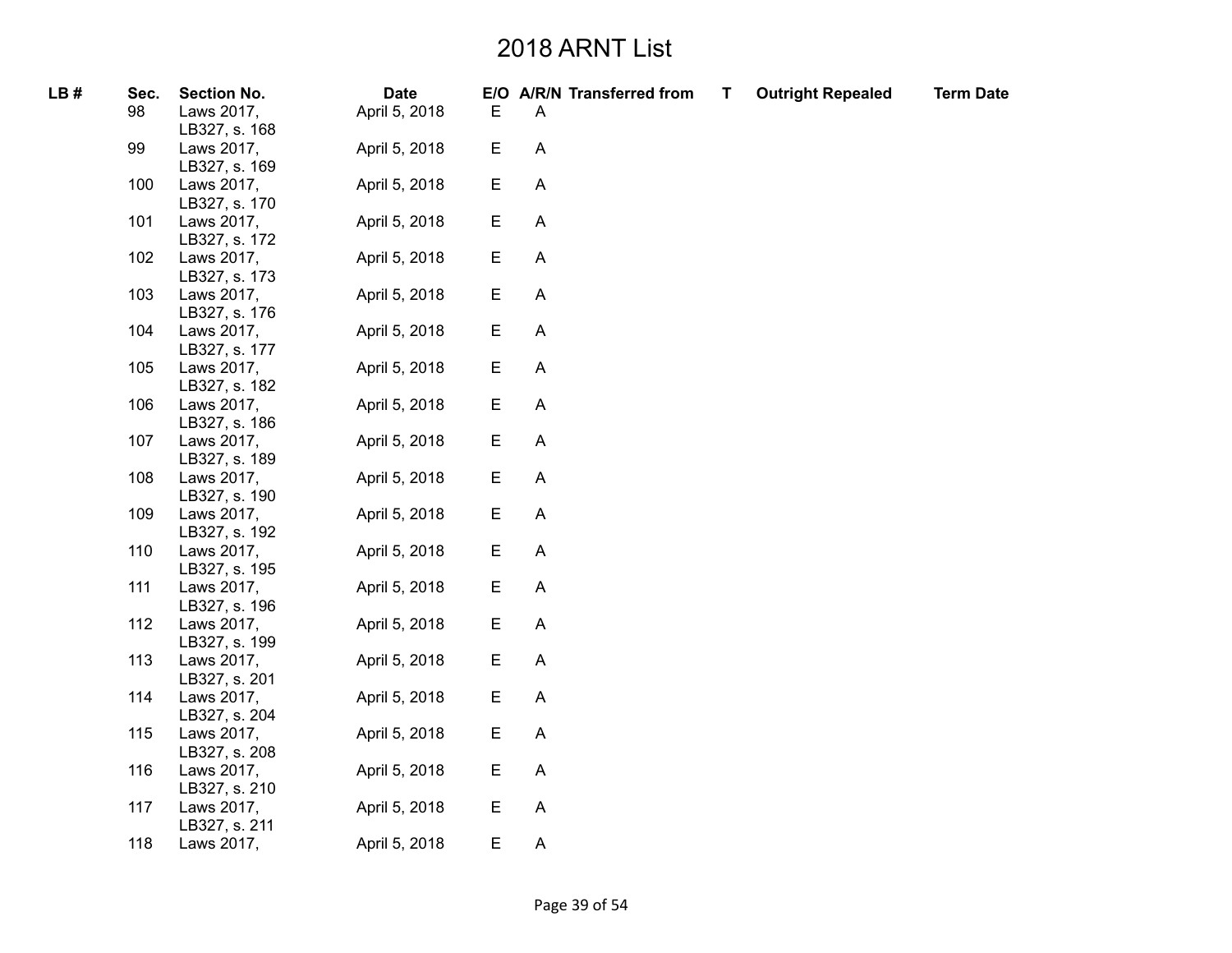| LB# | Sec. | <b>Section No.</b><br>LB327, s. 213 | <b>Date</b>   |   | E/O A/R/N Transferred from | T | <b>Outright Repealed</b> | <b>Term Date</b> |
|-----|------|-------------------------------------|---------------|---|----------------------------|---|--------------------------|------------------|
|     | 119  | Laws 2017,<br>LB327, s. 215         | April 5, 2018 | E | $\boldsymbol{\mathsf{A}}$  |   |                          |                  |
|     | 120  | Laws 2017,<br>LB327, s. 216         | April 5, 2018 | E | $\boldsymbol{\mathsf{A}}$  |   |                          |                  |
|     | 121  | Laws 2017,<br>LB327, s. 218         | April 5, 2018 | E | $\boldsymbol{\mathsf{A}}$  |   |                          |                  |
|     | 122  | Laws 2017,<br>LB327, s. 221         | April 5, 2018 | E | $\boldsymbol{\mathsf{A}}$  |   |                          |                  |
|     | 123  | Laws 2017,<br>LB327, s. 222         | April 5, 2018 | E | $\boldsymbol{\mathsf{A}}$  |   |                          |                  |
|     | 124  | Laws 2017,<br>LB327, s. 228         | April 5, 2018 | E | $\boldsymbol{\mathsf{A}}$  |   |                          |                  |
|     | 125  | Laws 2017,<br>LB327, s. 229         | April 5, 2018 | E | A                          |   |                          |                  |
|     | 126  | Laws 2017,<br>LB327, s. 230         | April 5, 2018 | E | $\boldsymbol{\mathsf{A}}$  |   |                          |                  |
|     | 127  | Laws 2017,<br>LB327, s. 231         | April 5, 2018 | E | $\mathsf{A}$               |   |                          |                  |
|     | 128  | Laws 2017,<br>LB327, s. 232         | April 5, 2018 | E | A                          |   |                          |                  |
|     | 129  | Laws 2017,<br>LB327, s. 233         | April 5, 2018 | E | $\mathsf{A}$               |   |                          |                  |
|     | 130  | Laws 2017,<br>LB327, s. 234         | April 5, 2018 | E | $\mathsf{A}$               |   |                          |                  |
|     | 131  | Laws 2017,<br>LB327, s. 235         | April 5, 2018 | E | $\mathsf{A}$               |   |                          |                  |
|     | 132  | Laws 2017,<br>LB327, s. 236         | April 5, 2018 | E | $\boldsymbol{\mathsf{A}}$  |   |                          |                  |
|     | 133  | Laws 2017,<br>LB327, s. 237         | April 5, 2018 | E | $\boldsymbol{\mathsf{A}}$  |   |                          |                  |
|     | 134  | Laws 2017,<br>LB327, s. 239         | April 5, 2018 | E | $\boldsymbol{\mathsf{A}}$  |   |                          |                  |
|     | 135  | Laws 2017,<br>LB327, s. 240         | April 5, 2018 | E | $\boldsymbol{\mathsf{A}}$  |   |                          |                  |
|     | 136  | Laws 2017,<br>LB327, s. 241         | April 5, 2018 | E | $\mathsf{A}$               |   |                          |                  |
|     | 137  | Laws 2017,<br>LB327, s. 242         | April 5, 2018 | E | $\mathsf{A}$               |   |                          |                  |
|     | 138  | Laws 2017,<br>LB327, s. 243         | April 5, 2018 | E | A                          |   |                          |                  |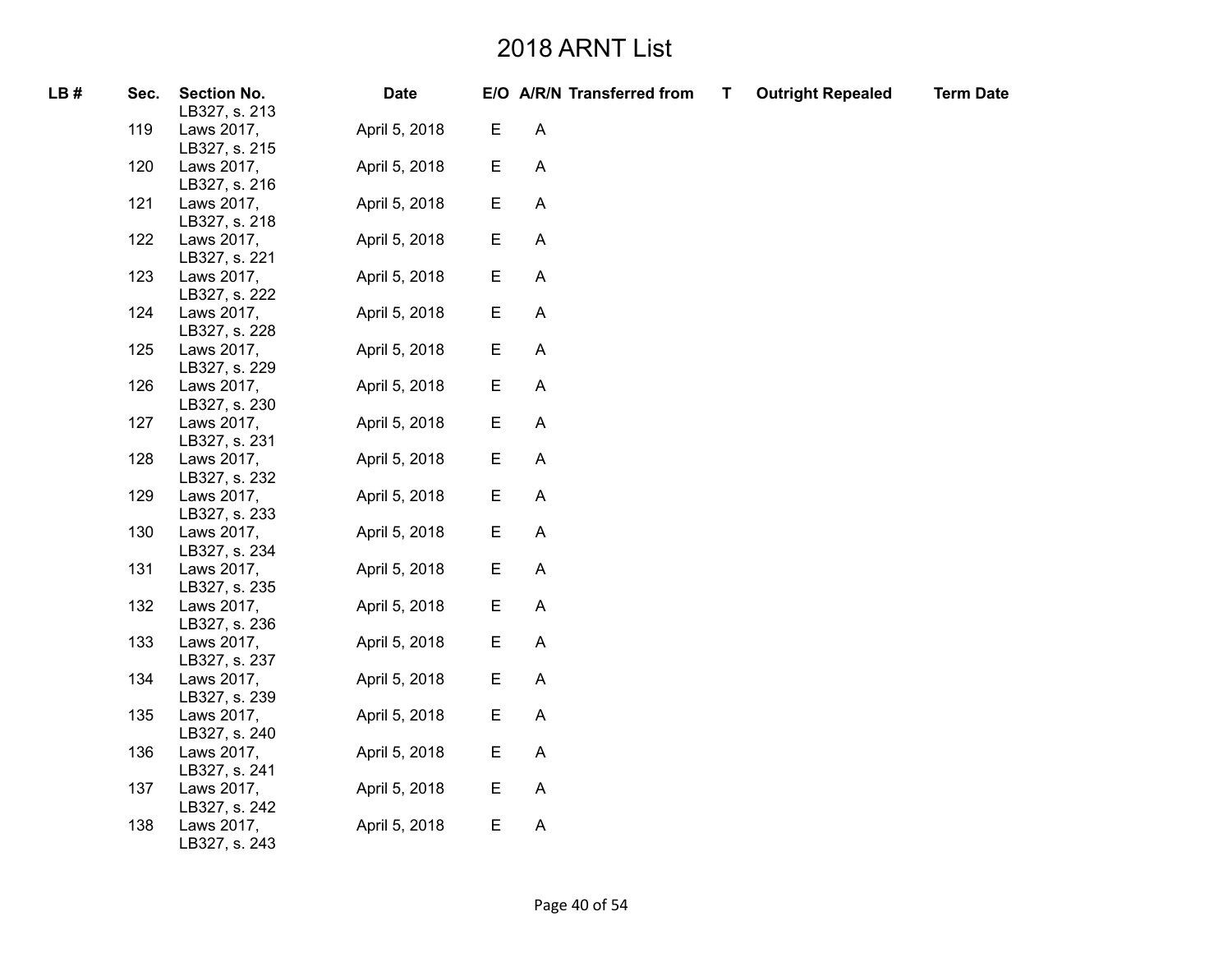| LB# | Sec. | <b>Section No.</b>          | <b>Date</b>   |   | E/O A/R/N Transferred from | T | <b>Outright Repealed</b> | <b>Term Date</b> |
|-----|------|-----------------------------|---------------|---|----------------------------|---|--------------------------|------------------|
|     | 139  | Laws 2017,<br>LB327, s. 244 | April 5, 2018 | Е | A                          |   |                          |                  |
|     | 140  | Laws 2017,<br>LB327, s. 247 | April 5, 2018 | E | $\boldsymbol{\mathsf{A}}$  |   |                          |                  |
|     | 141  | Laws 2017,<br>LB327, s. 249 | April 5, 2018 | E | $\boldsymbol{\mathsf{A}}$  |   |                          |                  |
|     | 142  | Laws 2017,<br>LB327, s. 250 | April 5, 2018 | E | $\boldsymbol{\mathsf{A}}$  |   |                          |                  |
|     | 143  | Laws 2017,<br>LB327, s. 251 | April 5, 2018 | E | $\mathsf{A}$               |   |                          |                  |
|     | 144  | Laws 2017,<br>LB327, s. 255 | April 5, 2018 | Е | $\mathsf{A}$               |   |                          |                  |
|     | 145  | Laws 2017,<br>LB327, s. 260 | April 5, 2018 | E | A                          |   |                          |                  |
|     | 146  | Laws 2017,<br>LB327, s. 263 | April 5, 2018 | Е | $\mathsf{A}$               |   |                          |                  |
|     | 147  | Laws 2017,<br>LB327, s. 265 | April 5, 2018 | E | $\boldsymbol{\mathsf{A}}$  |   |                          |                  |
|     | 148  | Laws 2017,<br>LB327, s. 272 | April 5, 2018 | E | $\boldsymbol{\mathsf{A}}$  |   |                          |                  |
|     | 149  | Laws 2017,<br>LB329, s. 5   | April 5, 2018 | E | A                          |   |                          |                  |
|     | 150  | Laws 2017,<br>LB329, s. 6   | April 5, 2018 | E | A                          |   |                          |                  |
|     | 151  | Laws 2017,<br>LB329, s. 7   | April 5, 2018 | E | A                          |   |                          |                  |
|     | 152  | Laws 2017,<br>LB329, s. 8   | April 5, 2018 | E | $\boldsymbol{\mathsf{A}}$  |   |                          |                  |
|     | 153  | Laws 2017,<br>LB329, s. 9   | April 5, 2018 | E | $\boldsymbol{\mathsf{A}}$  |   |                          |                  |
|     | 154  | Laws 2017,<br>LB329, s. 10  | April 5, 2018 | E | $\boldsymbol{\mathsf{A}}$  |   |                          |                  |
|     | 155  | Laws 2017,<br>LB329, s. 11  | April 5, 2018 | Е | A                          |   |                          |                  |
|     | 156  | Laws 2017,<br>LB329, s. 12  | April 5, 2018 | E | $\mathsf{A}$               |   |                          |                  |
|     | 157  | Laws 2017,<br>LB329, s. 13  | April 5, 2018 | E | $\mathsf{A}$               |   |                          |                  |
|     | 158  | Laws 2017,                  | April 5, 2018 | E | $\boldsymbol{\mathsf{A}}$  |   |                          |                  |
|     | 159  | LB329, s. 14<br>Laws 2017,  | April 5, 2018 | E | $\boldsymbol{\mathsf{A}}$  |   |                          |                  |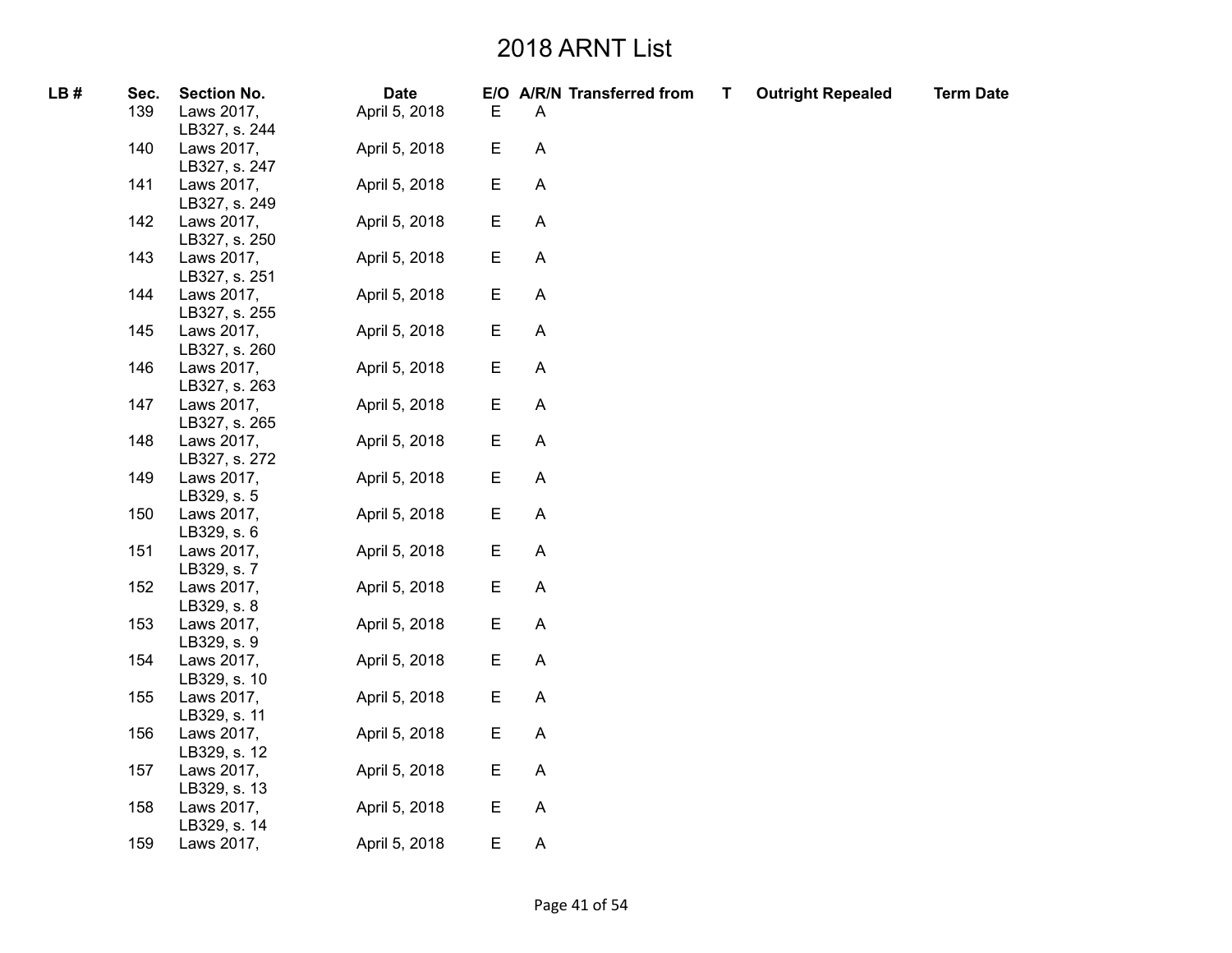| LB# | Sec.                    | <b>Section No.</b><br>LB329, s. 15 | <b>Date</b>   |   | E/O A/R/N Transferred from | $\mathsf{T}$ | <b>Outright Repealed</b> | <b>Term Date</b> |
|-----|-------------------------|------------------------------------|---------------|---|----------------------------|--------------|--------------------------|------------------|
|     | 160                     | Laws 2017,<br>LB329, s. 16         | April 5, 2018 | E | $\overline{A}$             |              |                          |                  |
|     | 161                     | Laws 2017,<br>LB329, s. 17         | April 5, 2018 | E | $\boldsymbol{\mathsf{A}}$  |              |                          |                  |
|     | 162                     | Laws 2017,<br>LB329, s. 18         | April 5, 2018 | Е | $\mathsf{A}$               |              |                          |                  |
|     | 163                     | Laws 2017,<br>LB330, s. 25         | April 5, 2018 | E | $\boldsymbol{\mathsf{A}}$  |              |                          |                  |
|     | 164                     | Laws 2017,<br>LB330, s. 38         | April 5, 2018 | E | $\boldsymbol{\mathsf{A}}$  |              |                          |                  |
|     | 165                     | Laws 2017,<br>LB330, s. 42         | April 5, 2018 | E | $\boldsymbol{\mathsf{A}}$  |              |                          |                  |
|     | 166                     | Laws 2017,<br>LB512A, s. 2         | April 5, 2018 | Е | A                          |              |                          |                  |
|     | 167                     | Omitted                            | April 5, 2018 | E |                            |              |                          |                  |
|     | 168                     | Omitted                            | April 5, 2018 | E |                            |              |                          |                  |
|     | 169                     | Omitted                            | April 5, 2018 | E |                            |              |                          |                  |
| 945 | 1                       | Omitted                            | April 5, 2018 | E |                            |              |                          |                  |
|     | $\overline{\mathbf{c}}$ | Omitted                            | April 5, 2018 | E |                            |              |                          |                  |
|     | 3                       | Omitted                            | April 5, 2018 | E |                            |              |                          |                  |
|     | 4                       | Omitted                            | April 5, 2018 | E |                            |              |                          |                  |
|     | 5                       | Omitted                            | April 5, 2018 | E |                            |              |                          |                  |
|     | 6                       | Omitted                            | April 5, 2018 | E |                            |              |                          |                  |
|     | $\overline{7}$          | Omitted                            | April 5, 2018 | E |                            |              |                          |                  |
|     | 8                       | 81-1220                            | April 5, 2018 | E | ${\sf N}$                  |              |                          |                  |
|     | 9                       | $9 - 1,101$                        | April 5, 2018 | E | A                          |              |                          |                  |
|     | 10                      | 37-327.02                          | April 5, 2018 | E | Α                          |              |                          |                  |
|     | 11                      | 48-1,116                           | April 5, 2018 | E | Α                          |              |                          |                  |
|     | 12                      | 49-14,140                          | April 5, 2018 | E | Α                          |              |                          |                  |
|     | 13                      | 58-703                             | April 5, 2018 | E | Α                          |              |                          |                  |
|     | 14                      | 59-1608.04                         | April 5, 2018 | E | Α                          |              |                          |                  |
|     | 15                      | 61-218                             | April 5, 2018 | E | Α                          |              |                          |                  |
|     | 16                      | 61-224                             | April 5, 2018 | E | Α                          |              |                          |                  |
|     | 17                      | 71-7611                            | April 5, 2018 | E | Α                          |              |                          |                  |
|     | 18                      | 81-2,162.27                        | April 5, 2018 | E | Α                          |              |                          |                  |
|     | 19                      | 81-1121                            | April 5, 2018 | E | Α                          |              |                          |                  |
|     | 20                      | 81-1201.21                         | April 5, 2018 | E | Α                          |              |                          |                  |
|     | 21                      | 81-1210.04                         | April 5, 2018 | E | ${\sf N}$                  |              |                          |                  |
|     | 22                      | 81-1211                            | April 5, 2018 | E | Α                          |              |                          |                  |
|     | 23                      | 81-3701                            | April 5, 2018 | E | Α                          |              |                          |                  |
|     |                         |                                    |               |   |                            |              |                          |                  |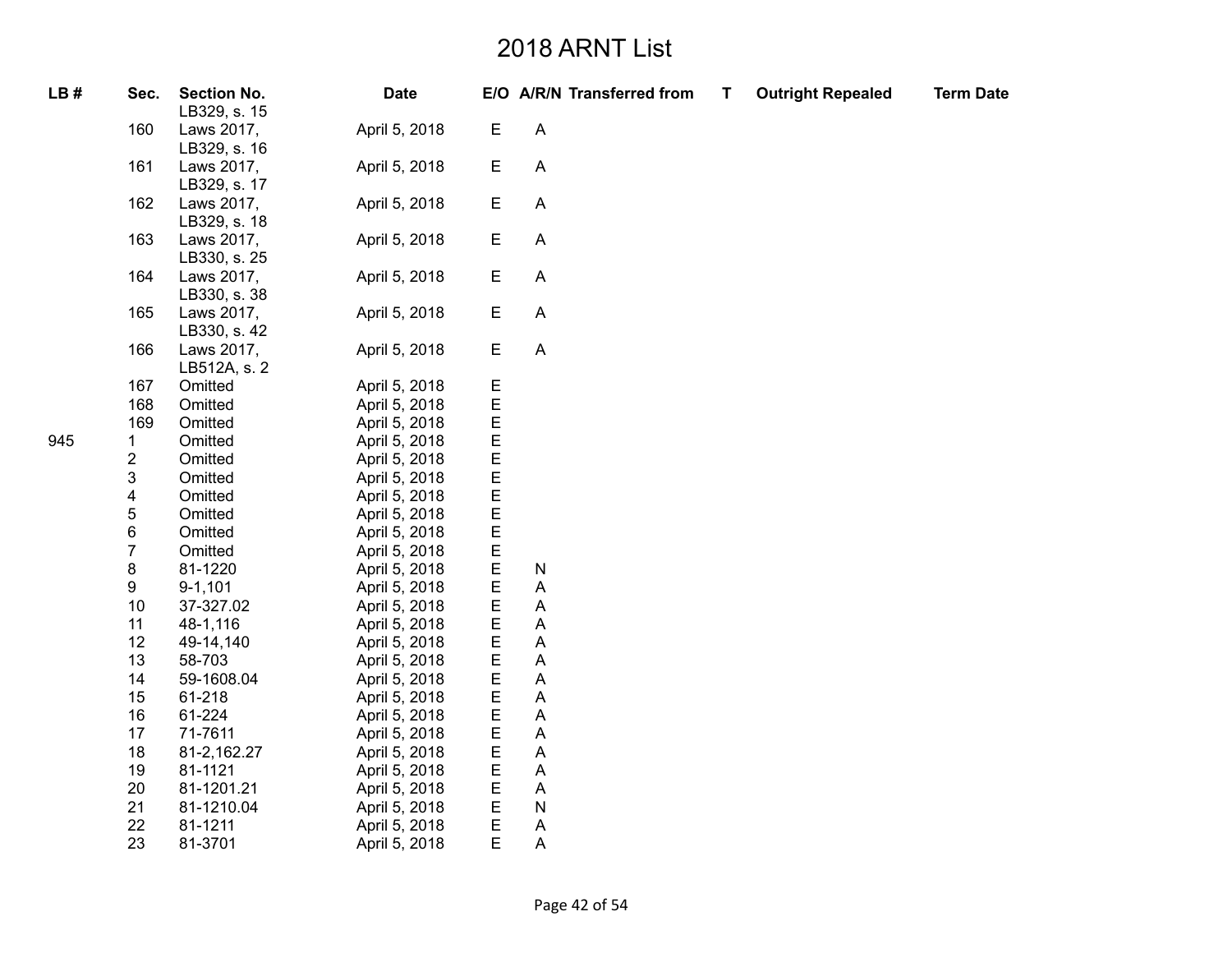| LB# | Sec.                    | <b>Section No.</b> | <b>Date</b>   | E/O         | A/R/N Transferred from    | T, | <b>Outright Repealed</b> | <b>Term Date</b> |
|-----|-------------------------|--------------------|---------------|-------------|---------------------------|----|--------------------------|------------------|
|     | 24                      | 81-3728            | April 5, 2018 | $\mathsf E$ | N                         |    |                          |                  |
|     | 25                      | 81-3729            | April 5, 2018 | Е           | N                         |    |                          |                  |
|     | 26                      | 81-3714            | April 5, 2018 | E           | A                         |    |                          |                  |
|     | 27                      | 84-1227            | April 5, 2018 | Ε           | A                         |    |                          |                  |
|     | 28                      | Laws 2017,         | April 5, 2018 | E           | A                         |    |                          |                  |
|     |                         | LB331, s. 3        |               |             |                           |    |                          |                  |
|     | 29                      | Laws 2017,         | April 5, 2018 | $\mathsf E$ | A                         |    |                          |                  |
|     |                         | LB331, s. 4        |               |             |                           |    |                          |                  |
|     | 30                      | Laws 2017,         | April 5, 2018 | $\mathsf E$ | $\boldsymbol{\mathsf{A}}$ |    |                          |                  |
|     |                         | LB331, s. 11       |               |             |                           |    |                          |                  |
|     | 31                      | Omitted            | April 5, 2018 | Ε           |                           |    |                          |                  |
|     | 32                      | Omitted            | April 5, 2018 | E           |                           |    |                          |                  |
| 946 | 1                       | 84-612             | April 5, 2018 | E           | A                         |    |                          |                  |
|     | 2                       | Omitted            | April 5, 2018 | Е           |                           |    |                          |                  |
|     | 3                       | Omitted            | April 5, 2018 | Е           |                           |    |                          |                  |
| 950 |                         | Omitted            | April 5, 2018 | E           |                           |    |                          |                  |
| 953 | $\mathbf{1}$            | 48-139             | July 19, 2018 | $\mathsf E$ | A                         |    |                          |                  |
|     | $\overline{\mathbf{c}}$ | 48-2907            | July 19, 2018 | Е           | Α                         |    |                          |                  |
|     | 3                       | 48-2911            | July 19, 2018 | Е           | Α                         |    |                          |                  |
|     | 4                       | Omitted            | July 19, 2018 | E           |                           |    |                          |                  |
| 957 | 1                       | 48-125             | July 19, 2018 | E           | A                         |    |                          |                  |
|     | 2                       | Omitted            | July 19, 2018 | E           |                           |    |                          |                  |
| 982 | $\mathbf 1$             | 43-2101            | July 19, 2018 | Е           | A                         |    |                          |                  |
|     | 2                       | Omitted            | July 19, 2018 | Е           |                           |    |                          |                  |
| 983 | $\mathbf 1$             | 29-4205            | July 19, 2018 | E           | A                         |    |                          |                  |
|     | $\overline{\mathbf{c}}$ | Omitted            | July 19, 2018 | E           |                           |    |                          |                  |
| 989 | 1                       | 60-3301            | July 19, 2018 | Ε           | N                         |    |                          |                  |
|     | $\overline{\mathbf{c}}$ | 60-3302            | July 19, 2018 | E           | N                         |    |                          |                  |
|     | 3                       | 60-3303            | July 19, 2018 | Е           | N                         |    |                          |                  |
|     | 4                       | 60-3304            | July 19, 2018 | Е           | N                         |    |                          |                  |
|     | 5                       | 60-3305            | July 19, 2018 | E           | N                         |    |                          |                  |
|     | 6                       | 60-3306            | July 19, 2018 | Е           | $\mathsf{N}$              |    |                          |                  |
|     | $\overline{7}$          | 60-3307            | July 19, 2018 | E           | N                         |    |                          |                  |
|     | 8                       | 60-3308            | July 19, 2018 | Е           | N                         |    |                          |                  |
|     | 9                       | 60-3309            | July 19, 2018 | Е           | N                         |    |                          |                  |
|     | 10                      | 60-3310            | July 19, 2018 | E           | N                         |    |                          |                  |
|     | 11                      | 60-3311            | July 19, 2018 | E           | N                         |    |                          |                  |
| 990 | 1                       | 28-101             | July 19, 2018 | E           | A                         |    |                          |                  |
|     | $\overline{\mathbf{c}}$ | 28-1201            | July 19, 2018 | E           | A                         |    |                          |                  |
|     | 3                       | 28-1204.05         | July 19, 2018 | E           | ${\sf N}$                 |    |                          |                  |
|     | 4                       | 28-1351            | July 19, 2018 | Е           | A                         |    |                          |                  |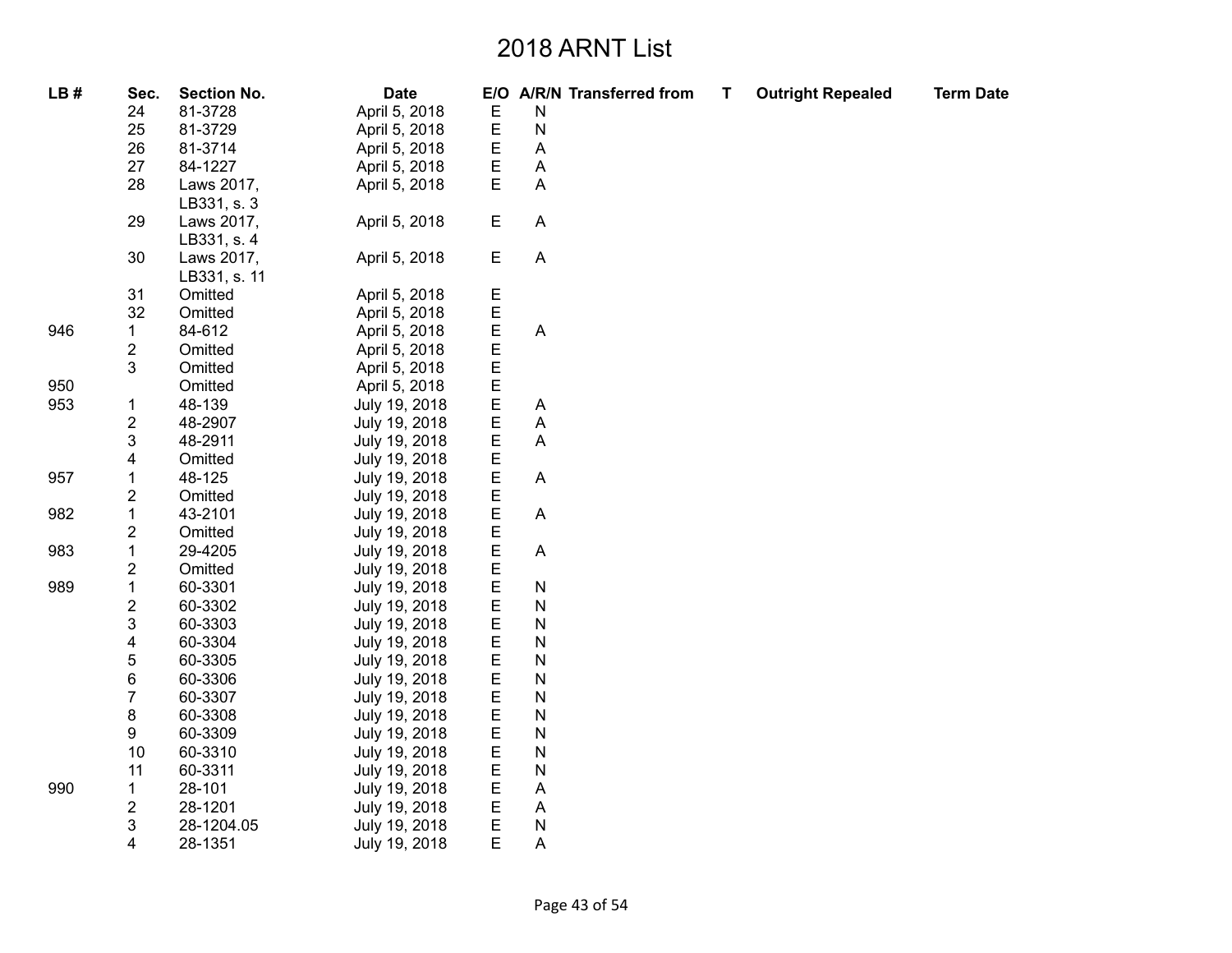| LB#  | Sec.                    | <b>Section No.</b> | <b>Date</b>     | E/O                | <b>A/R/N Transferred from</b> | Т | <b>Outright Repealed</b> | <b>Term Date</b> |
|------|-------------------------|--------------------|-----------------|--------------------|-------------------------------|---|--------------------------|------------------|
|      | 5                       | 28-1354            | July 19, 2018   | E                  | A                             |   |                          |                  |
|      | 6                       | 43-261.01          | July 19, 2018   | $\mathsf E$        | $\mathsf{N}$                  |   |                          |                  |
|      | 7                       | 43-2,129           | July 19, 2018   | Ε                  | A                             |   |                          |                  |
|      | 8                       | Omitted            | July 19, 2018   | Е                  |                               |   |                          |                  |
| 990A |                         | Omitted            | July 19, 2018   | E                  |                               |   |                          |                  |
| 993  | 1                       | 86-442             | April 5, 2018   | E                  | A                             |   |                          |                  |
|      | $\overline{\mathbf{c}}$ | 86-458             | April 5, 2018   | E                  | Α                             |   |                          |                  |
|      | 3                       | 86-459             | April 5, 2018   | E                  | Α                             |   |                          |                  |
|      | 4                       | 86-462             | April 5, 2018   | E<br>E             | A                             |   |                          |                  |
|      | 5                       | 86-465             | April 5, 2018   |                    | A                             |   |                          |                  |
|      | 6                       | 86-466             | April 5, 2018   | EEE                | Α                             |   |                          |                  |
|      | $\overline{7}$          | 86-904             | April 5, 2018   |                    | Α                             |   |                          |                  |
|      | 8                       | 86-1001            | April 5, 2018   |                    | Α                             |   |                          |                  |
|      | 9                       | 86-1004            | April 5, 2018   | $E$<br>$E$         | A                             |   |                          |                  |
|      | 10                      | 86-1006.01         | April 5, 2018   |                    | N                             |   |                          |                  |
|      | 11                      | 86-1025.01         | April 5, 2018   | E                  | N                             |   |                          |                  |
|      | 12                      | 86-1025            | April 5, 2018   | $\mathsf E$        | Α                             |   |                          |                  |
|      | 13                      | 86-1026            | April 5, 2018   | E                  | A                             |   |                          |                  |
|      | 14                      | 86-1029.01         | April 5, 2018   | $\mathsf E$        | N                             |   |                          |                  |
|      | 15                      | 86-1029.02         | April 5, 2018   | E                  | N                             |   |                          |                  |
|      | 16                      | 86-1029.03         | April 5, 2018   | $\mathsf E$        | N                             |   |                          |                  |
|      | 17                      | 86-1027            | April 5, 2018   | E<br>E             | Α                             |   |                          |                  |
|      | 18                      | 86-1028            | April 5, 2018   |                    | A                             |   |                          |                  |
|      | 19                      | Omitted            | April 5, 2018   | E                  |                               |   |                          |                  |
|      | 20                      | Omitted            | April 5, 2018   | E                  | ${\sf R}$                     |   |                          |                  |
|      | 20                      |                    | April 5, 2018   | E                  | $\mathsf R$                   |   | 86-443.01                |                  |
|      | 20                      |                    | April 5, 2018   | $\mathsf{E}% _{T}$ | R                             |   | 86-463                   |                  |
|      | 20                      |                    | April 5, 2018   | E                  | ${\sf R}$                     |   | 86-471                   |                  |
|      | 20                      |                    | April 5, 2018   | E                  | ${\sf R}$                     |   | 86-1030                  |                  |
|      | 21                      | Omitted            | April 5, 2018   | $\mathsf E$        |                               |   |                          |                  |
| 993A |                         | Omitted            | April 5, 2018   | $\mathsf E$        |                               |   |                          |                  |
| 994  | $\mathbf{1}$            | 86-1101            | July 1, 2018    | $\mathsf O$        | ${\sf N}$                     |   |                          |                  |
|      | $\overline{\mathbf{c}}$ | 86-1102            | July 1, 2018    | $\mathsf O$        | ${\sf N}$                     |   |                          |                  |
|      | 3                       | 86-1103            | July 1, 2018    | $\mathsf O$        | ${\sf N}$                     |   |                          |                  |
|      | 4                       | 86-330             | July 1, 2018    | $\mathsf O$        | ${\sf N}$                     |   |                          |                  |
|      | 5                       | 75-160             | July 1, 2018    | $\mathsf O$        | ${\sf N}$                     |   |                          |                  |
|      | 6                       | 77-2704.51         | October 1, 2018 | O                  | A                             |   |                          |                  |
|      | $\overline{7}$          | 86-579             | July 1, 2018    | $\circ$            | A                             |   |                          |                  |
|      | 8                       | Omitted            | April 18, 2018  | $\circ$            |                               |   |                          |                  |
|      | 9                       | Omitted            | July 1, 2018    | $\circ$            |                               |   |                          |                  |
|      | 10                      | Omitted            | October 1, 2018 | $\circ$            |                               |   |                          |                  |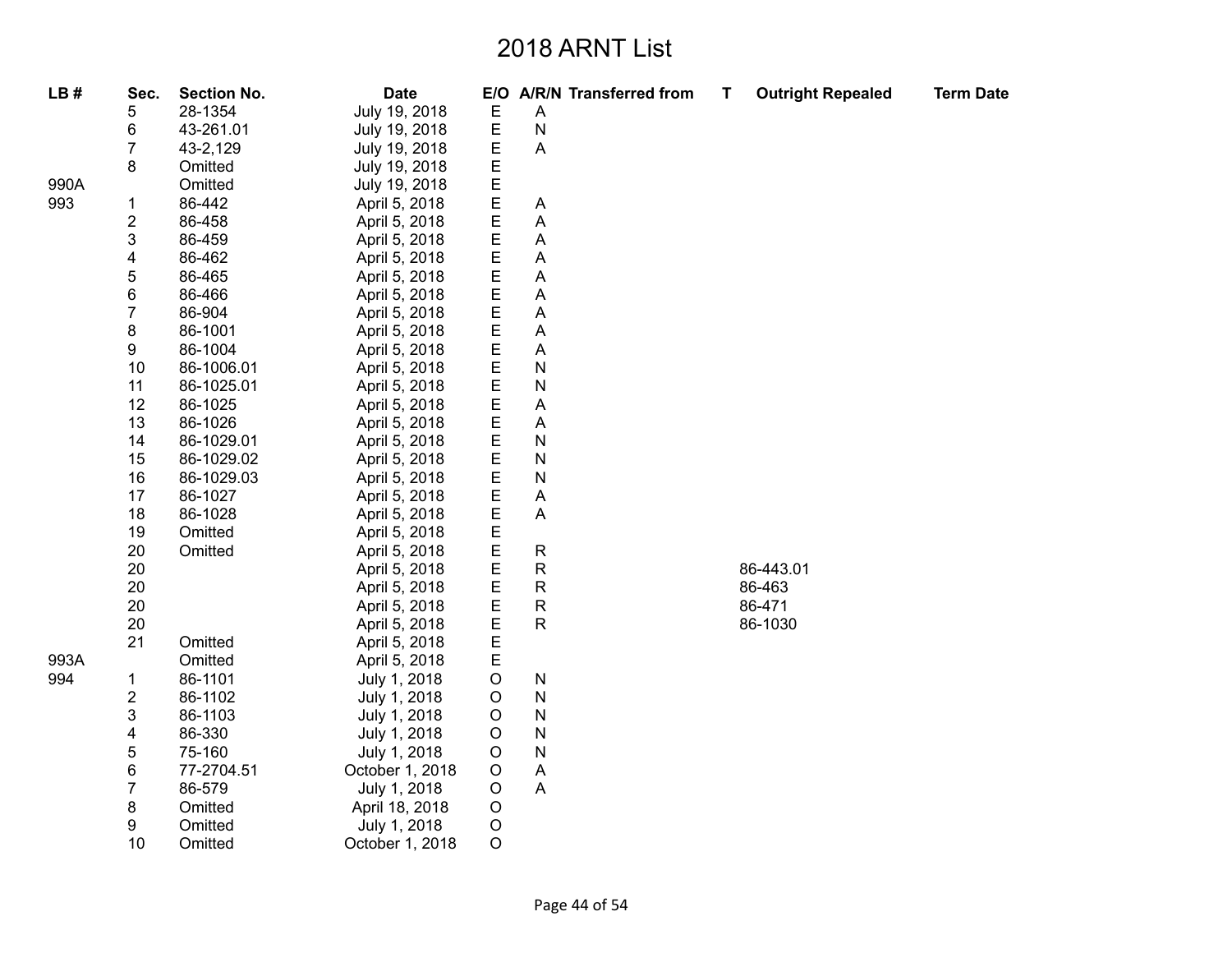| LB#  | Sec.                    | <b>Section No.</b> | <b>Date</b>    |             |              | E/O A/R/N Transferred from | T, | <b>Outright Repealed</b> | <b>Term Date</b> |
|------|-------------------------|--------------------|----------------|-------------|--------------|----------------------------|----|--------------------------|------------------|
|      | 11                      | Omitted            | April 18, 2018 | $\circ$     |              |                            |    |                          |                  |
| 994A |                         | Omitted            | July 19, 2018  | E           |              |                            |    |                          |                  |
| 1000 | 1                       | 13-809             | April 18, 2018 | E           | A            |                            |    |                          |                  |
|      | $\overline{\mathbf{c}}$ | 13-2531            | April 18, 2018 | $\mathsf E$ | A            |                            |    |                          |                  |
|      | 3                       | 72-2301            | April 18, 2018 | E           | Α            |                            |    |                          |                  |
|      | 4                       | 72-2304            | April 18, 2018 | E           | A            |                            |    |                          |                  |
|      | 5                       | 72-2309            | April 18, 2018 | Ε           | ${\sf N}$    |                            |    |                          |                  |
|      | 6                       | 72-2310            | April 18, 2018 | E           | $\mathsf{N}$ |                            |    |                          |                  |
|      | $\overline{7}$          | Omitted            | April 18, 2018 | $\mathsf E$ |              |                            |    |                          |                  |
|      | 8                       | Omitted            | April 18, 2018 | E           |              |                            |    |                          |                  |
| 1003 | $\mathbf 1$             | 55-160             | July 19, 2018  | E           | A            |                            |    |                          |                  |
|      | $\mathbf 2$             | Omitted            | July 19, 2018  | E           |              |                            |    |                          |                  |
| 1005 | $\mathbf 1$             | 23-2302            | July 19, 2018  | $\circ$     | A            |                            |    |                          |                  |
|      | $\overline{\mathbf{c}}$ | 23-2305            | July 19, 2018  | $\circ$     | Α            |                            |    |                          |                  |
|      | 3                       | 23-2305.01         | July 19, 2018  | $\circ$     | A            |                            |    |                          |                  |
|      | 4                       | 23-2306            | July 19, 2018  | $\circ$     | A            |                            |    |                          |                  |
|      | 5                       | 23-2306.02         | July 19, 2018  | $\circ$     | Α            |                            |    |                          |                  |
|      | 6                       | 23-2306.03         | July 19, 2018  | $\circ$     | Α            |                            |    |                          |                  |
|      | $\overline{7}$          | 23-2309.01         | July 19, 2018  | $\circ$     | Α            |                            |    |                          |                  |
|      | 8                       | 23-2310.05         | July 19, 2018  | $\circ$     | Α            |                            |    |                          |                  |
|      | 9                       | 23-2323.01         | July 19, 2018  | $\circ$     | A            |                            |    |                          |                  |
|      | 10                      | 23-2323.02         | July 19, 2018  | $\circ$     | Α            |                            |    |                          |                  |
|      | 11                      | 23-2323.03         | July 19, 2018  | $\circ$     | Α            |                            |    |                          |                  |
|      | 12                      | 23-3527            | July 19, 2018  | $\circ$     | Α            |                            |    |                          |                  |
|      | 13                      | 24-704             | July 19, 2018  | $\circ$     | A            |                            |    |                          |                  |
|      | 14                      | 24-704.01          | July 19, 2018  | $\circ$     | Α            |                            |    |                          |                  |
|      | 15                      | 24-710             | July 19, 2018  | $\circ$     | Α            |                            |    |                          |                  |
|      | 16                      | 24-710.05          | July 19, 2018  | $\circ$     | Α            |                            |    |                          |                  |
|      | 17                      | 24-710.06          | July 19, 2018  | $\circ$     | A            |                            |    |                          |                  |
|      | 18                      | 79-902             | April 24, 2018 | $\circ$     | Α            |                            |    |                          |                  |
|      | 19                      | 79-904             | July 19, 2018  | $\circ$     | Α            |                            |    |                          |                  |
|      | 20                      | 79-904.01          | July 19, 2018  | $\circ$     | A            |                            |    |                          |                  |
|      | 21                      | 79-905             | July 19, 2018  | $\circ$     | A            |                            |    |                          |                  |
|      | 22                      | 79-907             | July 19, 2018  | $\mathsf O$ | A            |                            |    |                          |                  |
|      | 23                      | 79-915             | July 19, 2018  | $\circ$     | Α            |                            |    |                          |                  |
|      | 24                      | 79-924             | July 19, 2018  | $\circ$     | A            |                            |    |                          |                  |
|      | 25                      | 79-926             | July 19, 2018  | $\circ$     | A            |                            |    |                          |                  |
|      | 26                      | 79-933.01          | July 19, 2018  | $\mathsf O$ | Α            |                            |    |                          |                  |
|      | 27                      | 79-933.02          | July 19, 2018  | $\circ$     | A            |                            |    |                          |                  |
|      | 28                      | 79-933.03          | July 19, 2018  | $\circ$     | A            |                            |    |                          |                  |
|      | 29                      | 79-933.04          | July 19, 2018  | $\circ$     | Α            |                            |    |                          |                  |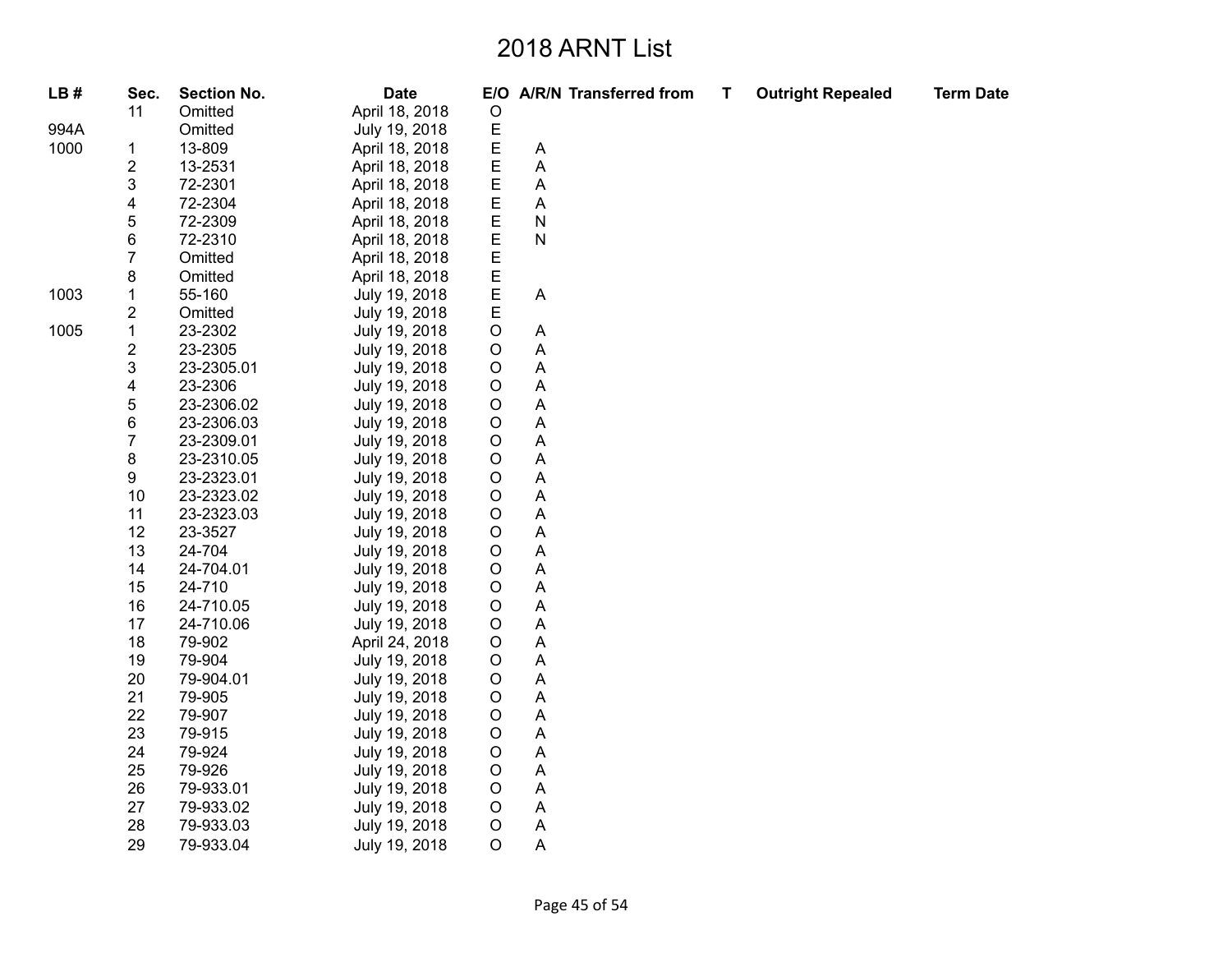| LB#  | Sec.                    | <b>Section No.</b> | <b>Date</b>    |             |                           | E/O A/R/N Transferred from | т | <b>Outright Repealed</b> | <b>Term Date</b> |
|------|-------------------------|--------------------|----------------|-------------|---------------------------|----------------------------|---|--------------------------|------------------|
|      | 30                      | 79-933.07          | July 19, 2018  | $\circ$     | A                         |                            |   |                          |                  |
|      | 31                      | 79-978             | April 24, 2018 | $\circ$     | A                         |                            |   |                          |                  |
|      | 32                      | 79-9,113           | April 24, 2018 | $\circ$     | $\boldsymbol{\mathsf{A}}$ |                            |   |                          |                  |
|      | 33                      | 79-1003            | April 24, 2018 | $\circ$     | A                         |                            |   |                          |                  |
|      | 34                      | 79-1028.01         | April 24, 2018 | $\circ$     | A                         |                            |   |                          |                  |
|      | 35                      | 81-2014            | April 24, 2018 | $\circ$     | A                         |                            |   |                          |                  |
|      | 36                      | 81-2019            | July 19, 2018  | $\circ$     | A                         |                            |   |                          |                  |
|      | 37                      | 81-2019.01         | July 19, 2018  | $\circ$     | A                         |                            |   |                          |                  |
|      | 38                      | 81-2026            | July 19, 2018  | $\circ$     | A                         |                            |   |                          |                  |
|      | 39                      | 81-2031.03         | July 19, 2018  | $\circ$     | A                         |                            |   |                          |                  |
|      | 40                      | 81-2031.04         | July 19, 2018  | $\circ$     | A                         |                            |   |                          |                  |
|      | 41                      | 84-1301            | April 24, 2018 | $\circ$     | A                         |                            |   |                          |                  |
|      | 42                      | 84-1305            | July 19, 2018  | $\circ$     | A                         |                            |   |                          |                  |
|      | 43                      | 84-1305.02         | July 19, 2018  | $\mathsf O$ | A                         |                            |   |                          |                  |
|      | 44                      | 84-1310.01         | July 19, 2018  | $\circ$     | A                         |                            |   |                          |                  |
|      | 45                      | 84-1311.03         | July 19, 2018  | $\circ$     | A                         |                            |   |                          |                  |
|      | 46                      | 84-1312            | July 19, 2018  | $\circ$     | A                         |                            |   |                          |                  |
|      | 47                      | 84-1313            | July 19, 2018  | $\circ$     | A                         |                            |   |                          |                  |
|      | 48                      | 84-1325            | July 19, 2018  | $\circ$     | A                         |                            |   |                          |                  |
|      | 49                      | 84-1503            | July 19, 2018  | $\circ$     | A                         |                            |   |                          |                  |
|      | 50                      | 85-122             | July 19, 2018  | $\circ$     | A                         |                            |   |                          |                  |
|      | 51                      | 85-123.01          | July 19, 2018  | $\mathsf O$ | A                         |                            |   |                          |                  |
|      | 52                      | Omitted            | April 24, 2018 | $\mathsf O$ |                           |                            |   |                          |                  |
|      | 53                      | Omitted            | April 24, 2018 | $\mathsf O$ |                           |                            |   |                          |                  |
|      | 54                      | Omitted            | July 19, 2018  | $\circ$     |                           |                            |   |                          |                  |
|      | 55                      | Omitted            | April 24, 2018 | $\mathsf O$ |                           |                            |   |                          |                  |
|      | 56                      | Omitted            | April 24, 2018 | $\circ$     |                           |                            |   |                          |                  |
| 1008 | $\mathbf{1}$            | 37-613             | July 19, 2018  | $\circ$     | A                         |                            |   |                          |                  |
|      | $\overline{\mathbf{c}}$ | 57-904             | July 19, 2018  | $\circ$     | A                         |                            |   |                          |                  |
|      | 3                       | 70-673             | April 12, 2018 | $\circ$     | $\mathsf{N}$              |                            |   |                          |                  |
|      | 4                       | 70-1015            | April 12, 2018 | $\mathsf O$ | $\boldsymbol{\mathsf{A}}$ |                            |   |                          |                  |
|      | 5                       | 81-15,160          | July 19, 2018  | $\circ$     | $\boldsymbol{\mathsf{A}}$ |                            |   |                          |                  |
|      | 6                       | Omitted            | April 12, 2018 | $\circ$     |                           |                            |   |                          |                  |
|      | $\overline{7}$          | Omitted            | April 12, 2018 | $\circ$     |                           |                            |   |                          |                  |
|      | 8                       | Omitted            | April 12, 2018 | $\circ$     |                           |                            |   |                          |                  |
|      | 9                       | Omitted            | July 19, 2018  | $\circ$     |                           |                            |   |                          |                  |
|      | 10                      | Omitted            | April 12, 2018 | $\circ$     |                           |                            |   |                          |                  |
| 1009 | $\mathbf 1$             | 39-2103            | July 19, 2018  | $\mathsf E$ | A                         |                            |   |                          |                  |
|      | $\overline{\mathbf{c}}$ | 60-4,182           | July 19, 2018  | E           | A                         |                            |   |                          |                  |
|      | 3                       | 60-601             | July 19, 2018  | E           | A                         |                            |   |                          |                  |
|      | 4                       | 60-605             | July 19, 2018  | E           | Α                         |                            |   |                          |                  |

100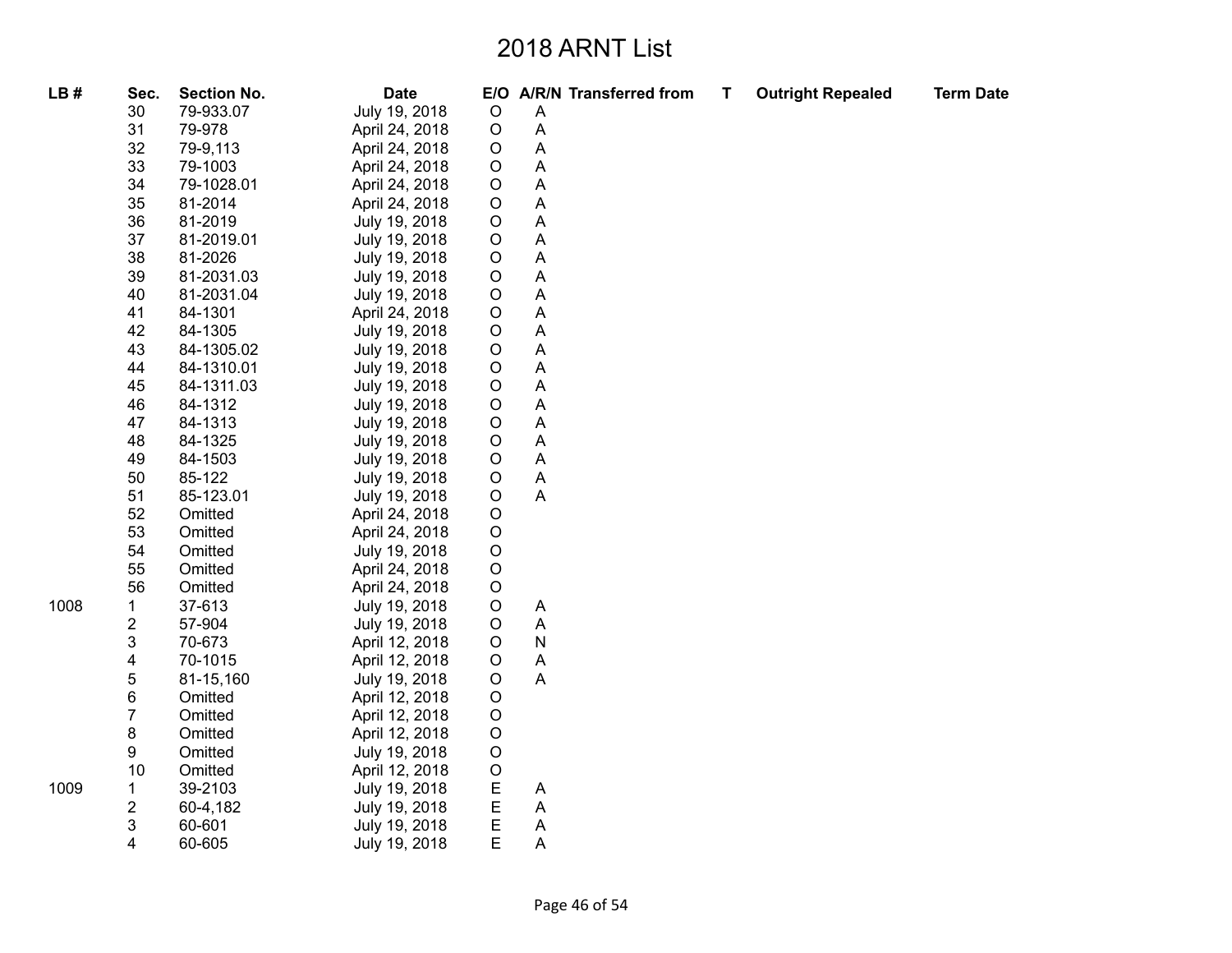| LB#  | Sec.                      | <b>Section No.</b> | <b>Date</b>     |             | E/O A/R/N Transferred from | T | <b>Outright Repealed</b> | <b>Term Date</b> |
|------|---------------------------|--------------------|-----------------|-------------|----------------------------|---|--------------------------|------------------|
|      | 5                         | 60-667.01          | July 19, 2018   | $\mathsf E$ | Ν                          |   |                          |                  |
|      | 6                         | 60-6,186           | July 19, 2018   | E           | A                          |   |                          |                  |
|      | 7                         | Omitted            | July 19, 2018   | Е           |                            |   |                          |                  |
| 1012 | 1                         | 44-3903            | October 1, 2018 | O           | A                          |   |                          |                  |
|      | $\boldsymbol{2}$          | 44-4047            | October 1, 2018 | $\mathsf O$ | A                          |   |                          |                  |
|      | $\ensuremath{\mathsf{3}}$ | 44-4052            | October 1, 2018 | O           | A                          |   |                          |                  |
|      | $\overline{\mathbf{4}}$   | 44-4069            | October 1, 2018 | O           | N                          |   |                          |                  |
|      | 5                         | Omitted            | October 1, 2018 | O           |                            |   |                          |                  |
|      | 6                         | Omitted            | October 1, 2018 | $\mathsf O$ |                            |   |                          |                  |
| 1030 | $\mathbf 1$               | 13-2816            | January 1, 2021 | $\mathsf O$ | A                          |   |                          |                  |
|      | $\mathbf 2$               | 77-2703.01         | January 1, 2021 | $\mathsf O$ | A                          |   |                          |                  |
|      | $\ensuremath{\mathsf{3}}$ | Omitted            | January 1, 2021 | O           |                            |   |                          |                  |
|      | $\overline{\mathbf{4}}$   | Omitted            | January 1, 2021 | $\hbox{O}$  |                            |   |                          |                  |
| 1034 | $\mathbf{1}$              | 28-401             | July 19, 2018   | $\mathsf E$ | Α                          |   |                          |                  |
|      | $\boldsymbol{2}$          | 28-470             | July 19, 2018   | E           | A                          |   |                          |                  |
|      | 3                         | 29-2261            | July 19, 2018   | Ε           | Α                          |   |                          |                  |
|      | $\overline{\mathbf{4}}$   | 38-122             | July 19, 2018   | E           | A                          |   |                          |                  |
|      | $\mathbf 5$               | 38-131             | July 19, 2018   | E           | A                          |   |                          |                  |
|      | 6                         | 38-319             | July 19, 2018   | E           | A                          |   |                          |                  |
|      | $\overline{7}$            | 38-321             | July 19, 2018   | E           | A                          |   |                          |                  |
|      | 8                         | 38-1201            | July 19, 2018   | $\mathsf E$ | A                          |   |                          |                  |
|      | 9                         | 38-1204            | July 19, 2018   | $\mathsf E$ | A                          |   |                          |                  |
|      | 10                        | 38-1204.01         | July 19, 2018   | E           | N                          |   |                          |                  |
|      | 11                        | 38-1205            | July 19, 2018   | E           | A                          |   |                          |                  |
|      | 12                        | 38-1206.01         | July 19, 2018   | E           | N                          |   |                          |                  |
|      | 13                        | 38-1207.01         | July 19, 2018   | E           | N                          |   |                          |                  |
|      | 14                        | 38-1207.02         | July 19, 2018   | E           | N                          |   |                          |                  |
|      | 15                        | 38-1208            | July 19, 2018   | Е           | A                          |   |                          |                  |
|      | 16                        | 38-1208.01         | July 19, 2018   | E           | N                          |   |                          |                  |
|      | 17                        | 38-1208.02         | July 19, 2018   | E           | N                          |   |                          |                  |
|      | 18                        | 38-1215            | July 19, 2018   | E           | A                          |   |                          |                  |
|      | 19                        | 38-1216            | July 19, 2018   | E           | A                          |   |                          |                  |
|      | 20                        | 38-1217            | July 19, 2018   | E           | Α                          |   |                          |                  |
|      | 21                        | 38-1218            | July 19, 2018   | E           | A                          |   |                          |                  |
|      | 22                        | 38-1218.01         | July 19, 2018   | E           | N                          |   |                          |                  |
|      | 23                        | 38-1219            | July 19, 2018   | E           | Α                          |   |                          |                  |
|      | 24                        | 38-1221            | July 19, 2018   | Ε           | Α                          |   |                          |                  |
|      | 25                        | 38-1224            | July 19, 2018   | E           | Α                          |   |                          |                  |
|      | 26                        | 38-1225            | July 19, 2018   | E           | A                          |   |                          |                  |
|      | 27                        | 38-1229            | July 19, 2018   | E           | Α                          |   |                          |                  |
|      | 28                        | 38-1232            | July 19, 2018   | E           | Α                          |   |                          |                  |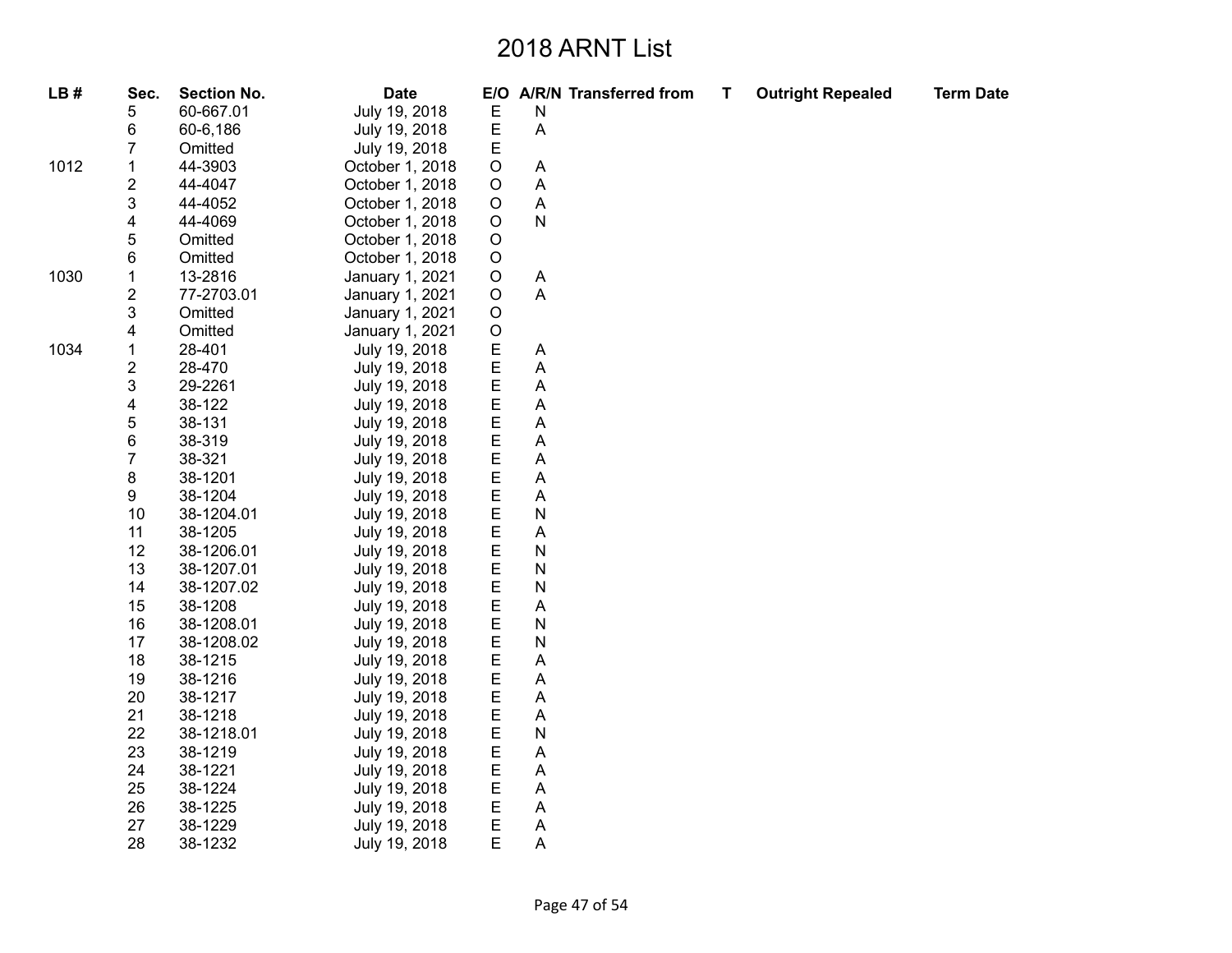| LB# | Sec. | <b>Section No.</b> | <b>Date</b>   | E/O         |                           | A/R/N Transferred from | Т | <b>Outright Repealed</b> | <b>Term Date</b> |
|-----|------|--------------------|---------------|-------------|---------------------------|------------------------|---|--------------------------|------------------|
|     | 29   | 38-1237            | July 19, 2018 | Е           | A                         |                        |   |                          |                  |
|     | 30   | 38-2025            | July 19, 2018 | $\mathsf E$ | $\boldsymbol{\mathsf{A}}$ |                        |   |                          |                  |
|     | 31   | 38-2026            | July 19, 2018 | E           | A                         |                        |   |                          |                  |
|     | 32   | 38-2104            | July 19, 2018 |             | A                         |                        |   |                          |                  |
|     | 33   | 38-2112            | July 19, 2018 | E<br>E      | A                         |                        |   |                          |                  |
|     | 34   | 38-2115            | July 19, 2018 | E           | A                         |                        |   |                          |                  |
|     | 35   | 38-2117            | July 19, 2018 | E           | A                         |                        |   |                          |                  |
|     | 36   | 38-2122            | July 19, 2018 | E           | A                         |                        |   |                          |                  |
|     | 37   | 38-2123            | July 19, 2018 | E           | $\boldsymbol{\mathsf{A}}$ |                        |   |                          |                  |
|     | 38   | 38-2124            | July 19, 2018 | E           | A                         |                        |   |                          |                  |
|     | 39   | 38-2125            | July 19, 2018 | E           | A                         |                        |   |                          |                  |
|     | 40   | 38-2518            | July 19, 2018 | E           | A                         |                        |   |                          |                  |
|     | 41   | 38-2519            | July 19, 2018 | E           | $\mathsf A$               |                        |   |                          |                  |
|     | 42   | 38-2521            | July 19, 2018 | E           | A                         |                        |   |                          |                  |
|     | 43   | 38-2826.01         | July 19, 2018 | E           | A                         |                        |   |                          |                  |
|     | 44   | 38-3101            | July 19, 2018 | E           | A                         |                        |   |                          |                  |
|     | 45   | 38-3111            | July 19, 2018 | E           | A                         |                        |   |                          |                  |
|     | 46   | 38-3133            | July 19, 2018 | E           | N                         |                        |   |                          |                  |
|     | 47   | 44-772             | July 19, 2018 | E           | A                         |                        |   |                          |                  |
|     | 48   | 44-792             | July 19, 2018 | E           | Α                         |                        |   |                          |                  |
|     | 49   | 69-2429            | July 19, 2018 | E           | A                         |                        |   |                          |                  |
|     | 50   | 71-401             | July 19, 2018 | E           | $\boldsymbol{\mathsf{A}}$ |                        |   |                          |                  |
|     | 51   | 71-403             | July 19, 2018 | E           | A                         |                        |   |                          |                  |
|     | 52   | 71-413             | July 19, 2018 | E           | A                         |                        |   |                          |                  |
|     | 53   | 71-423             | July 19, 2018 | E<br>E      | $\boldsymbol{\mathsf{A}}$ |                        |   |                          |                  |
|     | 54   | 71-423.01          | July 19, 2018 |             | ${\sf N}$                 |                        |   |                          |                  |
|     | 55   | 71-430             | July 19, 2018 | E           | A                         |                        |   |                          |                  |
|     | 56   | 71-436.01          | July 19, 2018 | E           | N                         |                        |   |                          |                  |
|     | 57   | 71-474             | July 19, 2018 | E           | A                         |                        |   |                          |                  |
|     | 58   | 71-507             | July 19, 2018 | E           | A                         |                        |   |                          |                  |
|     | 59   | 71-906             | July 19, 2018 | E           | $\boldsymbol{\mathsf{A}}$ |                        |   |                          |                  |
|     | 60   | 71-1908            | July 19, 2018 | E           | A                         |                        |   |                          |                  |
|     | 61   | 71-1913            | July 19, 2018 | E           | A                         |                        |   |                          |                  |
|     | 62   | 71-1917            | July 19, 2018 | E           | ${\sf N}$                 |                        |   |                          |                  |
|     | 63   | 71-2411            | July 19, 2018 | E           | A                         |                        |   |                          |                  |
|     | 64   | 71-2445            | July 19, 2018 | E           | A                         |                        |   |                          |                  |
|     | 65   | 71-2454            | July 19, 2018 | E           | A                         |                        |   |                          |                  |
|     | 66   | 71-4204            | July 19, 2018 | E           | $\boldsymbol{\mathsf{A}}$ |                        |   |                          |                  |
|     | 67   | 71-4205            | July 19, 2018 | E           | A                         |                        |   |                          |                  |
|     | 68   | 71-4209            | July 19, 2018 | E           | A                         |                        |   |                          |                  |
|     | 69   | 38-3801            | July 19, 2018 | E           | ${\sf N}$                 |                        |   |                          |                  |
|     |      |                    |               |             |                           |                        |   |                          |                  |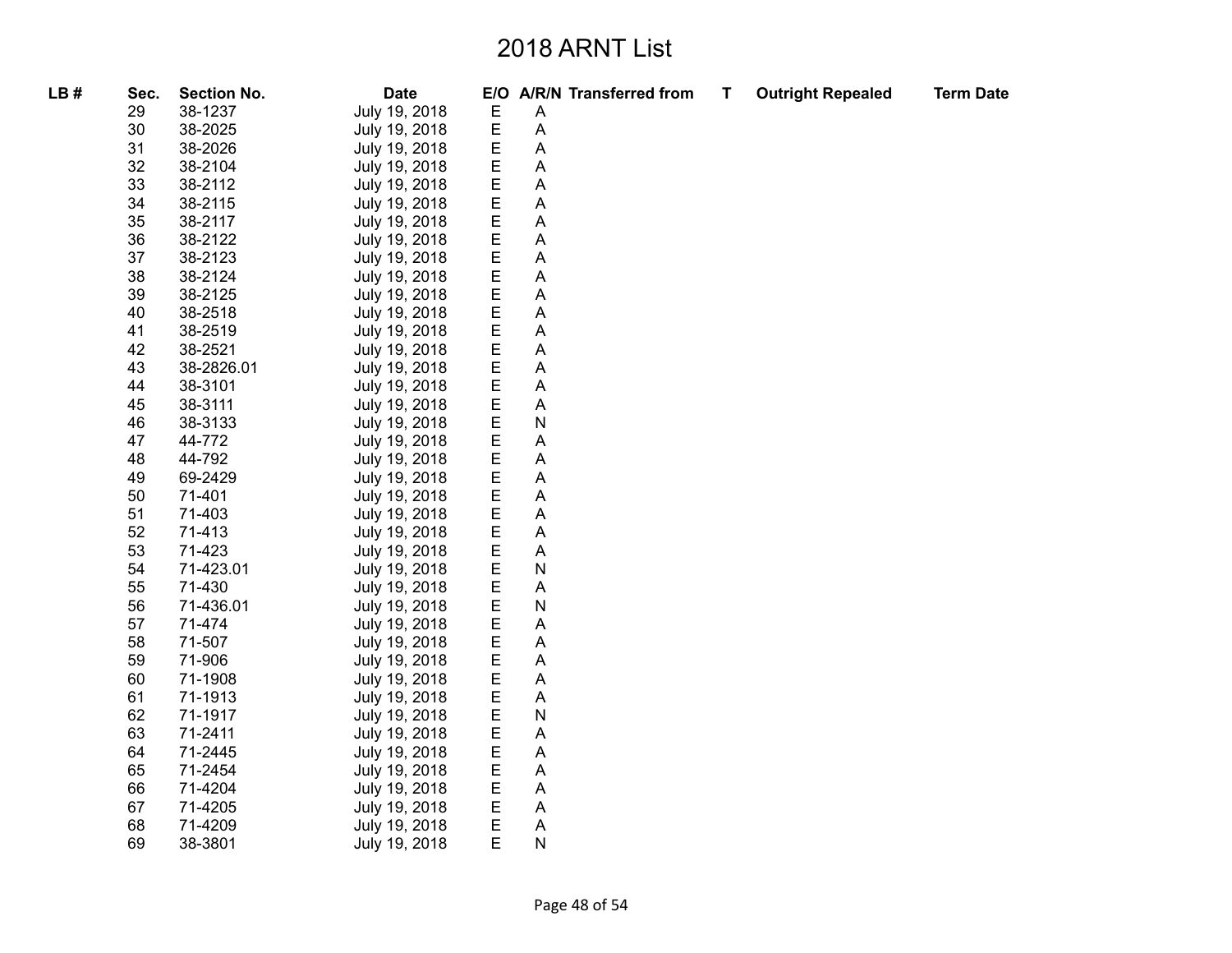| LB#   | Sec.                    | <b>Section No.</b> | <b>Date</b>    | E/O         |           | <b>A/R/N Transferred from</b> | T. | <b>Outright Repealed</b> | <b>Term Date</b> |
|-------|-------------------------|--------------------|----------------|-------------|-----------|-------------------------------|----|--------------------------|------------------|
|       | 70                      | 38-3901            | July 19, 2018  | Ε           | N         |                               |    |                          |                  |
|       | 71                      | 77-2704.12         | July 19, 2018  | E           | A         |                               |    |                          |                  |
|       | 72                      | Omitted            | July 19, 2018  | E           |           |                               |    |                          |                  |
| 1034A |                         | Omitted            | July 19, 2018  | E           |           |                               |    |                          |                  |
| 1036  | 1                       | 13-2203            | July 19, 2018  | E           | Α         |                               |    |                          |                  |
|       | 2                       | Omitted            | July 19, 2018  | E           |           |                               |    |                          |                  |
| 1038  | $\mathbf 1$             | 32-206             | April 18, 2018 | E           | A         |                               |    |                          |                  |
|       | 2                       | 32-304             | April 18, 2018 | E           | Α         |                               |    |                          |                  |
|       | 3                       | Omitted            | April 18, 2018 | E           |           |                               |    |                          |                  |
|       | 4                       | Omitted            | April 18, 2018 | E           |           |                               |    |                          |                  |
| 1040  | $\mathbf 1$             | 71-601             | July 19, 2018  | E           | A         |                               |    |                          |                  |
|       | $\overline{\mathbf{c}}$ | 71-601.01          | July 19, 2018  | E           | A         |                               |    |                          |                  |
|       | 3                       | 71-607             | July 19, 2018  | E           | ${\sf N}$ |                               |    |                          |                  |
|       | 4                       | Omitted            | July 19, 2018  | E           |           |                               |    |                          |                  |
| 1052  | $\mathbf 1$             | 79-11,156          | July 19, 2018  | E           | ${\sf N}$ |                               |    |                          |                  |
|       | 2                       | 79-11,157          | July 19, 2018  | E           | N         |                               |    |                          |                  |
|       | 3                       | 79-11,158          | July 19, 2018  | E           | N         |                               |    |                          |                  |
| 1065  | $\mathbf 1$             | 32-101             | July 1, 2019   | $\circ$     | A         |                               |    |                          |                  |
|       | $\overline{\mathbf{c}}$ | 32-301.01          | July 1, 2019   | $\circ$     | N         |                               |    |                          |                  |
|       | 3                       | 32-301             | July 1, 2019   | $\mathsf O$ | Α         |                               |    |                          |                  |
|       | 4                       | 32-304             | July 1, 2019   | O           | Α         |                               |    |                          |                  |
|       | 5                       | 32-330             | July 1, 2019   | $\circ$     | A         |                               |    |                          |                  |
|       | 6                       | 32-913             | July 1, 2019   | $\circ$     | Α         |                               |    |                          |                  |
|       | $\overline{7}$          | Omitted            | July 1, 2019   | $\circ$     |           |                               |    |                          |                  |
|       | 8                       | Omitted            | July 1, 2019   | $\mathsf O$ |           |                               |    |                          |                  |
| 1070  | $\mathbf 1$             | 79-499             | July 19, 2018  | E           | A         |                               |    |                          |                  |
|       | $\overline{\mathbf{c}}$ | Omitted            | July 19, 2018  | E           |           |                               |    |                          |                  |
| 1078  | $\mathbf 1$             | 43-285             | July 19, 2018  | E           | Α         |                               |    |                          |                  |
|       | $\overline{\mathbf{c}}$ | 43-1303            | July 19, 2018  | E           | Α         |                               |    |                          |                  |
|       | 3                       | 43-1311.02         | July 19, 2018  | Ε           | Α         |                               |    |                          |                  |
|       | 4                       | 43-4318            | July 19, 2018  | E           | Α         |                               |    |                          |                  |
|       | 5                       | 43-4406            | July 19, 2018  | E           | Α         |                               |    |                          |                  |
|       | 6                       | Omitted            | July 19, 2018  | E           |           |                               |    |                          |                  |
| 1081  | $\mathbf 1$             | 79-2123            | July 19, 2018  | E           | ${\sf N}$ |                               |    |                          |                  |
|       | $\overline{\mathbf{c}}$ | 79-262             | July 19, 2018  | E           | Α         |                               |    |                          |                  |
|       | 3                       | 79-293             | July 19, 2018  | E           | Α         |                               |    |                          |                  |
|       | 4                       | 79-2,136           | July 19, 2018  | Ε           | Α         |                               |    |                          |                  |
|       | 5                       | 79-408             | July 19, 2018  | Ε           | Α         |                               |    |                          |                  |
|       | 6                       | 79-528             | July 19, 2018  | E           | A         |                               |    |                          |                  |
|       | $\overline{7}$          | 79-529             | July 19, 2018  | E           | A         |                               |    |                          |                  |
|       | 8                       | 79-760.06          | July 19, 2018  | E           | Α         |                               |    |                          |                  |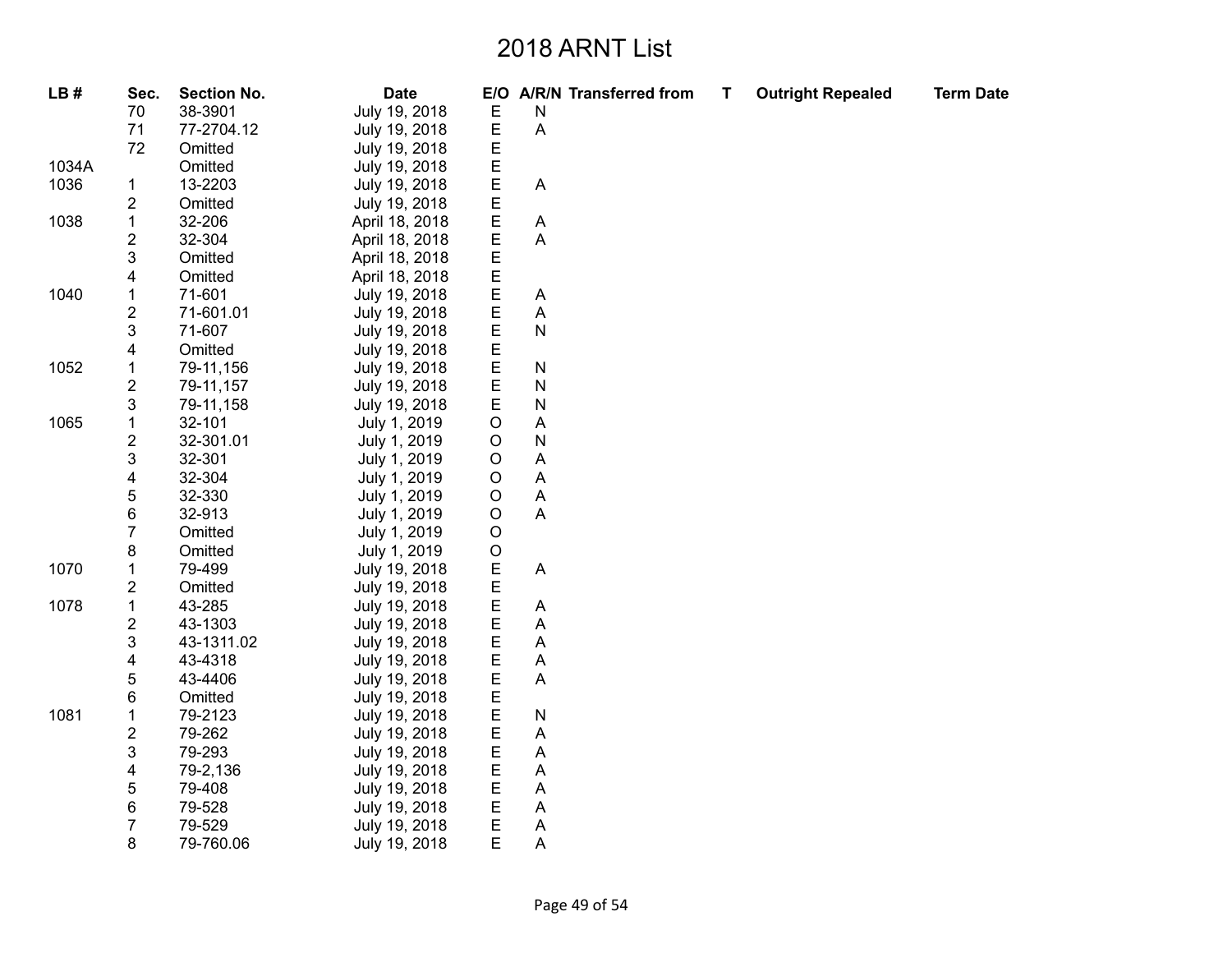| LB#   | Sec.           | <b>Section No.</b> | <b>Date</b>     |             |                    | E/O A/R/N Transferred from | т | <b>Outright Repealed</b> | <b>Term Date</b> |
|-------|----------------|--------------------|-----------------|-------------|--------------------|----------------------------|---|--------------------------|------------------|
|       | 9              | 79-760.07          | July 19, 2018   | E           | A                  |                            |   |                          |                  |
|       | 10             | 79-870             | July 19, 2018   | $\mathsf E$ | A                  |                            |   |                          |                  |
|       | 11             | 79-1003            | July 19, 2018   | E           | A                  |                            |   |                          |                  |
|       | 12             | 79-1007.06         | July 19, 2018   | E           | Α                  |                            |   |                          |                  |
|       | 13             | 79-1007.07         | July 19, 2018   | E           | A                  |                            |   |                          |                  |
|       | 14             | 79-1007.08         | July 19, 2018   | $\mathsf E$ | Α                  |                            |   |                          |                  |
|       | 15             | 79-1007.09         | July 19, 2018   | E           | Α                  |                            |   |                          |                  |
|       | 16             | 79-11,155          | July 19, 2018   | E           | A                  |                            |   |                          |                  |
|       | 17             | 79-2104            | July 19, 2018   | E           | A                  |                            |   |                          |                  |
|       | 18             | 79-2104.02         | July 19, 2018   | $\mathsf E$ | A                  |                            |   |                          |                  |
|       | 19             | 79-2117            | July 19, 2018   | $\mathsf E$ | A                  |                            |   |                          |                  |
|       | 20             | 79-2601            | July 19, 2018   | E           | N                  |                            |   |                          |                  |
|       | 21             | 79-2602            | July 19, 2018   | Е           | N                  |                            |   |                          |                  |
|       | 22             | 79-2603            | July 19, 2018   | $\mathsf E$ | N                  |                            |   |                          |                  |
|       | 23             | 79-2604            | July 19, 2018   | E           | N                  |                            |   |                          |                  |
|       | 24             | 79-2605            | July 19, 2018   | Е           | N                  |                            |   |                          |                  |
|       | 25             | 79-2606            | July 19, 2018   | E           | N                  |                            |   |                          |                  |
|       | 26             | 79-2607            | July 19, 2018   | E           | N                  |                            |   |                          |                  |
|       | 27             | Omitted            | July 19, 2018   | $\mathsf E$ |                    |                            |   |                          |                  |
|       | 28             | Omitted            | July 19, 2018   | E           | R                  |                            |   |                          |                  |
|       | 28             |                    | July 19, 2018   | E           | $\mathsf R$        |                            |   | 79-1013                  |                  |
|       | 28             |                    | July 19, 2018   | E           | $\mathsf{R}% _{T}$ |                            |   | 79-1014                  |                  |
| 1081A | $\mathbf{1}$   | 90-561             | July 19, 2018   | E           | N                  |                            |   |                          |                  |
|       | 2              | Omitted            | July 19, 2018   | E           |                    |                            |   |                          |                  |
| 1089  | 1              | 77-118             | April 18, 2018  | $\mathsf O$ | A                  |                            |   |                          |                  |
|       | 2              | 77-376             | April 18, 2018  | $\circ$     | Α                  |                            |   |                          |                  |
|       | 3              | 77-2791            | April 18, 2018  | $\circ$     | A                  |                            |   |                          |                  |
|       | 4              | 77-3501.01         | January 1, 2019 | $\mathsf O$ | A                  |                            |   |                          |                  |
|       | 5              | 77-3505.02         | January 1, 2019 | $\mathsf O$ | Α                  |                            |   |                          |                  |
|       | 6              | 77-3506            | January 1, 2019 | $\circ$     | A                  |                            |   |                          |                  |
|       | $\overline{7}$ | 77-3506.02         | January 1, 2019 | $\mathsf O$ | A                  |                            |   |                          |                  |
|       | 8              | 77-3506.03         | January 1, 2019 | $\mathsf O$ | A                  |                            |   |                          |                  |
|       | 9              | 77-3507            | April 18, 2018  | $\circ$     | Α                  |                            |   |                          |                  |
|       | 10             | 77-3508            | April 18, 2018  | $\circ$     | A                  |                            |   |                          |                  |
|       | 11             | 77-3509.01         | January 1, 2019 | $\circ$     | A                  |                            |   |                          |                  |
|       | 12             | 77-3509.02         | January 1, 2019 | $\mathsf O$ | A                  |                            |   |                          |                  |
|       | 13             | 77-3509.03         | January 1, 2019 | $\mathsf O$ | Α                  |                            |   |                          |                  |
|       | 14             | 77-3510            | January 1, 2019 | O           | Α                  |                            |   |                          |                  |
|       | 15             | 77-3512            | January 1, 2019 | $\mathsf O$ | Α                  |                            |   |                          |                  |
|       | 16             | 77-3513            | January 1, 2019 | $\mathsf O$ | Α                  |                            |   |                          |                  |
|       | 17             | 77-3514            | January 1, 2019 | $\circ$     | A                  |                            |   |                          |                  |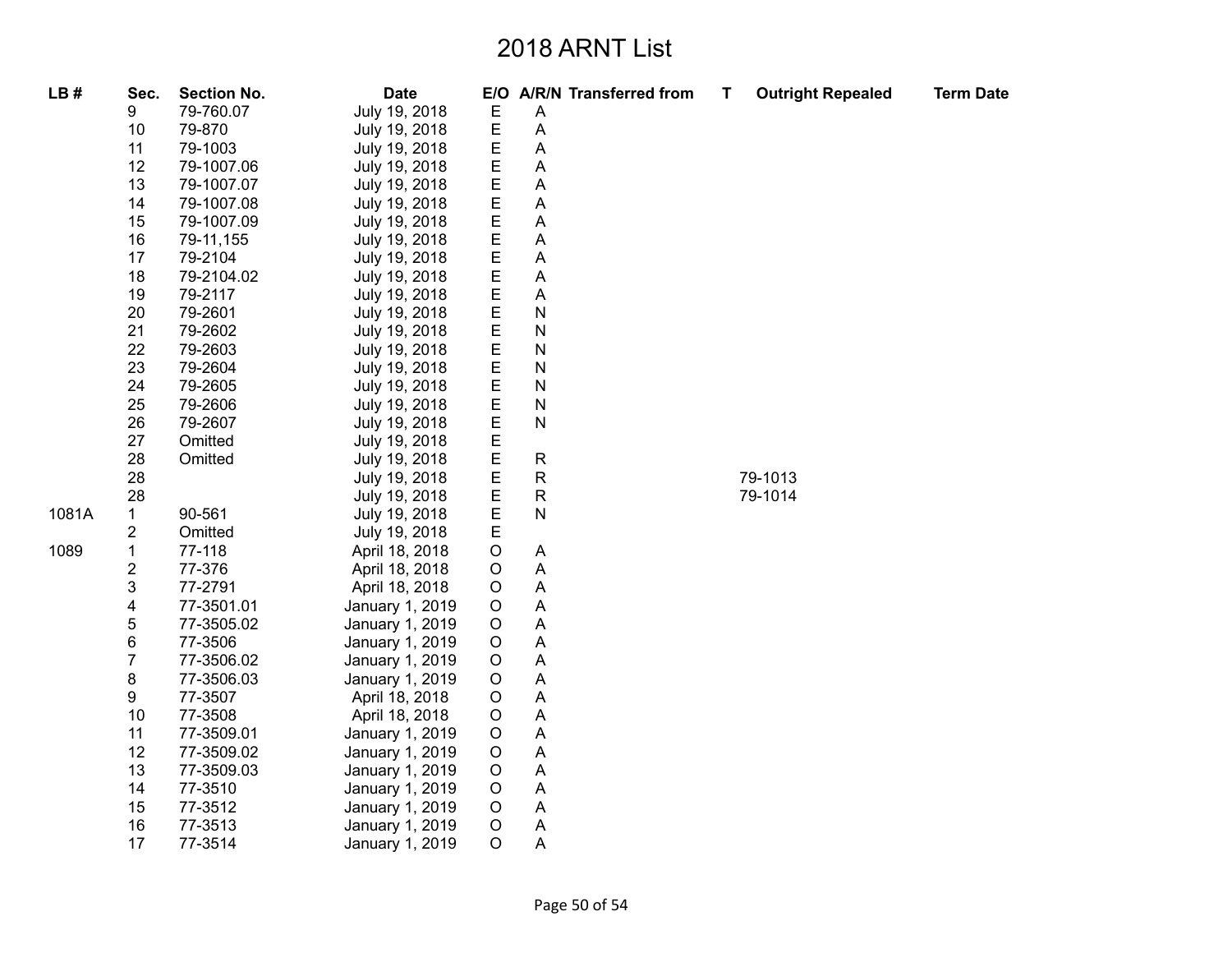| LB#   | Sec.                    | <b>Section No.</b> | <b>Date</b>     |             | E/O A/R/N Transferred from | т | <b>Outright Repealed</b> | <b>Term Date</b> |
|-------|-------------------------|--------------------|-----------------|-------------|----------------------------|---|--------------------------|------------------|
|       | 18                      | 77-3514.01         | January 1, 2019 | $\circ$     | A                          |   |                          |                  |
|       | 19                      | 77-3516            | January 1, 2019 | $\circ$     | $\mathsf{A}$               |   |                          |                  |
|       | 20                      | 77-3522            | January 1, 2019 | $\circ$     | A                          |   |                          |                  |
|       | 21                      | 77-3523            | April 18, 2018  | $\mathsf O$ | $\overline{A}$             |   |                          |                  |
|       | 22                      | Omitted            | April 18, 2018  | $\mathsf O$ |                            |   |                          |                  |
|       | 23                      | Omitted            | April 18, 2018  | $\mathsf O$ |                            |   |                          |                  |
|       | 24                      | Omitted            | January 1, 2019 | $\circ$     |                            |   |                          |                  |
|       | 25                      | Omitted            | January 1, 2019 | $\mathsf O$ | ${\sf R}$                  |   |                          |                  |
|       | 25                      |                    | January 1, 2019 | $\circ$     | $\mathsf{R}$               |   | 77-3509                  |                  |
|       | 26                      | Omitted            | April 18, 2018  | $\mathsf O$ |                            |   |                          |                  |
| 1090  | $\mathbf{1}$            | 77-2715.03         | July 19, 2018   | E<br>E      | $\boldsymbol{\mathsf{A}}$  |   |                          |                  |
|       | 2                       | 77-2716.01         | July 19, 2018   |             | A                          |   |                          |                  |
|       | 3                       | Omitted            | July 19, 2018   | E           |                            |   |                          |                  |
| 1090A |                         | Omitted            | July 19, 2018   | E           |                            |   |                          |                  |
| 1091  | $\mathbf{1}$            | 49-801.01          | April 12, 2018  | E<br>E      | $\boldsymbol{\mathsf{A}}$  |   |                          |                  |
|       | $\mathbf 2$             | Omitted            | April 12, 2018  |             |                            |   |                          |                  |
|       | 3                       | Omitted            | April 12, 2018  |             |                            |   |                          |                  |
| 1098  | $\mathbf 1$             | 23-3108            | July 19, 2018   | E<br>E      | $\mathsf{A}$               |   |                          |                  |
|       | $\overline{\mathbf{c}}$ | Omitted            | July 19, 2018   |             |                            |   |                          |                  |
| 1110  | $\mathbf 1$             | 79-760.06          | July 19, 2018   | E<br>E      | $\boldsymbol{\mathsf{A}}$  |   |                          |                  |
|       | $\overline{\mathbf{c}}$ | Omitted            | July 19, 2018   | E           |                            |   |                          |                  |
| 1119  | $\mathbf{1}$            | 84-1618            | July 19, 2018   | E           | ${\sf N}$                  |   |                          |                  |
|       | $\overline{\mathbf{c}}$ | 84-1619            | July 19, 2018   | E           | $\mathsf{N}$               |   |                          |                  |
|       | 3                       | 84-1620            | July 19, 2018   | E           | $\mathsf{N}$               |   |                          |                  |
|       | 4                       | 84-1621            | July 19, 2018   | E           | $\mathsf{N}$               |   |                          |                  |
|       | 5                       | 84-1622            | July 19, 2018   | E           | $\mathsf{N}$               |   |                          |                  |
|       | 6                       | 84-1623            | July 19, 2018   | E           | $\mathsf{N}$               |   |                          |                  |
|       | $\overline{7}$          | 84-1624            | July 19, 2018   | E           | $\mathsf{N}$               |   |                          |                  |
|       | 8                       | 84-1625            | July 19, 2018   | E           | $\mathsf{N}$               |   |                          |                  |
|       | 9                       | 84-1626            | July 19, 2018   | E           | $\mathsf{N}$               |   |                          |                  |
|       | 10                      | 84-1627            | July 19, 2018   | E           | $\mathsf{N}$               |   |                          |                  |
|       | 11                      | 44-1401            | July 19, 2018   | E           | $\mathsf{N}$               |   |                          |                  |
|       | 12                      | 44-1402            | July 19, 2018   | E           | N                          |   |                          |                  |
|       | 13                      | 44-1403            | July 19, 2018   | E           | $\mathsf{N}$               |   |                          |                  |
|       | 14                      | 44-1404            | July 19, 2018   | E           | ${\sf N}$                  |   |                          |                  |
|       | 15                      | 44-1405            | July 19, 2018   | E           | $\mathsf{N}$               |   |                          |                  |
|       | 16                      | 44-1406            | July 19, 2018   | E           | $\mathsf{N}$               |   |                          |                  |
|       | 17                      | 44-1407            | July 19, 2018   | E           | $\mathsf{N}$               |   |                          |                  |
|       | 18                      | 44-1408            | July 19, 2018   | E           | $\mathsf{N}$               |   |                          |                  |
|       | 19                      | 44-1409            | July 19, 2018   | E           | $\mathsf{N}$               |   |                          |                  |
|       | 20                      | 44-1410            | July 19, 2018   | E           | N                          |   |                          |                  |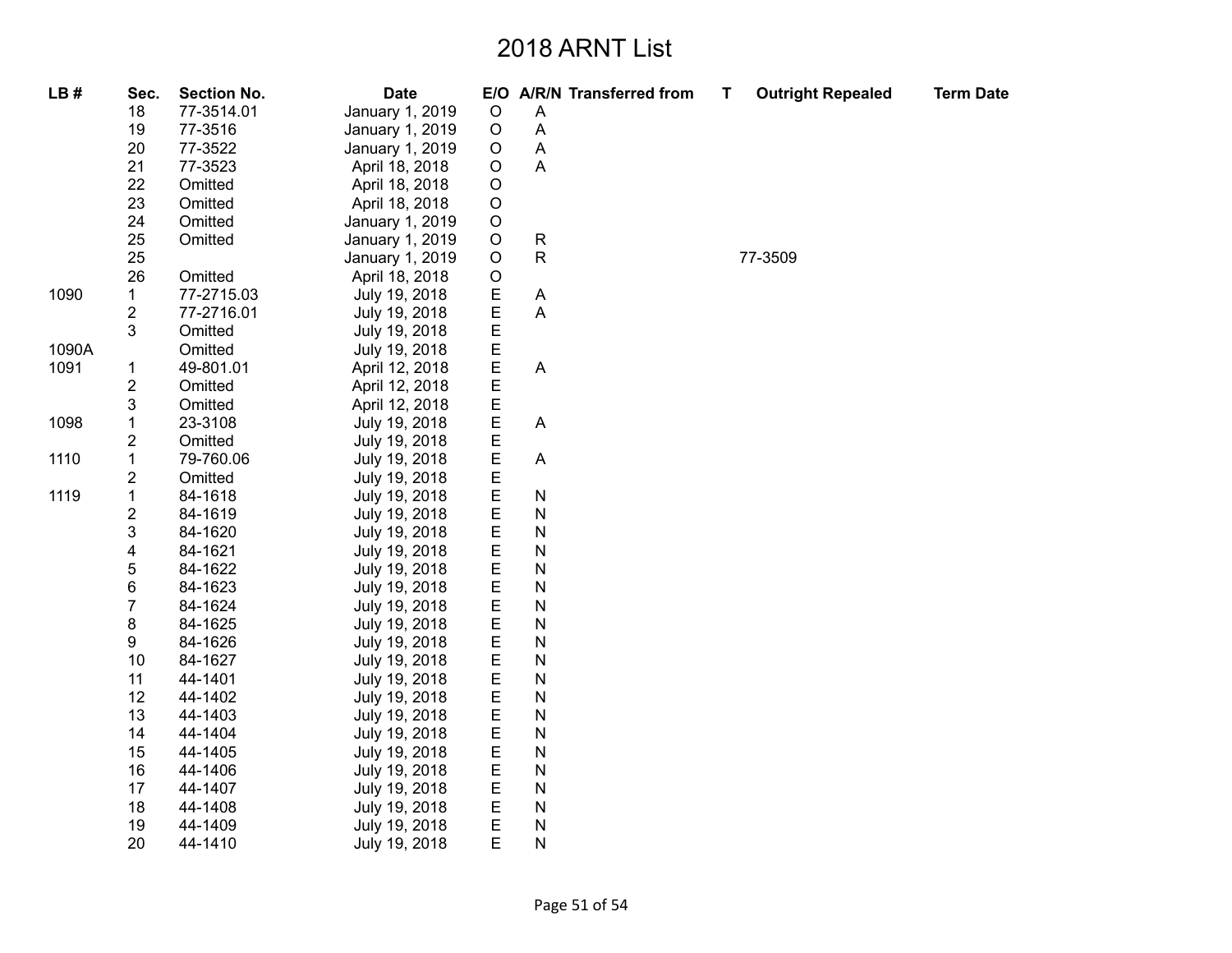| LB#  | Sec.                    | <b>Section No.</b> | <b>Date</b>   |             | E/O A/R/N Transferred from | Т | <b>Outright Repealed</b> | <b>Term Date</b> |
|------|-------------------------|--------------------|---------------|-------------|----------------------------|---|--------------------------|------------------|
|      | 21                      | 44-1411            | July 19, 2018 | Е           | N                          |   |                          |                  |
|      | 22                      | 44-1412            | July 19, 2018 | E           | $\mathsf{N}$               |   |                          |                  |
|      | 23                      | 44-1413            | July 19, 2018 | Е           | $\mathsf{N}$               |   |                          |                  |
|      | 24                      | 44-1414            | July 19, 2018 | Е           | N                          |   |                          |                  |
|      | 25                      | 44-361             | July 19, 2018 | E           | A                          |   |                          |                  |
|      | 26                      | 84-1613            | July 19, 2018 | E           | A                          |   |                          |                  |
|      | 27                      | Omitted            | July 19, 2018 | E           |                            |   |                          |                  |
| 1120 | 1                       | 53-101             | July 19, 2018 | E           | A                          |   |                          |                  |
|      | $\overline{\mathbf{c}}$ | 53-103             | July 19, 2018 | E           | Α                          |   |                          |                  |
|      | 3                       | 53-103.47          | July 19, 2018 | E           | N                          |   |                          |                  |
|      | 4                       | 53-123.08          | July 19, 2018 | E           | N                          |   |                          |                  |
|      | 5                       | 53-116.01          | July 19, 2018 | Е           | Α                          |   |                          |                  |
|      | 6                       | 53-116.02          | July 19, 2018 | E           | Α                          |   |                          |                  |
|      | $\overline{7}$          | 53-117             | July 19, 2018 | $\mathsf E$ | A                          |   |                          |                  |
|      | 8                       | 53-119.01          | July 19, 2018 | E           | A                          |   |                          |                  |
|      | 9                       | 53-123             | July 19, 2018 | Е           | Α                          |   |                          |                  |
|      | 10                      | 53-123.15          | July 19, 2018 | E           | Α                          |   |                          |                  |
|      | 11                      | 53-124             | July 19, 2018 | E           | Α                          |   |                          |                  |
|      | 12                      | 53-124.01          | July 19, 2018 | E           | A                          |   |                          |                  |
|      | 13                      | 53-129             | July 19, 2018 | Ε           | A                          |   |                          |                  |
|      | 14                      | 53-131             | July 19, 2018 | Е           | Α                          |   |                          |                  |
|      | 15                      | 53-132             | July 19, 2018 | E           | A                          |   |                          |                  |
|      | 16                      | 53-133             | July 19, 2018 | E           | Α                          |   |                          |                  |
|      | 17                      | 53-134             | July 19, 2018 | E           | A                          |   |                          |                  |
|      | 18                      | 53-134.01          | July 19, 2018 | E           | Α                          |   |                          |                  |
|      | 19                      | 53-134.03          | July 19, 2018 | E           | $\mathsf{A}$               |   |                          |                  |
|      | 20                      | 53-134.04          | July 19, 2018 | E           | $\mathsf{A}$               |   |                          |                  |
|      | 21                      | 53-135             | July 19, 2018 | E           | A                          |   |                          |                  |
|      | 22                      | 53-135.01          | July 19, 2018 | Е           | Α                          |   |                          |                  |
|      | 23                      | 53-138.01          | July 19, 2018 | $\mathsf E$ | A                          |   |                          |                  |
|      | 24                      | 53-148.01          | July 19, 2018 | E           | A                          |   |                          |                  |
|      | 25                      | 53-177             | July 19, 2018 | E           | A                          |   |                          |                  |
|      | 26                      | 53-177.01          | July 19, 2018 | Е           | Α                          |   |                          |                  |
|      | 27                      | 53-186.01          | July 19, 2018 | E           | Α                          |   |                          |                  |
|      | 28                      | 53-1,100           | July 19, 2018 | E           | A                          |   |                          |                  |
|      | 29                      | 53-1,115           | July 19, 2018 | E           | $\mathsf{A}$               |   |                          |                  |
|      | 30                      | 59-1401            | July 19, 2018 | Ε           | A                          |   |                          |                  |
|      | 31                      | 59-1402            | July 19, 2018 | E           | $\mathsf{N}$               |   |                          |                  |
|      | 32                      | 59-1403            | July 19, 2018 | E           | A                          |   |                          |                  |
|      | 33                      | 59-1403.01         | July 19, 2018 | $\mathsf E$ | N                          |   |                          |                  |
|      | 34                      | 59-1403.02         | July 19, 2018 | E           | N                          |   |                          |                  |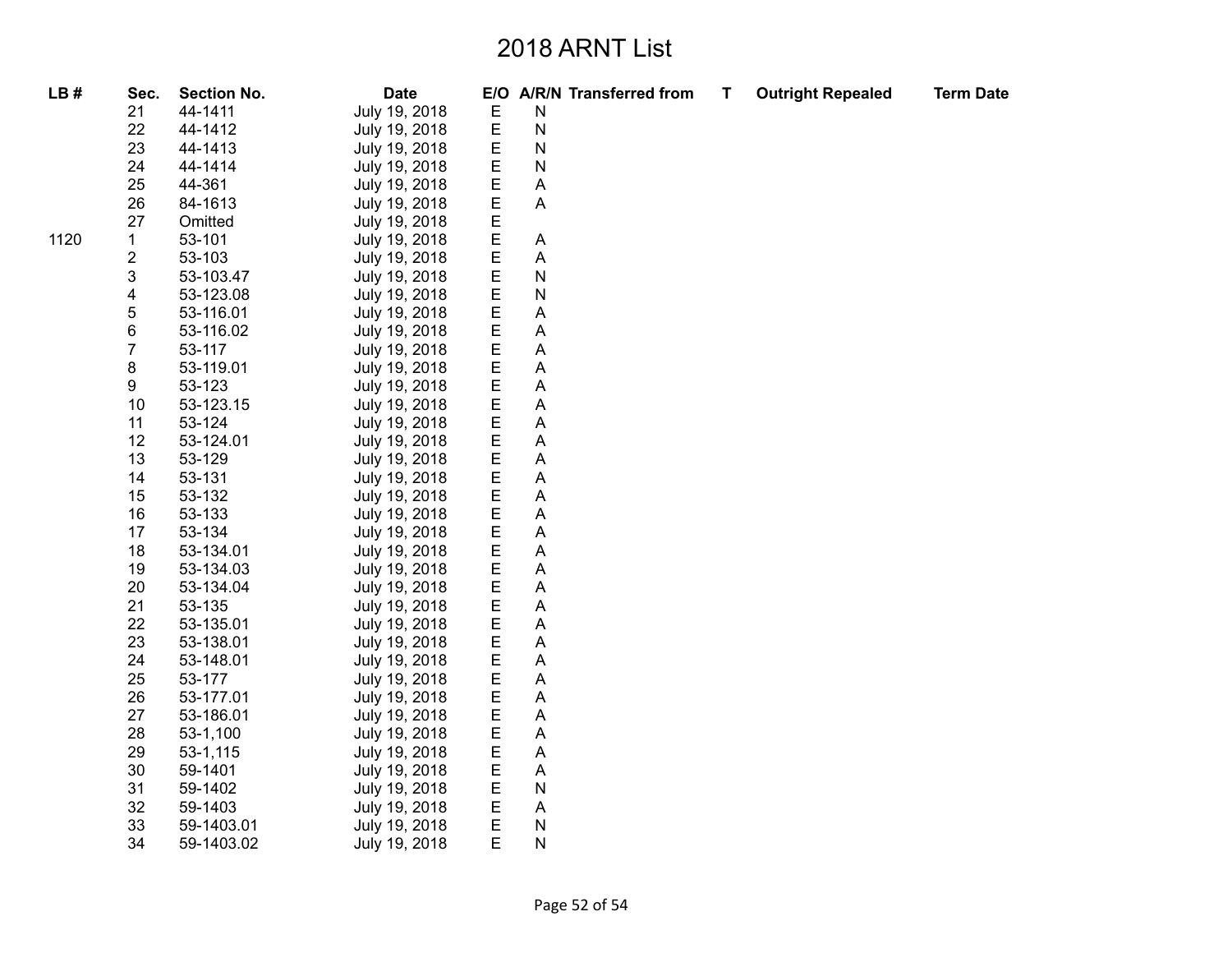| LB#  | Sec.             | <b>Section No.</b> | <b>Date</b>     |             | E/O A/R/N Transferred from | Т | <b>Outright Repealed</b> | <b>Term Date</b> |
|------|------------------|--------------------|-----------------|-------------|----------------------------|---|--------------------------|------------------|
|      | 35               | 59-1403.03         | July 19, 2018   | Е           | Ν                          |   |                          |                  |
|      | 36               | 59-1403.04         | July 19, 2018   | E           | N                          |   |                          |                  |
|      | 37               | 59-1403.05         | July 19, 2018   | Е           | N                          |   |                          |                  |
|      | 38               | 59-1404            | July 19, 2018   | E           | A                          |   |                          |                  |
|      | 39               | 59-1405            | July 19, 2018   | E           | $\mathsf{A}$               |   |                          |                  |
|      | 40               | 59-1406            | July 19, 2018   | E           | A                          |   |                          |                  |
|      | 41               | Omitted            | July 19, 2018   | E           |                            |   |                          |                  |
|      | 42               | Omitted            | July 19, 2018   | E           |                            |   |                          |                  |
| 1121 | $\mathbf 1$      | 21-101             | January 1, 2021 | $\mathsf O$ | A                          |   |                          |                  |
|      | $\boldsymbol{2}$ | 21-501             | January 1, 2021 | $\mathsf O$ | N                          |   |                          |                  |
|      | 3                | 21-502             | January 1, 2021 | $\mathsf O$ | N                          |   |                          |                  |
|      | 4                | 21-503             | January 1, 2021 | $\mathsf O$ | N                          |   |                          |                  |
|      | $\mathbf 5$      | 21-504             | January 1, 2021 | $\mathsf O$ | N                          |   |                          |                  |
|      | $\,6$            | 21-505             | January 1, 2021 | $\mathsf O$ | N                          |   |                          |                  |
|      | $\overline{7}$   | 21-506             | January 1, 2021 | $\mathsf O$ | N                          |   |                          |                  |
|      | 8                | 21-507             | January 1, 2021 | $\mathsf O$ | N                          |   |                          |                  |
|      | 9                | 21-508             | January 1, 2021 | $\mathsf O$ | N                          |   |                          |                  |
|      | 10               | 21-509             | January 1, 2021 | $\mathsf O$ | N                          |   |                          |                  |
|      | 11               | 21-510             | January 1, 2021 | $\circ$     | N                          |   |                          |                  |
|      | 12               | 21-511             | January 1, 2021 | $\mathsf O$ | N                          |   |                          |                  |
|      | 13               | 21-512             | January 1, 2021 | $\mathsf O$ | N                          |   |                          |                  |
|      | 14               | 21-513             | January 1, 2021 | $\mathsf O$ | N                          |   |                          |                  |
|      | 15               | 21-514             | January 1, 2021 | $\mathsf O$ | N                          |   |                          |                  |
|      | 16               | 21-515             | January 1, 2021 | $\mathsf O$ | N                          |   |                          |                  |
|      | 17               | 21-516             | January 1, 2021 | $\mathsf O$ | N                          |   |                          |                  |
|      | 18               | 21-517             | January 1, 2021 | $\mathsf O$ | N                          |   |                          |                  |
|      | 19               | 21-518             | January 1, 2021 | $\mathsf O$ | N                          |   |                          |                  |
|      | 20               | 21-519             | January 1, 2021 | $\mathsf O$ | N                          |   |                          |                  |
|      | 21               | 21-520             | January 1, 2021 | $\mathsf O$ | N                          |   |                          |                  |
|      | 22               | 21-521             | January 1, 2021 | $\mathsf O$ | N                          |   |                          |                  |
|      | 23               | 21-522             | January 1, 2021 | $\mathsf O$ | N                          |   |                          |                  |
|      | 24               | 21-523             | January 1, 2021 | $\circ$     | N                          |   |                          |                  |
|      | 25               | 21-524             | January 1, 2021 | $\mathsf O$ | N                          |   |                          |                  |
|      | 26               | 21-525             | January 1, 2021 | $\mathsf O$ | N                          |   |                          |                  |
|      | 27               | 21-526             | January 1, 2021 | $\mathsf O$ | N                          |   |                          |                  |
|      | 28               | 21-527             | January 1, 2021 | $\mathsf O$ | N                          |   |                          |                  |
|      | 29               | 21-528             | January 1, 2021 | O           | N                          |   |                          |                  |
|      | 30               | 21-529             | January 1, 2021 | $\mathsf O$ | N                          |   |                          |                  |
|      | 31               | 21-530             | January 1, 2021 | $\mathsf O$ | N                          |   |                          |                  |
|      | 32               | 21-531             | January 1, 2021 | $\mathsf O$ | N                          |   |                          |                  |
|      | 33               | 21-532             | January 1, 2021 | $\circ$     | N                          |   |                          |                  |